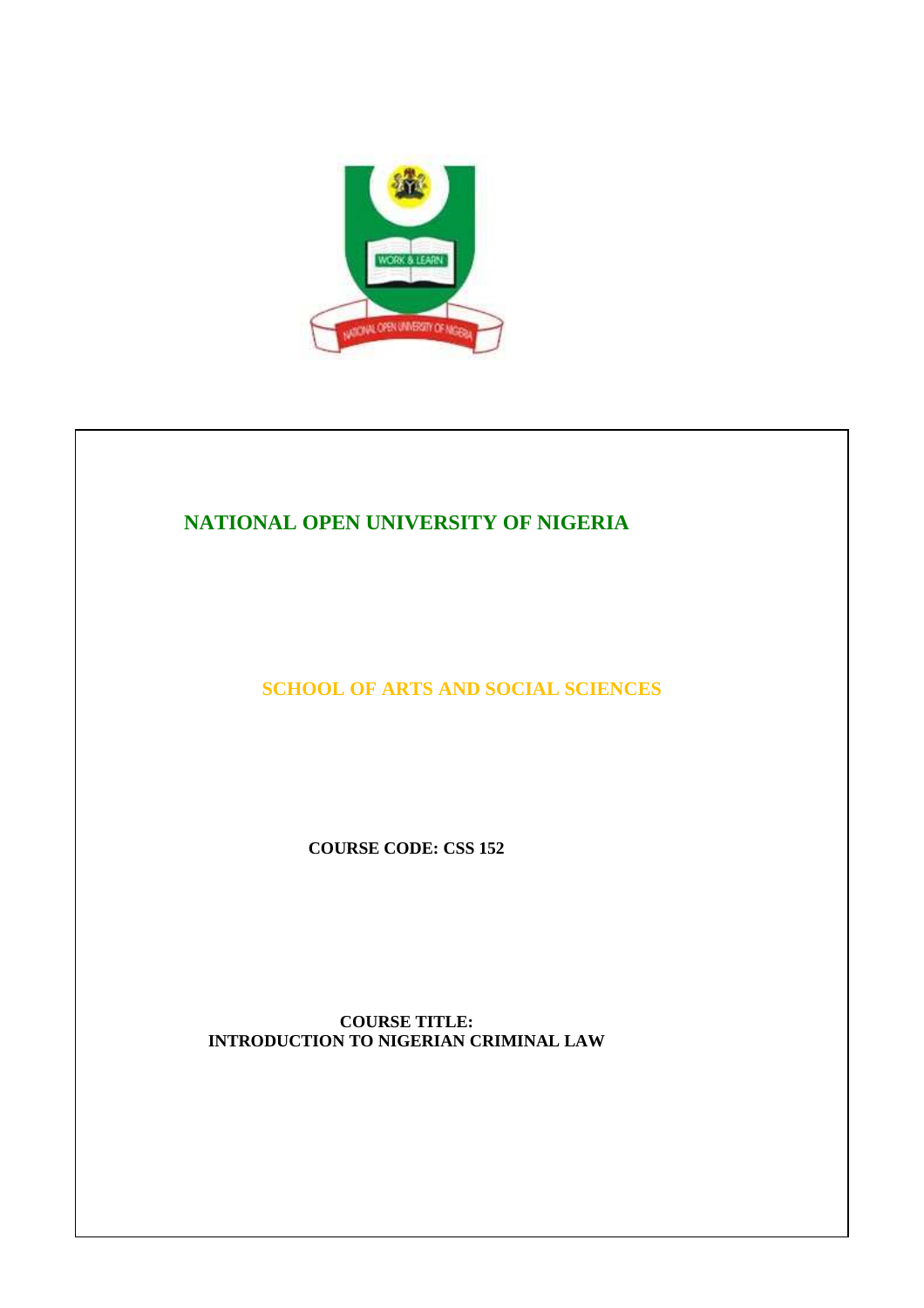# **COURSE GUIDE**

# **CSS 152 INTRODUCTION TO NIGERIAN CRIMINAL LAW**

| Course Team | Prof. E. Essien (Developer) - UNICAR             |
|-------------|--------------------------------------------------|
|             | Prof Akin Ibidapo-Obe (Editor) - UNILAG          |
|             | Mr. Akeem Bello (Co-editor) - UNILAG             |
|             | Dr. Ifidon Oyakhiromen (Programme Leader) - NOUN |
|             | Ayodeji E. O. Ige (Coordinator) - NOUN           |

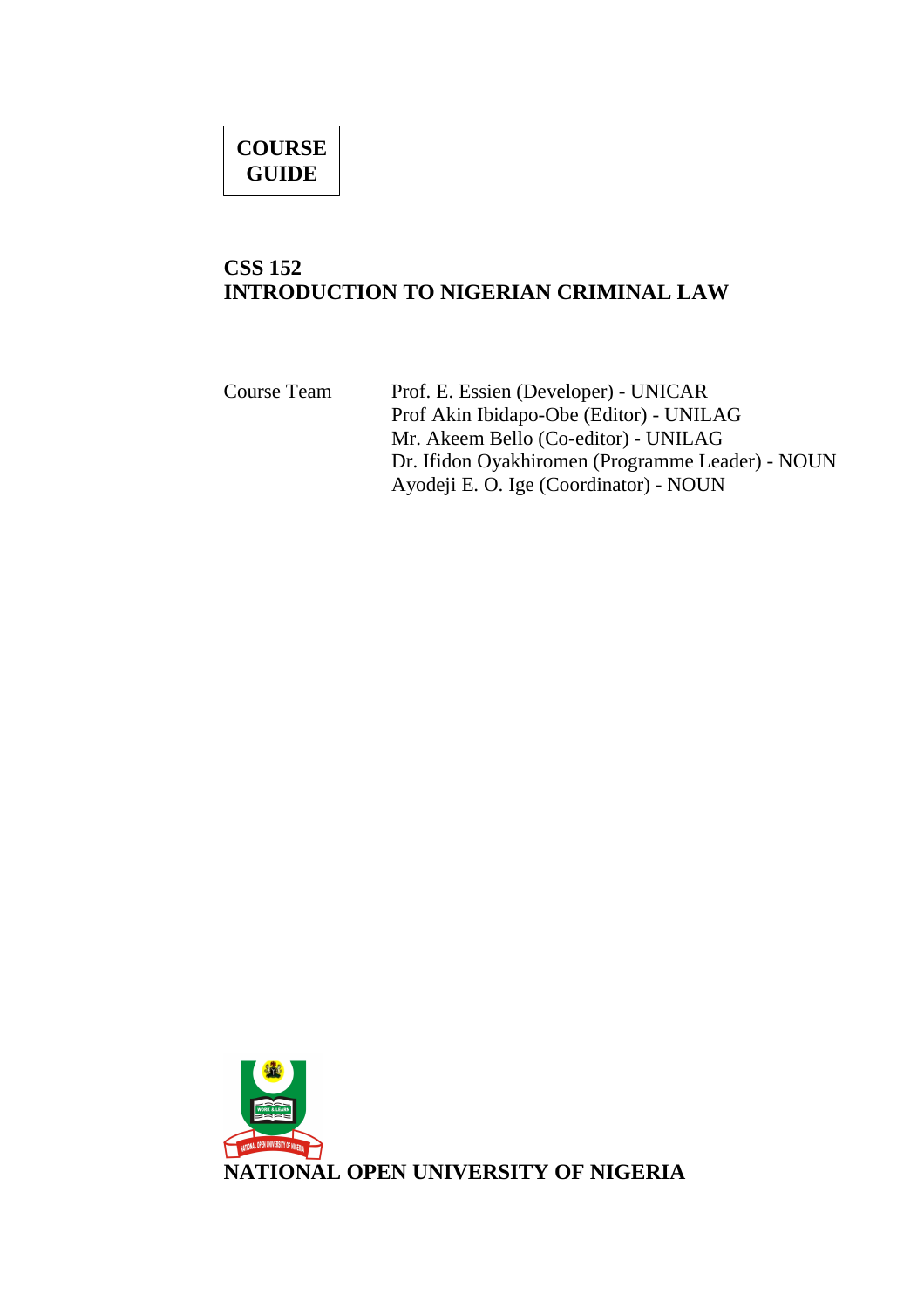National Open University of Nigeria **Headquarters** 14/16 Ahmadu Bello Way Victoria Island Lagos

Abuja Office No. 5 Dar es Salaam Street Off Aminu Kano Crescent Wuse II, Abuja Nigeria

e-mail: centralinfo@nou.edu.ng URL: www.nou.edu.ng

Published By: National Open University of Nigeria

Printed 2008

Reprinted 2009

ISBN: 978-058-543-5

All Rights Reserved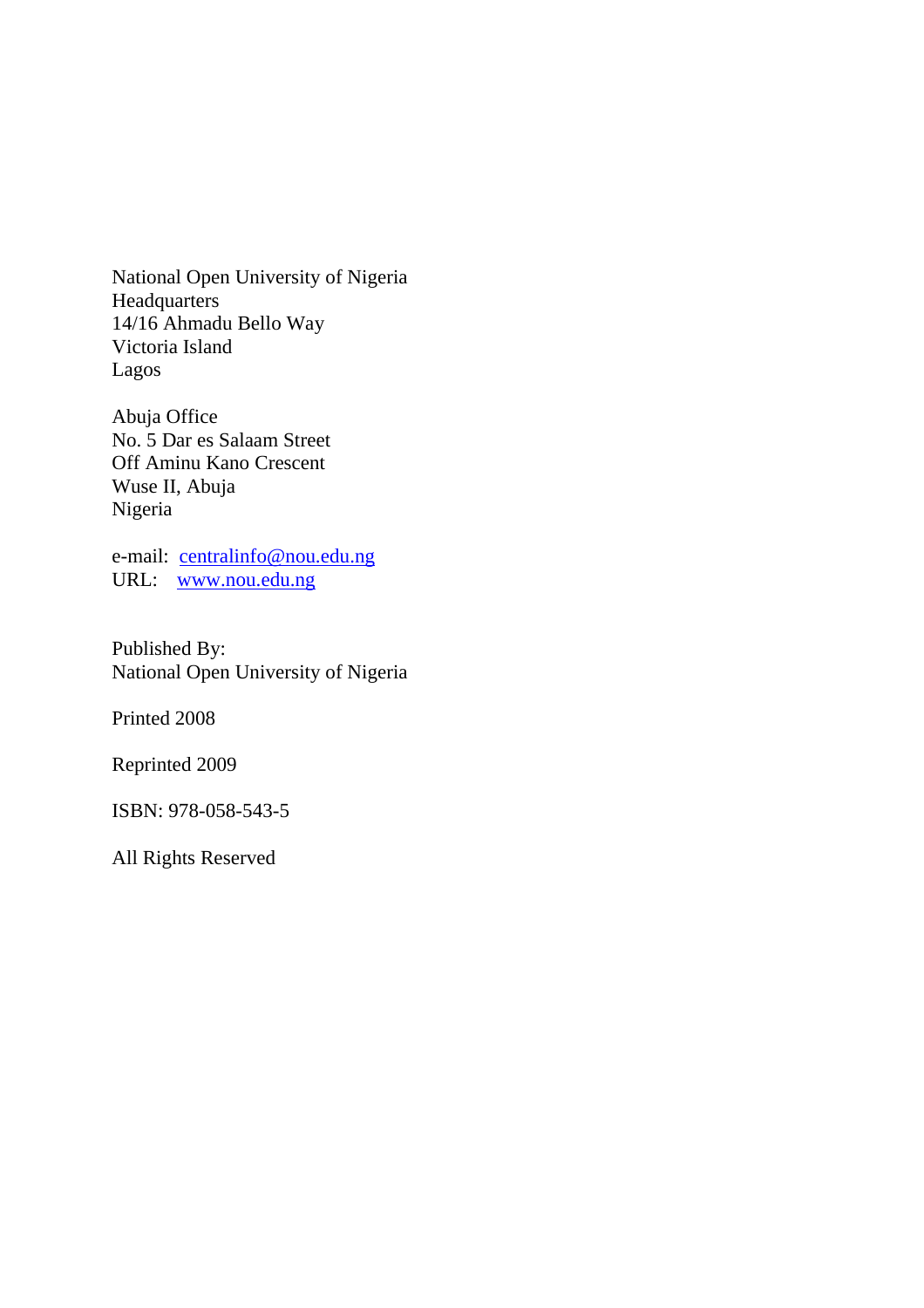# **CONTENTS PAGE**

| -1             |
|----------------|
| $\mathbf{1}$   |
| $\overline{2}$ |
| $\overline{2}$ |
| $\overline{2}$ |
| 3              |
| 3              |
| 3              |
| $\overline{4}$ |
| $\overline{4}$ |
| $\overline{4}$ |
| 6              |
|                |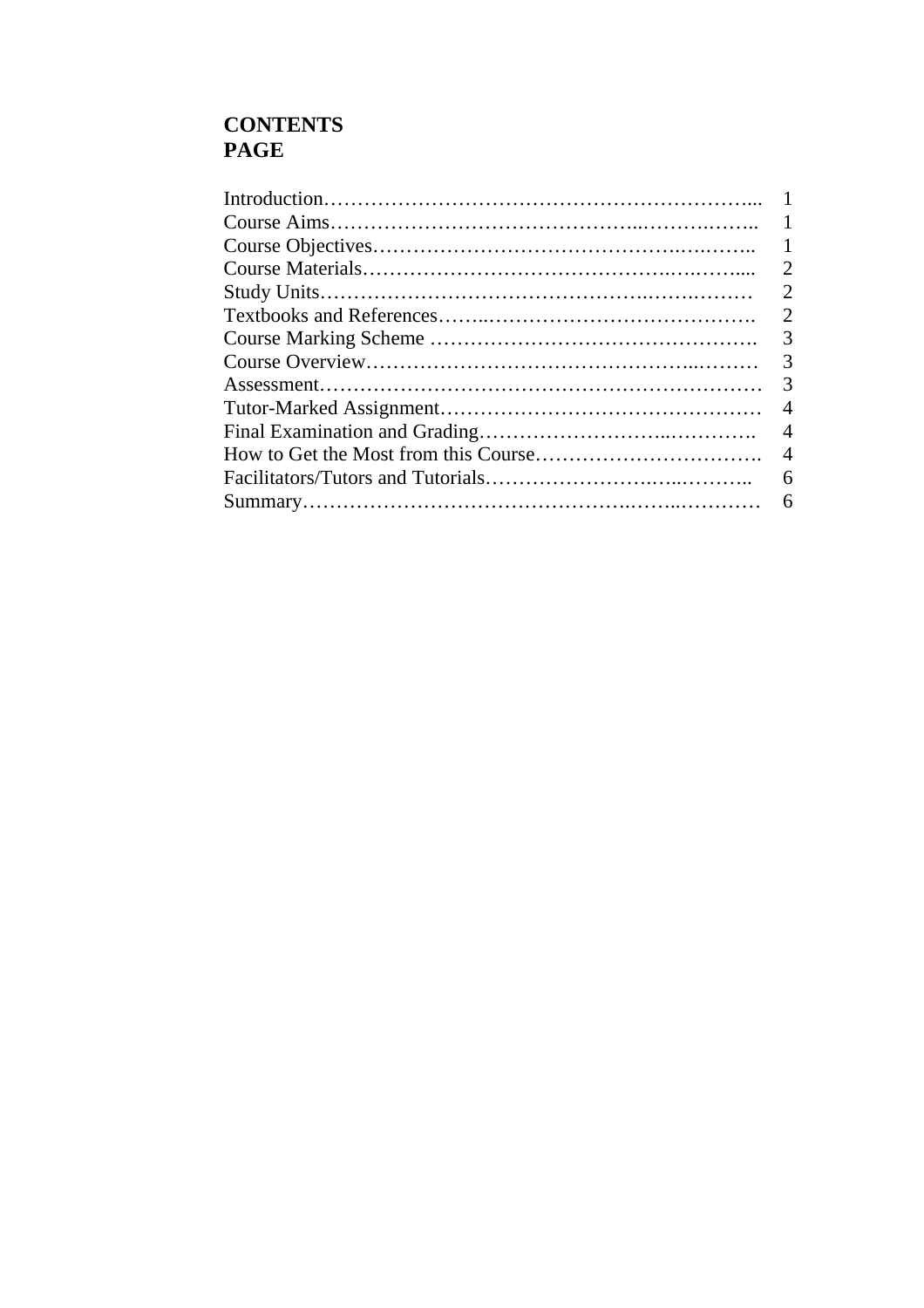# **Introduction**

**Welcome to CSS 152: Introduction to Nigerian Criminal Law.** This course is a compulsory course in National Open University of Nigeria that you must offer in the Criminology programme. This course is offered in the first semester and it is a 3 credit unit course.

# **Course Aim**

The aim of the course is to expose you to criminal law in Nigeria so that you will be able to avoid conducts that border on criminality, so that you will be able to identify what offences are.

This will be achieved by:

- i. Introducing you to the meaning of crime
- ii. Exposing you to the various elements that must be proved before an offence is alleged committed
- iii. Preparing you to effectively handle criminal matters by liaising with the appropriate institutions saddled with law enforcement and the court
- iv. Training you to understand and appreciate the domain of Criminal Law in Nigeria.

# **Course Objectives**

In order to achieve the aims listed above, some general objectives as well as specific objectives have been set. The specific ones are listed at the beginning of each unit.

The general objective will be achieved at the end of the course material. At the end of the course material you should be able to:

- i. Define the Sources of the Nigerian Criminal Law
- ii. Define Crime
- iii. Define the elements of an offence
- iv. Know the relationship between elements of offence and classification of offences
- v. Define the various offences
- vi. Understand the central role of the police as an institution in law enforcement.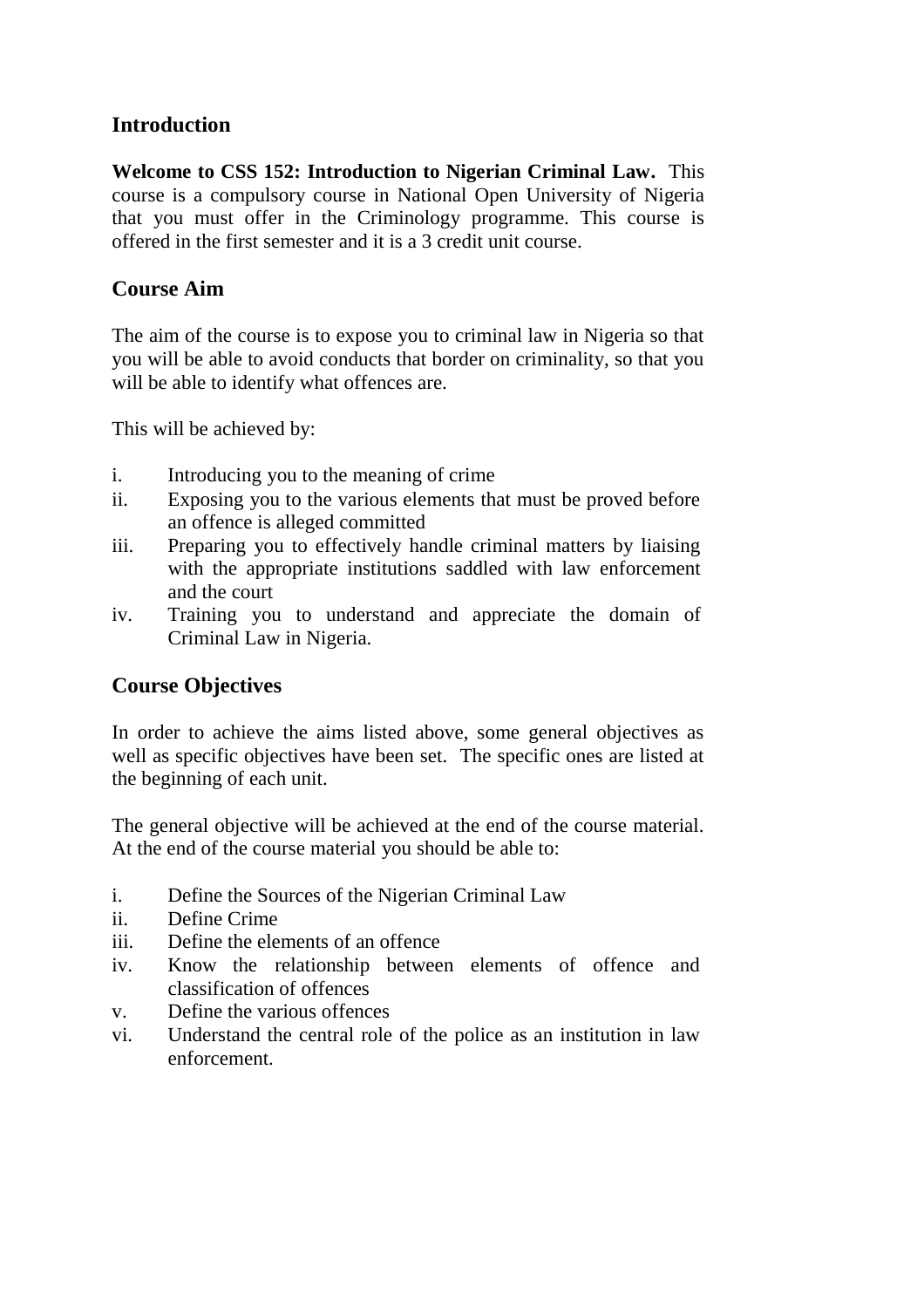# **Course Materials**

For this course, you will require the following materials:

- 1. The Course Guide
- 2. Study units which are fifteen (15) in all
- 3. Textbooks recommended at the end of the units and
- 4. The Assignment file where all the unit assignments are kept.

# **Study Units**

There are fifteen study units in this course. They are as follows:

# **Module 1**

- Unit 1 History and Sources of Nigerian Criminal law
- Unit 2 The Definition of Crime
- Unit 3 Elements of an Offence
- Unit 4 Classification of Offences
- Unit 5 Homicide (General Aspects)
- Unit 6 Parties to an Offence
- Unit 7 Stealing
- Unit 8 Obtaining by False Pretence

# **Module 2**

| Unit 1 | <b>Receiving Stolen Goods</b>        |
|--------|--------------------------------------|
| Unit 2 | <b>Burglary and House Breaking</b>   |
| Unit 3 | Treason                              |
| Unit 4 | The Offence of Rape                  |
| Unit 5 | Theories and Types of Punishments    |
| Unit 6 | General Principles of Sentencing     |
| Unit 7 | The Police and the Administration of |

Each unit contains some exercises on the topic concerned and you will be required to attempt the exercises. These will enable you evaluate your progress as well as reinforce what you have learnt so far. The exercises, together with the tutor marked assignments (TMAs) will help you in achieving the stated learning objectives of the individual units and the course.

Criminal Justice

# **Textbooks and References**

You may wish to consult the references and other books suggested at the end of each unit to enhance your understanding of the material. Look at all the references and all other suggested readings to deepen your knowledge of the course.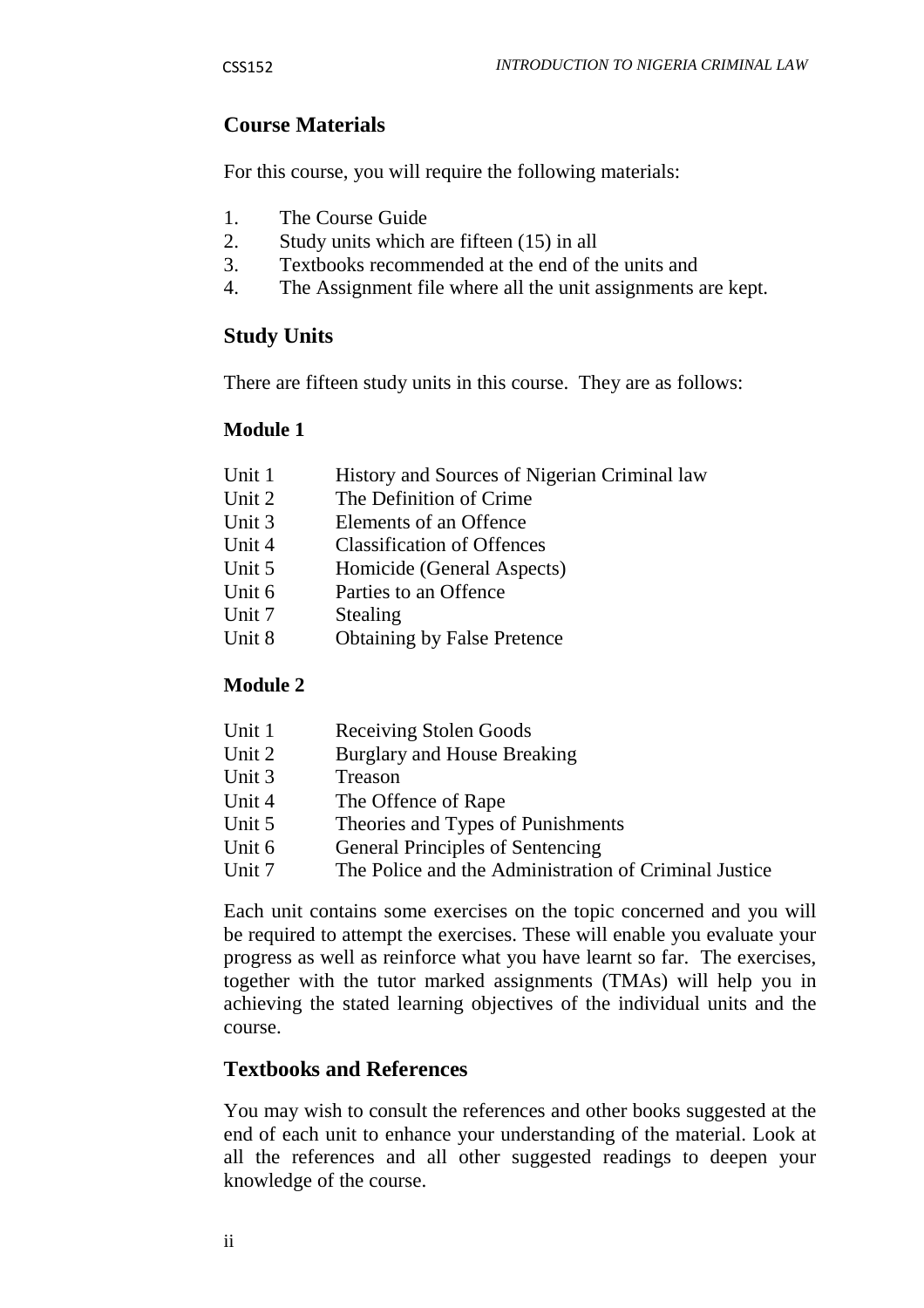| <b>Assessment</b>         | <b>Marks</b>                                                                             |
|---------------------------|------------------------------------------------------------------------------------------|
| Assignment                | Best four assignments scores at<br>$\frac{120\%}{ }$ each = 30% of total course<br>mark. |
| <b>Final Examinations</b> | 70% of Total Course Mark                                                                 |
| Total                     | 100% of Course Mark                                                                      |

## **Course Marking Scheme**

## **Course Overview**

Your assignment file contains all the details of the assignments you are required to submit to your tutor for marking. The marks obtained from these assignments will count towards the final mark you obtain for this course. More information on the assignments can be found in the file.

| Unit                    | Title of Work                      | Weeks    | Assessment   |
|-------------------------|------------------------------------|----------|--------------|
|                         |                                    | Activ    | End<br>of    |
|                         |                                    | ity      | Unit         |
|                         | Course Guide                       |          |              |
|                         | Module 1                           |          |              |
| $\mathbf{1}$            | History and Sources of Nigerian    | 1        |              |
|                         | Criminal Law                       |          |              |
| $\overline{2}$          | The Definition of Crime            | 1        |              |
| $\overline{\mathbf{3}}$ | Elements of an Offence             | 1        | Assignment 1 |
| $\overline{\bf{4}}$     | <b>Classification of Offences</b>  |          |              |
| 5                       | Homicide (General Aspect)          | 1        | Assignment 2 |
| 6                       | Parties to an Offence              | 1        |              |
| 7                       | Stealing                           | 1        |              |
| 8                       | <b>Obtaining by False Pretence</b> | 1        |              |
| Module 2                |                                    |          |              |
| 1                       | <b>Receiving Stolen Goods</b>      | 1        |              |
| $\overline{2}$          | <b>Burglary and House Breaking</b> |          | Assignment 3 |
| 3                       | Treason                            |          |              |
| $\overline{\mathbf{4}}$ | The Offence of Rape                | 1        | Assignment 4 |
| 5                       | Theories and Types of Punishment   | 1        |              |
| 6                       | General Principle of Sentencing    | 1        | Assignment 5 |
| 7                       | The Police and the Administration  | 1        |              |
|                         | of Criminal Justice                |          |              |
|                         | Revision                           | 1        |              |
|                         | Examination                        |          |              |
|                         | <b>Total</b>                       | 15 weeks |              |

**Assessment**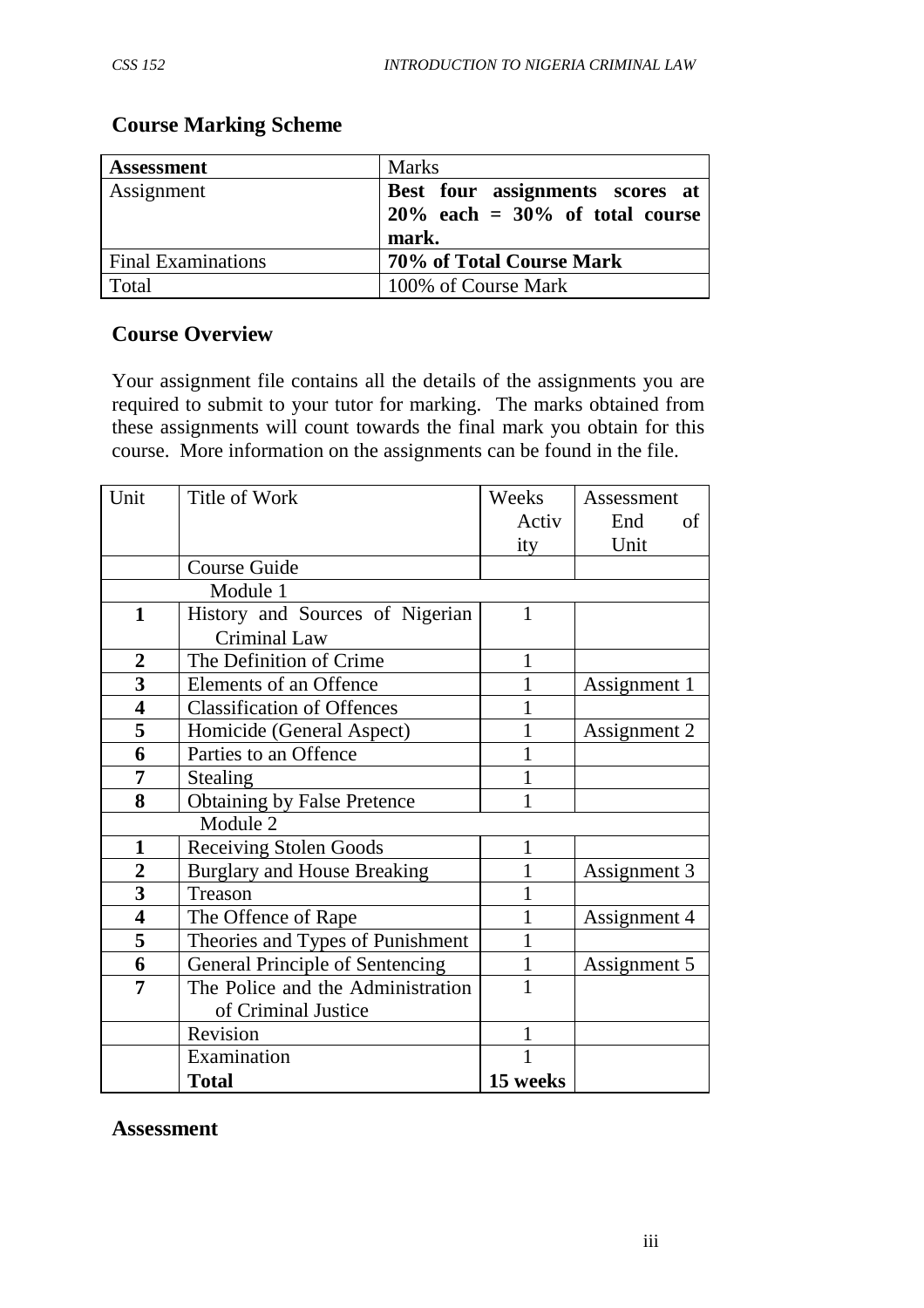Your assessment for this course is in two parts: first is the tutor-marked assignments, and second is the written examination. You will be required to apply the information and knowledge gained from this course in completing your assignments. You must submit your assignments to your tutor in line with submission deadlines as stated in the assignment file.

## **Tutor-Marked Assignment**

In this course, you will be required to study fifteen (15) units, and complete the Tutor Marked Assignments provided at the end of each unit. The assignment attracts 20 marks each. The best four of your assignments will constitute 30% of your final mark. At the end of the course you will be required to write a final examination, which counts for 70% of your final mark.

The assignments for each unit in this course are contained in your assignment file. You may wish to consult other related materials apart from your course material to complete your assignments. When you complete each assignment, send it together with a tutor marked assignment (TMA) form to your tutor.

Ensure that each assignment reaches your tutor on or before the deadline stipulated in the assignment file. If for any reason you are unable to complete your assignment on time contact your tutor before the due date to discuss the possibility of an extension. Note that extension will not be granted after the due date for submission unless under exceptional 2circumstances.

# **Final Examination and Grading**

The final examination for this course will be for a duration of three hours and counts for 70% of your total mark. The examination will consist of questions that reflect the information in your course material, exercises and tutor marked assignments. All aspects of the course will be examined.

# **How to Get the Best from the Course**

In distance learning there is limited interaction between the lecturer and you. Your course material replaces the lecture. However, there are provisions for the tutor to interact with you via the phone or you post the questions on the web i.e. NOUN web Gole's discussion board.

The practical strategies for working through the course are:

a. Read the course guide thoroughly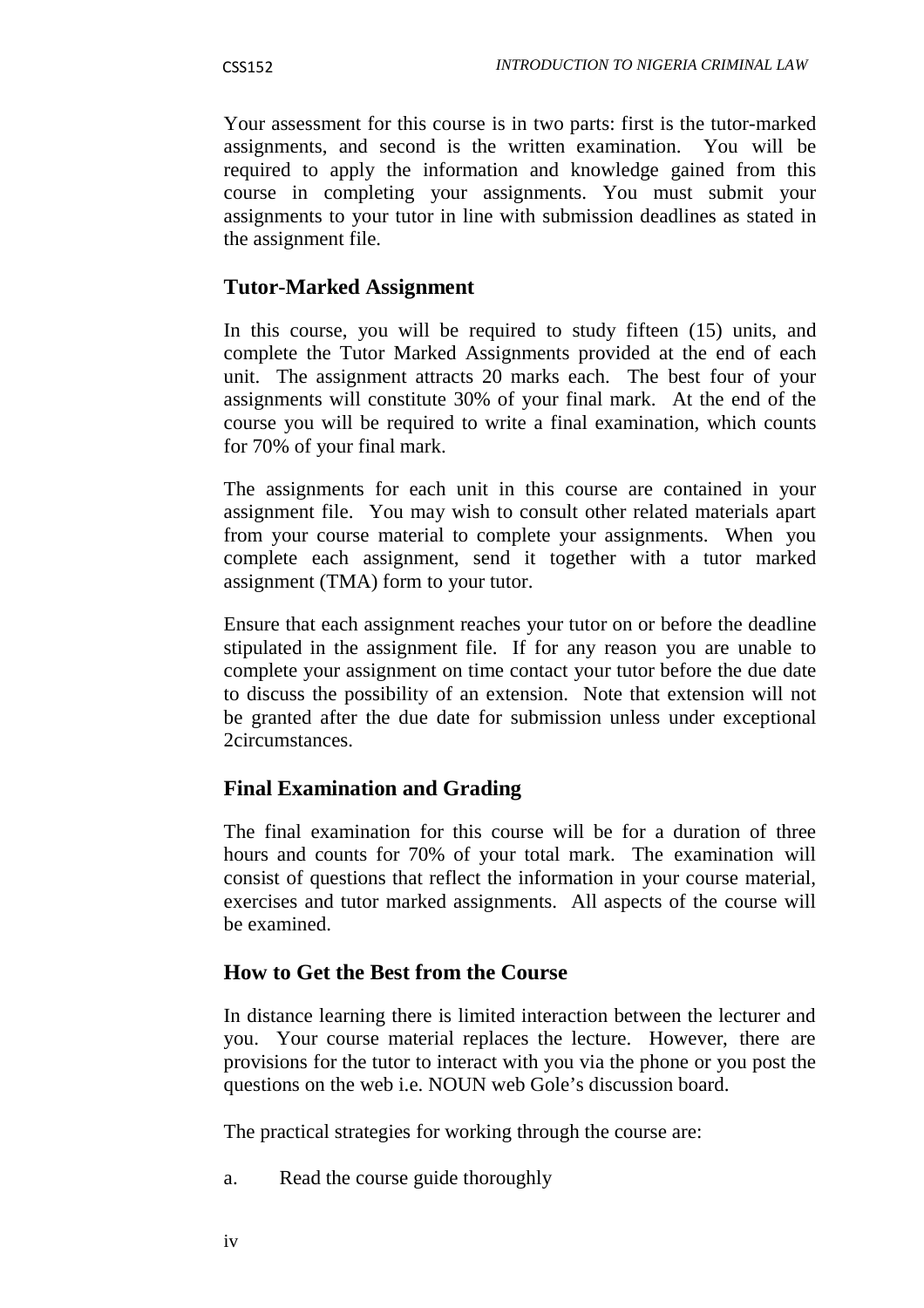- 
- b. Organize a study schedule. Design a course overview to guide you through the course. **Note** the time you are expected to spend on each unit and how the assignment relates to the units. Get details of your tutorials, which is available on the website, on the first day of the semester.
- c. Once you have created your own study schedule, do everything to be faithful to it.
- d. Turn to Unit 1 and read the introduction and the objectives for the unit.
- e. Assemble the study materials you will need, the reference books in the unit you are studying at any point in time.
- f. Work through the unit. As you work through the unit, you will know what sources to consult for further information.
- g. Keep an eye on the web Gole for up-to-date course information
- h. Before the relevant due dates (about 4 weeks before due dates), access the assignment file on the web Gole and download your next required assignment. Keep in mind that you will learn a lot by doing the assignment carefully. They have been designed to help you meet the objectives of the course and therefore, will help you pass the examination. Submit all assignment not later than the due dates.
- i. When you are confident that you have achieved a unit's objective you can start on the next unit. Proceed unit by unit through the course and try to pace your study so that you keep yourself on schedule.
- j. When you have submitted an assignment to your tutor for marking, do not wait for its return before starting on the next unit; keep to your schedule. When the assignment is returned, pay attention to your tutor's comment both on the tutor marked assignment form and also the written comments on the ordinary assignments.
- k. After completing the last unit, review the course and prepare yourself for the final examination.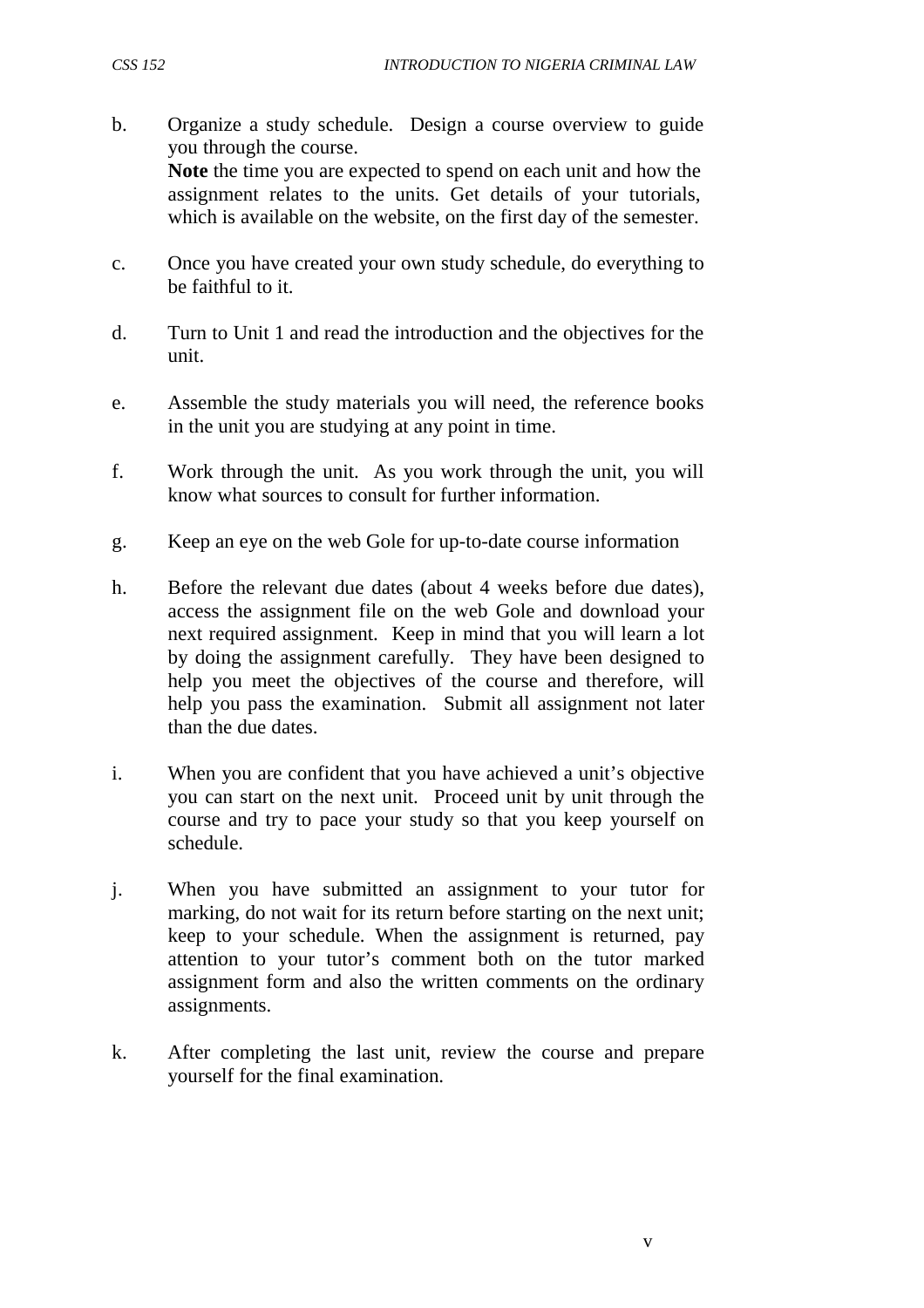## **Facilitators/Tutors and Tutorials**

There are 8 hours of tutorials provided to support this course. Tutorials are for problem solving and it is very important in the course of studying this course material. You arrange for the date and time of the tutorial with your tutor.

Your tutor will mark and comment on your assignments; do not hesitate to contact him on telephone, e-mail or discussion board in case of the following:

- i. You do not understand any part of the study unit
- ii. You have difficulties with the assignment
- iii. You have a question or problem with an assignment

You learn a lot from participating in discussions and that is the reason why the issue of tutorials must be taken seriously.

#### **Summary**

Check that you have achieved the unit objectives (listed at the beginning of each unit) and the course objectives (listed in the Course Guide).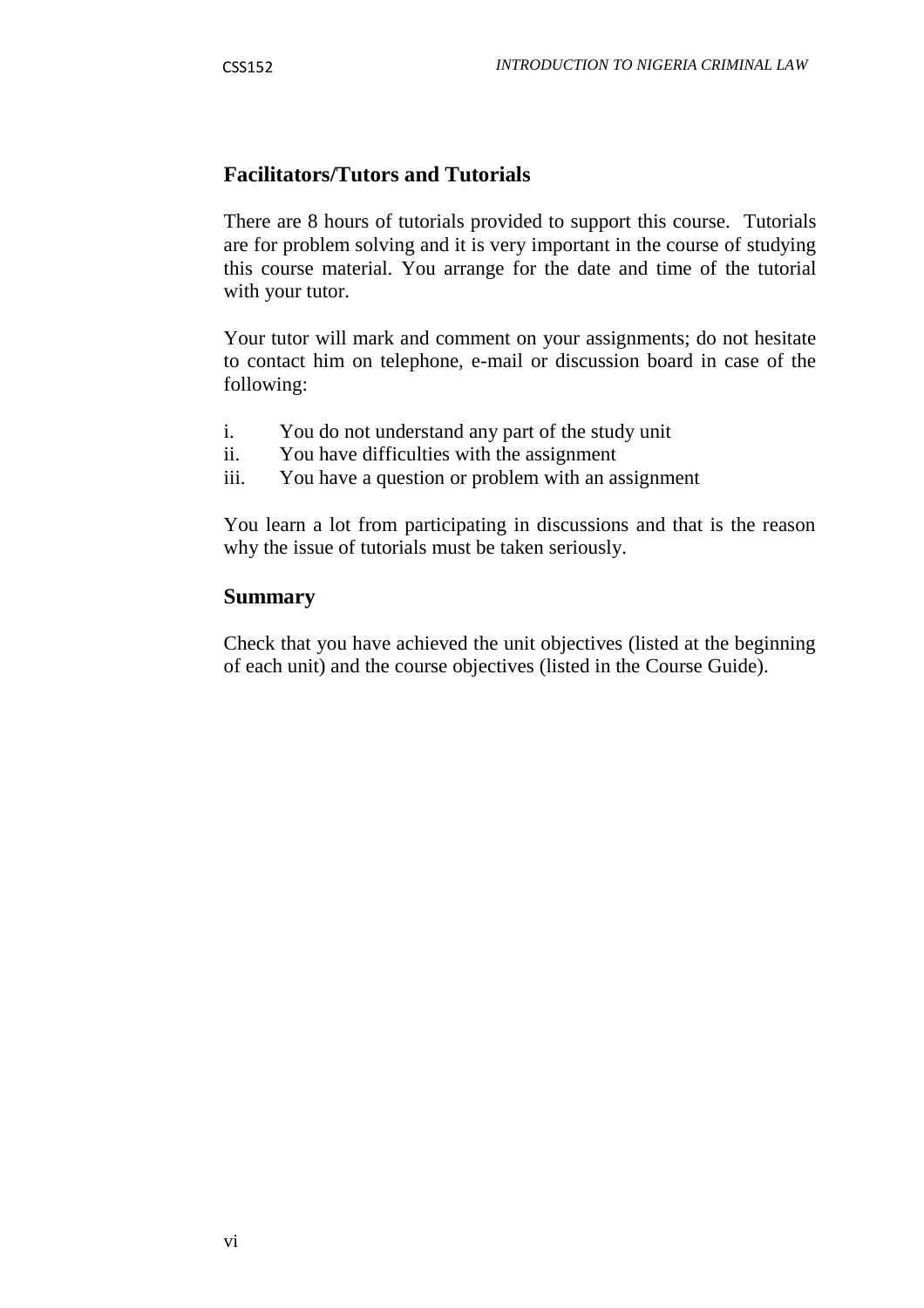

Course Code CSS 152

Course Title Introduction to Nigeria Criminal Law

Course Team Prof. E. Essien (Developer) - UNICAR Prof Akin Ibidapo-Obe (Editor) - UNILAG Mr. Akeem Bello (Co-editor) - UNILAG Dr. Ifidon Oyakhiromen (Programme Leader) - NOUN Ayodeji E. O. Ige (Coordinator) - NOUN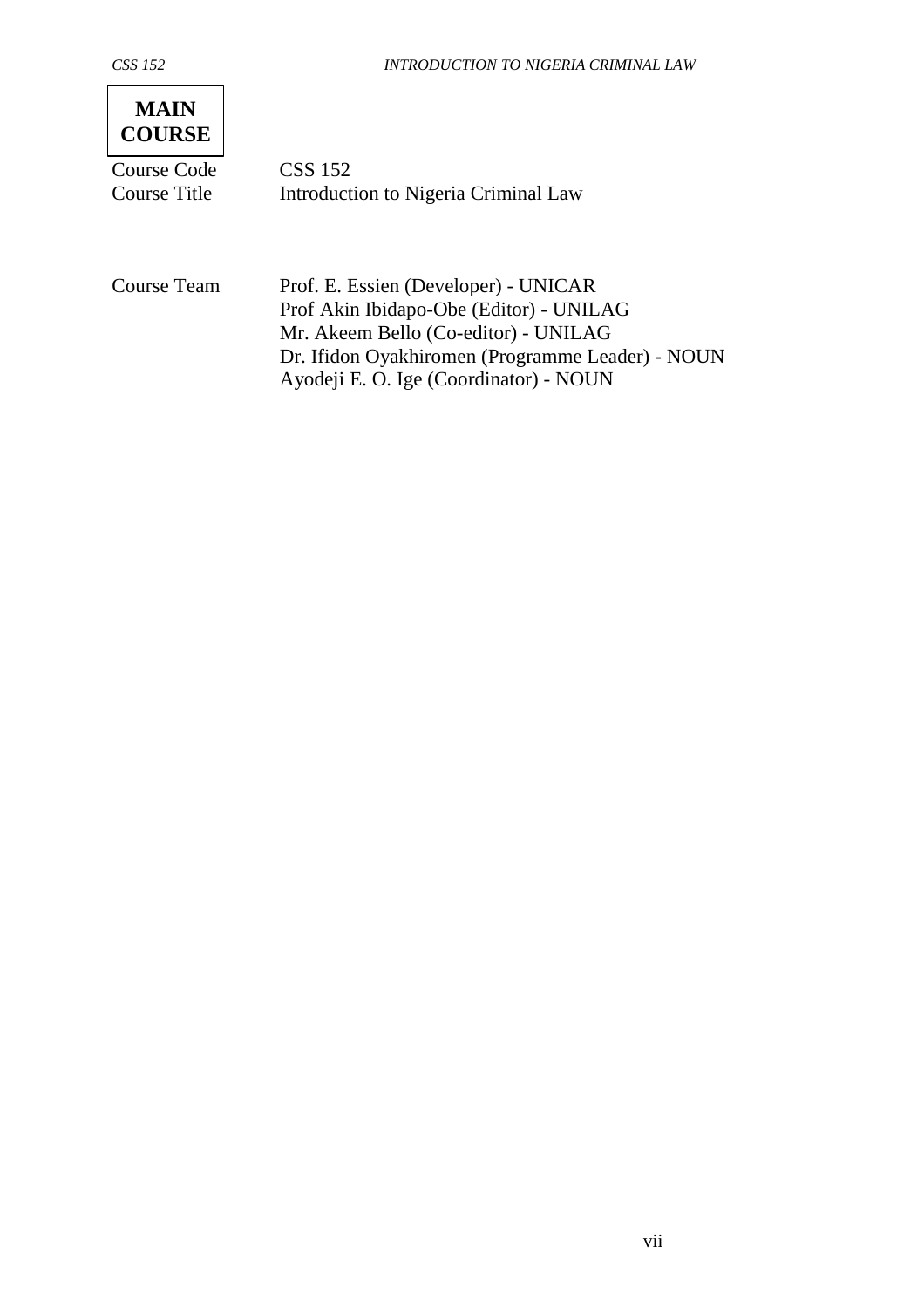

# National Open University of Nigeria Headquarters 14/16 Ahmadu Bello Way Victoria Island Lagos

Abuja Office No. 5 Dar es Salaam Street Off Aminu Kano Crescent Wuse II, Abuja Nigeria

e-mail: centralinfo@nou.edu.ng URL: www.nou.edu.ng

Published By: National Open University of Nigeria

Printed 2008

Reprinted 2009

ISBN: 978-058-543-5

All Rights Reserved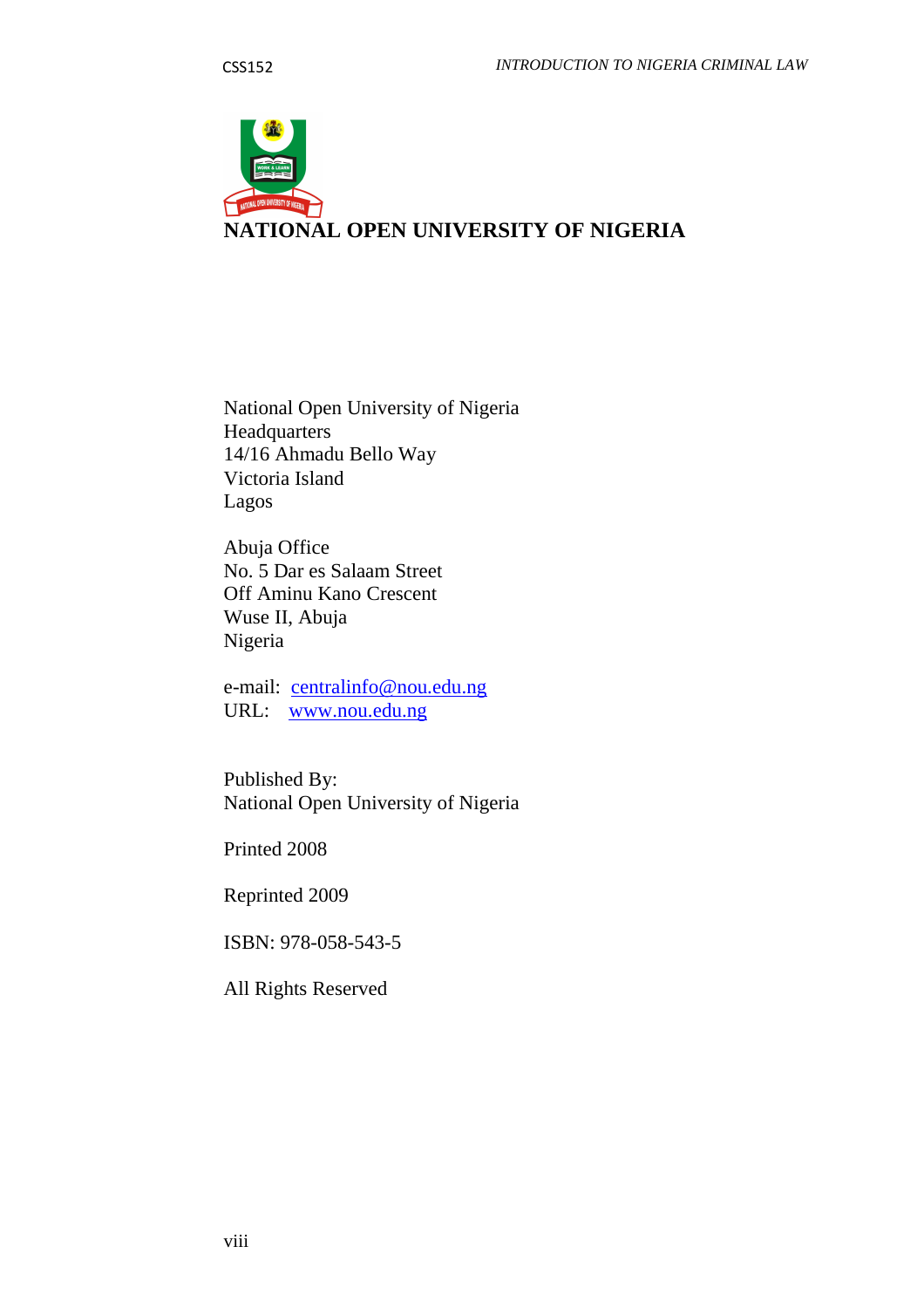# **CONTENTS PAGE**

|                 |                                               | 1  |
|-----------------|-----------------------------------------------|----|
| Unit 1          | History and Sources of Nigerian Criminal Law  | 1  |
| Unit 2          |                                               | 7  |
| Unit 3          |                                               | 14 |
| Unit 4          |                                               | 24 |
| Unit 5          |                                               | 33 |
| Unit 6          |                                               | 39 |
| Unit 7          |                                               | 46 |
| Unit 8          |                                               | 52 |
|                 |                                               | 58 |
| Unit 1          |                                               | 58 |
| Unit 2          | Burglary and House Breaking                   | 65 |
| Unit 3          |                                               | 71 |
| Unit 4          |                                               | 75 |
| Unit 5          | Theories and Types of Punishment              | 86 |
| Unit 6          | General Principles of Sentencing              | 93 |
| Unit 7          | The Police and the Administration of Criminal |    |
|                 |                                               | 97 |
| <b>MODULE 1</b> |                                               |    |

| Unit 1         | History and Sources of Nigerian Criminal Law |
|----------------|----------------------------------------------|
| Unit 2         | The Definition of Crime                      |
| Unit 3         | Element of an Offence Unit                   |
| $\overline{4}$ | <b>Classification of Offences</b>            |
| Unit 5         | Homicide (General Aspect)                    |
| Unit 6         | Parties to an Offence                        |
| Unit 7         | Stealing                                     |
| Unit 8         | <b>Obtaining by False Pretence</b>           |
|                |                                              |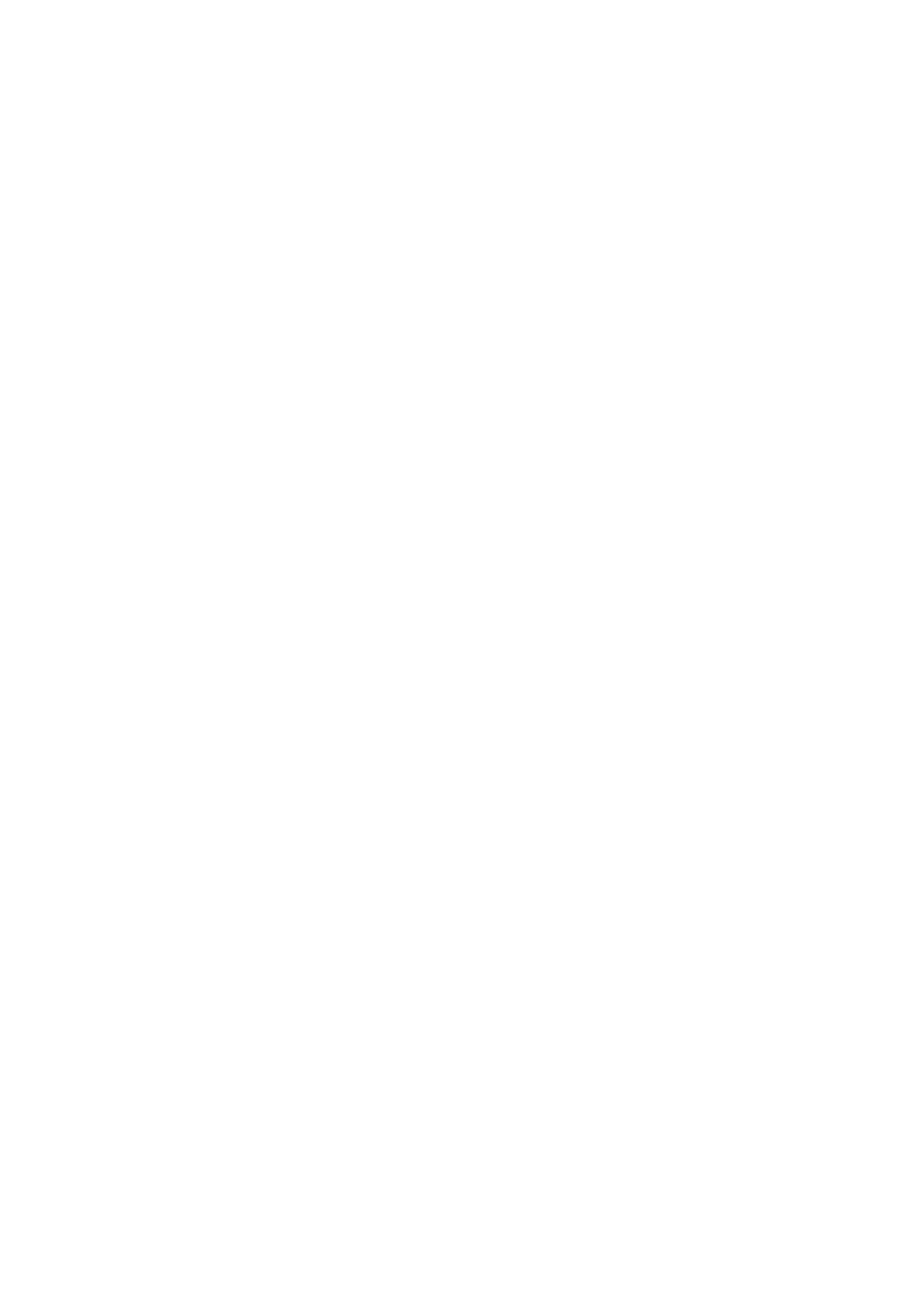# **UNIT 1 HISTORY AND SOURCES OF NIGERIAN CRIMINAL LAW**

This unit will introduce the students to the History and sources of Criminal Law in Nigeria. It would enable the students to know the purpose of Criminal Law as well as the nature of crime. The unit is ramified as follows:

## **CONTENTS**

- 1.0 Introduction
- 2.0 Objectives
- 3.0 Main Content
	- 3.1 History of Criminal Law in Nigeria
	- 3.2 Purpose of Criminal Law
	- 3.3 The Nature of Crime
- 4.0 Conclusion
- 5.0 Summary
- 6.0 Tutor-Marked Assignment
- 7.0 References/Further Reading

## **1.0 INTRODUCTION**

The Nigerian society is made of people with diverse cultures, behaviours and ways of life. The people relate with one another in the course of their daily existence. In this process, some people intentionally or advertently often step on the toes of others. A redress has to be put in place in order to check the excesses of the defaulting person or group of persons if peace and order are to be maintained in our organized society. It is on the foregoing premise that government has to put in place criminal law which regulates the conduct of the people against fellow citizens and government (public) and private establishments, and individuals.

Criminal Law which is the law of crime in Nigeria has a good history and was developed from sources, the subject matters or which will be examined in greater details in this unit.

### **2.0 OBJECTIVES**

At the end of this unit, you should be able to:

state the source of our criminal law give account of the history of the criminal law in Nigeria explain the whole essence of criminal law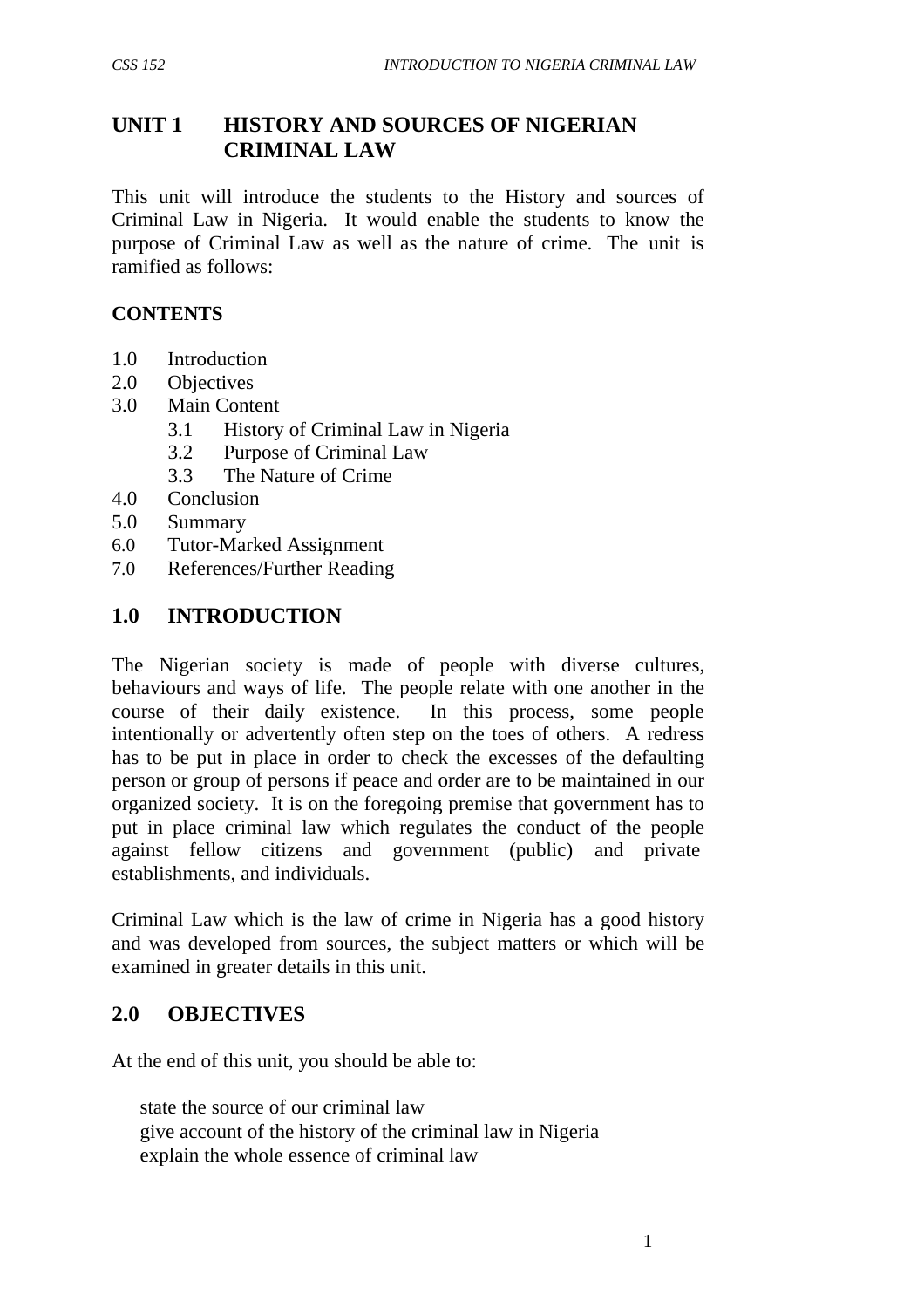show how crime could be identified and even distinguished from what it is not.

# **3.0 MAIN CONTENT**

# **3.1 Sources of Nigerian Criminal Law**

The important source of Nigerian Criminal Law is the English common law which is the law created by the custom of the people and decisions of judges in England.

But what appears to be the dominant source of Nigerian Criminal law are the various statutory enactments such as the constitution, the Acts of the National Assembly, the Government Councils and Subsidiary Legislations of government department. It may also include Decrees and Edicts on criminal matters promulgated during military regimes.

The above statutes which we have mentioned may be grouped into three distinct categories. The first are the many statutes made by the Federal, States and Local Government Councils in Nigeria which take care of various technical or specific offences whose purpose is to regulate the conduct of the people through sanctions or punishments contained in such offences.

The second category of criminal statutes are the Criminal Code Act, cap 77 Laws of the Federation of Nigeria and the Penal Code Law of 1959 which came into effect in 1960. While the Criminal Code applies in the Southern States of Nigeria, the Penal Code applies in the Northern States of Nigeria. These two codes criminalize many offences which are intended to regulate the conduct of the people.

Another source of Criminal Law, though secondary in classification, is judicial Precedent which manifests in courts decisions interpreted to give precision to some difficult legislative provisions.

### **SELF ASSESSMENT EXERCISE 1**

- 1. What are the sources of Nigerian Criminal Law?
- 2. Can you validly say that our Criminal Law has an origin?

# **3.2 History of Criminal Law in Nigeria**

In pre-colonial Nigeria, there was in existence, some systems of customary criminal law which regulated the standard of behaviour of the people. They were generally unwritten.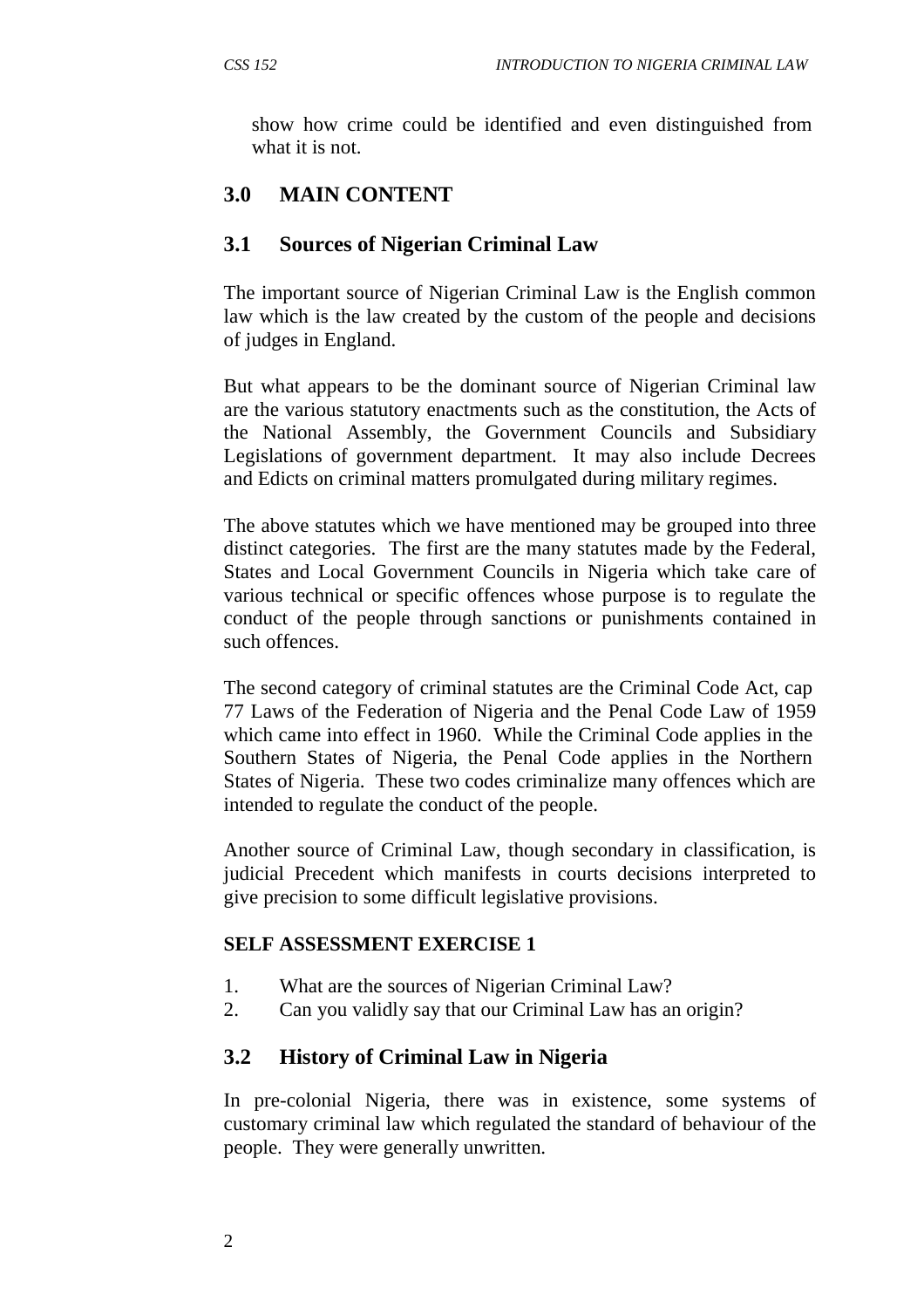The Moslem community in the North had a highly developed system of Moslem law of crime with different schools, though; the maliki was the most dominant. Paganism was also practiced with its unique Paganism criminal law.

The Lagos colony had the modern English common is law which was introduced by ordinance No. 3 of 1863. The various political evolutions which went on in the various protectorates and colonies also led to the development of criminal law in Nigeria.

In 1904, Lord Lugard, the governor of the Northern protectorate introduced by proclamation a Criminal Code which incidentally was made applicable to the whole of Nigeria in 1916 after the famous amalgamation in 1914.

Following intense advocacy by the Northerners, the Penal Code Law, No. 18 of Northern Region was introduced in that Region. That exercise also restricted the Criminal Code of 1916 to apply only in the Southern part of Nigeria. The Penal Code was tailored against the background of the Cod of Sudan which itself had its origin from the Indian Penal Code of 1860.

Elsewhere in Nigeria and particularly in some part of the South, there was also the application of customary criminal law. At the 1958 Constitutional Conference, it was decided that Customary Criminal Law be abolished in Nigeria and that decision was articulated in the 1959 Bill of Rights developed by Nigerians and submitted to the Colonial Government in London.

The British Home Government approved the request and same was incorporated in section 22 (10) of the repealed 1963 Republican Constitution. That section of the constitution read "No person shall be convicted of a criminal offence unless that offence is defined and the penalty therefore is prescribed in a written law".

The foregoing was the basis for the court's decision in the case of Aoko V. Fagbemi (1961) I All M 400. In that case, the court held that a woman cannot now be convicted for adultery (a morally reprehensible conduct) which has not been elevated to the level of a crime in the Criminal Code.

At the moment, Nigeria operates a dual Code system because of the applicability of the Criminal Code and the Penal Code. Furthermore, for effective administration of Criminal Law in our courts, the law of criminal procedure was codified as Criminal Procedure code of 1960 for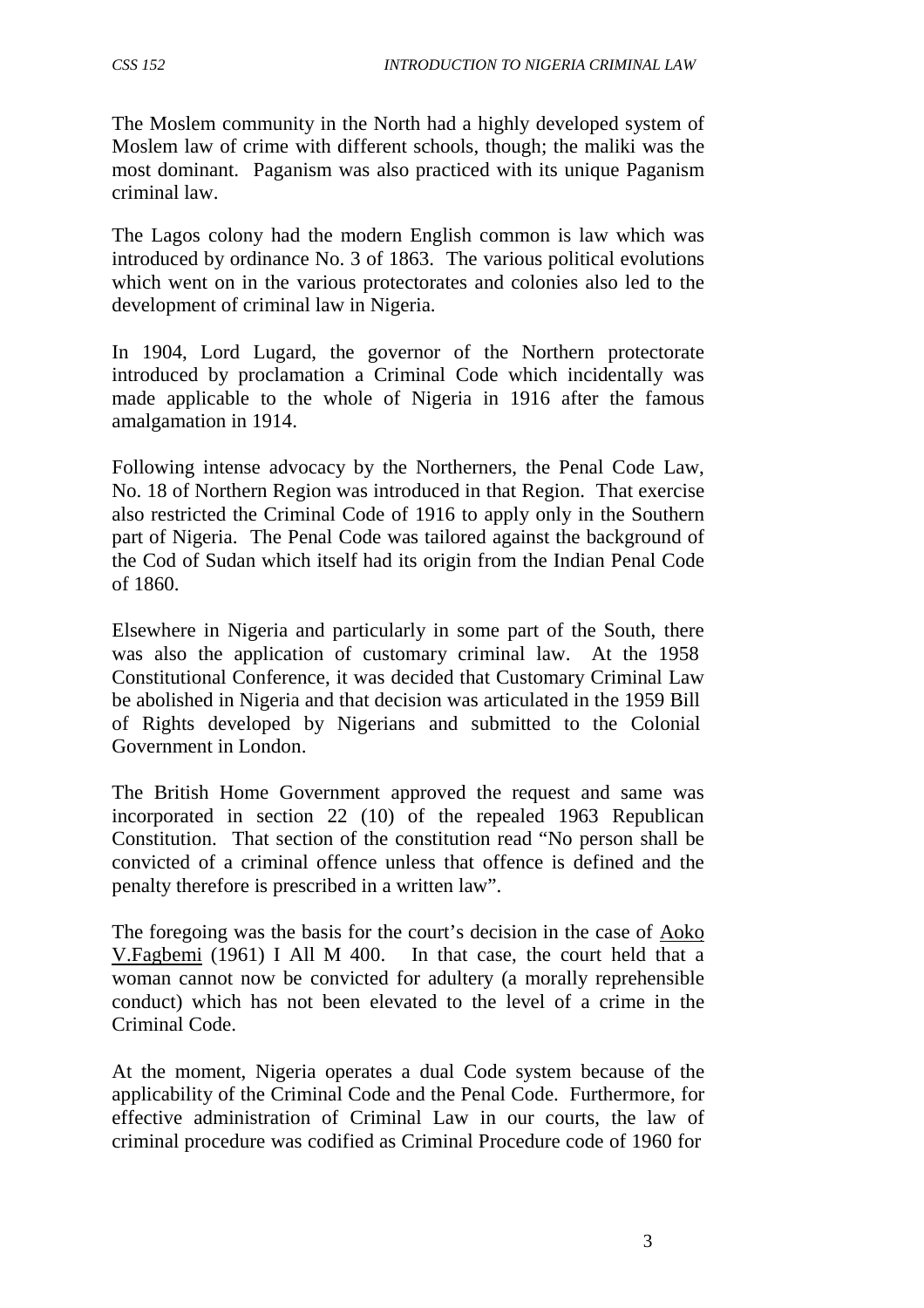the North and the Criminal Procedure Act, cap 80, Laws of Federation of Nigeria 1990.

## **SELF ASSESSMENT EXERCISE 2**

- 1. Trace the history of Criminal Law in Nigeria
- 2. Discuss the duality of Criminal Code in Nigeria.

# **3.3 Purpose of Criminal Law**

Criminal law exists and it is studied in order to ensure true knowledge of the law by the people, to be familiar with the nature of crime, the proceedings to be adopted in prosecution and the punishments which the law has put in place against the offenders.

For example, the objects of criminal law according to the Wolfenden Committee on Homosexual offences and protection are:

- a. To preserve public order and decency
- b. To protect the citizens from what is offensive and injurious and
- c. To provide sufficient safeguards against the exploitation and corruption of the more vulnerable members of the society.

## **SELF ASSESSMENT EXERCISE 3**

What is the importance of Criminal Law to Nigerians?

# **3.4 The Nature of Crime**

In order to understand the nature of crime, one has to look at the legal consequences which may follow it. For example, if the wrongful act or omission is capable of being followed by what is called criminal proceedings, that means it is regarded as a crime other wise, called an offence. If it is capable of being followed by la civil proceedings that means it is regarded as a civil wrong.

Crime or criminal wrong on the one hand and civil wrong on the other hand could be distinguished from each other. The true distinction between a crime and a civil wrong lies not in the nature of the wrongful act but in the nature of the proceedings and in the legal consequences that may follow.

### **SELF ASSESSMENT EXERCISE 4**

1. How can you distinguish a crime from a civil wrong?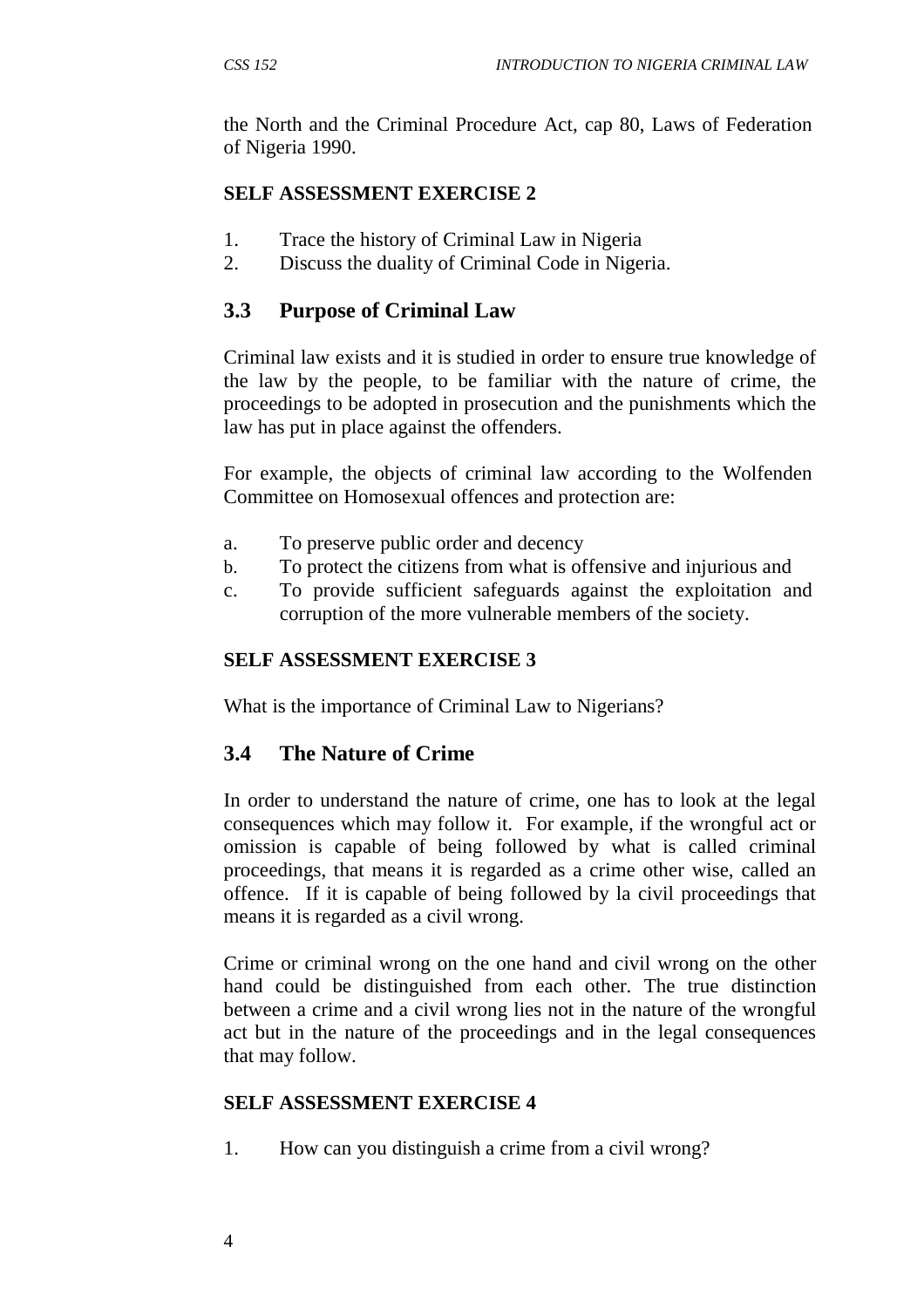2. Write short notes on the varieties of punishment which the law has put in place for offenders.

## **4.0 CONCLUSION**

In this unit, you have been exposed to the history and sources of Criminal Laws in Nigeria. It has also sufficiently demonstrated that nobody can be punished under the laws in Nigeria except the law is written and punishment defined.

## **5.0 SUMMARY**

This unit has revealed the facts that

Nigerian Criminal Law developed from English common law The sources of Nigerian Criminal Law are technical statutes on criminal matters as well as the Criminal Code and the Penal Code and that case law is a secondary source.

There was in existence unwritten and indigenous laws in Nigeria before the advent of British rule

The criminal law is instituted in order to regulate the conduct of the citizens.

It is the nature of proceedings and the legal consequences which follow particular conduct or omission which characterize the nature of crime.

# **6.0 TUTOR-MARKED ASSINGMENT**

Carefully trace the evolution of Criminal Law in Nigeria.

# **7.0 REFERENCES/FURTHER READING**

- Okonkwo & Naish (1990). *Criminal Law in Nigeria.* Ibadan: Spectrum Law Publishing.
- Karibi-Whyte, A.G. (1993). *History and Sources of Nigerian Criminal Law.* Ibadan: Spectrum Law Publishing.

Williams, G. (1982). *Learning the Law*. London: Stevens and Sons.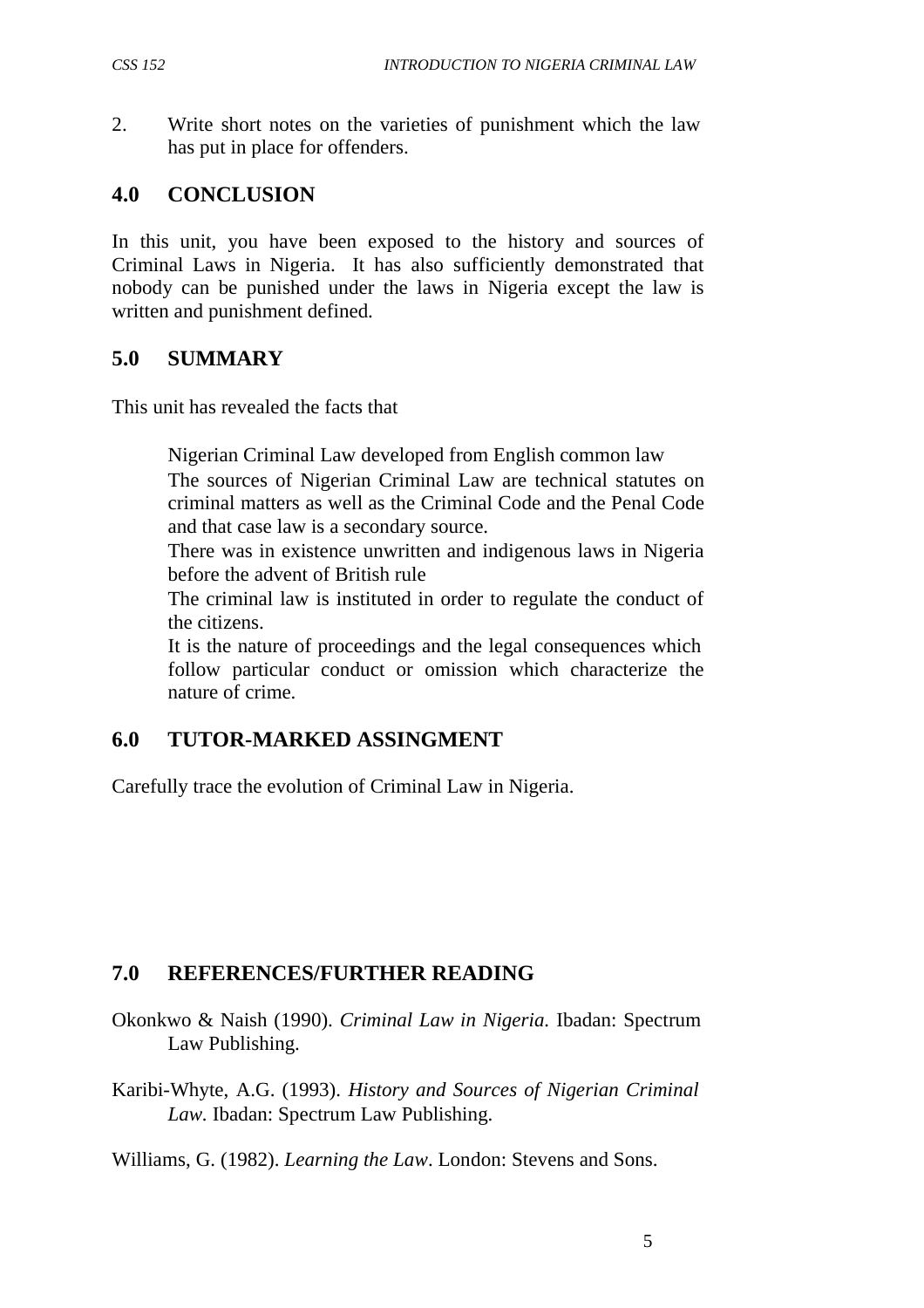# **UNIT 2 THE DEFINITION OF CRIME**

This unit will define crime to enable students to have a good understanding of the concept. In defining crime, three approaches to wit, the juristic, judicial and the statutory we shall adopt. An attempt would also be made to distinguish crime from sin or immorality.

#### **CONTENTS**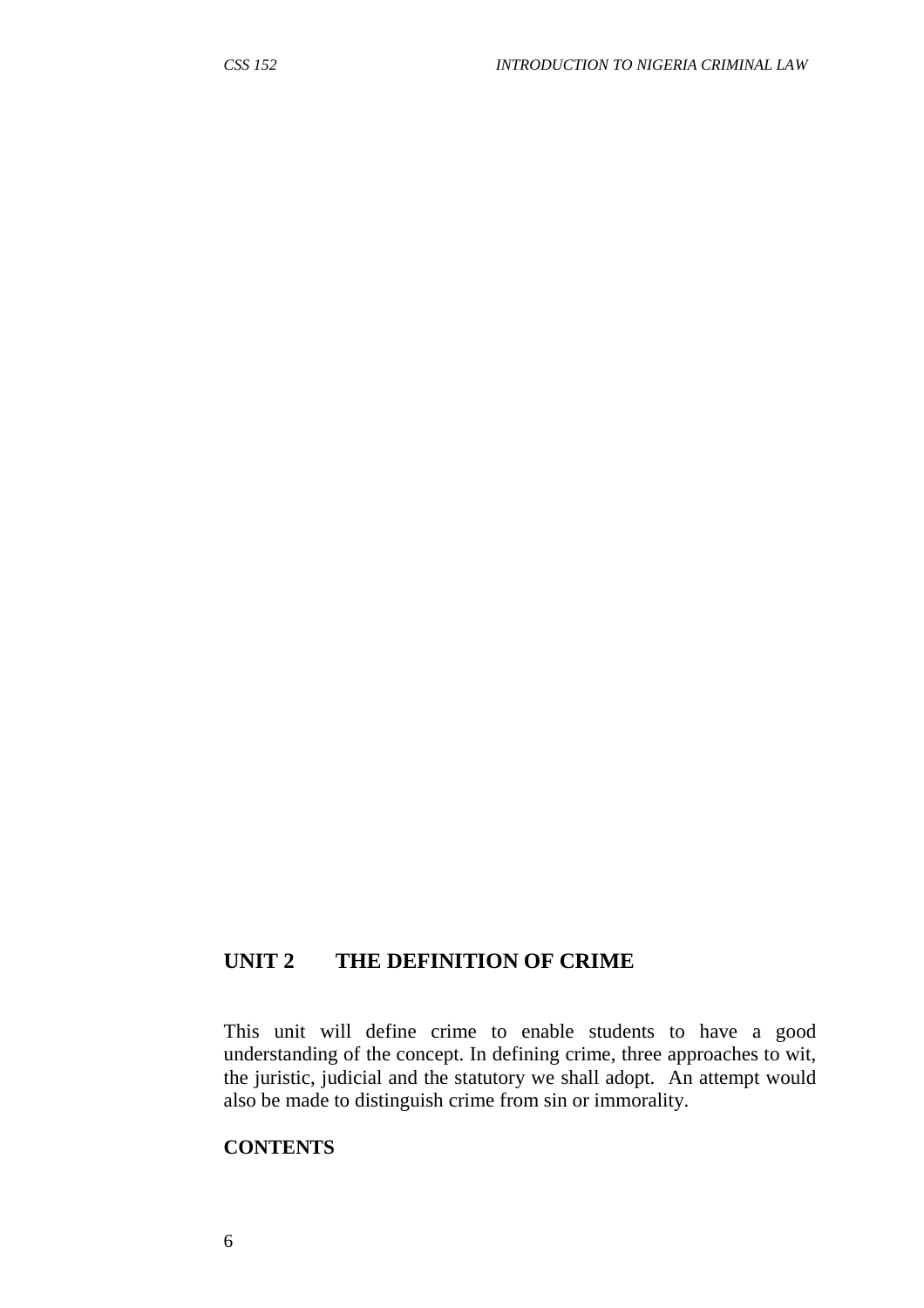- 1.0 Introduction
- 2.0 Objectives
- 3.0 Main Content
	- 3.1 Understanding Definitions of Crime
	- 3.2 Juristic Approach to the Definition of Crime
	- 3.3 Judicial Approach to the Definition of Crime
	- 3.4 Statutory Approach to the Definition of Crime
	- 3.5 Crime Distinguished from Sin
- 4.0 Conclusion
- 5.0 Summary
- 6.0 Tutor-Marked Assignment
- 7.0 References/Further Reading

# **1.0 INTRODUCTION**

The conduct of the people in any organized society must be regulated in order to ensure stability and social harmony. This is done through the mechanism of the law which has criminalized certain acts and omission as crimes. Crimes are those breaches of the law which the law forbids and also failing by way of missions to do, what the law has commanded. It follows that since different sets of people have defined crime according to their perceptions, we shall predicate our definition of crime on those perceptions in order to give a clearer understanding and right focus.

# **2.0 OBJECTIVES**

The focus of this unit is to define crime. At the end of this unit, you should be able to:

define crime generally

explain how learned writers have defined crime

explain know how the courts, through cases, define crime state know how various statutes or enacted laws define crime distinguish crime from acts or omissions which are not crime but immoral.

# **3.0 MAIN CONTENT**

# **3.1 Understanding Definitions of Crime**

There have been problems in the definition of crime and the definition of crime and the consistent application of the components of such definition in tailoring the specific offences or crime i.e. the application of the definitions in the formulation of criminalization policy.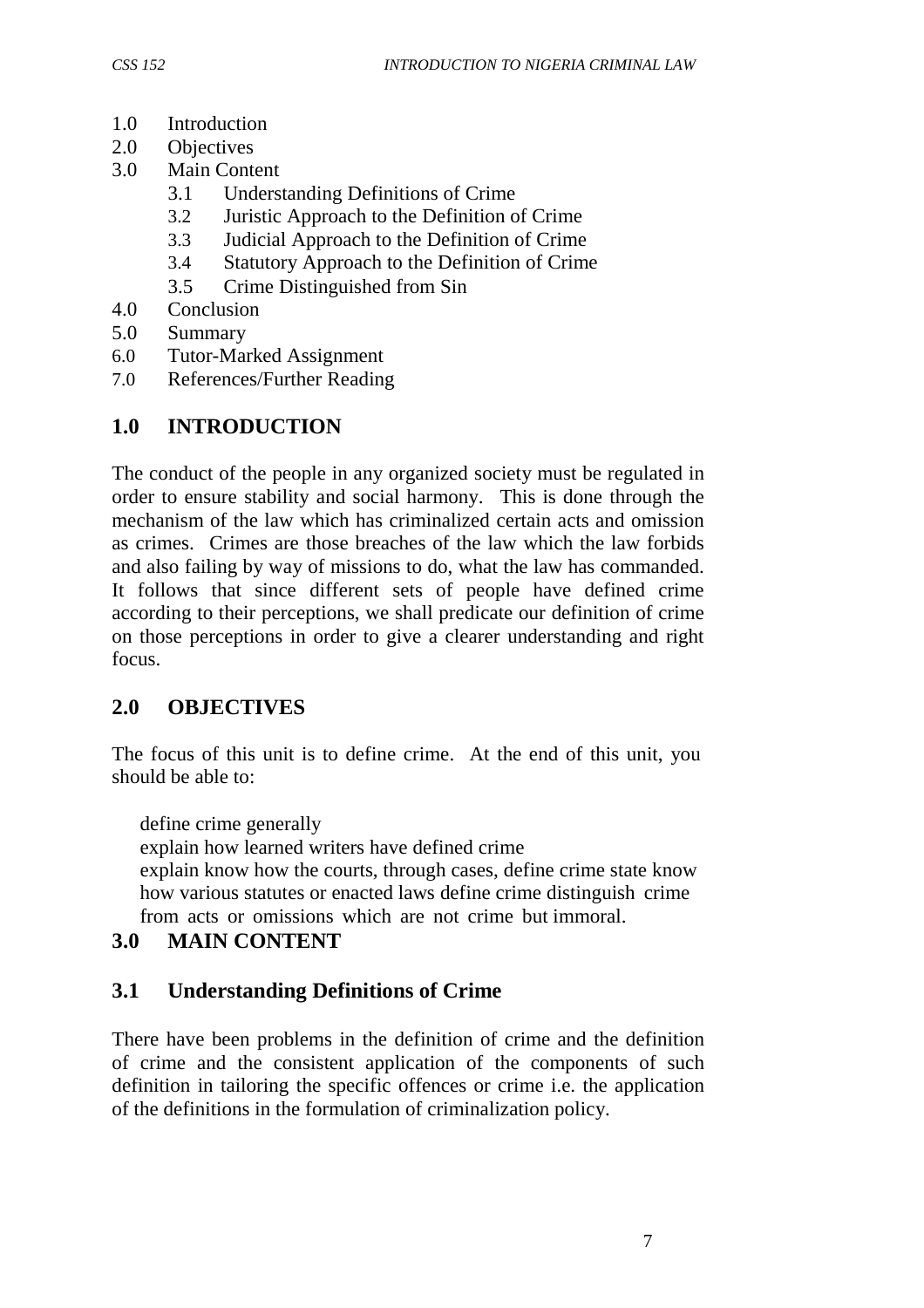Though Criminal Law has been in operation in human communities for several centuries, yet lawyers have so far never agreed on any satisfactory definition of the word Crime. But lawyers cannot afford not to conform to the demands made upon sociologists by Emile Durkheim, namely that the first step of the sociologist … ought to be to define the things he treat, in order that his subject matter may be known. This is the first and most indispensable condition of all proofs and verification. The lawyers despite their quibblings in definition, however, seem to have accepted by conduct an operational definition, but expressed and explained in the words of Terrence Morris, that "crime is what society says is crime" by establishing that an act is a violation of the Criminal Law.

The Nigeria Criminal Code appears in effect to have adopted this approach when it defines an offence (or a crime) as an "act or omission which renders the person doing the act or making the omission liable to punishment under the code or under any order in council, ordinance, or law or statute.

The definition, according to Professor A.A. Adeyemi, is an approach which is a shining example of mental inertia, wrapped up in the cloak of an "a posteriori" rationalization, just like any of the other individual definition.

Another definition that is being suggested is a definition based on an "a priori" approach. This approach can be usefully employed in streamlining the criminal saw in a way that will better adapt it to the fulfillment of its role at the commencement of the Criminal process as a selection instrument. The a priori approach is suggesting a definition of crime based on morality. It is opined that criminal law must reflect the values and aspirations of the Community in which it operates in reflecting the Morality of that Community; it is thereby reflecting its culture. However, the argument must not be understood to mean that courts should be enforcing Morality per se. Rather, it means morality must be the basis of criminal law i.e. the criminality or otherwise of an act should depend upon the degree of its anti-sociality or otherwise of an act must be viewed with reference to the accepted rules of Morality of the community in question. It is on this basis that crime is defined as "an act or omission which amounts on the parts of the doer or omitter, to a disregard of the fundamental values of a society thereby threatening and/or affecting life, limb, reputation and property of another or the citizens, or the safety, security, cohesion and order (be this political, economic or social) of the community at any given time to the extent that it justifies society's effective interference through and by means of it appropriate legal machinery". This is an "a priori" definition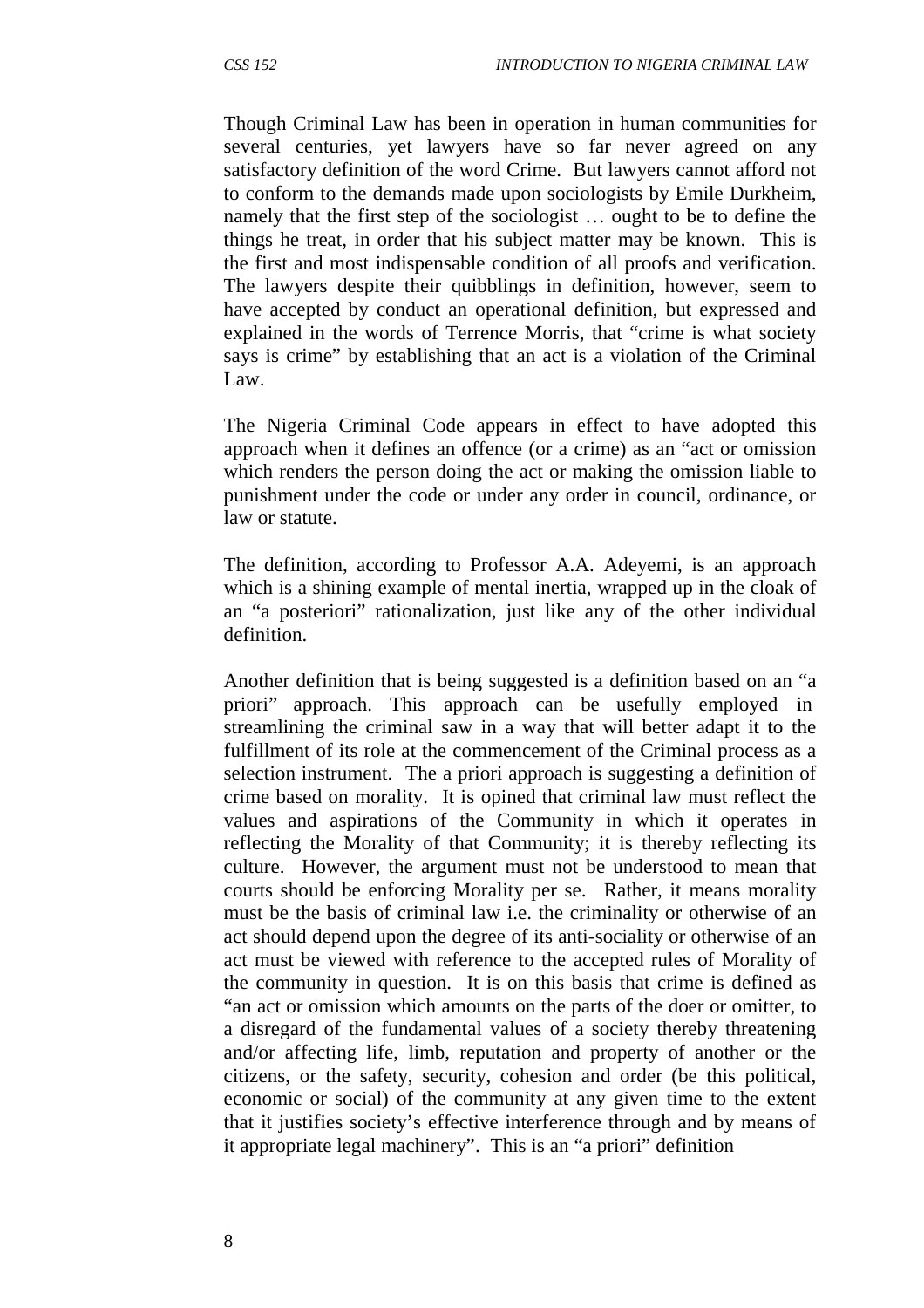However, the failure of lawyers to agree on a particular satisfactory definition of crime has led to other multiplicity of definitions which are institution-based, they are within the acceptable limit and all have the colouration of the "a posteriori and "a priori" approach to the definition of crime.

# **3.2 Juristic Approach to the Definition of Crime**

For the purpose of this lecture, the words "crime" and "offence" have the same meaning assigned to them because they mean one and the same thing.

Okonkwo and Naish in their books "Criminal Law in Nigeria" define crime as those breaches of the law resulting in special accusatorial procedure controlled by the state and liable to sanction over and above compensation and costs.

The above definition leads us to a distinction between the accusatorial procedure in which the accused is deemed not guilty until he is found guilty and inquisitorial procedure wherein the person is neither charged nor accused but an inquiry is made before commission for trial.

Richard Quinney, in his book "The Social Reality of Crime" (1970), defined crime as a human conduct that is created by authorized agents in a politically organized society.

The sociologists and Criminologists define crime to mean nothing other than a labeling process or that a crime is nothing other than a label attached to a behaviour by those in power. In addition, they hold the opinion that crime is the consequence of social interaction.

From the totality of the above definitions advanced by learned writers, it is suitable to say that crime is that act or omission which the state has prohibited or commanded.

### **SELF ASSESSMENT EXERCISE 1**

What is the attitude of learned writers in the definition of crime?

# **3.3 Judicial Approach to the Definition of Crime**

In the all important case of *R. V Tyler 2 QB 594,* crime was defined as an act committed or omitted in violation of public law either forbidding or commanding it. This is a definition, which has taken root from the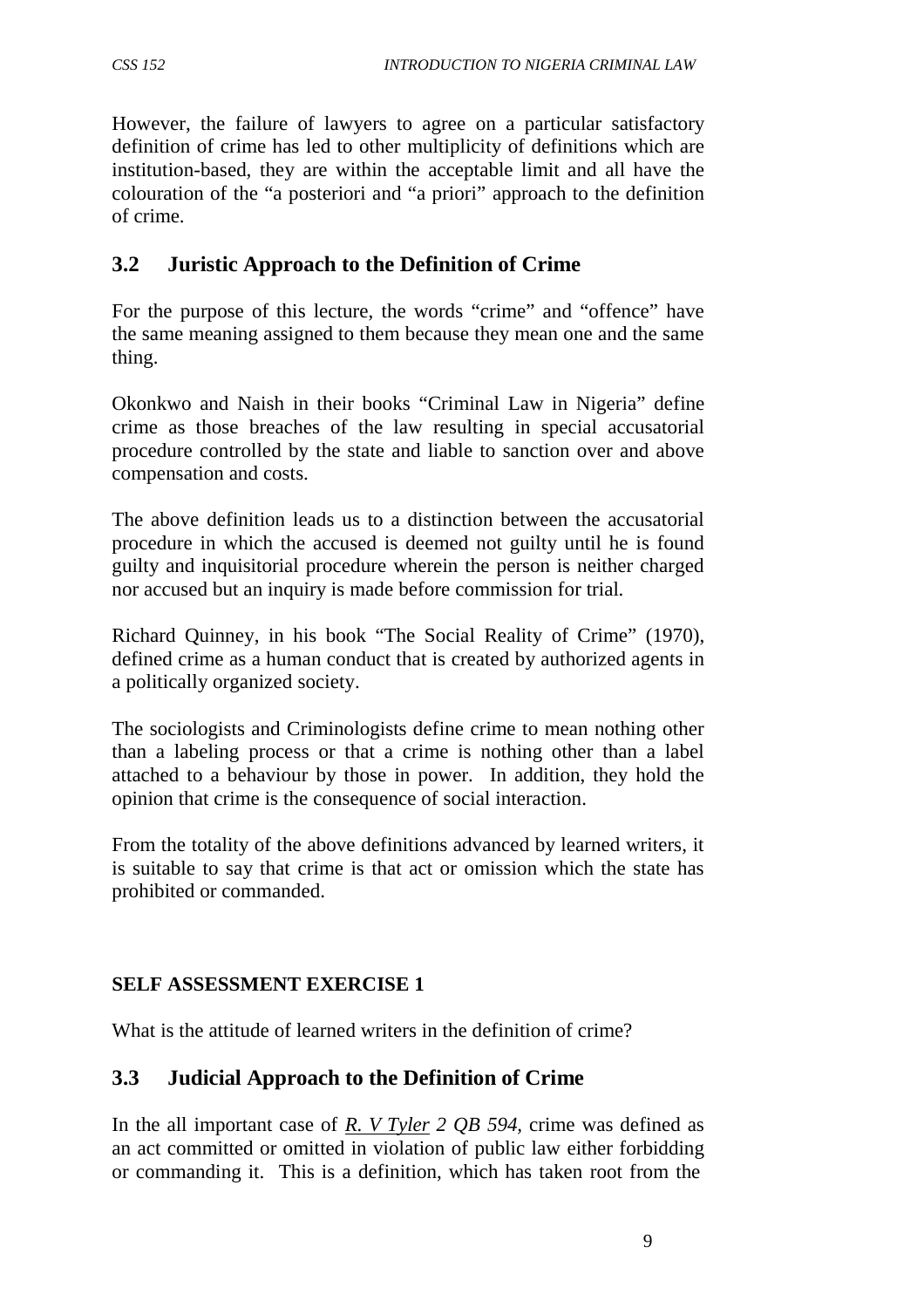definition advanced by Blackstone in the book "Commentaries on the laws of England" vol. 4 at page 5.

Another case which has defined crime is *Conybeare v. London School Board (1961)1 QB 118* where Day, J. stated that a crime is an offence against the crown o\for which an indictment will lie. It appears that this definition is narrow because it seems to have ignored minor offences that can be tried summarily and not by indictment.

### **SELF ASSESSMENT EXERCISE 2**

What is the dimension introduced into the definition of crime by the court?

# **3.4 Statutory Approach to the Definition of Crime**

The Criminal Code Act, cap. 77 Laws of the Federation of Nigeria 1990 particularly in section 2 thereof has defined crime thus: "An act or omission: which renders the person doing the act or making the omission liable to punishment under this Code or under any Act or law is called and offence".

From the above definition, it can be seen that if a particular act or omission has not been criminalized as a crime by the Code or any other criminal statutes, such act or omission cannot be regarded as an offence in the eye of the law.

Furthermore, section 11 of the Criminal Code which deals with the effect of changes in law provides that a person shall not be punished for doing or omitting to do an act unless the act or omission constituted an offence under the law in force when it occurred. The Penal Code Law of Northern Region has also legislated elaborately on this; See S. 3(1) of the Penal Code Law.

The Constitution of the Federal Republic of Nigeria 1999 has provided for the definition of crime in its section 36 (12) when it says that subject as otherwise provided by this Constitution, a person shall not be convicted of a criminal offence unless that offence is defined and penalty therefore is prescribed in a written law which refers to an Act of the National Assembly or a law of State, any subsidiary legislation or instrument.

By the above provisions of the Constitution for any act or omission to constitute an offence, it must have been provided for a written law and punishment for such offence prescribed accordingly in a written law.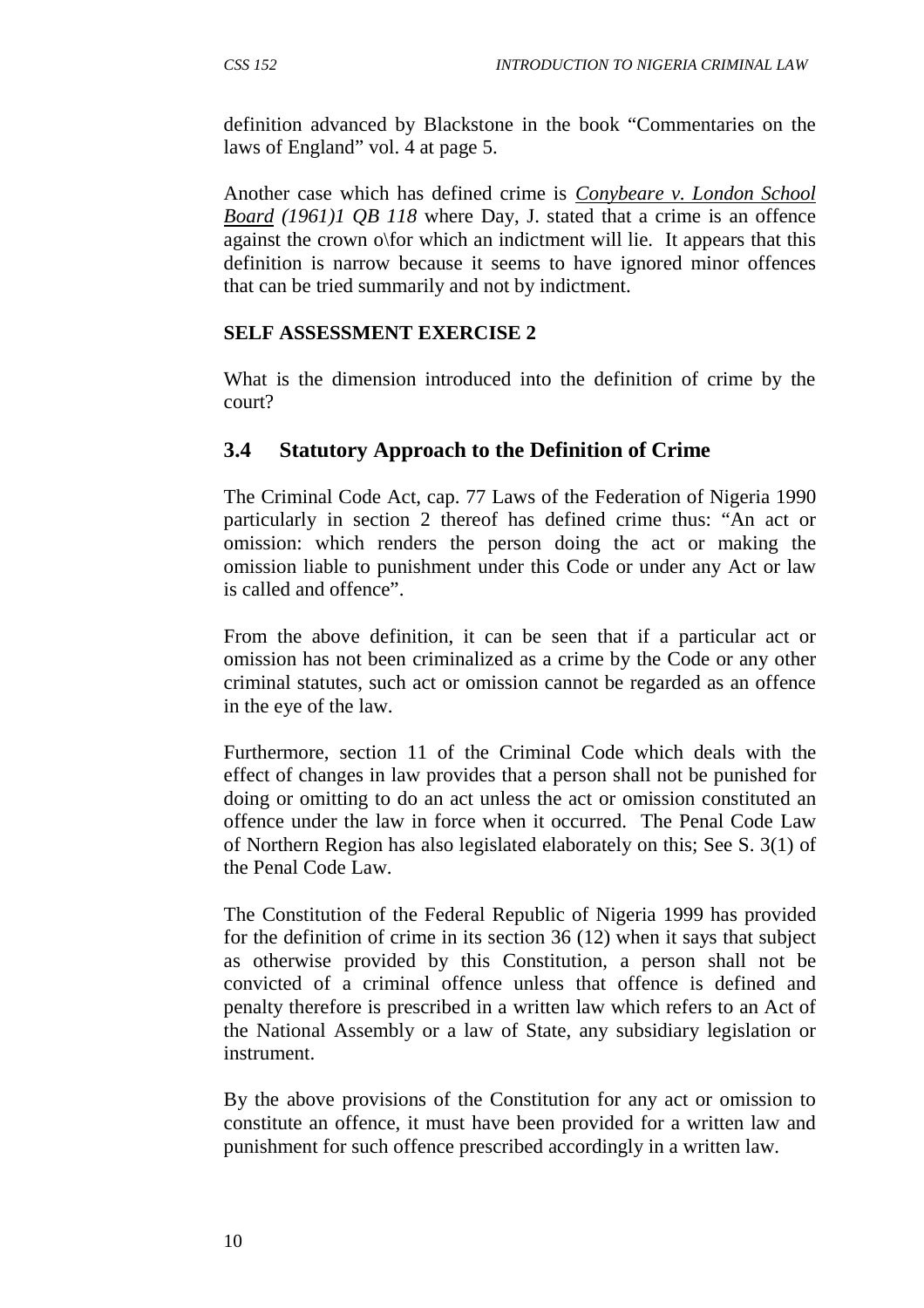Section 36 (8) of the 1999 constitution states that no person shall be held to be guilty of a criminal offence on account of any act or omission that did not, at the time it took place, constitutes such as offence, and no penalty shall be imposed for any criminal offence heavier than the penalty in force at the time the offence was committed.

The above section speaks against retro-active application for an offence or omission. It emphasizes the fact that a person can only be punished based on an existing law and on the punishment which that law has expressly provided for.

For more in this area of the law, see the cases of *Aoko v. Fagbemi* (1961) 1 All NLR 400 and *Udokwu v. Onugha* (1963) 7 ENLR P. 1

## **SELF ASSESSMENT EXERCISE 3**

- 1. Can an act or omission not contained in any law and be regarded as a crime?
- 2. Can an accused person who has been convicted of an existing offence be sentenced to punishment which is not contained in the law creating that offence?

# **3.5 Crime Distinguished from Sin**

We have seen crime to be an act of omission which the law has labelled as such. But immorality or sin is a different thing. It is an act which society or community abhors. It is an act of moral depravity. Thus it can be said that an act may be immoral but not a crime.

Though many illegal or criminal acts are immoral, not all immoral acts are criminal. For instance, in the Criminal Code which applies in the Southern States of Nigeria, adultery is not a crime though it is an act of immorality.

But conduct such as stealing may constitute both a crime and an immorality and that is not to say that crime and immorality are the same thing. They are not so and therefore cannot be.

The dictum of Lord Atkin in *Proprietary Articles Trade Association v. A.G. for Canada* (1931) AC. 310 at 324 said "Morality and Criminality are far from co-extensive, nor is the sphere of criminality necessarily part of amore extensive field covered by morality – "unless the moral code necessarily disapproves of all act prohibited by the State in which case, the argument moves in a circle."

Strictly speaking what the immortal words of Lord Atkin means is that crime and sin or immorality do not have the same scope and extent.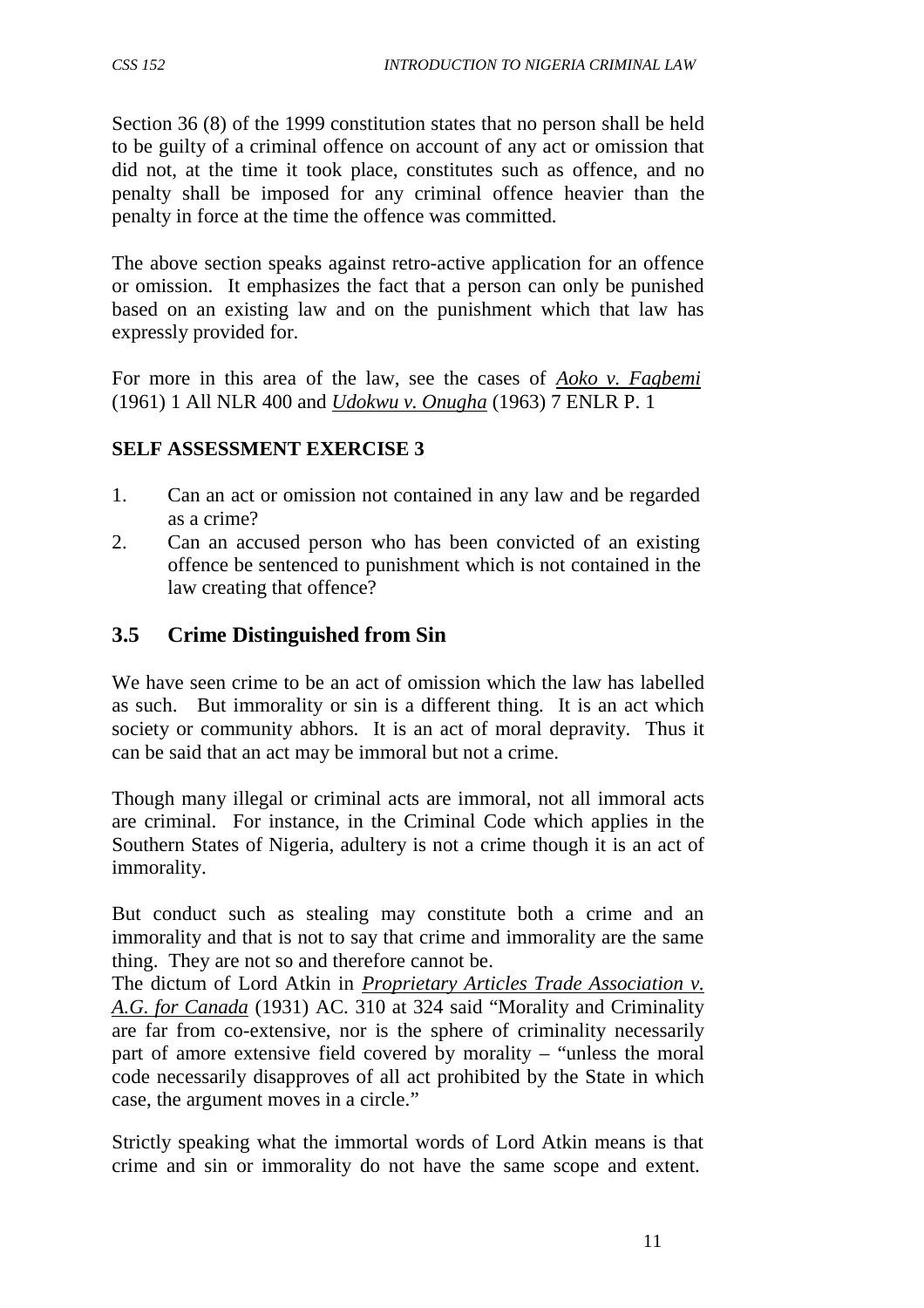This means that as they are co-extensive, they are far from having the same scope extent and direction.

It is however, important to note that when the criminal law reflects the society's sense of morality, the task of law enforcement is likely to be easier. This is because members of that society would feel a sense of obligation to obey the law.

#### **SELF ASSESSMENT EXERCISE 4**

- 1. Is it proper for someone to be prosecuted in court for committing an immoral act?
- 2. Why do we say that crime and immorality are far from co-extensive?

## **4.0 CONSLUSION**

This unit is very important in that attempts were made at defining crime. The different schools of thought tried to define crime from their own institutional and perspective view points. Having read through this unit you should be able to define crime and should be, able to discuss the relationship between your definition and what operates in Nigeria. As you go further in your studies these concept shall become clearer to you.

# **5.0 SUMMARY**

The study of this unit highlights the following facts:

The word crime is not different from the word offence. That is if a particular law does not make a particular act or omission an offence, such act or omission cannot be regarded as an offence.

While the juristic approach defines crime as an offence against the State, the judicial approach defines crime as an act in which an indictment or an information will lie.

The Statutory approach emphasizes the criminalization of an act or omission for such to be regarded as an offence.

Crime and immorality belongs not to the same but to different regimes of behaviour.

# **6.0 TUTOR-MARKED ASSIGNMENT**

- 1. Using known approached, critically examine the definition of crime
- 2. If an accused person is punished for an act which did not constitute an offence as at the time the offence was committed, what is the position of the law?

# **7.0 REFERENCES/FURTHER READING**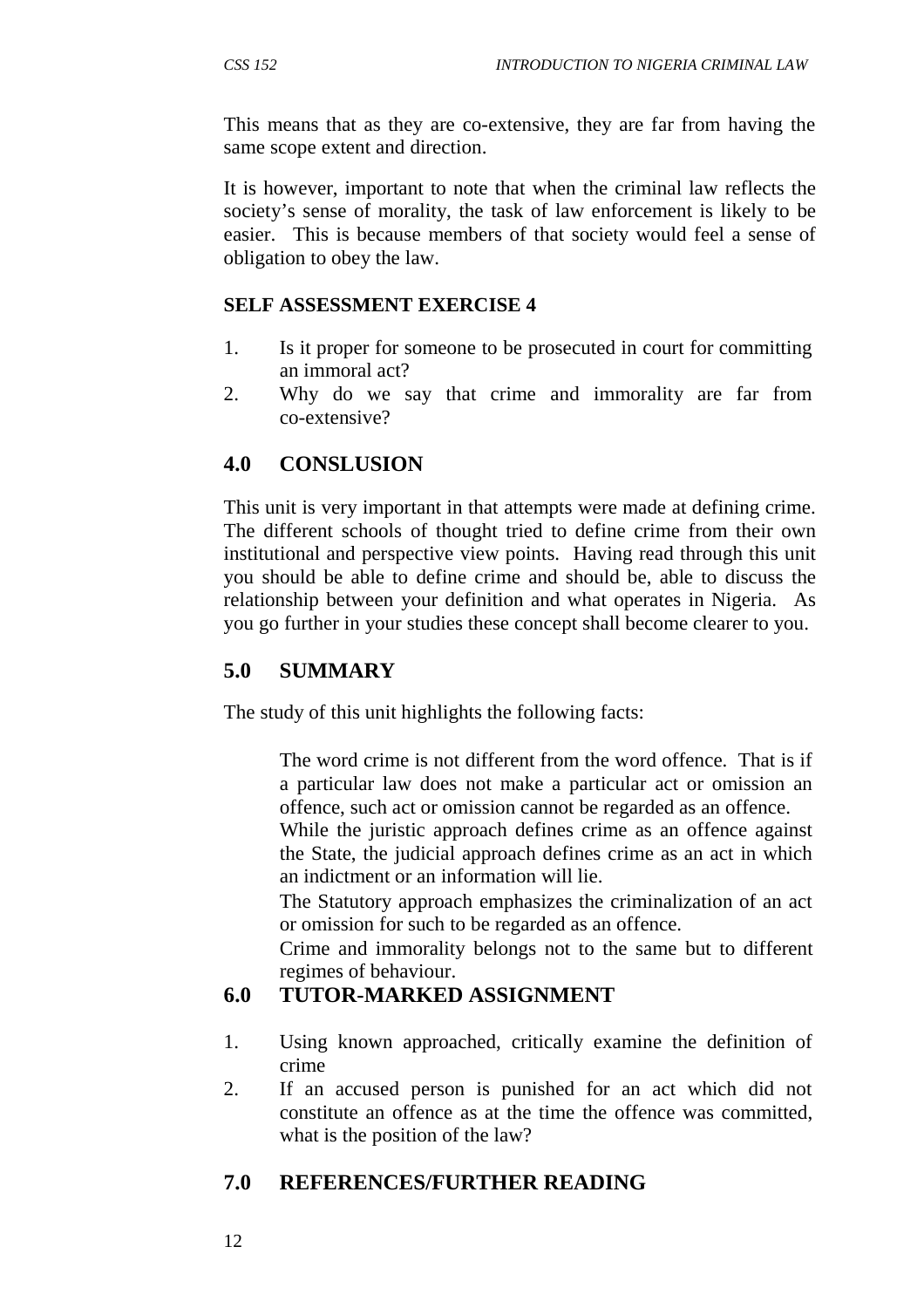- Okonkwo & Naish (1990). *Criminal Law in Nigeria*. Ibadan: Spectrum Law Publishing.
- Karibi-Whyte, A.G. (1993). *History and Sources of Nigerian Criminal Law*. Ibadan: Spectrum Law Publishing.

The Criminal Code Act, Law of the Federation of Nigeria Cap. 77

The Penal Code Law 1959 of Northern Region.

The Constitution of the Federal Republic of Nigeria 1999.

### **UNIT 3 ELEMENT OF AN OFFENCE**

This unit will introduce you to the elements of an offence. The elements of an offence are contained in that particular offence depending on how such offence is worded. In other words, it is through a thorough comprehension of the definition of an offence that one will discover the elements of that offence. This unit is fashioned as follows:

#### **CONTENTS**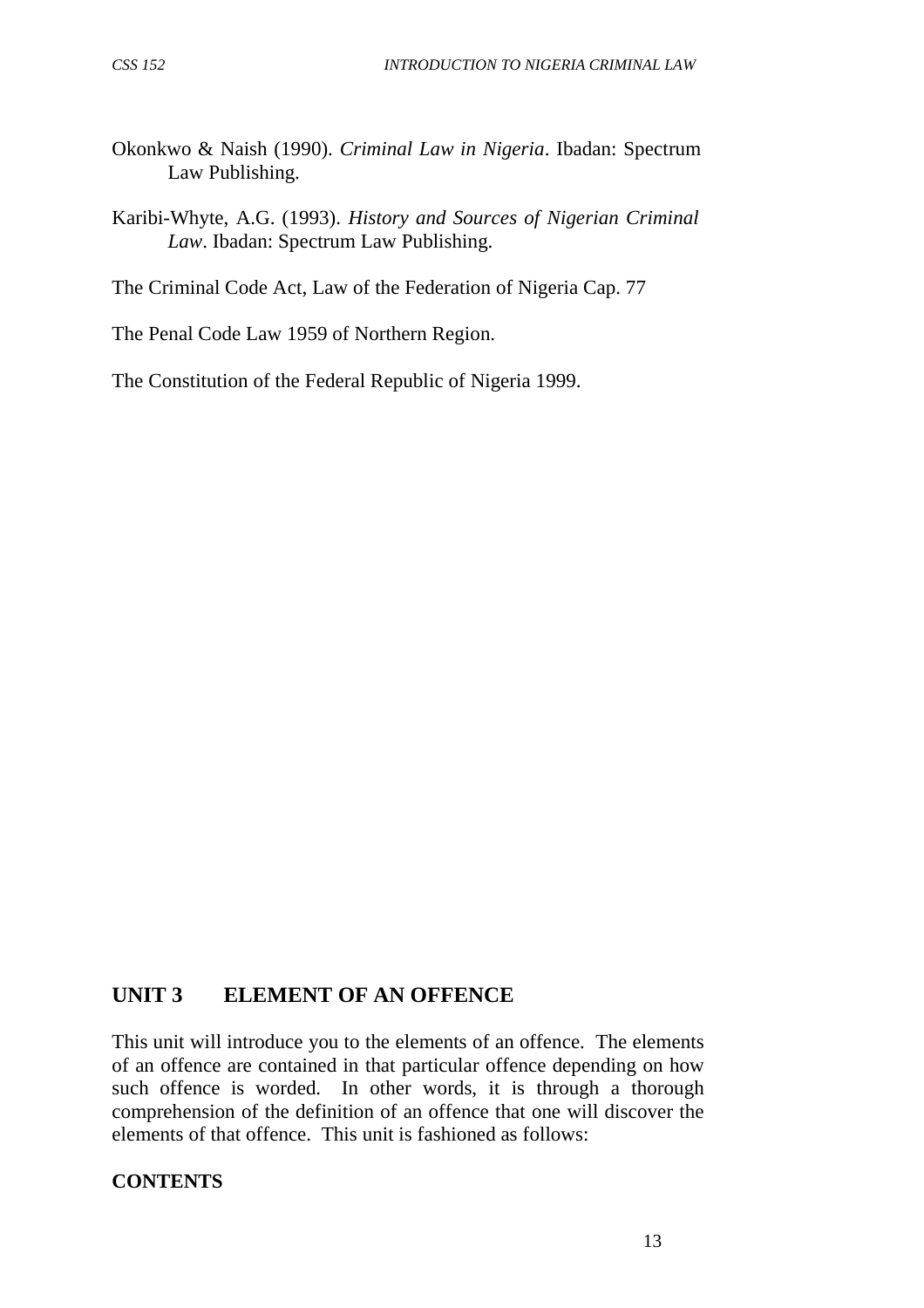#### Introduction

**Objectives** 

- 3.0 Main Content
	- 3.1 The Physical Element
	- 3.2 The Mental Element
	- 3.3 The Concurrence of the Physical Element and the Mental Element
- 4.0 Conclusion
- 5.0 Summary
- 6.0 Tutor-Marked Assignment
- 7.0 References/Further Reading

# **1.0 INTRODUCTION**

In the accusatorial criminal system applicable in Nigeria, the prosecution must perforce prove all the elements of an offence for which an accused person is standing trial. Every offence has two elements, that is to say, the physical element and the mental element, except strict liability offences which are complete upon the manifestation of the physical element only.

The physical element is the act or omission done or omitted while the mental element is the intent to commit or omit the crime.

The English common law regarded the physical element to mean the actus reus which is a Latin expression meaning guilty act and the mental element otherwise known as the mens rea to mean the guilty mind.

While the physical element is manifested in the act complained of, the mental element requires the proof of knowledge and foresight on the part of the accused.

# **2.0 OBJECTIVES**

At the end of this unit, you should be able to:

explain what constitutes the physical elements of an offense and its various manifestations

identify the different states of mind which constitute the mental element of an offense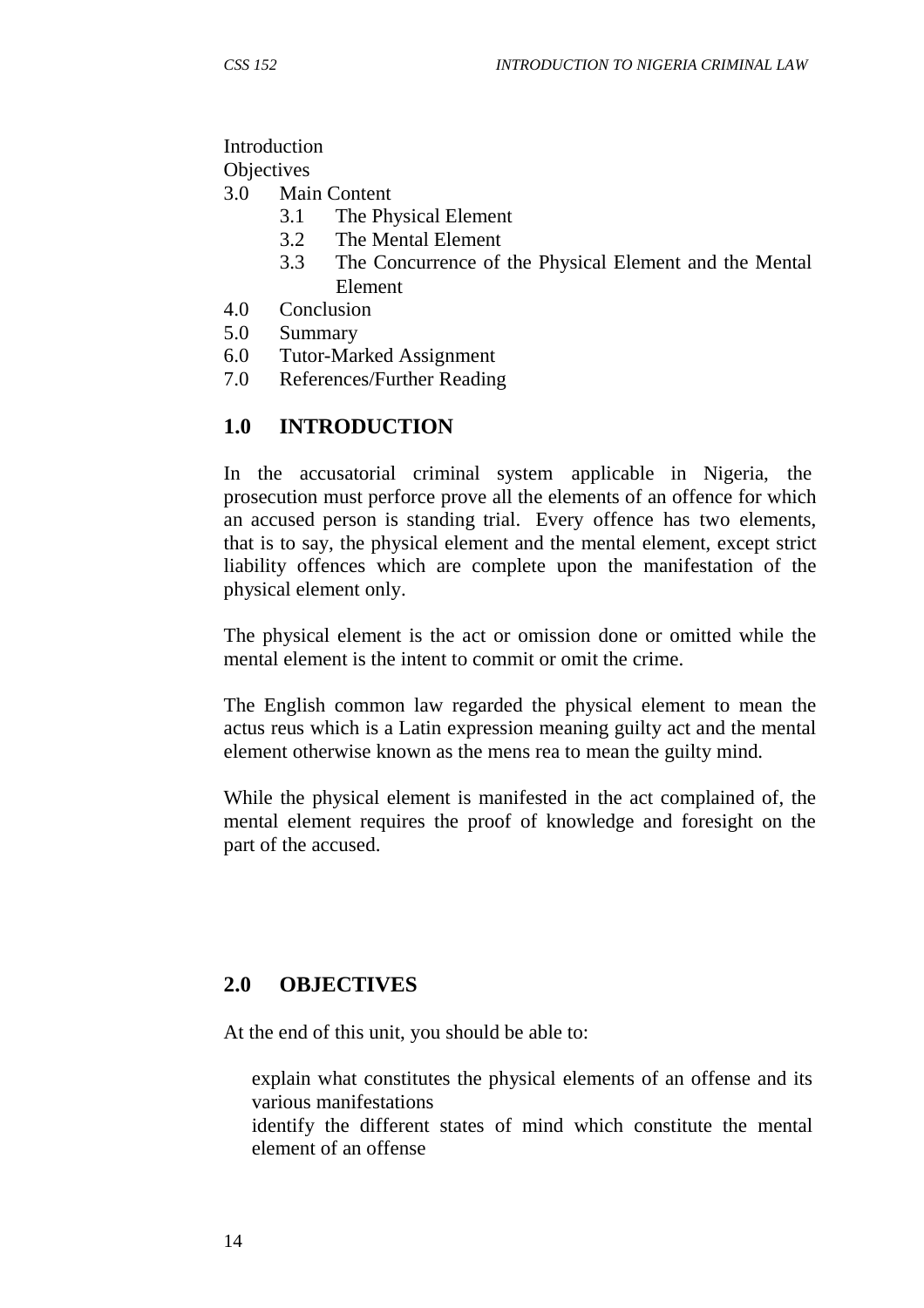determine when there is the concurrence of the physical and mental elements as well as exceptions which have been developed through cases.

# **3.0 MAIN CONTENT**

# **3.1 The Physical Element**

The physical element of an offence may manifest by way of a positive act because intent alone, however wicked and condemnable cannot amount to an offence. For example, if I slap a person in a manner not justified by law, I have committed the offence of criminal assault against that person and that slap against him is the physical element.

Also, if I move a bag to the slightest degree with the intention of permanently depriving the owner of the use of that bag, I have committed the offence of stealing against you and the movement of your bag to the slightest degree from its original position is the physical element or the actes reus of that offence.

The physical element or the actus reus of an offence can manifest in words in respect of certain offences such as defamation, sedition, taking of unlawful oath and even conspiracy. These offences are committed by words of mouth. The physical element is constituted by words uttered by the accused person.

The physical element also known as the guilty act can also manifest by way of possession. It is immaterial that the accused has not begun to put that thing in his possession to any unlawful use. Section 148 (3) of the Criminal Code provides for unlawful possession of counterfeit coin or of a means of making them. Mere possession of the counterfeit coin is enough to constitute the physical element of that offence. It does not matter whether you have put the money to use by way of using it to buy.

For more on this, see sections 150, 154 (2), 155 (1), S. 209 and 213 etc of the Criminal Code Act.

Possession here may not be physical only; it can also be through the agency of another person in which case it will be constructive possession.

The physical element of an offence can also manifest by way of a passive state of affairs. If for example, a club or an association in which you have been a member is now banned by government, you are ordinarily supposed to stop forthwith your membership of such a club or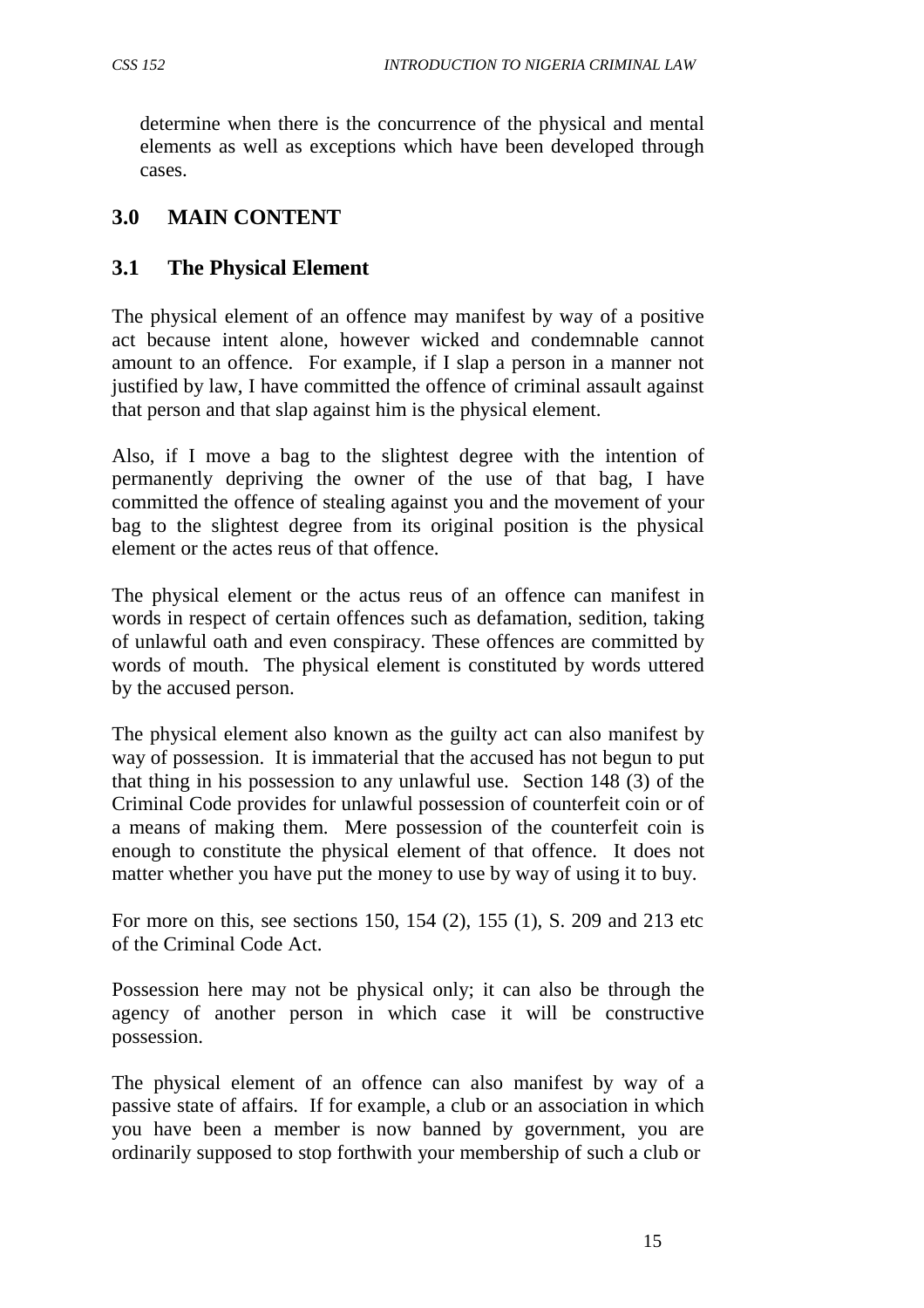an association. But where you continue membership after the ban now becomes the physical element of that offence.

Also, the physical element of an offence can manifest by way of an omission. Omission is failing or omitting to do what that law has commanded you to do, the failure of which will ground criminal liability. The Criminal Code has criminalized such omissions to include duties imposed on peace officers (police officers) to suppress riot see S. 199 of the Criminal Code, duties imposed on members of the ship's crew to obey order and duty placed on a family head to supply necessaries for a child under fourteen years of age.

One underlying condition which must be present for omission to constitute the actus reus in criminal law is that such duties criminalized as omissions must be geared towards avoiding risk of serious harm to the person where a special relationship exists between the parties.

The mental element or the guilty act can also manifest by way of consequence. In some offences such as murder and manslaughter, it is the consequence (e.g. death) which results from the conduct of the accused person that constitutes the actus reus of such offences.

#### **SELF ASSESSMENT EXERCISE 1**

What are the various manifestations of the physical element?

# **3.2 The Mental Element**

The introduction of mental element in crime may be attributable to ecclesiastics who regarded the conscience of men as prime importance. In their view, that which called for atonement was the evil intention or motive which prompted the harmful deed.

The mental element or the mens rea is a reference to the mental element which the prosecution must provide in any particular offence in order to secure a conviction.

It is not in every offence that a particular mental element must be proved. There are different species of variety of mental elements depending on how a particular offence is worded. That is to say, the mental element of an offence is derived not from elsewhere but from the way the offence is worded.

It is suitable to state that five basic concepts which may underline the particular conduct are worthy of mention.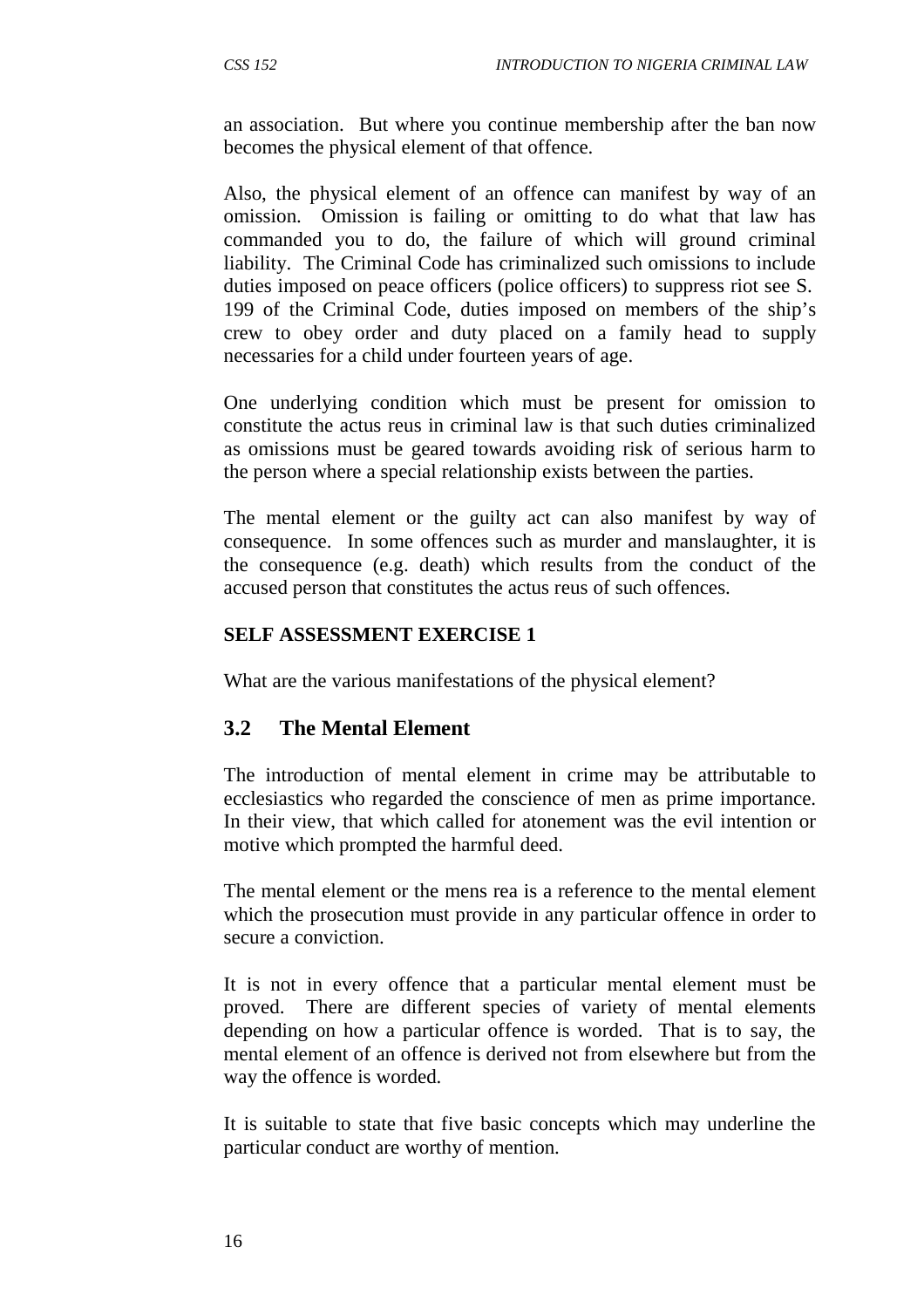#### **These are**

- i. Intention
- ii. Recklessness
- iii. Negligence
- iv. Accident and
- v. Unconsciousness

#### **i. Intention**

This can only be derived from the circumstance of a particular offence. Intention here revolves around the issues of forseeability and desirability.

It simply stated that a man intends a consequence of his action when he foresees that it may result in harm and desires that he should do so. Therefore, desire of consequence is the hallmark of intention no matter how vague or unconscious that desire may be.

Thus if for example in the offence of burglary as contained in S. 411 of the Criminal Code, specific intents is to be proved by the prosecution, it must be strictly proved in accordance with the law. See for example the case of *R. v. Steane* (1974) KB 997.

There is however a distinction between the common law rules and intention can be seen in S. 24 of the Criminal Code. At common law, there is the doctrine of transferred malice as is illustrated in the case of *R. v. Latimer* (1886)17 QB 359. In Nigeria and particularly under S. 24 of the Criminal Code, a person must act dependently on the exercise of his will (i.e. with intention) before he can be guilty of the offence charged.

Compare the above case of Latimer with another case to wit; *R. v. Pemblition* (1874) LR 2 in which the court said that the intent to harm a group of people cannot be transferred to the breaking of a window.

#### **a. Intention and Motive Distinguished**

Having seen what intention is all about, it is sound to state that motive is reason for the accused person's conduct which has induced him to act unlawfully but which does not form part of the metal element of an offence.

Intention therefore must be distinguished from motive, for, according to the third limb of S.24 of the Criminal Code, unless otherwise expressly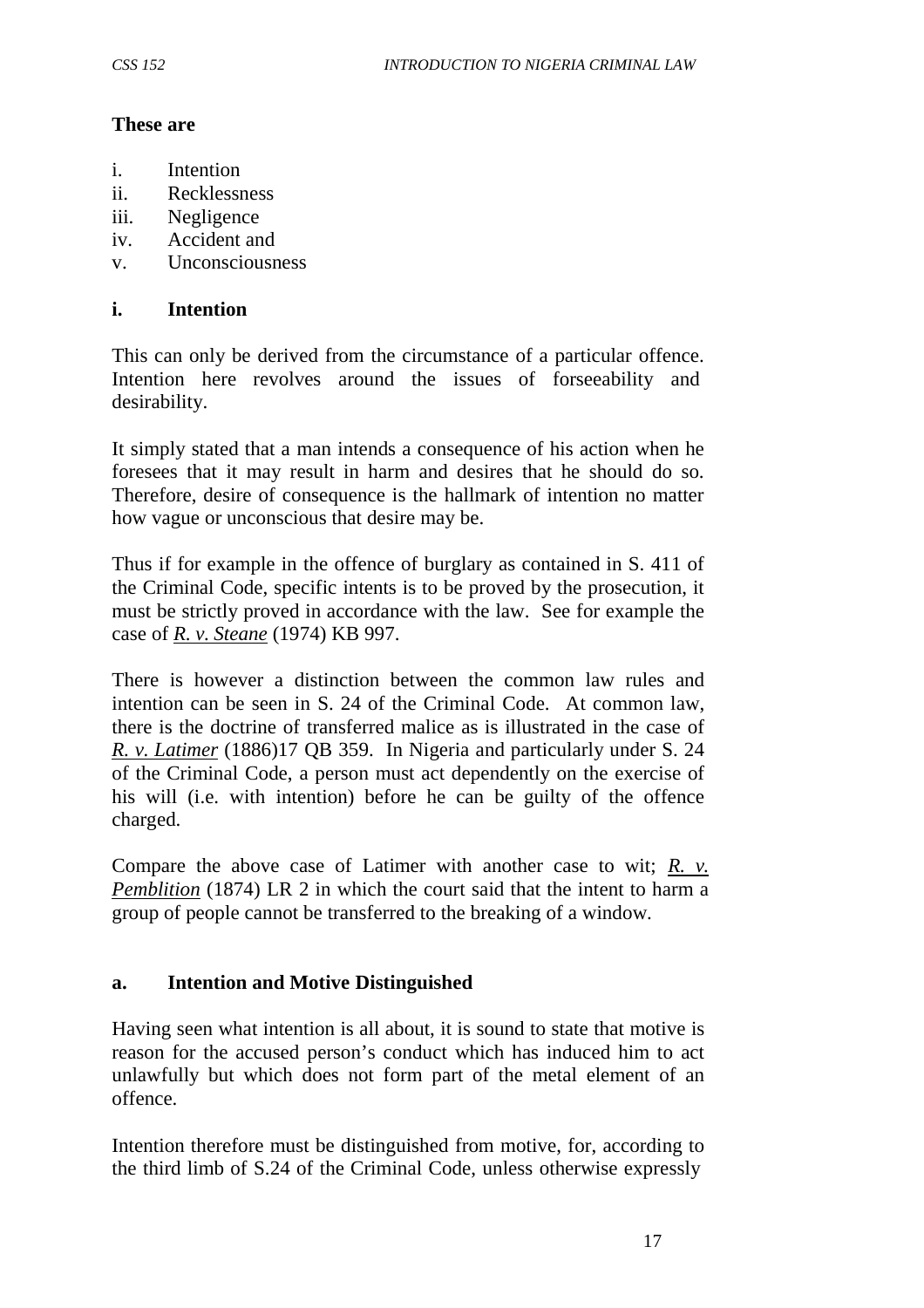declared, the motive by which a person is induced to do or omit to do an act or to form an intention is immaterial as regards criminal responsibility.

Motive may therefore take the form of love, fear, jealousy, anger, ambition, etc. Thus, if I kill my wealthy uncle in order to inherit his assets, the intention is manifested in the killing while the motive is the inheritance of uncle's assets.

But there are certain provisions of the Code in which motive is made the basis of criminal responsibility. See sections 10, 26, 316 (3) and 377 etc of the Criminal Code.

#### **ii. Recklessness**

Recklessness represents a situation where the accused person foresees the consequences of his conduct but decides nevertheless to risk it. In that premise, if the accused foresees a consequence which will arise from his conduct as a remote possibility, then he is not criminally liable but if he foresees it as certain to happen, the finding is that he desired the consequence and therefore intended and by extension will be criminally liable.

For a clearer understanding, read the case of *R. v. Okoni* (1938) 4 WACA 1 9 and *R. v. Idiong* (1950) 13 WACA 30.

### **iii. Negligence**

In negligence, it is said that the accused is blameworthy because a reasonable man (predicating on objective test) ought to have foreseen the possible consequence which will arise form his conduct. Thus negligence is a possible result of one's conduct which makes him blameworthy.

Under the English law, the degree of negligence which attracts liability in a criminal offence is said to be higher than negligence that will attract liability in a civil matter. To this end, the case of *Dabholkar v. R.* (1948) AL 221 is illustrative.

In Nigeria within the regime of criminal law, there are degrees of negligence. For example, for a conviction to lie in the offence of manslaughter, the degree of negligence on the part of the accused must be gross or must be of a very high degree.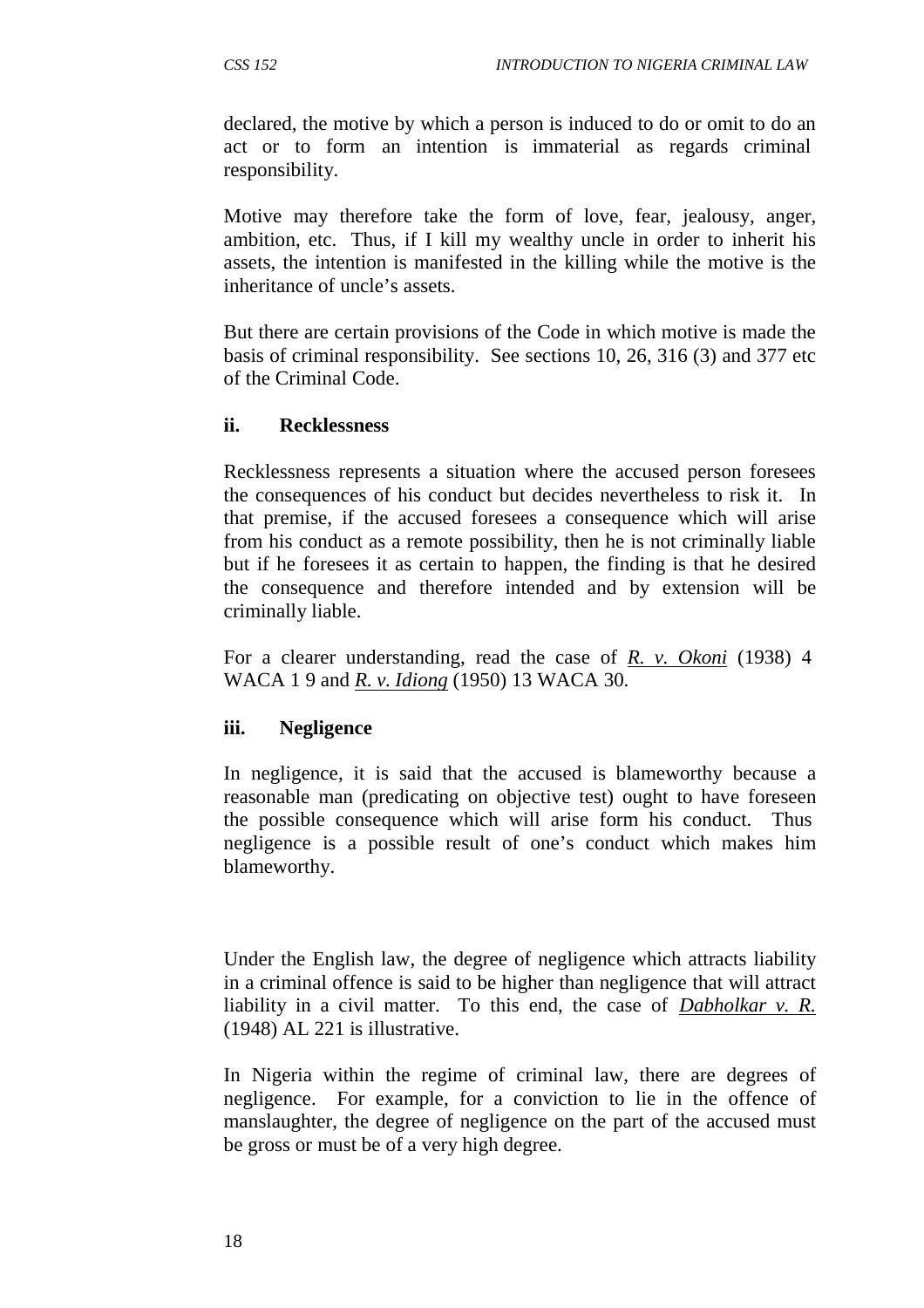Thus, a person who drives fast and zigzags along the road in a built up area at night when pedestrians and other vehicles are about shows complete and criminal disregard for the life and safety of others and is guilty of gross negligence. (See *R. v Adenuga*) and *Akerele v. R* (1942).

There are certain offences in which negligence is made the mental element. For this we refer you to sections 138, 173 (2), 186, 344 etc of the criminal code. Also see the case of *Edu v. C. O. P* (1952) 14 WACA 16.

It should be noted that section 24 CC does not apply to offences in which negligence is an element. The case of *State v. Appoh* (1970) is instructive. In that case section 24 cc did not apply because the accused conduct of punishing the victim near a river was a negligent act and the consequence of his game with the victim was foreseeable by a reasonable third party.

See also *Opara v. The State* (1998). In this case, the accused drove his lorry in a high way at 5.30 a.m. zigzag from right to left, in a manner dangerous to the public, collided with an on-coming pick up from the opposite direction. The pick up burst into flames killing two people on the spot. The accused was charged with manslaughter, causing death by dangerous driving. In his defence, the accused said he had crossed the road, and parked his lorry when the pick up van ran into his lorry and hit the vehicle.

The trial court rejected his defence and convicted him on all the three counts. Allowing his appeal, the Court of Appeal said that the degree of negligence required to support a charge of manslaughter must amount to gross or criminal negligence, utter recklessness in disregard for the lives and safety of the road users.

Furthermore, you should regard the distinction between negligence required to establish a case of causing death by dangerous driving and that for manslaughter. The degree of negligence required to establish a case of causing death by dangerous or reckless driving falls short of that required for conviction for manslaughter. To sustain a charge of manslaughter, the negligence should be such as showed a disregard for the life and safety of others as to amount to a crime against the State and conduct deserving of punishment (*Abdullahi v. Sate* (1985)).

### **iv. Knowledge**

There are certain things in which the law requires that the accused person must have knowledge of a particular existing circumstance. In order to appreciate the enormity of the above mental condition, see the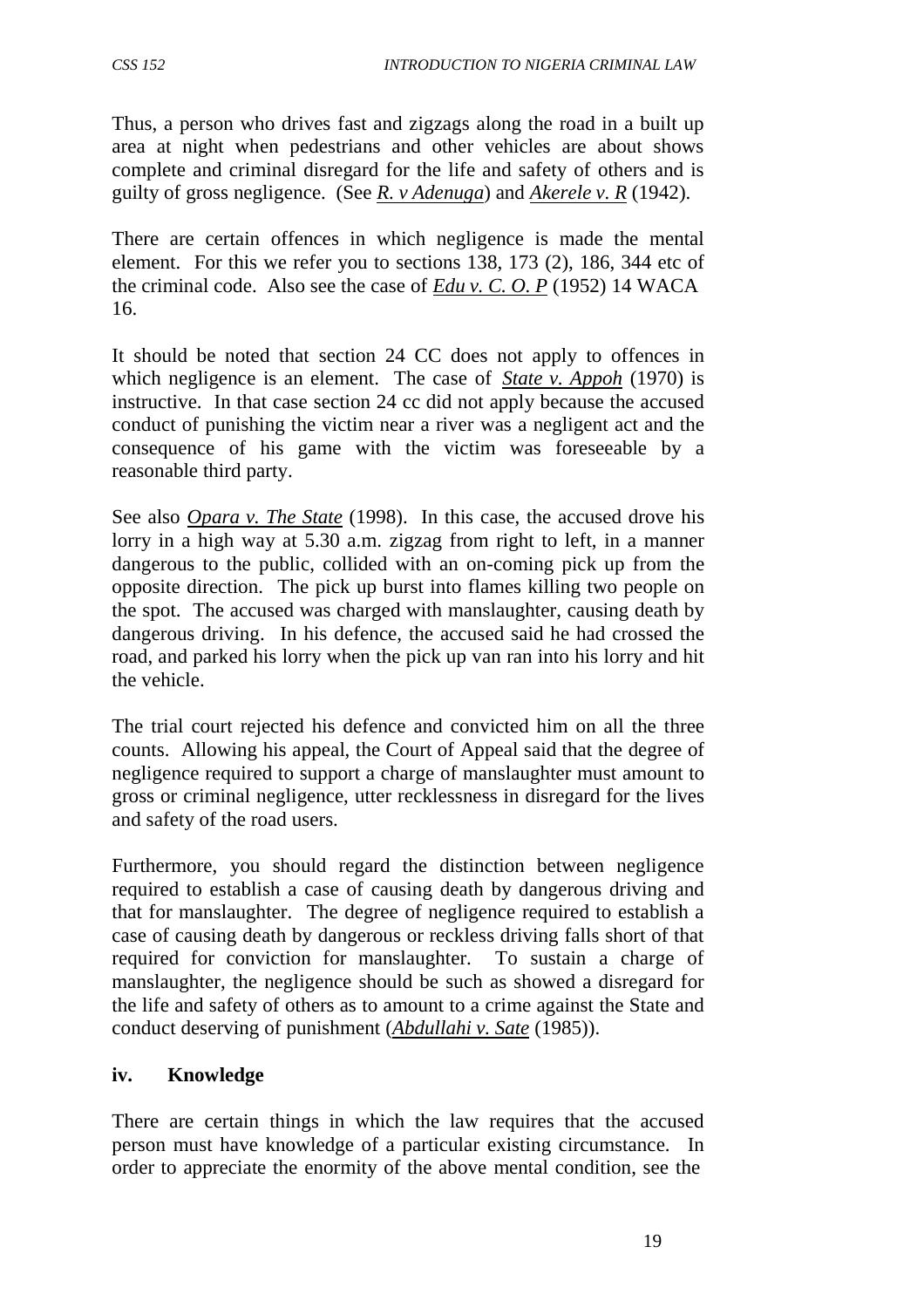cases of *R. v. Onuoha* (1983) 3 WACA 88 and *R. v. Obiase* (1938) 4 WACA 16.

### **v. Voluntary Conduct**

An accused person can only be guilty of his voluntary conduct because he cannot be considered to be acting if his physical movement is unconscious or involuntary.

If a person does something in a state of mental blackout or his sleep, then in law, he is not acting and there is no criminal liability because of the involuntariness of his conduct.

In Nigeria, the law is well stated in section 24 of the criminal code and it provides that, except in negligent acts or omission, a person is not criminally responsible for an act or omission which occurs independently of the exercise of his will or for an act or for an event which occurs by accident.

It is worthy to state that where the actor is completely unconscious of what he is doing, the physical element is said to be present but the mental element is lacking.

## **vi. Strictly Liability Offences**

It is not in all offences that the prosecution is required to prove both the physical and the mental elements. There are some offences in which the law requires the prosecution prove the physical element only. Where this happens it is said that those offences are strict liability offences.

These therefore, are offences in which the enacting authority dispenses with the proof of the mental element. In strict liability offences a successful proof of the physical element is enough to secure a conviction against the accused person.

See the case of *R. v. Efana* (1972) 8 NLR 81 and search the Criminal Code of bring out strict liability offences.

### **SELF ASSESSMENT EXERCISE 2**

- 1. Can we validly say that intention is the only concept of mental element?
- 2. Outline the various concepts relating to the mental element of an offence.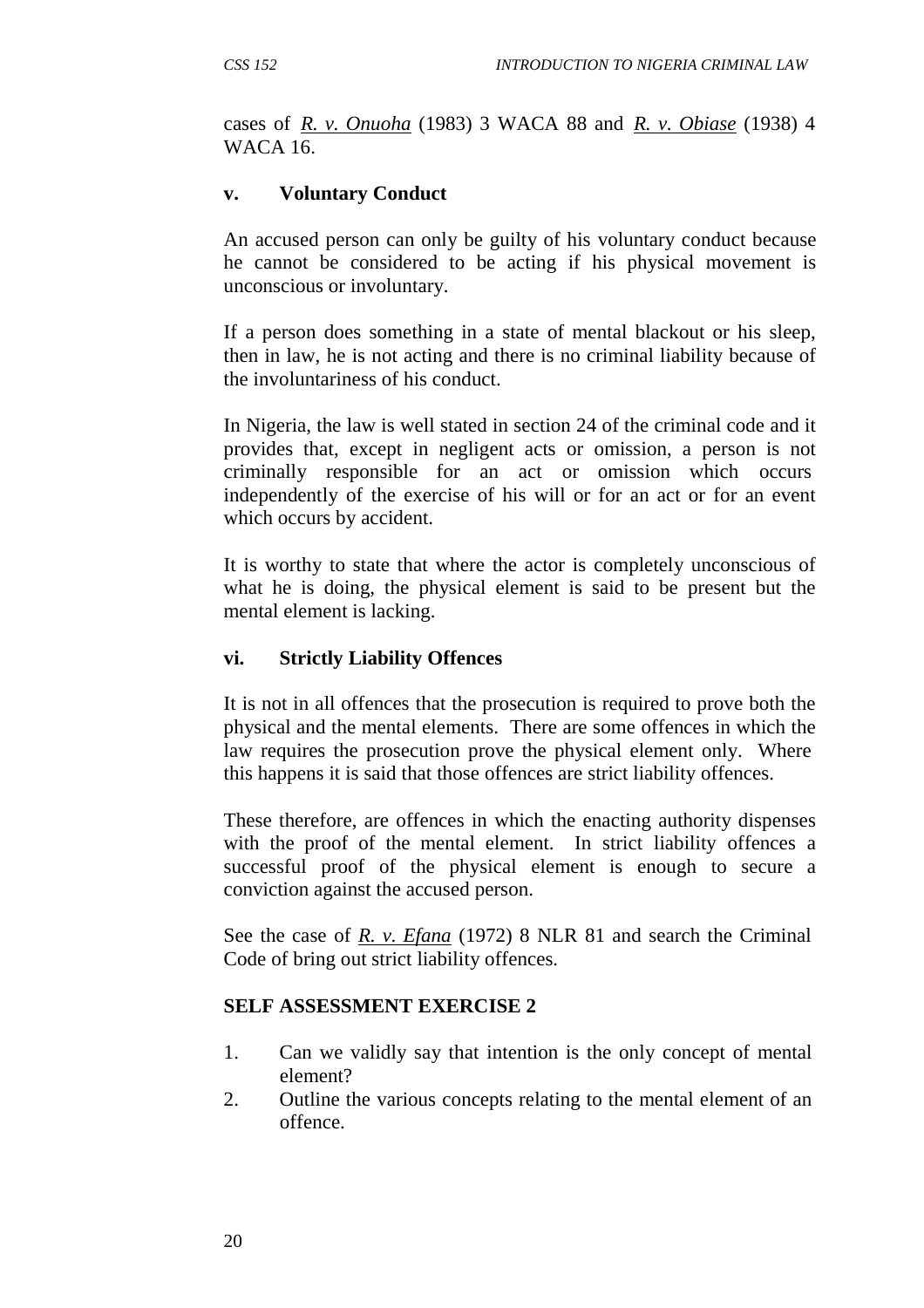# **3.3 The Concurrence of the Physical Element and the Mental Element**

The physical element must co-exist with the mental element and they must simultaneously or contemporaneously complement each other as a matter of law. This is an English Law concept and its import is yet to be firmly considered in Nigeria Law according to the learned authors of Okonkwo and Naish in their book *Criminal Law in Nigeria*.

It is another way of saying that both the actus reus and the mens rea of an offence correspond.

### **Exceptions**

It is important to state that exceptions have been developed through case law to the principle of concurrence of physical and mental elements.

The first of such exceptions was developed by Lord Denning in the case of *Attorney General for Northern Ireland v. Gallagher* (1963) AL 349. In that case, the learned law Lord opined "Where a person whilst sane and sober forms an intention to kill and then prepares for it, knowing it to be a wrong thing to do, he cannot thereafter rely on self induced drunkenness as a defence to a charge of murder".

In the above Case, the House of Lords allowed the appeal on the basis that if before the killing, the accused had discarded his intention to kill or reserved it and got drunk, it would have been a different matter, but when he forms the intention to kill and without any interruption proceeds to get drunk and carries out his intention, then his drunkenness is no defence, moreso it is dressed up as a defence on insanity. There was no evidence in the present case of any interruption. Lord Denning said that the wickedness of the accused person's mind before he got drunk is enough to condemn him coupled with the act which he intended to do which he actually did.

The second of such exceptions is that if the actus reus is a continuing one, it is sufficient that the accused has mens rea during its continuance; mens rea gallops up to coincide with the actus reus.

The second exception, as highlighted above, can better be understood based on the decided case of *Fagan v. Metropolitan Police Commissioner* (1968) 3 ALL ER 442.

The third exception is that when the actus reus is part of a larger transaction, it is said to be sufficient if the accused possessed the intent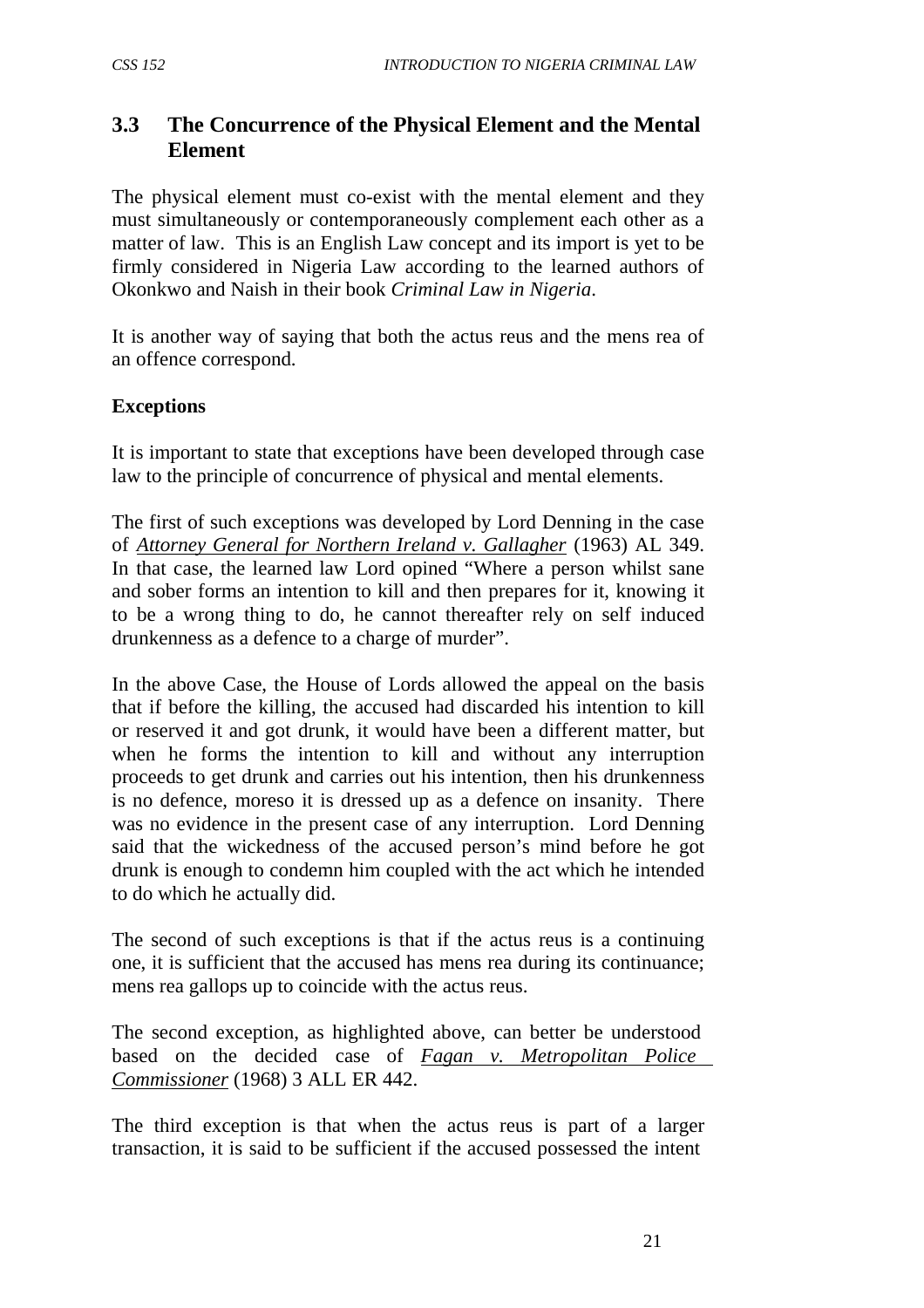during the transaction, though not at the moment the actus reus was accomplished.

The Indian case of *Khandu* (1890) ILR Bombay 196 and the Rhodesian case of *Shorty* (1950) SR 280 were ordinarily decided on the basis of the principle of the concurrence of the physical and mental elements and the accused persons were not found guilty as charged. But the case of the *Thabo Meli v. R.* i1954) 1 WLR took a different view.

The Privy Council said that the actus reus which caused the death of the deceased by exposure is part of a larger transaction of an earlier intention to kill him with a strike.

See similar cases such as *State v. Maselina* (1968) 2 SA 558 and *R. v. Church* (1961) 1QB 59.

### **SELF ASSESSMENT EXERCISE 3**

- 1. Discuss the principle of the concurrence of the physical and mental elements and the exceptions.
- 2. What is the ratio for the court's decision in the case of Khandu (1890) 1LR Bombay 196?

# **4.0 CONCLUSION**

Human behaviour in every society is regulated by a minimum code of conduct and in the case of any behaviour outside the scope of this minimum conduct, an offence is presumed to have been committed. In this unit, we demonstrated your understanding of the importance of the application of the general criterion of the elements of offence and how it is used in solving disputes about the unlawfulness of a particular act which complies with the definitional elements of crime and whether certain conducts falls within the scope of a generally recognized ground of justification with reference to crime.

# **5.0 SUMMARY**

From the study conducted in this unit, it is suitable to state that:

Every offence except strict liability offence has two elements.

Those two elements are known as the physical element and the mental element.

That there are various ways by which the physical element of an offence can manifest.

There are some concepts which underlie the mental element.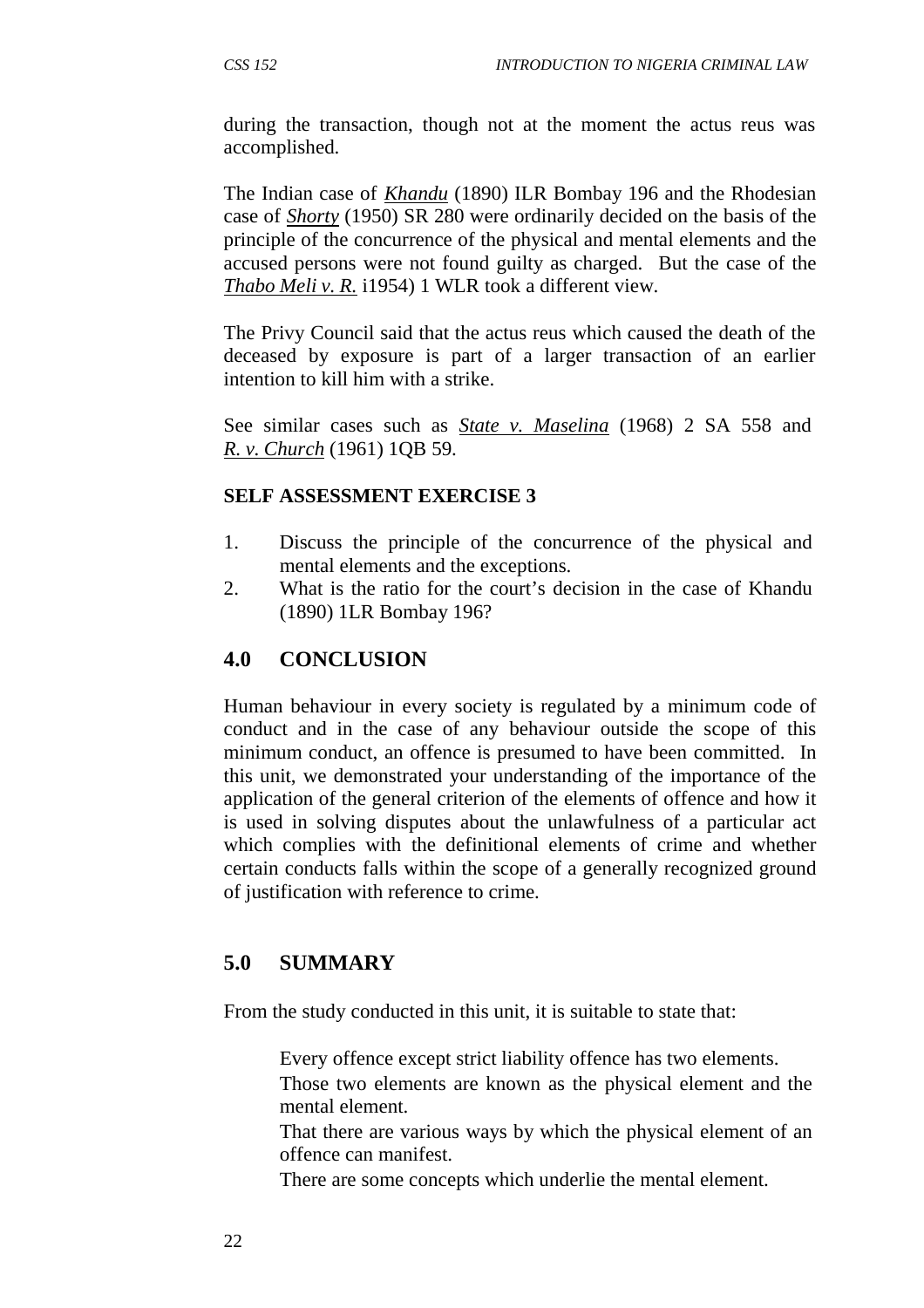The principle of concurrence emphasizes the fact of simultaneous occurrence of the physical and mental element.

The principle of concurrence is not sacrosanct because of exceptions which have been developed over the years through case law.

#### **6.0 TUTOR-MARKED ASSIGNMENT**

"A" intending to kill "B" strikes him with a sharp knife and thinking that "B" is dead whereas he has not died, throws his body into Qua Iboe River and "B" is now dead due to exposure, what is the position of the law relating to the principle of concurrence.

#### **7.0 REFERENCES/FURTHER READING**

Fletcher, G. Rethinking Criminal Law.

Okonkwo C. O & Naish (1990). *Criminal Law in Nigeria*. Ibadan: Spectrum Law Publishing.

Smith & Hogan Criminal Law.

### **UNIT 4 CLASSIFICATION OF OFFENCES**

The purpose of this unit is t examine the classification of offences and the basis of criminal responsibility. This is predicated on the fact that responsibility or liability shall lie where it shall happen to fall and shall not be shifted elsewhere. This unit shall be examined on the following items:

#### **CONTENTS**

**Introduction**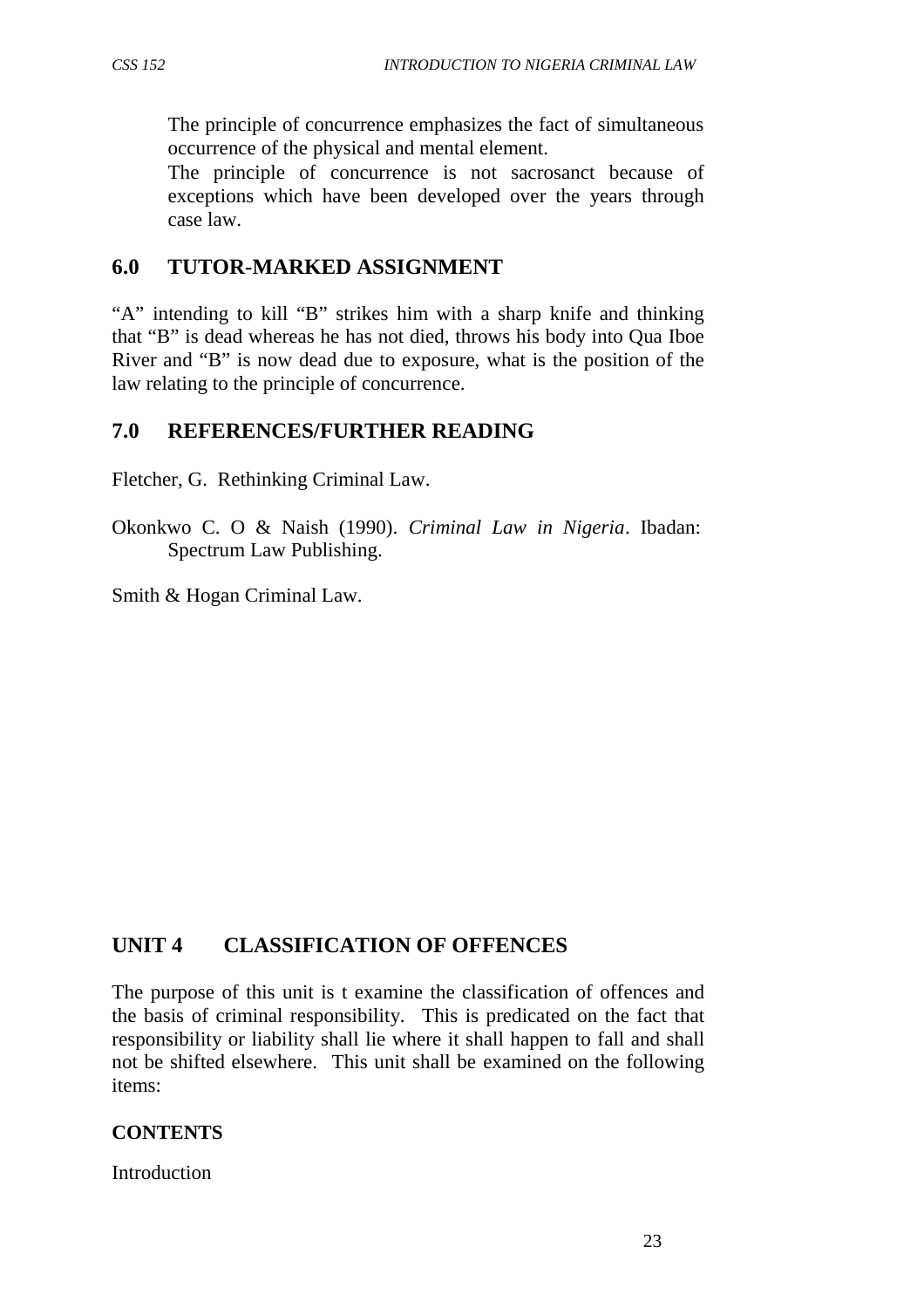- 2.0 Objectives
- 3.0 Main Content
	- 3.1 The Actual Classification of Offences
	- 3.2 The Principle of no Liability without Fault
	- 3.3 The Sources of the Principle
- 4.0 Conclusion
- 5.0 Summary
- 6.0 Tutor-Marked Assignment
- 7.0 References/Further Reading

## **1.0 INTRODUCTION**

It is a known phenomenon in criminal law that offences are classified into different categories. The classifications are not contained in the sections creating the offence; they are contained in the punishments attached to the offences. A person should be punished for the offence which he or she committed which is the basis of criminal responsibility. Such a person cannot properly in law be punished for another person's offence except where there is vicarious liability permitted by law.

### **2.0 OBJECTIVES**

At the end of this unit, you should be able to:

show how offences are classified explain the basis of criminal liability define the concept of no liability without fault.

## **3.0 MAIN CONTENT**

## **3.1 The Classification of Offences**

In English law, there is the classification of offences into common law offences and statutory offences. Common law offences are those offences which were developed from the customs and tradition of the English people. Statutory offences are offences which were put in place by the various enacting authorities in England.

In Nigeria, the classification of offences is contained in S. 3 of Criminal Code. That section provides for classification into felonies, misdemeanour and simple offences and it applies only in the southern part of Nigeria

A felony is any offence which is declared by law to be a felony, or is punishable without proof of previous conviction, with death or with imprisonment for three years or more.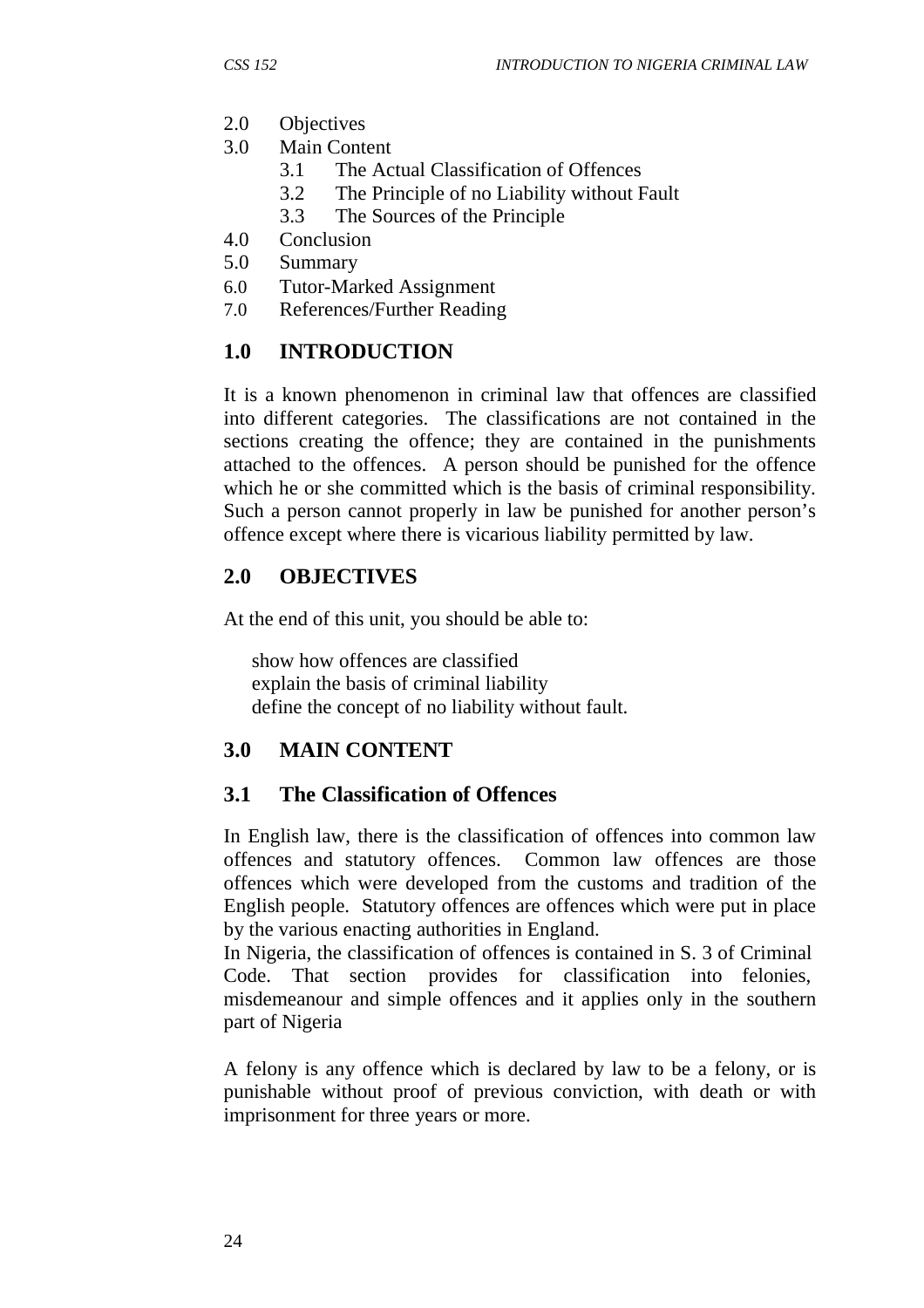A misdemeanour is any offence which is declared by law to be a misdemeanour, or is punishable by imprisonment for not less than six months, but less than three years.

All offences other than felonies and misdemeanours, are simple offences. Section 3 CC.

This division of crimes into felony, misdemeanor and simple offence applies only in the Southern part of Nigeria.

In the northern part of Nigeria where the Penal Code applies, no such classifications have been made. But these classifications as above, covers all manner of offences in Southern part irrespective of whether such offences are contained in the Criminal Code or not.

It is suitable to note that no section creating an offence has clearly declared such offence to be a felony, misdemeanor or simple offence. The gravity of the offence and the punishment allayed to it informs the class into which a particular offence belongs.

We shall now approach section 3 of the criminal code in order to discover the three classifications. That section defines a felony, as any offence which is declared by law to be a felony or is punishable without proof of previous conviction, with death or with imprisonment for three years or more.

A misdemeanor is defined as any offence which is declared by law to be a misdemeanor or is punishable by imprisonment for not less than six months but less than three years. And finally that section concludes by providing that all offences, other than felonies and misdemeanor are simple offences.

There are certain consequences which result from the above classification. They are both procedural and substantive. In terms of procedure, the power of a private person to arrest a suspected misdemeanant is more limited than his power to arrest a suspected felon. Similarly, the granting of a bail is lot more limited than when the offence involved is a felony. The substantive consequence of classification into felonies, misdemeanors and simple offences are: first that it is only in respect of felonies that we have offences such as compounding felonies (see S. 127 of Criminal Code) and neglect to prevent the commission of an offence (i.e. neglect to prevent felony as contained section 515 of the Criminal Code).

Again, the punishment for attempts or conspiracies to commit offences and for being an accessory after the fact will vary in accordance with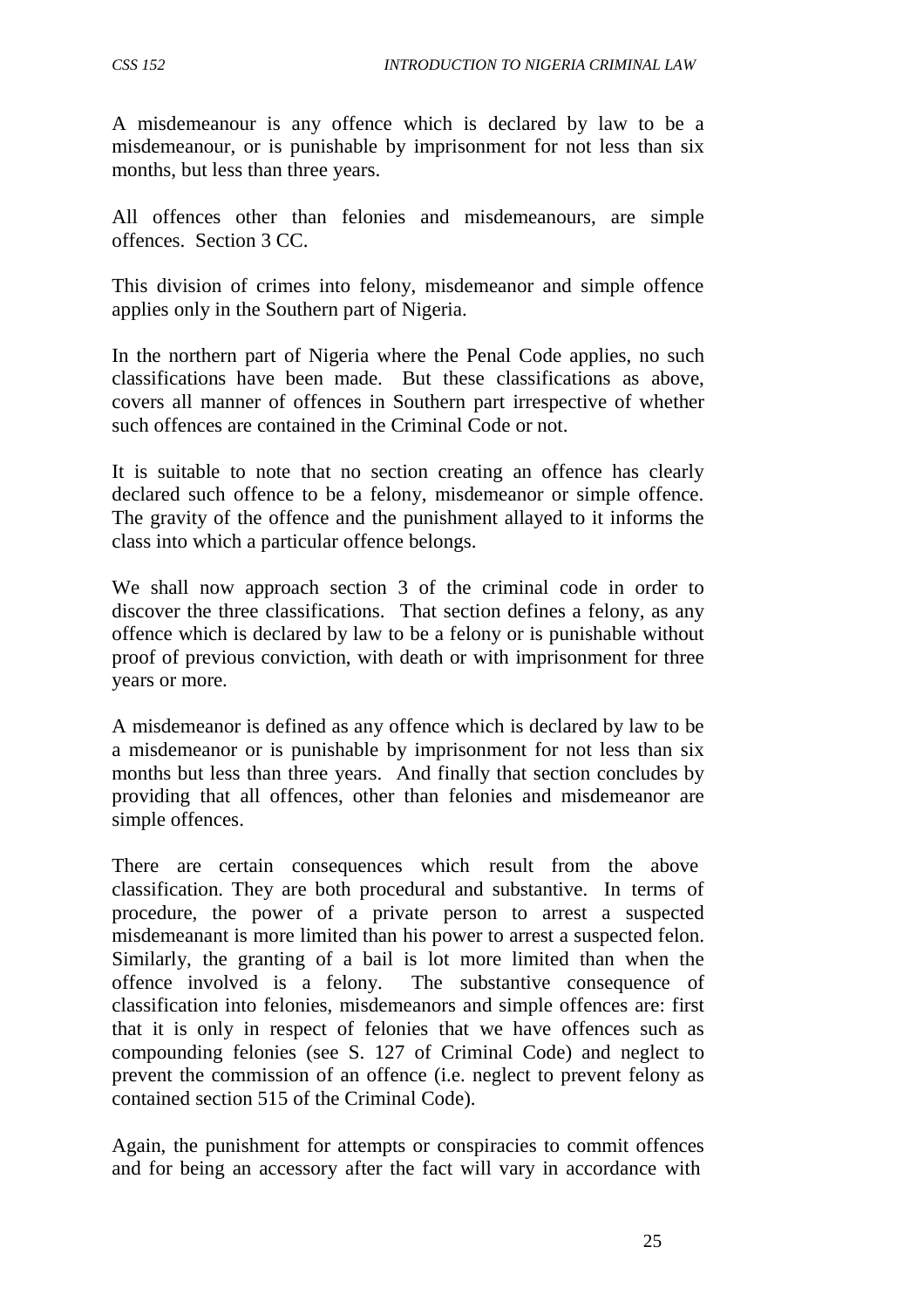whether the substantive offence, if committed, was a felony, misdemeanor or simple offence.

Furthermore, certain defences are available on charges of assault of more serious harm which result in death committed by public officers or private citizens in preventing the escape of a felon that are not available to other murder. See section 271 and 272 of the Criminal Code.

### **3.2 The Principle of no Liability without Fault**

The learned authors, Okonkwo and Naish, submit that all legal systems have to some degree or other incorporated the simple moral idea that no one should be convicted of a crime unless he willed the fault and same attributed to him.

An illustration will explain the foregoing. If A kills B; A's fault of killing B cannot be transferred to his father because there was no fault on his father's part which will make the latter liable despite the fact that the father has a moral duty to bring up A well just as his child.

In order to prove that the accused is liable, it is left for the prosecution to prove the existence or otherwise of mens rea and it is analytical to state that the mens rea doctrine is used to describe the statutory principle under the common law situation, which runs through all offences.

#### **SELF ASSESSMENT EXERCISE 1**

What do you understand by the principle of liability without fail?

### **3.3 Sources of the Principle**

There are two sources to which the principle of no liability without fault could be traced. The first is predicated on English law as a source and the second is anchored on Nigerian law as a source.

#### **a. English Law as a Source**

Okonkwo and Naish have said that in English law, the scope of the doctrine of mens rea (guilty mind) depends on whether a particular crime is a common law offence or a statutory offence. It is worth recapitulating that common law offences derive from the customs and tradition of the English people while statutory offences are those contained in enacted statutes.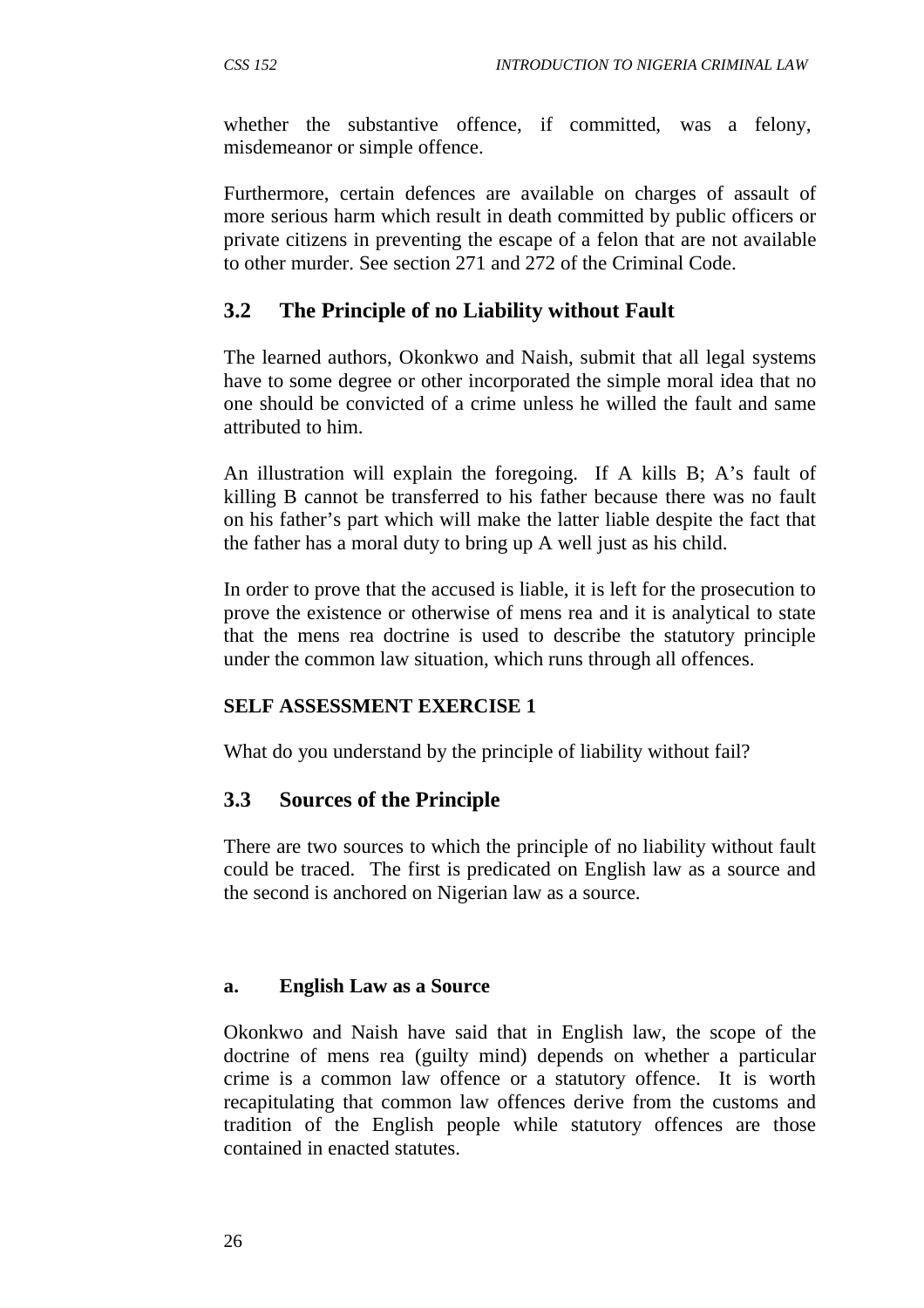At common law, there is a legal presumption that an accused person is innocent until he or she is proved guilty. An offence requires proof of a guilty mind but if the offence is constituted, there is a factual presumption or presumption of fact that proof of guilty mind depends on whether the statute requires such proof or not. In Nigeria, every offence by whatever mode it is constituted, is a statutory offence and must be written and therefore known to law.

The mens rea doctrine was decided upon in the case of *Lim Chik Aik v. R* (1963) AC 160. In that case, the Judicial Committee of the Privy Council accepted the immortal words of Wright J in the often cited case of *Sherras v. de Rutzen* (1895) 1QB 918 to the effect that "there is a presumption that mens rea or evil intention or knowledge of the wrongfulness of the act is an essential ingredient in every offence.

"But that presumption is liable to be displaced either by the words of the statute creating the offence, or by the subject matter with which it deals, and both must be considered".

But there are certain offences in which mens rea doctrine is displaced in which case it will be said that liability is strict. It is strict because in such offences, the law does not require the proof of mental element or the guilty mind. The proof of actus reus or the guilty act is enough for the conviction of the accused person.

Foster Sutton, P. in *Amof a v. R* (1952) 14 WACA 238 said that in order to determine whether mens rea (that is to say a guilty mind or intention is essential element of the offence charged), it is necessary to look at the object and terms of the law hat creates the offence.

#### **b. Nigerian Law as a Source**

The principle that no person should be punished without being guilty is contained in section 24 of the Criminal Code and it states that:

"subject to the express provisions of this code relating to negligent acts and omissions, a person is not criminally responsible for an act or omission which occurs independently of the exercise of his will or for an event which occurs by accident."

Under this category, the accused would have acted or omitted to act under a condition which is involuntary.... – i.e. independently of his/her will. This defence is separate from the defence of accident and should be treated as such. The defence comes under the generic term 'auto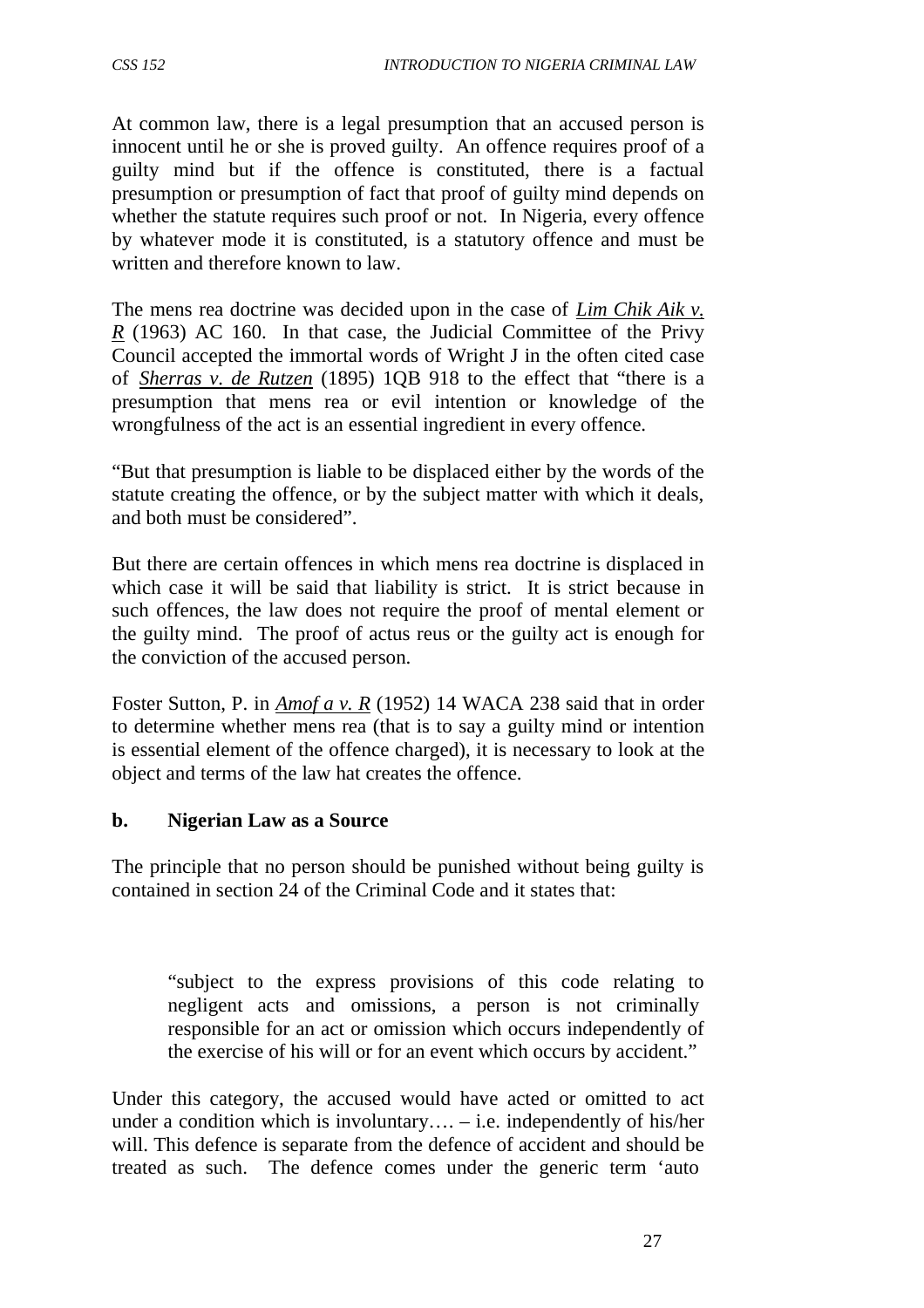malison' – an involuntary occurrence such as somnambulism, black out, convulsion, spasm etc.

There are two arms in the above section, these are:

- a. a person is not criminally responsible for an act or omission which occurs independently of the exercise of his will.
- b. a person is not criminally responsible for an event which occurs by accident.

This is a defence of accident. It is not a mater of absence of will or consciousness but an event which was unexpected.

You should try to distinguish between the two defences of auto malison and accident. Suppose you are working with a matchet in a field in the company of other workers. You are suddenly stung by a bee in the back. In a quick reaction, you tried to use the flat side of the matchet to hit that part of the body to get rid of the bee. The matchet lands on the head of a co-worker either by slipping of your hand or because of the swift manner you swung around.

Although you had the will to swing around to make use of the matchet, the result of what you did was an event which occurred suddenly and unexpectedly. It is an accident.

Again suppose you suddenly have a spasm which swung you round unconsciously resulting in the matchet landing on the head of the coworker. This is not an accident. It is auto malison. The act of swinging round occurred independently of the exercise of your will. It was an unwilled act negating any mental sate of voluntariness.

The case of *Opara v. State* (1998) 2 NWLR (pt 536) 108 reinforced the new position on the degree of Negligence required to support the case.

The word "act" which is contained in section 24 of the criminal code is the physical element (guilty act) within the surrounding circumstances in which the act or omission occurs.

Also the word "event" as contained in section 24 of the criminal code means the result of human conduct. Thus, on the facts of *Timbu Lohan v. R* (1968) 42 A;JR 259 at 303, Waindeyer L. said that "an event in this context refers to the outcome of some action or conduct…". In that case the striking of the baby on the head was an "act" and the death of the baby an "event". An event which occurs by accident connotes an act totally unexpected, unwilled, unintentional and without any fault as against an act which is deliberative, willed or intentional (*Thomas v. State* (1994)).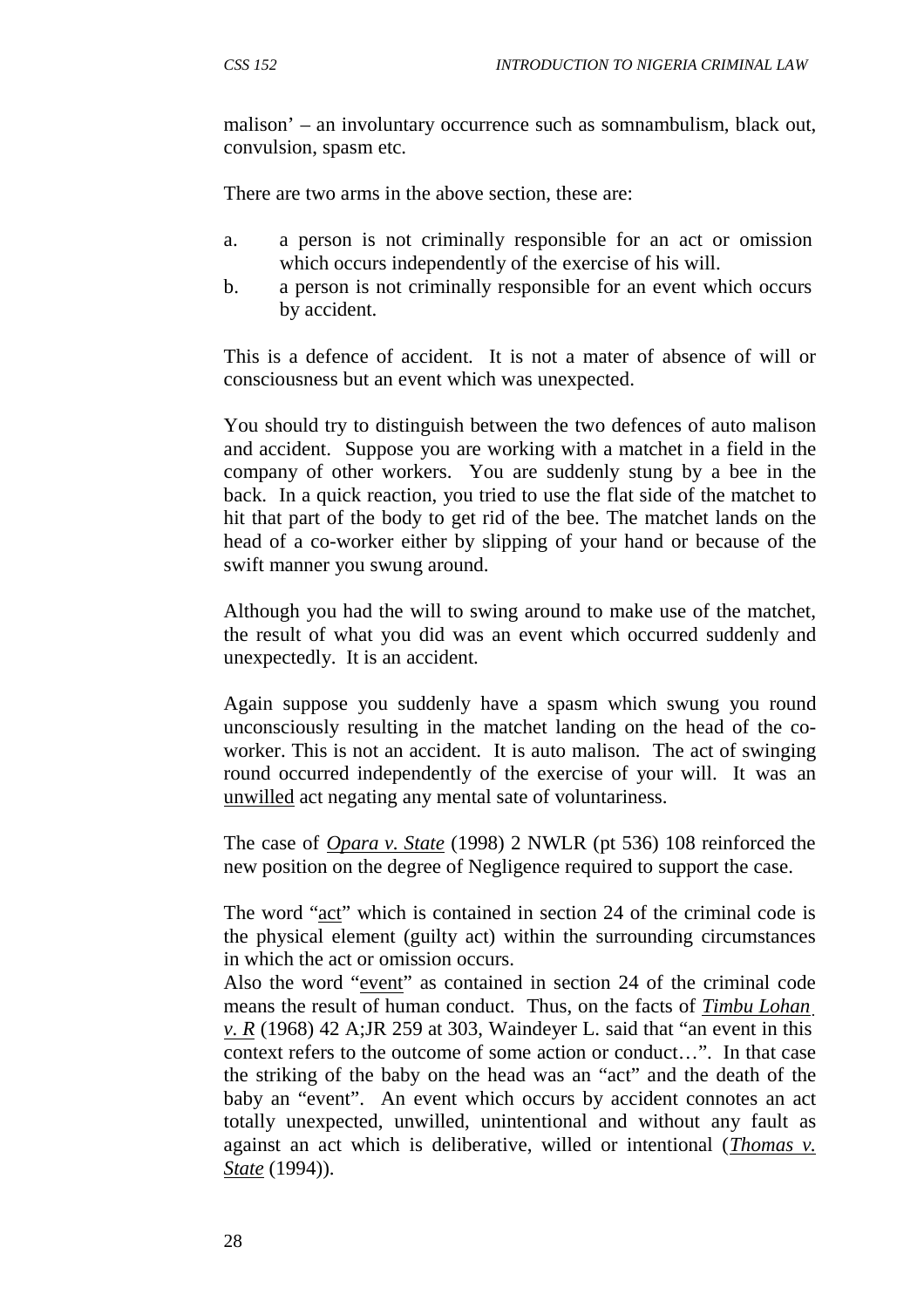Opera v. State (Supra) The utter recklessness in disregard for lives and safety of other road users was said to be negligent.

Again the word "accident" which is contained in section 24 of the Criminal Code deserves a discussion. "An effect is said to be accidental when the act by which it is caused is not done with the intention of causing it …" See Stephen's Digest of Criminal Law, 9th Ed. p.260.

Generally, accident (not traffic accident) means a fortuitous circumstance, event, or happening without any human agency, or if happening wholly or partly through human agency, an event which, under the circumstances, is unusual and unexpected by the person to whom it happens. The word may be employed as denoting a calamity, casualty, catastrophe, disaster, an undesirable or unfortunate happening, any unexpected personal injury resulting from any unlooked for mishap or occurrence, any unpleasant or unfortunate occurrence that causes injury, loss, suffering or death. An event that takes place without one's foresight or expectation, an undersigned sudden and unexpected event. (*Agwu v. State* (1998)

Defence of accident under section 24 CC. applies even though the act done is unlawful: (*R v. Martyr* (1962), *Festus Amayo v. The State* (2001) 18 NWLR p. 745 251 and *Agwu v. The State* (1998) 4 NWLR (pt. 544) 90.

The word "will" which is also contained in section 24 of the Criminal Code should similarly be examined. An intended act in the sense that the actor intended by his action to achieve the full operation of that action as it proved to be and in fact, must necessarily be regarded as a willed act. See Barwick C. J in *Timbu Kilian v. R* (supra).

It seems plain that the Common Law principle of mens rea (i.e. no liability without fault) is the same with section 24 of the Criminal Code. Okonkwo and Naish have argued and rightly too that the words "mens rea" should not be used in our Criminal law because the criminal code which we use, has already provided in S. 24 what the mens rea doctrine does in common law in relation to the principle of no liability without fault. They argue that the need to import it into our criminal law therefore has been defeated by S. 24 of the Criminal Code and that section 24 of the criminal code is eider in scope and applicability.

Where the court held that the situation reflected in S. 24 of the Criminal Code is that no criminal responsibility is due to a person for an event which occurs by accident. This involves a voluntary act, but where the voluntary act results in an event which was neither intended nor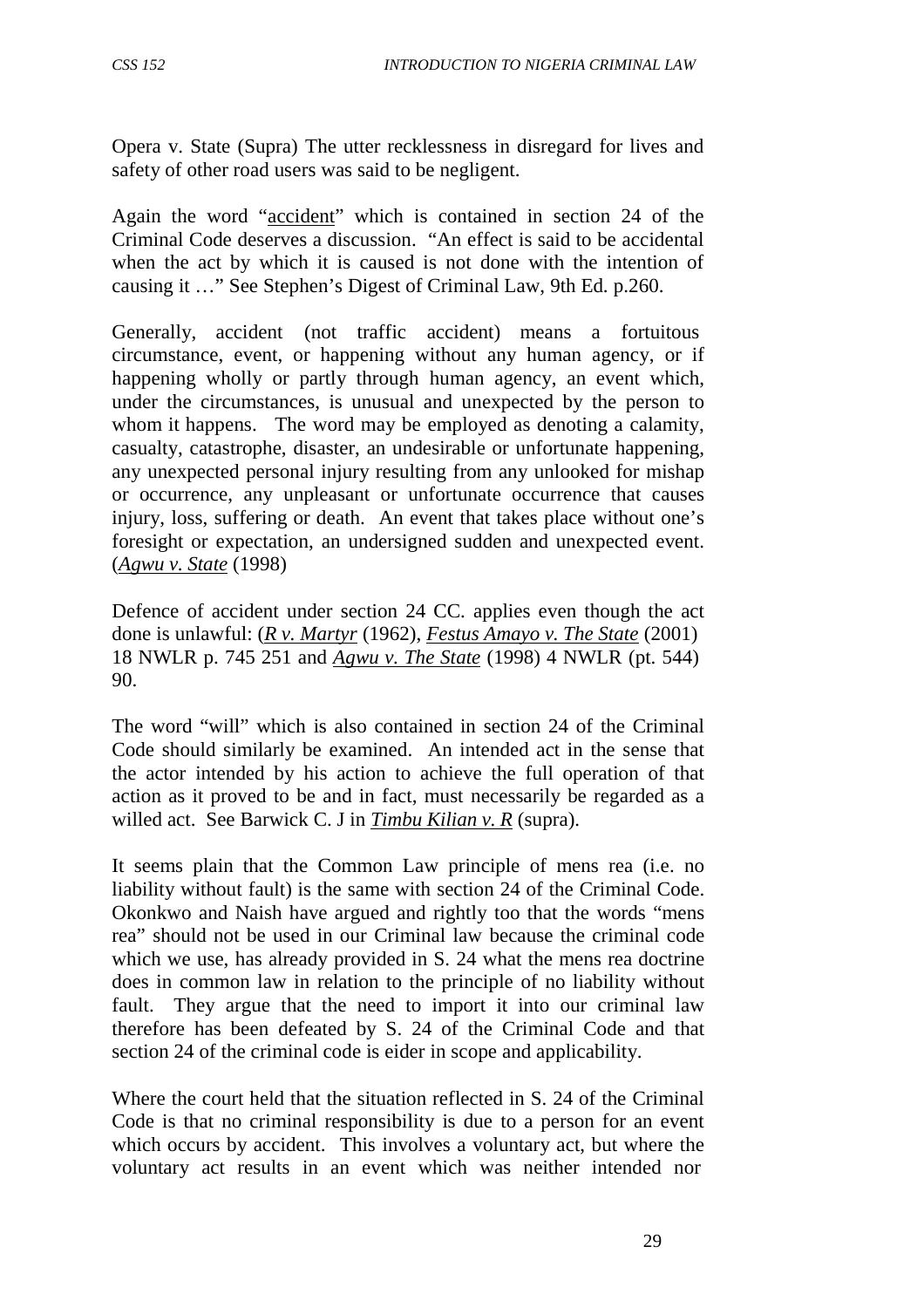foreseen, the consequences is an accident. The court defined accident as contained within section 24 of the Criminal Code as an act totally unexpected, unwilled, unintentional and without any fault as against an act which is deliberative, willed or intentional (*Thomas v. State* [1994] 4 NWLR (pt 337) 129.

See the case of *Agwu v. State* (1998). Here, the appellant and his deceased brother had a melee, struggled over a rod, resulting in some vandalism and the deceased sustained some injuries, bled from upper shoulder and subsequently died. Neither party showed satisfactorily how the deceased got the fatal injury. The trial court convicted the appellant but the Court of Appeal in a unanimous judgement allowed the appeal.

You should remember that the onus is on the prosecution to disprove the defence of accident. If the prosecution therefore failed as in the instant case, to show satisfactorily how the deceased got the fatal injury in the scuffle and the true cause of the injury or hurt was unknown, then the hurt or injury would qualify as and be called an accident. The Court of Appeal held as the defence of accident, like all other defences, presupposes that the accused physically committed the offence but should be acquitted because it was an accidental act.

This principle is further illustrated in the case of *Amayo v. The State* (2001). In that case, a policeman at a road block ordered a pick-up van to stop. The driver tried to move on. Another policeman (accused) emerged, just then, there was a gunshot. A bullet from the gun fired fatally hit the conductor. The policeman was charged with murder. His defence was that his rifle fell from him, hit the ground and exploded just on the pick-up van which was passing by. He said he had no intention to fire, let alone kill. Hid defence was one of accident. But the High Court and the Court of Appeal rejected this defence, convicted him of murder and sentenced him to death. The accused further appealed to the Supreme Court.

The issue canvassed before the Supreme Court was whether the appellant was exculpated from criminal responsibility for the death of the deceased by virtue of the provisions of section 24 cc.

The Supreme Court held that no act is punishable if it is done involuntarily. And an involuntary act in this context (otherwise known as 'auto malison') means an act which is done by the muscles without any control by the mind. Or done by a person who is not conscious of what he is doing. The Supreme Court unanimously allowed the appeal and substituted a conviction of manslaughter for murder.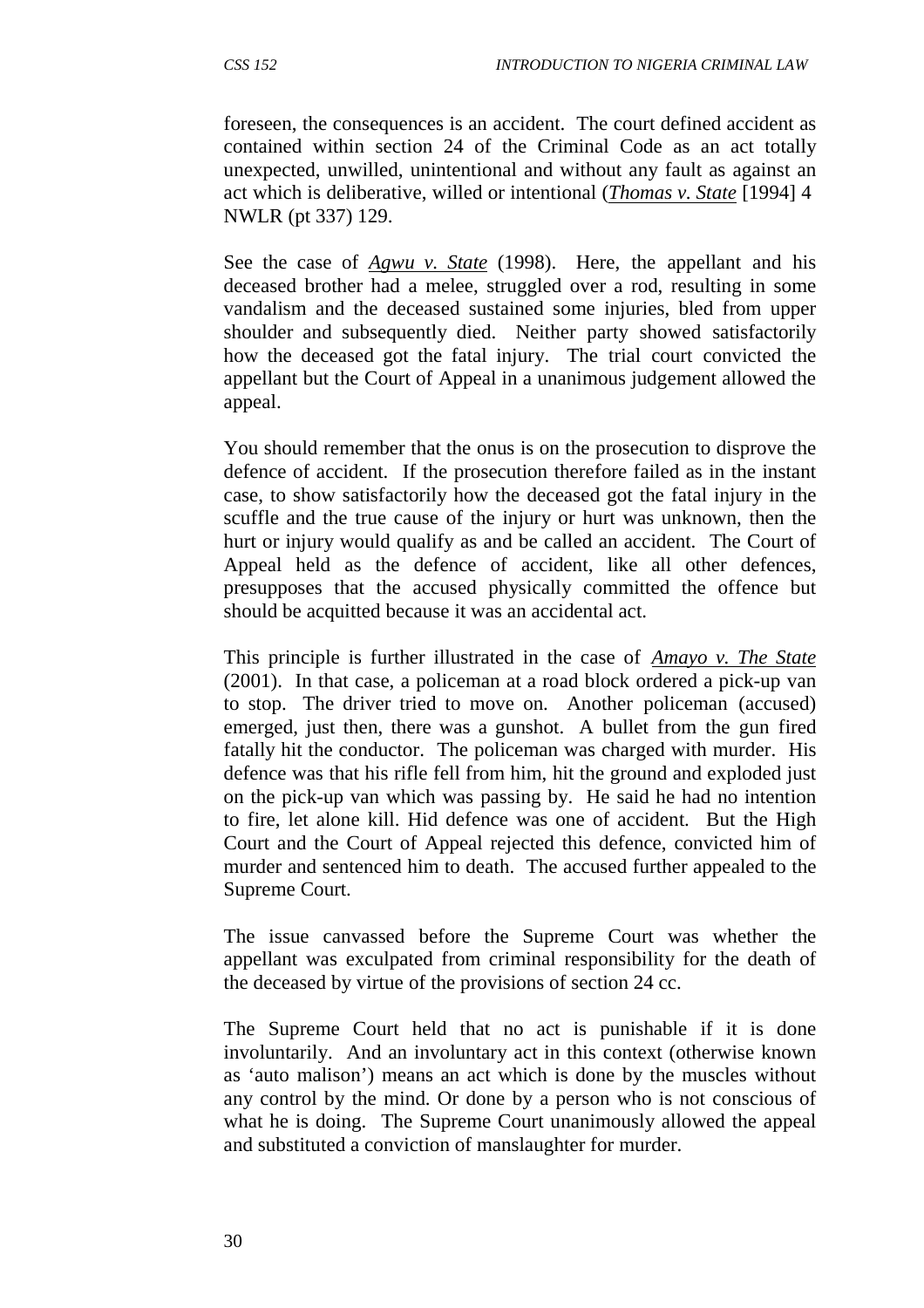We shall discuss this further when we come to study defences to criminal responsibility.

### **SELF ASSESSMENT EXERCISE 2**

What is the relevance of the case of *Timbu Kian v. R* (1982) to our Criminal Law?

## **4.0 CONCLUSION**

Essentially, the purpose of offences being defined with commensurate punishment attached if for certainty in the society. In this unit, you were exposed to the fact that offences are classified based on the weight of their criminal responsibility. This unit is very important in that we discussed law, offences and punishment. It helps you to know the consequences of certain acts and that a person can only be punished for the alleged offence committed not on another one.

## **5.0 SUMMARY**

Offences are classified into felonies, misdemeanor and simple offences.

The classification is determined by the nature of punishment attached to a particular offence.

That a person can only be punished for his fault and not the fault of others.

That the English law and Nigerian law provide sources for the principle of no liability without fault.

That except, there is negligence, section 24 of the criminal code provides a defence to an accused person who successfully pleads it.

## **6.0 TUTOR-MARKED ASSIGNMENT**

- 1. If I strike my brother with a sharp knife in a manner not justified by law, it is an act, and if death results from my act, it an event. Discuss the above statement.
- 2. What are the consequences of classification of offences in our law?

## **7.0 REFERENCES/FURTHER READING**

Stephen's Digest on Criminal Law 9th Edition.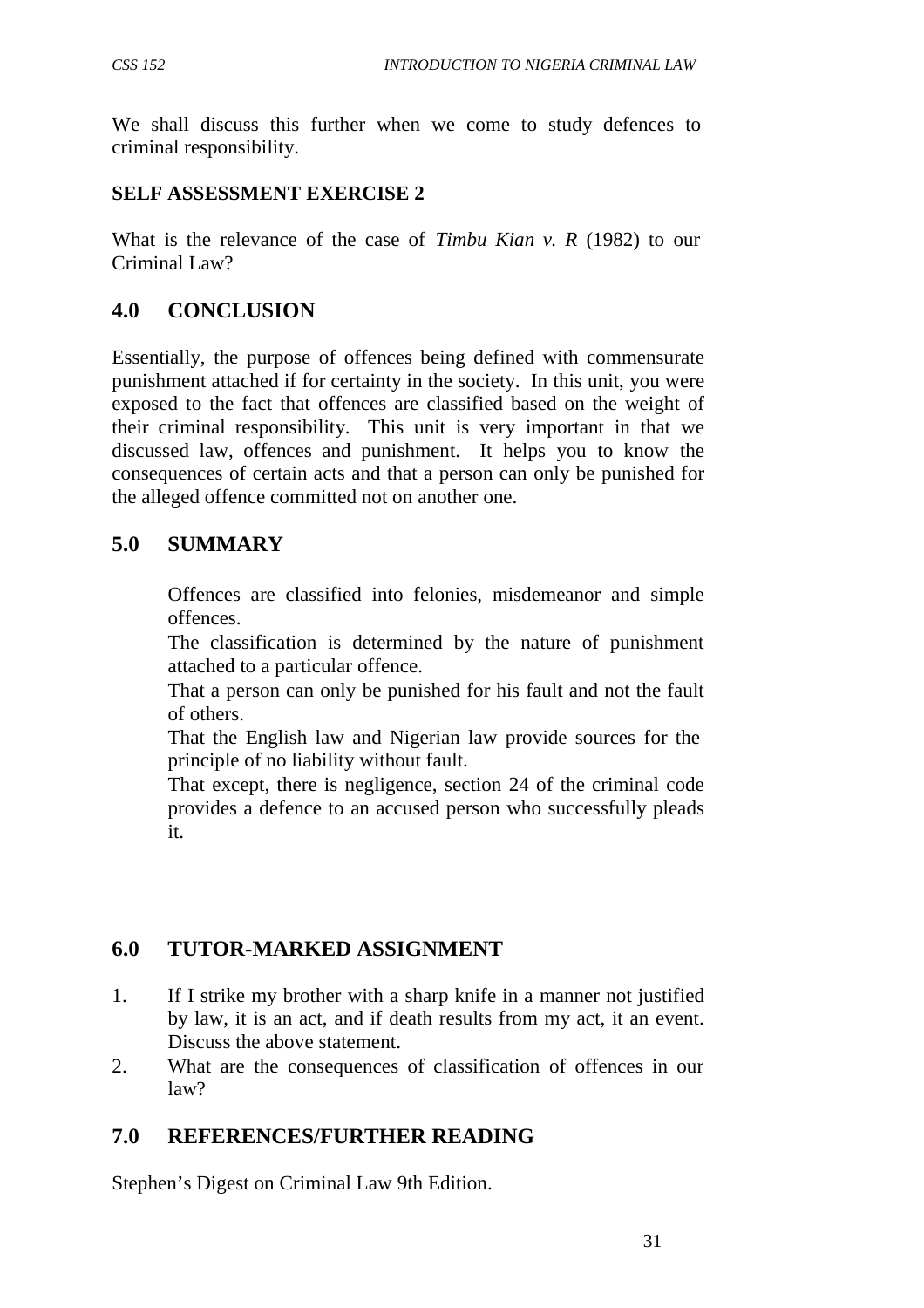Okonkwo C. O & Naish (1990). *Criminal Law in Nigeria.* Ibadan: Spectrum Law Publishing.

Smith & Hogan Criminal Law.

#### **UNIT 5 HOMICIDE (GENERAL ASPECT)**

Unit 5 is so designated to teach you the general aspect of Homicide which is criminalized offence in Nigeria. It would enable you to know when a particular wrongful act resulting in the death of the victim will be regarded as Homicide and when it cannot be so regarded.

#### **CONTENTS**

- 1.0 Introduction
- 2.0 Objectives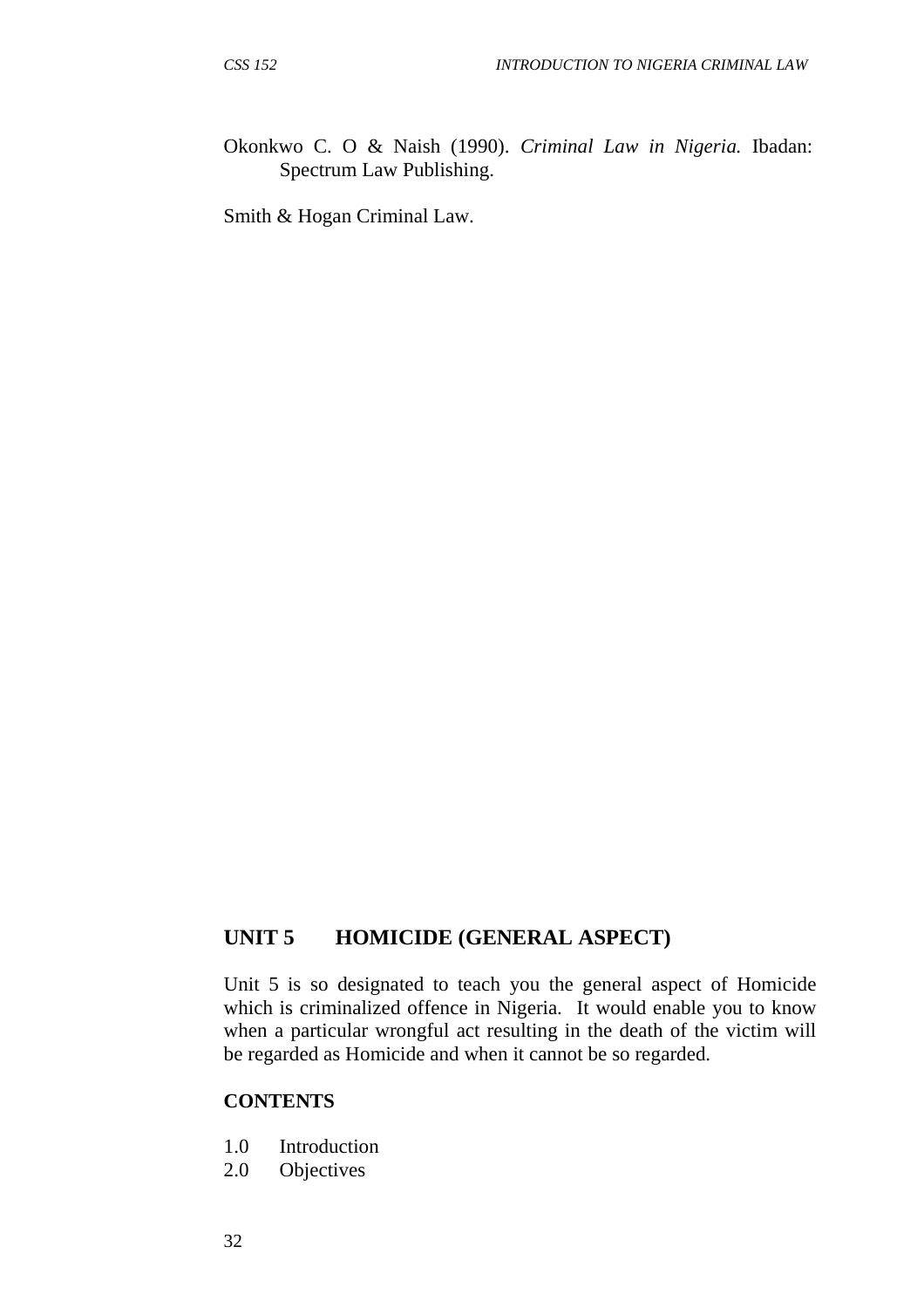- 3.0 Main Content
	- 3.1 Meaning of Homicide
	- 3.2 Physical Element of Homicide
	- 3.3 The Tissue of Causation
	- 3.4 Unlawful Homicide (Murder)
- 4.0 Conclusion
- 5.0 Summary
- 6.0 Tutor-Marked Assignment
- 7.0 References/Further Reading

## **1.0 INTRODUCTION**

The offence of Homicide is frowned upon in our society.

In the olden days, any person who killed another was made to pay the supreme price, i.e. death on the culprit. As the society develops, killing one another in a manner not justified by law was criminalized and it became an offence. The law, since then, has introduced or imposed sanction against the accused and has also spelt out the ingredients of the offence.

### **2.0 OBJECTIVES**

At the end of this unit, you should be able to:

give a general explanation of homicide explain what constitutes the guilty act of the offence determine when not to act in manners which will amount to unlawful homicide in breach of the law.

## **3.0 MAIN CONTENT**

### **3.1 Homicide (General Aspect)**

1. Homicide means the killing of a person in a manner not justified by law. In the olden days, the laws was so strict that it did not matter or not whether you foresaw or intended the death which occurred, but would be punished directly if death occurred from your act.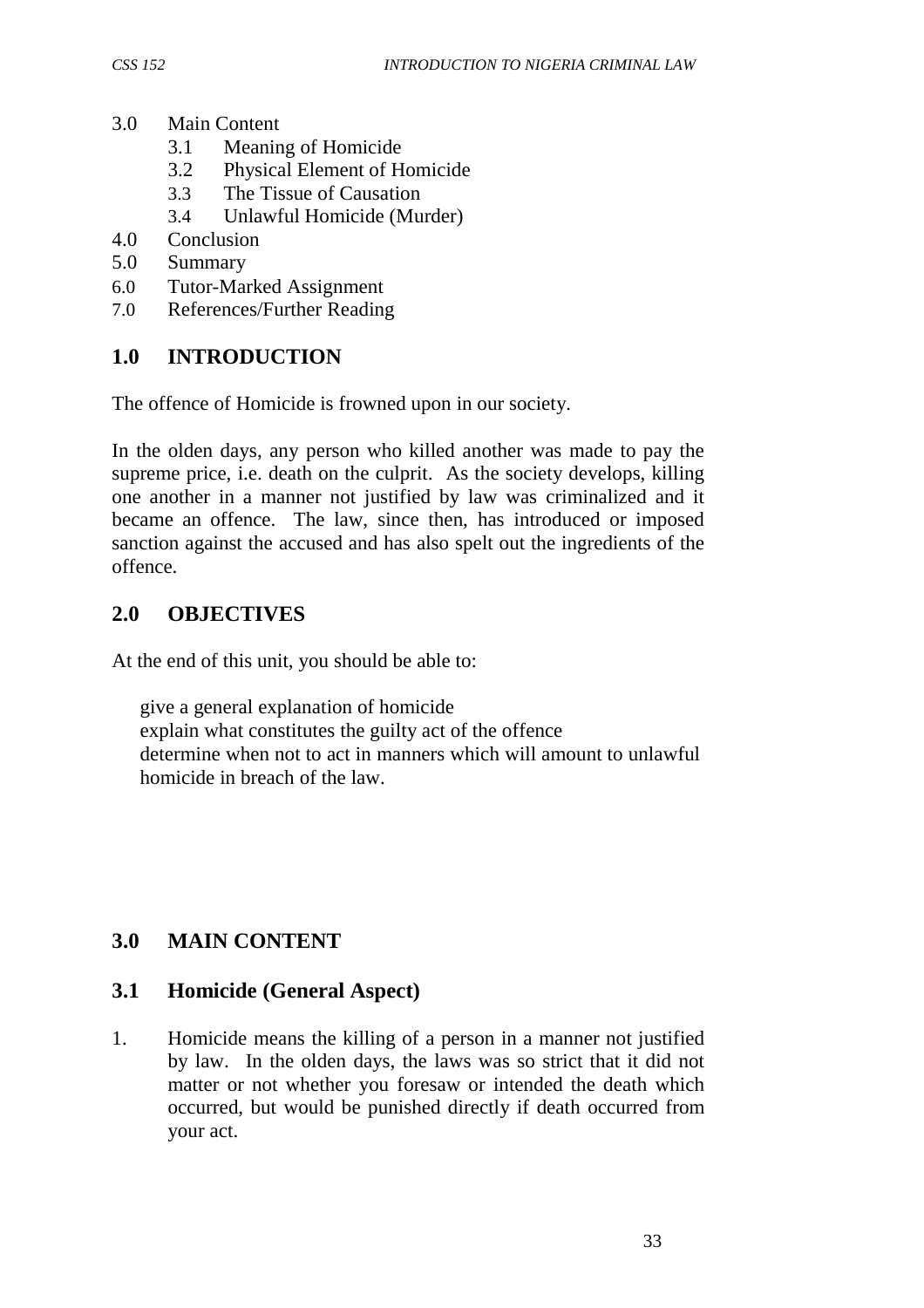- 2. The offence of Homicide is unique because it is something much more than personal injury. It is a violation of the sanctity of human life.
- 3. It is often said that because of the damnable nature of the acts, the law in Nigeria, through the Criminal Code Act chapter 77 laws of the Federation of 1990 particularly in section 319 thereof, has prescribed death as a penalty for the act of homicide. The reason for making homicide an offence punishable by death in our law is predicated on the principle of fair deserts as a theory of punishment.
- 4. in modern times however, resort is often used for the physical element (guilty acts or actus reus) and the mental element (guilty mind or mens rea) in order to determine the degree of liability of the offender, and this has gone to modify it as it used to be and as our fore bearer used to know it.

### **3.2 The Physical Element in Homicide**

To amount to "physical element" in homicide, one must be responsible for the cause of the death of another person in the manner not justified by law. Thus, once there is death by an unjustified act of one against the deceased, there is said to be the physical element (actus reus) of homicide. It follows from the above that the victim of homicide is a human being and not otherwise. The question that readily follows is: what categories of human beings qualify to be victim of homicide? If for example A kills F child through abortion, a father's question is: Has the child become a human being? The answer can be taken from a careful reading of S. 307 of the criminal code which reads "A child becomes a person capable of being killed when it has completely proceeded in a living state form the body of its mother, whether he breathed or not and whether it has an independent circulation or not and the x naval string is severed or not".

The above quoted section of the criminal code is explained to mean that a child becomes a human being when it comes out completely out of the mother's womb alive. Thus, the law is that the child must have been completely removed from its mother's body as was decided in the case of *R. v. Poulton* (1. 32) 5C & x.329 and it is enough that life should exist in a child at the time he was born.

#### **SELF ASSESSMENT EXERCISE 1**

What is the nature of homicide involved in S. 307 of the criminal code?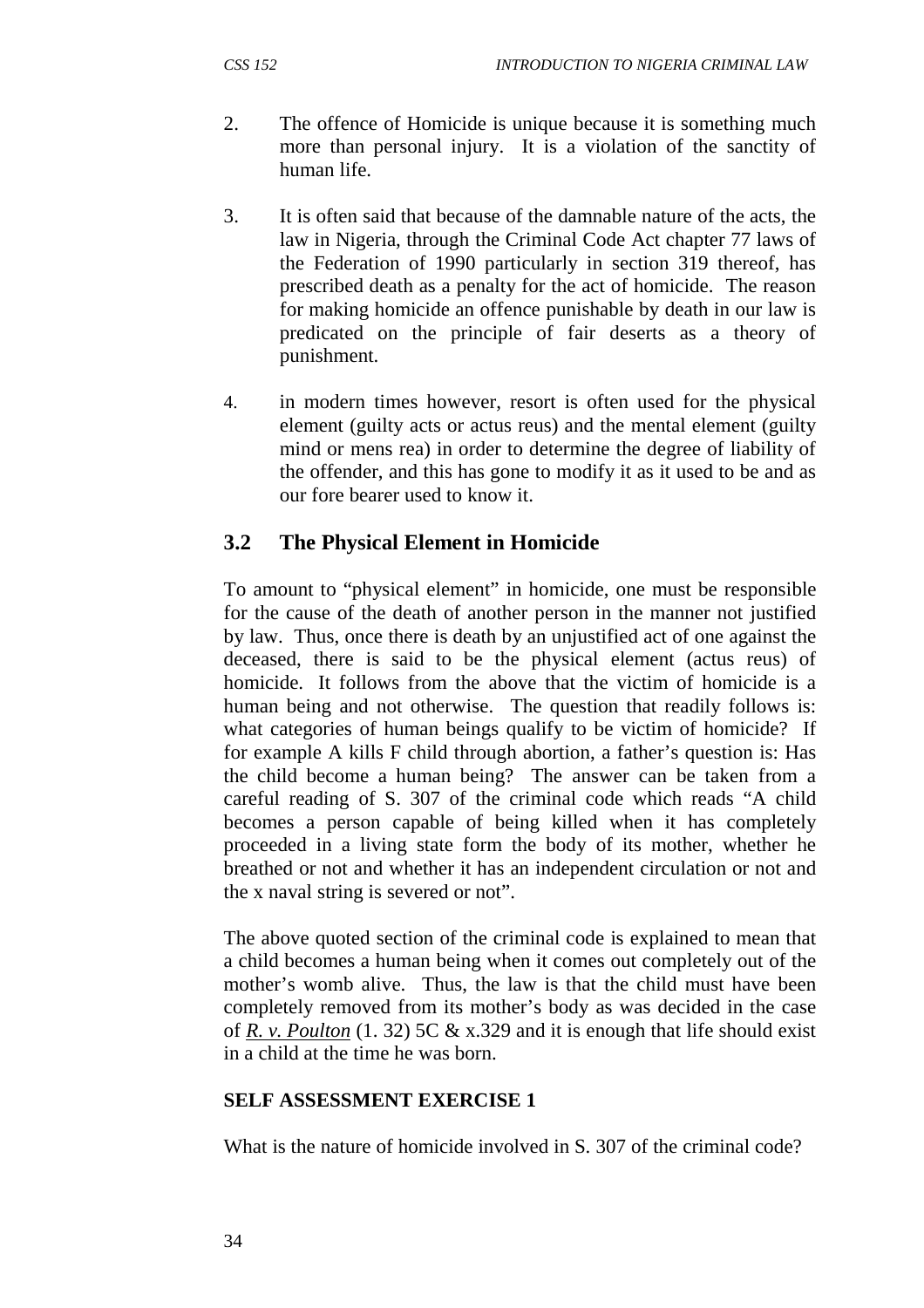### **3.3 The Issue of Causation**

The question which arises for consideration here is: when will death occur so as to amount to homicide according to law. In order to answer the question, it is necessary to explore the provision of section 314 of the criminal code which says that "a person is not deemed to have killed another if death of that other person does not take place within a year and a day of the cause of death". That section goes on to state that such period is calculated to include the day on which the last unlawful act contributing to or resulting in the cause of death was done. For more elaborate reading, see S. 314 generally and case of *R. v. Dead son* 1908 DB 454.

Section 308 of the criminal code reveals that death could be caused directly by any means whatsoever. One can thus see that from the wording of section 308 of Criminal Code, it seems plain to say that section 24 of the Criminal Code is moribund if death occurs directly by any means in accordance with the said Section 308 of the Criminal Code. Still within the meaning of the general aspect of homicide, section 310 says that a person who by threat or intimidation or by deceit causes another person to do act or make omission which results in the death of that other person, he is deemed to have killed him.

From the way section 310 of the Criminal Code is worded, two situations which may arise for consideration are:

- i. Where the accused intends that the deceased should do an act after a threat.
- ii. When the accused only comes to intimidate and goes away thereafter. For this see the case of *R. v. Nwaoke* (1939) 5 WACA 120.

Again, a look at section 311 of the Criminal Code reveals acceleration of death and it says that a person who does any act or makes any omission which hastens the death of another person who, when the act is done or the omission id made, is labouring under some disorder or disease arising from another cause, is deemed to have killed that other person.

This could happen in a situation where a person strangulates a patient in a hospital bed or the victim at an accident scene. On a general note, sections 300, 301, 302, 309 also treat issues relating to the above broad subject matter.

## **3.4 Unlawful Homicide (Murder)**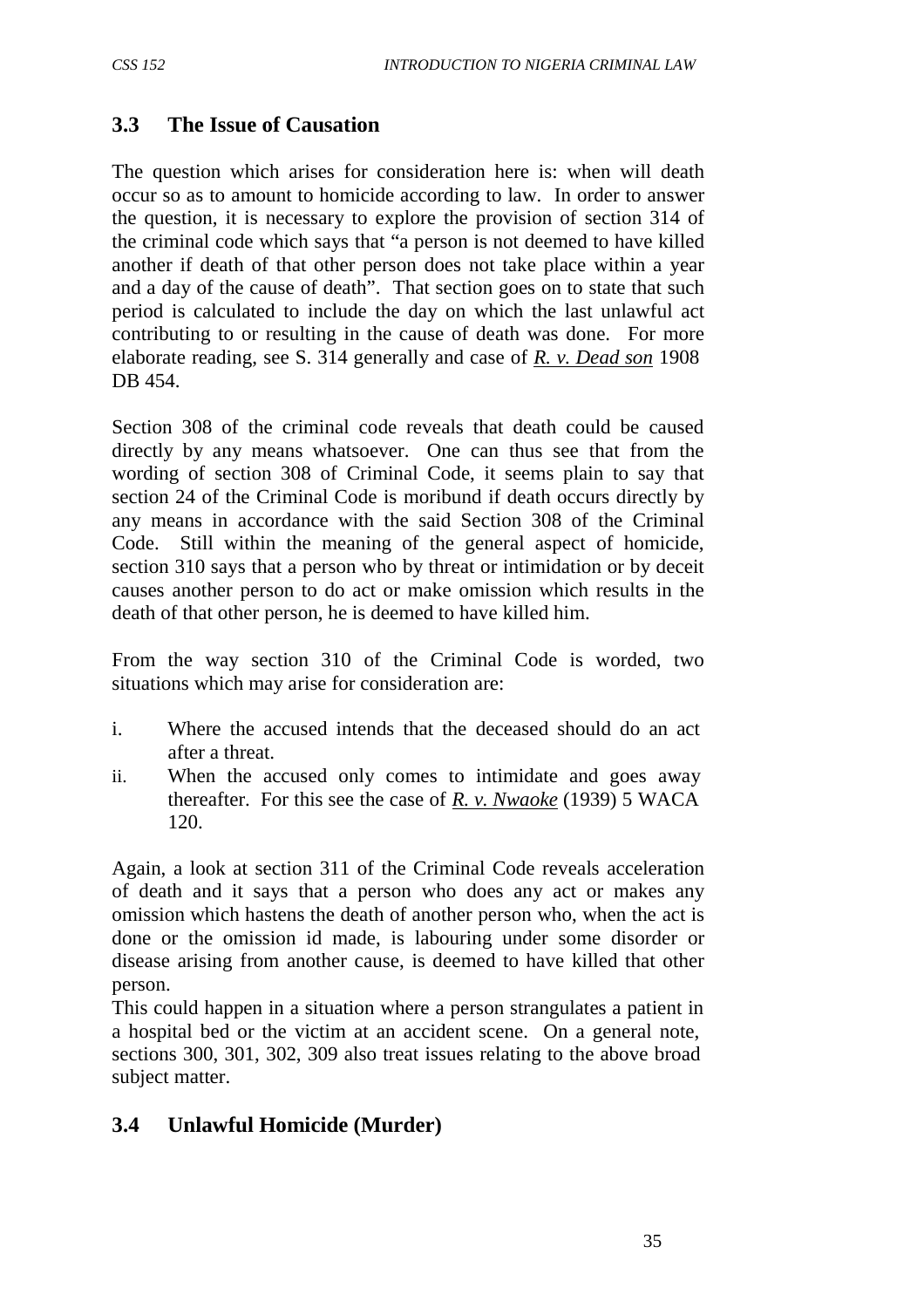There are two types of homicide, namely, lawful and unlawful homicide. The law relating to unlawful homicide is contained in S. 306 of the Criminal Code. That section states categorically that "It is unlawful to kill any person unless such killing is authorized or justified or excused by law".

The section by implication means that some homicides are lawful while others are unlawful. It is lawful when authorized by law in a situation where a hangman hangs a condemned criminal, where a soldier in action kills, where a soldier shoots and kills a condemned armed robber tied to a stake or a police officer kills a fleeing robber suspect or where a peace officer kills a person who has committed a felony as contemplated by s. 271 of the Criminal code.

While section 315 of the Criminal Code defines murder or unlawful homicide, S. 283 of the Criminal Code defines provocation, which when successfully raised as a defence may reduce homicide to manslaughter, which itself is a lesser offence constituted in section 317 of the Criminal Code.

S. 316 of the Criminal Code deals with six circumstances that can constitute the offence of a murder. Section 316 (1) says that it is murder if the offender intends to cause the death of the person killed or that of some other person. And by S. 316 (2), if the offender intends to do to the person killed or to some other person some grievous harm.

Section 316 generally cannot be discussed without references to intention. Intention means desire of consequence, and it could be derived from the circumstance of a particular case. See the classical case as *Edington v. Fitzmaurice* (1855) 1 CH.D 459 and the Nigerian cases of *R.v. Omoro* (1961) 1 All NLR 233 and *Nungu v. R.* 14 4ACA 374.

From S. 316 of the Criminal Code, it is clear that for the offence of murder to occur, there must be killing or death must occur and the offender must intend to do the person killed, or some other person, grievous bodily harm, often shortened as GBH. Section 1 of the Criminal Code defines grievous (bodily) harm as "any harm which amount to a maim or dangerous harm as defined in this section or which seriously or permanently injures health, or which is likely so to injure health, or which extends to permanent disfigurement or to any permanent or serious injury to any external or internal organ, member or sense.

In *R. v. Ntah,* (1961) 1 All NLR 590, it was made clear that if the intention of the accused is not to cause grievous harm but so results to it.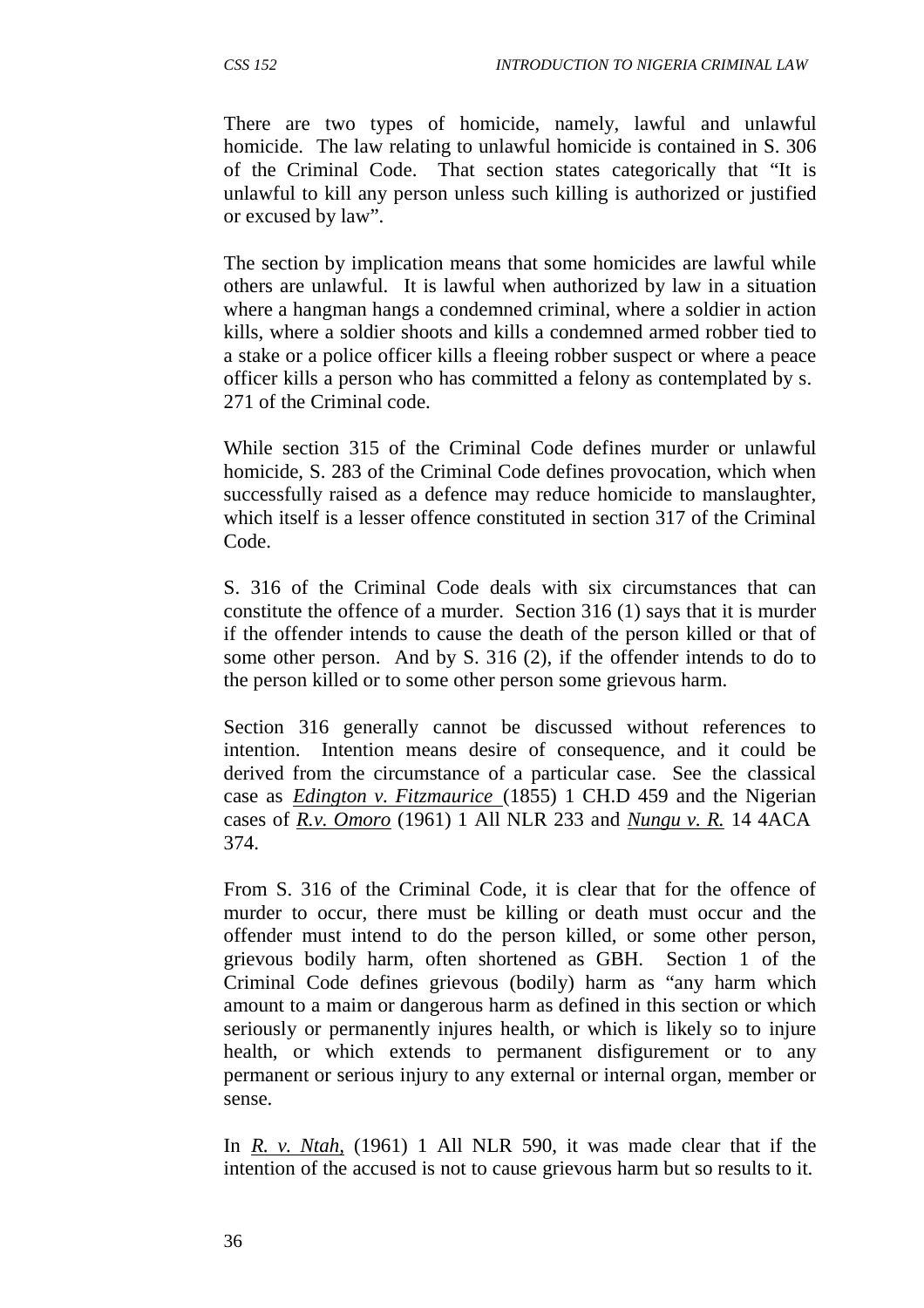such an accused should not be convicted of murder under S. 316 (2) of the Criminal Code. For a contrary view, see the case of *R. v. Vickens* (1957) NLR 326. Section 316 (3) of the Criminal Code says that if death is caused by means of an act done in the prosecution of an unlawful purpose which act is of such nature as to be likely to endanger human life, the person who caused the act is similarly guilty of murder.

In order to answer the question whether "the act" and "the unlawful purpose" as contained above are the same thing, see the case of *R. v. Nichols* (1958) Qd EN 46, in which the Circuit Court held that since the act which caused death, i.e. setting fire to the hotel, was also the unlawful purpose, section 302 (2) of Queensland Criminal Code, which is similar to S. 316 of our Criminal Code, was inapplicable.

#### **SELF ASSESSMENT EXERCISE 2**

Mention six instances in which murder can manifest within the meaning of S. 316 (1) of the Criminal Code.

### **CONCLUSION**

In this unit we showed that the Law must continually strike a balance between the conflicting interests of individuals or between the conflicting interests of society and the individuals. We demonstrated that when certain conduct is branded unlawful by the Law, this means that according to the legal conviction of society certain interests or values protected by the Law (such as life, property and dignity) are regarded as more important than others. In order to determine whether conduct is unlawful one must therefore enquire whether the conduct concerned conflicts with the legal conviction of the society.

You should understand by now that the grounds of justification must be seen as practical aids in the demonstration of unlawfulness. It is against this background that the study of this unit becomes very significant.

### **5.0 SUMMARY**

Homicide is the killing of a human being by another in the manner not justified by law.

The physical element in Homicide is death which has resulted from the act.

The act of the accused must contribute to the death of the victim.

Unlawful Homicide which is murder which means the killing of a person in such a way which is not excused by law.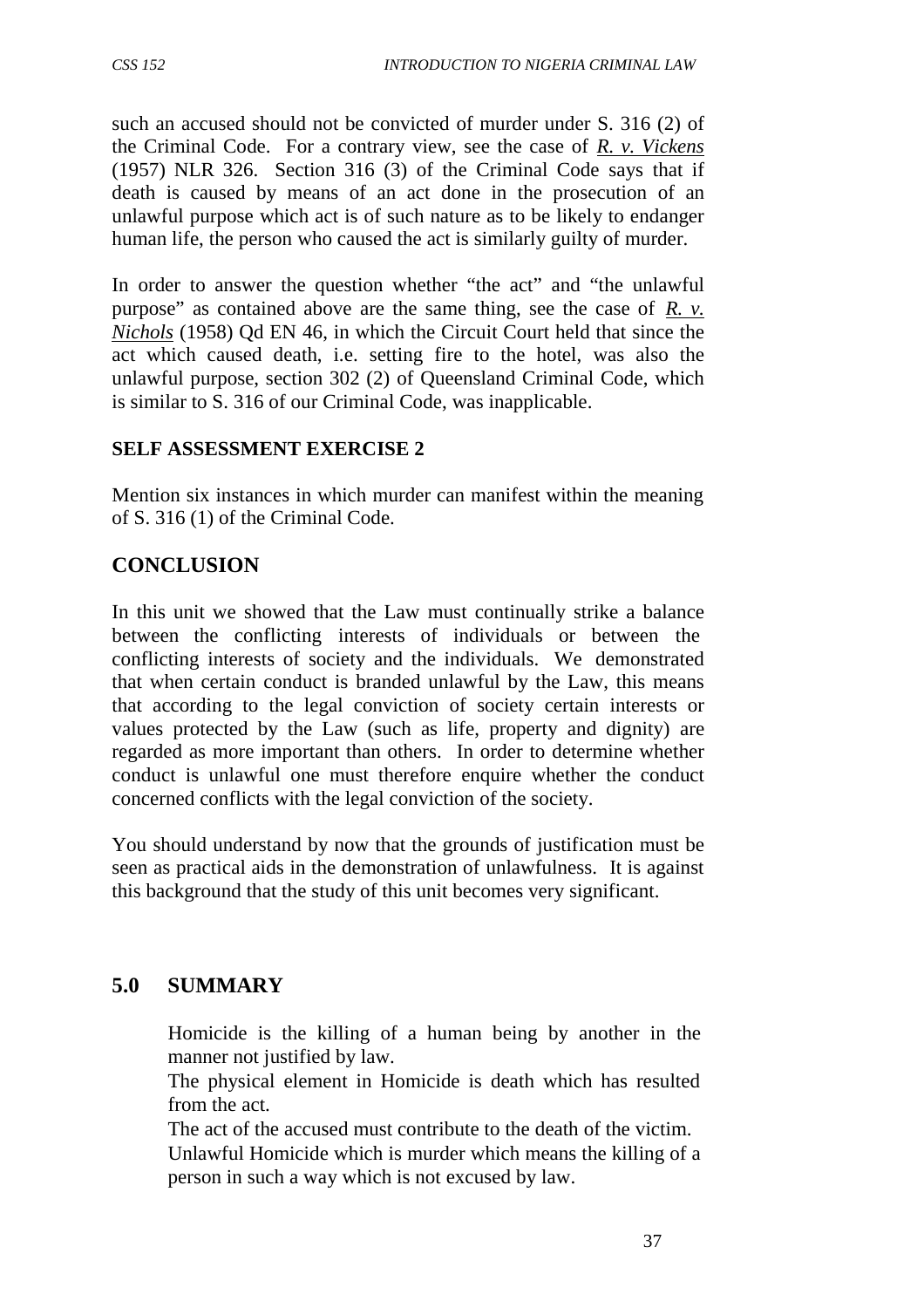There are several instances in which unlawful homicide can manifest.

Homicide may be lawful as when a policeman shoots and kills a fleeing felon or when a hangman hangs a condemned criminal.

### **6.0 TUTOR-MARKEDASSIGNMENT**

If a man kills his brother during a brawl, can his wife who was away in the market at that time be charged alongside her husband with the offence of murder?

#### **7.0 REFERENCES/FURTHER READING**

Okonkwo C. O & Naish (1990). *Criminal Law in Nigeria.* Ibadan: Spectrum Law Publishing.

Criminal Code Act, Cap 77, Laws of the Federation of Nigeria 1990.

#### **UNIT 6 PARTIES OF AN OFFENCE**

This unit will introduce you to the parties to an offence. You will learn about principal offenders as well as accessory after the fact to the offence already committed. The schematic approach of the unit is set thus:

#### **CONTENTS**

1.0 Introduction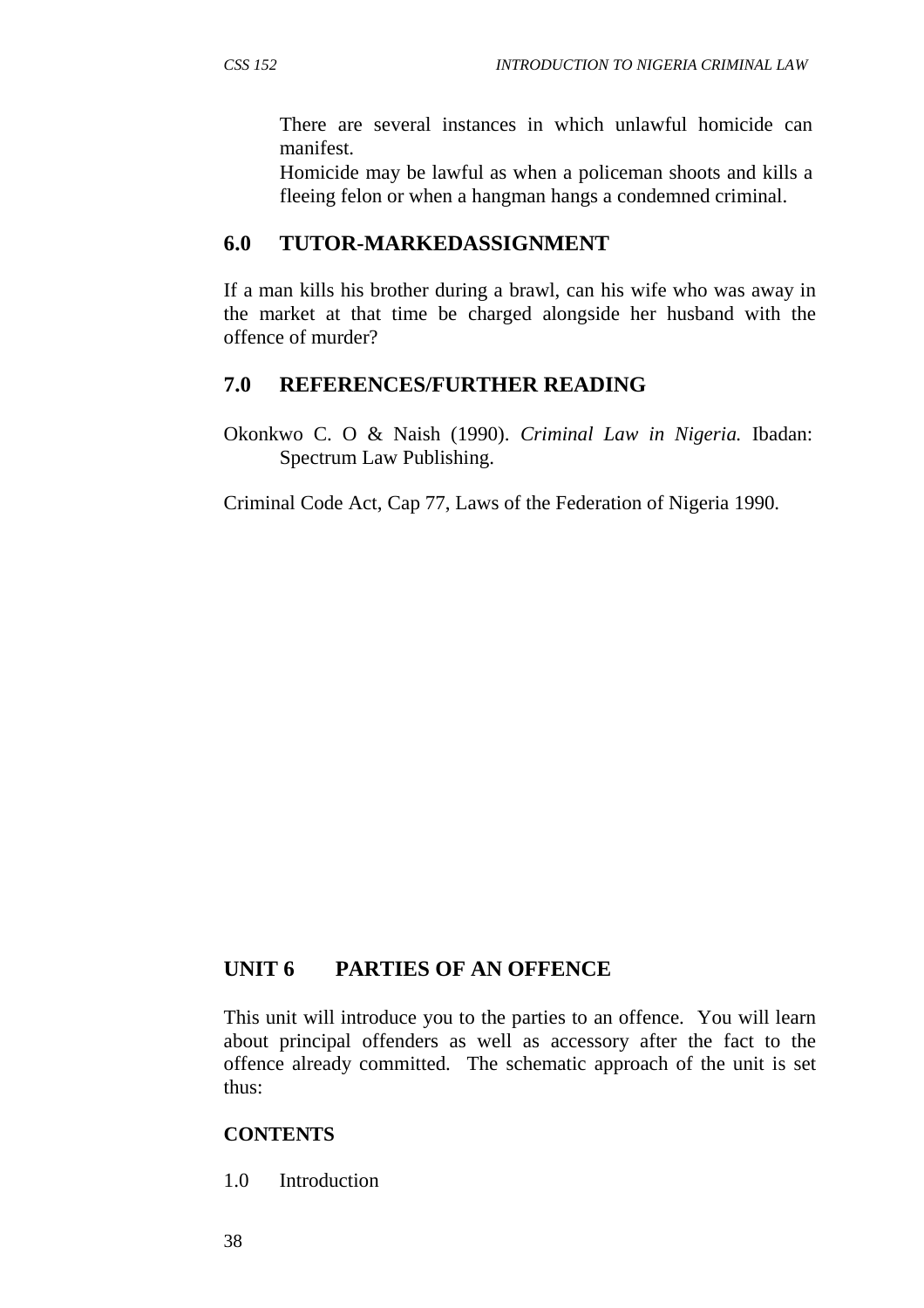- 2.0 Objectives
- 3.0 Main Content
	- 3.1 Liability Affecting a Principal Offender
	- 3.2 Classes of Principal Offenders
	- 3.3 Liability as an Accessory after the Fact
	- 3.4 Limit of Liability as an Accessory
	- 3.5 The Mental Element of Principal Offender
- 4.0 Conclusion
- 5.0 Summary
- 6.0 Tutor-Marked Assignment
- 7.0 References/Further Reading

## **1.0 INTRODUCTION**

In the commission of an offence, a number of persons may be involved and the level of their involvement may not be the same. The law, on that premise, will have to decide the extent of one's criminal liability. According to the criminal code, two classes of parties have been identified. They are the principal offenders and the accessory after fact.

The provisions of the code which deals substantially with parties of offences are sections 7, 9 and 10. Sections 510-521 also of the Criminal code are instructive. All the provisions of the Criminal Code relating to parties to offence apply to all categories whether many offences are contained in the code or any other law or enactment.

## **2.0 OBJECTIVES**

At the end of this unit, you should be able to:

tell who a party to an offence is explain why such a person should be regarded as a party to an offence state types of principal offenders explain the liability of an accessory after the fact.

## **3.0 MAIN CONTENT**

## **3.1 Liability Affecting a Principal Offender**

Within the meaning of a principal offender, four categories have been highlighted by section 7 of the criminal code. That section provides thus: "when an offence is committed, each of the following person is deemed to have taken part in committing the offence and to be guilty of an offence, and may be charged with actually committing it, that is to say;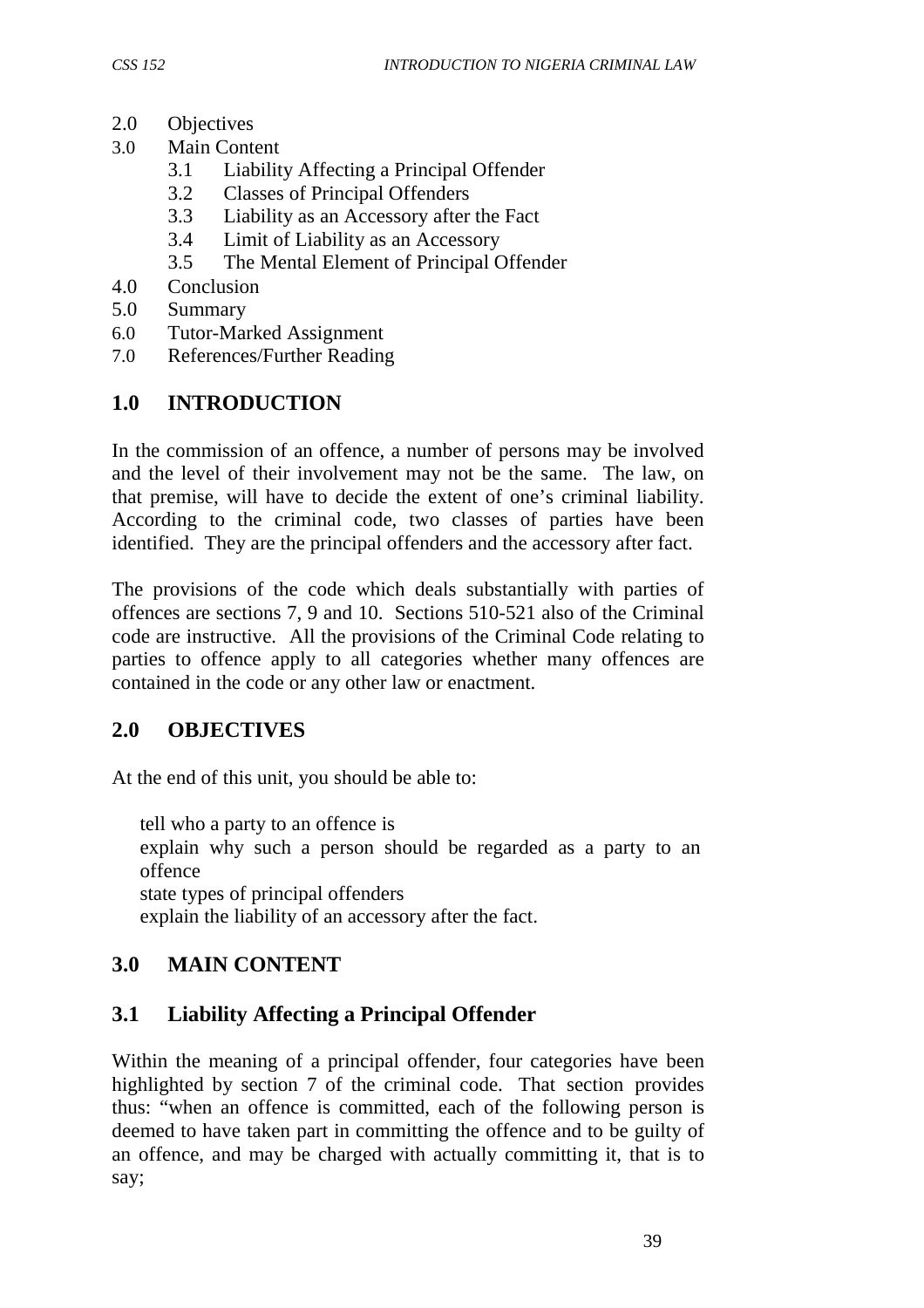- a. every person who actually does the act or makes the omission which constitute an offence;
- b. every person who does or omits to do any act for the purpose of enabling or aiding another person to commit the offence;
- c. every person who aids another person in committing the offence;
- d. any person who counsels or procures any other person to commit the offence.

## **3.2 Classes of Principal Offenders**

Section 7 (a) of the Code provides for every person who actually does the act or makes the omission which constitutes the offence. This contemplates the person who for example slaps another thereby committing a criminal assault. It also has to do with the man who set fire to a house thereby committing the offence of arson.

The man, who makes the omission, is for example, the family head who fails to provide the necessaries of life of a child under the age of fourteen contrary to section 301 of the Criminal Code.

Sometimes it could be that the person who does the act is acting innocently in furtherance of any other person's criminal intention, in such a situation, the man (person who does the act) is not criminally responsible for the act complained of. Instead, the man who used him (the principal) will be liable for the act done in accordance with section 7(d) of the criminal code.

Also, a child who is an infant is covered by section 30 which grants him the status of immaturity, any person who uses him for the commission of any offence, will not be liable for counseling and procuring under section 7(d) of the Criminal Code.

Section 7(b) of the Criminal Code involves on who des or omit; to do any act for the purpose of enabling or aiding another person to commit the offence.

Under section 7(b) of the Criminal Code, the act of assistance is given before the act constituting the offence. It is manifested by any form of assistance given prior to the act of the crime. When it comes to assistance, it does not mater that the assistance given is of no help to the person committing the crime.

Section 7(c) of the Criminal Code talks about every person who aids another person in committing the offence. When it comes to assistance, the West African Court of Appeal held thus "We are of the opinion that to bring a person within this section (that is to say S. 7(c) of the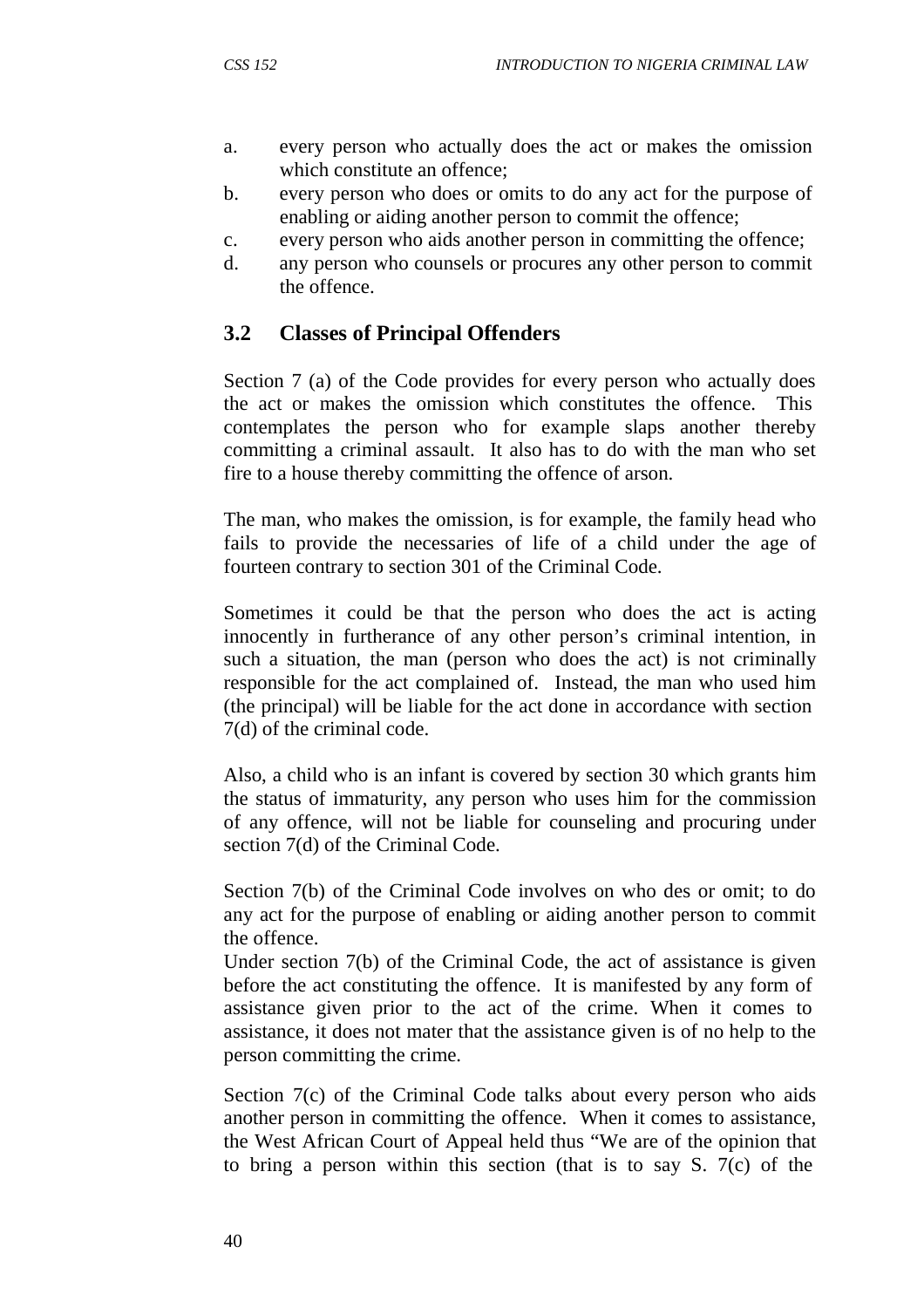Criminal Code), there must be clear evidence that the appellant did something to facilitate the commission of the offence – see the case of *Enweonye v. R.* (1955) WACA 1.

The law is that, if the aid or the assistance is given while the commission of the offence lasts, the aider will equally be criminally liable. See the case of *R. v. Johnson* (1973) Wd R 303 as well as the case of *R. v. Mayberry* (1 1; 73) Qd R 211.

It is settled law that mere presence at the scene of the crime without more does not make the man a party to an offence. In the cases of *Azumah v. R* (10, 50) 13 WACA 87, the court said "mere presence is not enough, a person must be purposely facilitating or aiding the commission of a crime by his presence before he can be regarded as an accomplice".

Thus, a man can only be liable as a party if he is present and intentionally does an act which, in law, can be regarded as a facilitation of the crime.

An interesting issue which calls for an examination is what will be the situation where all the parties are caught and at the trial, some are acquitted, by the court. In order to properly examine the above, it is suitable to take a look at the case of *R. v. Okagbue* (1958) 13 FSC 27, the facts of which is that three accused persons were found not guilty by the court, the third accused person was convicted for aiding them. The Federal Supreme Court allowed the appeal of the third accused person, who was convicted by the court below. The appellate court relied on the earlier English case of *R. v. Rowley* (1948) 1 All ER 570. In the said English case (Rowley), the court of Criminal Appeal said that "It would be absurd to say that he (appellant) assisted and comforted persons, who he knew, committed a felony.

The law as expounded above illustrates the fact that the aider can only be convicted if the named principal is also convicted but if the principal is not named, the aider cannot be convicted on the basis that the principal is not known and is said to be at large.

It is worthy to mention that because of immaturity contained in S. 30 of the Criminal Code, if a person is not criminally responsible and aided to commit an offence, it is good law to say that, no offence has been committed and S. 7 of the Criminal Code cannot apply:

#### **S. 8: Offences Committed in Prosecution of Common Purpose**

The Criminal Code provides that when two or more persons form a common intention to prosecute an unlawful purpose in conjunction with one another and in prosecution of such purpose an offence is committed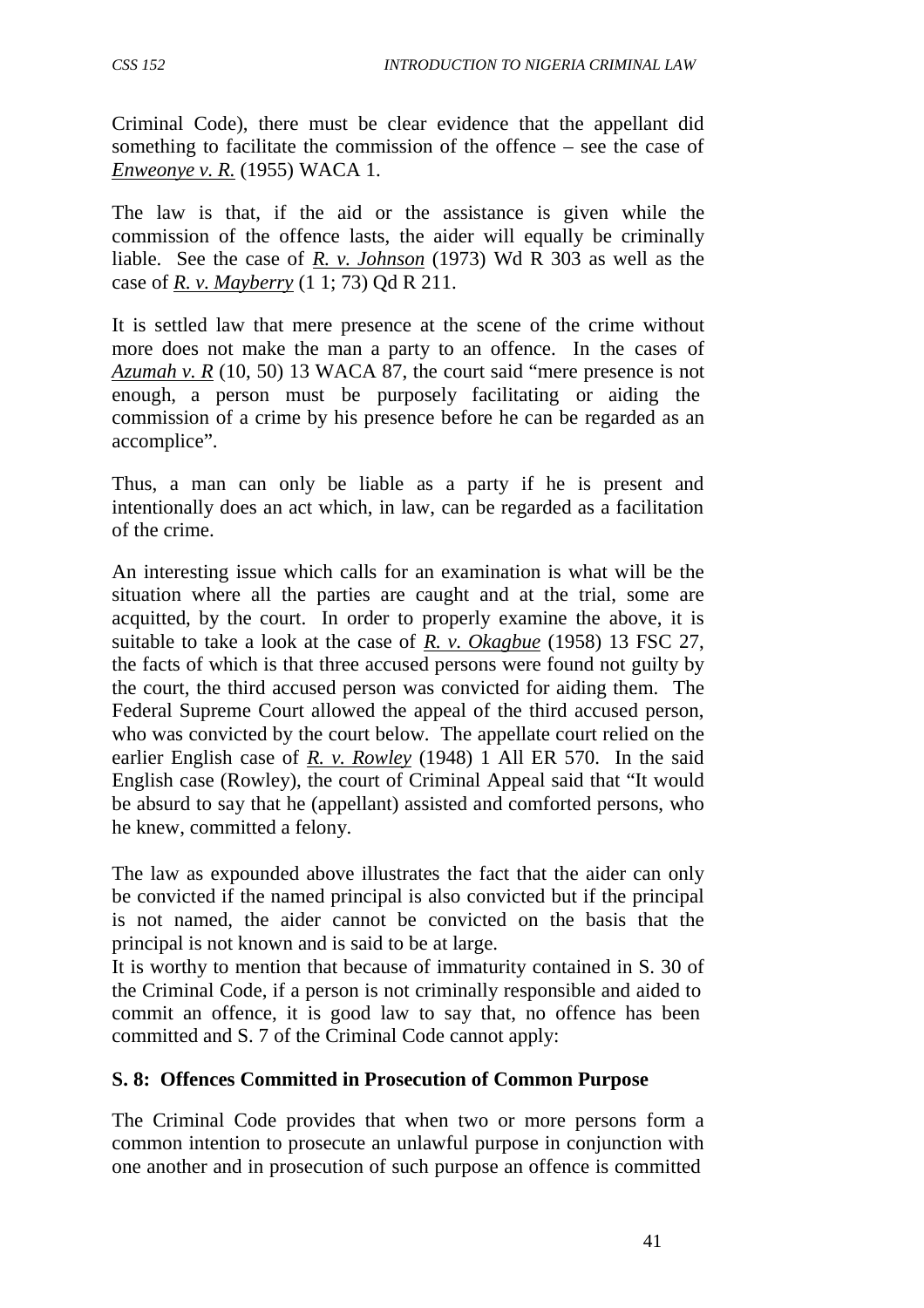of such a nature that its commission was a probable consequence of the prosecution of such purpose, each of them is deemed to have committed the offence see *Alagba & Org. v. The King* (1950) 19NLR 124, and *R. v. Atanyi* (1955) 15 WACA 34.

#### **Proof of Common Intention**

Common intention is to be distinguished from common object: it may be inferred from circumstance disclosed in the evidence, and need not be express agreement, but a presumption of a common intention should not be too readily applied see *R. v. Offor and Offor* (1955) 15 WACA 4; *Mohan v. R* [1967] 2 AC 187. In the case above two persons were charged jointly with murder, it was established that each had struck the deceased a violent blow with intent, at least to cause grievous bodily harm and also established which blow had, infact, caused death, but the evidence was open to the construction that the intention of each accused was suddenly formed and formed independently of each other, it was held that the judge's failure to give himself a proper direction expressly as to the common intention invalidated the conviction of the appellant who struck the blow which did not cause death and a conviction against that appellant of attempt murder was substituted for one of murder.

#### **SELF ASSESSMENT EXERCISE 1**

Will it be proper in law to convict a person who was merely present at the scene of the crime but did nothing to facilitate the commission of the crime?

### **Section 7(d) of the cc**

Section 7(d) of the Criminal Code provides for any person who counsels or procures any other person to commit the offence.

Here, apart from proof of intention on the part of the procurer and counsellor, words alone will be adequate for criminal liability. The words of couselling or procuring must involve some positive act of encouragement to those who actually committed the offence.

The law is that, tacit acquiescence or ordinary words amounting to a mere permission, are not enough to amount to counseling. See *Idika v. R* (1959) 4 FSC 106.

Again if an accused person has counseled or procured the commission of an offence, it does not matter if he was not physically present at the commission of the offence by his confederates and that it was committed on a day different from the one he contemplated.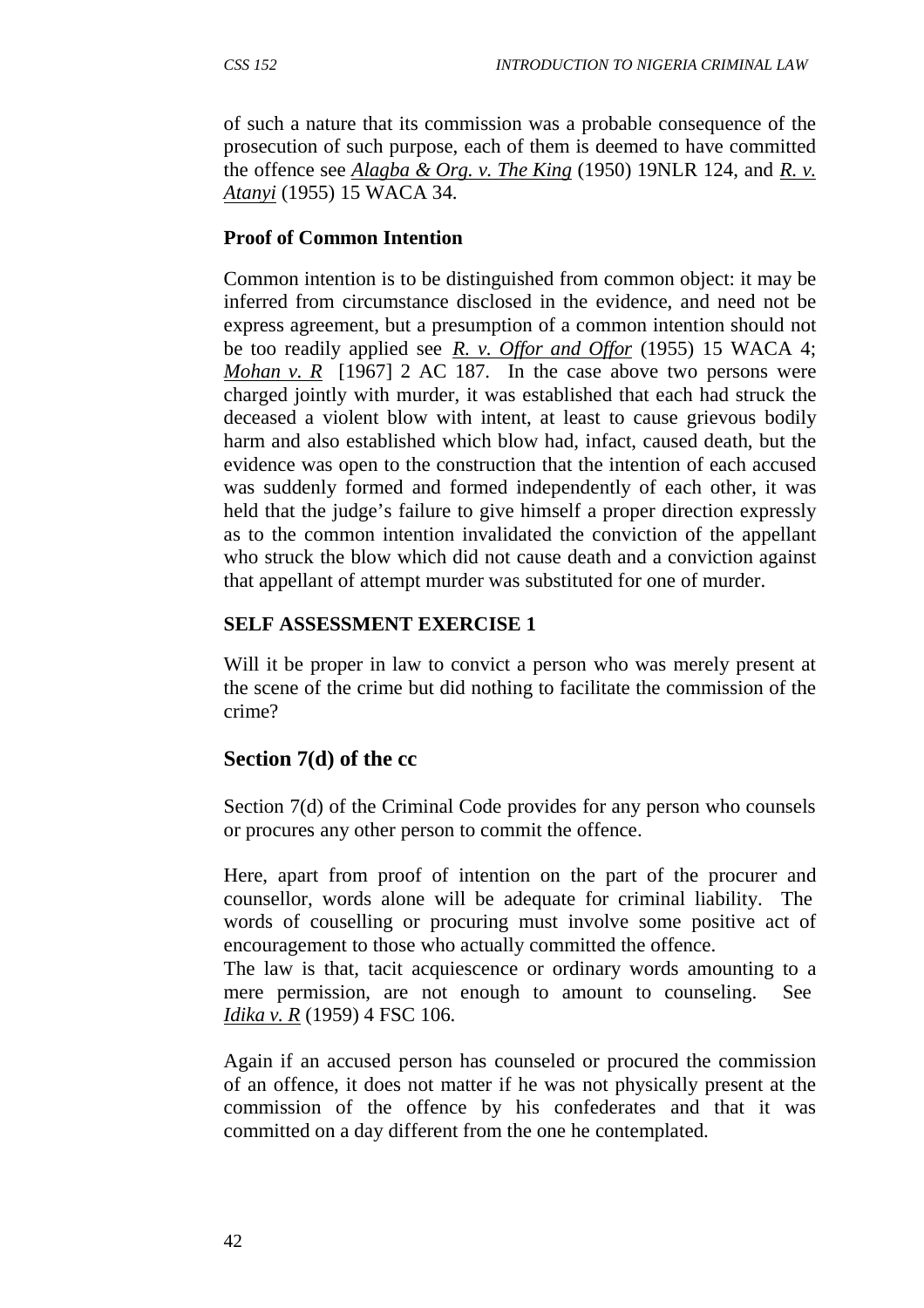The question to be asked and answered here is what happens where the police set a trap for animals.

The court however accepts the strategy, whereby the police set a trap for criminals as a way of arresting them and facilitating the administration of criminal law. Under the circumstance, the initiative to commit the crime must come from the criminal and the police following that initiative, sets up the trap in order to ensnare the criminal and then tame the tide of crime to the society.

### **3.3 Liability as an Accessory after the Fact**

Section 10 of the Criminal code provides for the above and states that any person who receives or assists another, who is to, his knowledge guilty of an offence, in order to enable him to escape punishment is said to become an accessory after the fact to that offence.

The punishment attached to an accessory is less in terms of gravity to that attached to the actual offender. For example, while the principal offender is liable to full punishment for the actual or real offences, the punishment of an accessory after the fact is normally lesser, also in terms of gravity. The distinction is that if the substantive offence committed is a felony, two years maximum imprisonment will be imposed on the accessory but if the substantive offence is a misdemeanour or a simple offence, the punishment attached to an accessory is one half  $(1\frac{1}{2})$  of the punishment for the substantive offence.

The acts reus for the offence of an accessory is the receipt or the assistance given to the suspect after he has allegedly committed an offence and the offender now runs away for protection. A monetary reception of the suspect by the accessory will be enough in the eyes of the law provided by accessory knows that; the person received or assisted committed the offence.

## **3.4 Limitation to Liability as an Accessory**

Section 10 of the Criminal Code applies, to all manner of offences however criminalized and whether contained in the code or any other enactments.

A closer look at the second limb of section 10 of the criminal code shows that a wife is not an accessory if she assists her husband to escape punishment and the husband is not similarly liable for assisting his wife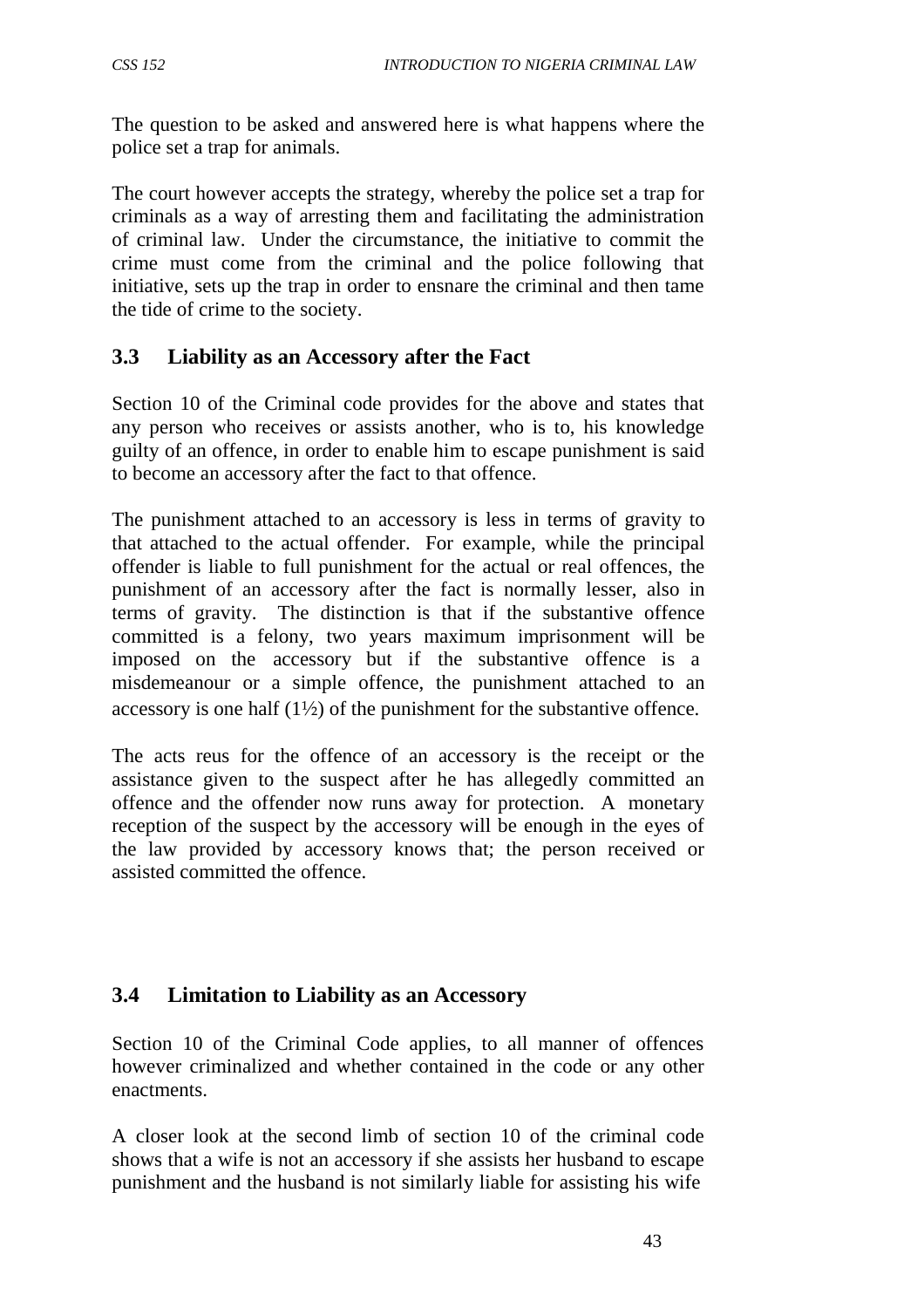because of emotions such as love, fear or compassion may galvanize or rouse either of them into such help or assistance.

In institutionalizing this limitation, the code therein in section singled out a husband and wife of a Christian marriage for favour or protection and discriminates against other forms of marriages however well contracted and well intentioned.

#### **SELF ASSESSMENT EXERCISE 2**

Why has the law treated every other type of marriage, except Christian marriage, with total disfavour within the, meaning of section 10 of the Criminal Code.

### **3.5 The Mental Element of Principal Offenders**

A man can lonely be liable for an act or omission which occurs dependently of the exercise of his will and cannot be liable for any act or omission which occurs independently of exercise of his will. He cannot be liable for the act of another person unless he has willed those acts.

For further reading see section 25 of the Criminal Code and the Queensland case of *R. v. Solomon* (1959) Qd. R 123.

### **4.0 CONCLUSION**

In this unit we were able to demonstrate abundantly that a party to an offence is a person whose conduct the circumstances in which it takes place (including where relevant, a particular description with which he as a person must according to the definition of the offence, comply) and the culpability with which it is carried out are such that he satisfies all the requirements for liability contained in the definition of the offence. Or if, although his own conduct doesn't comply with that required in the definition of the crime, he acted together with one or more persons and the conduct required for a conviction is imputed to him by virtue of the principles relating to the doctrine of common purpose.

### **5.0 SUMMARY**

There are four types of Principal offenders as can be seen in section 7 of the Criminal Code

Their unique role in a given crime determines the class in which they belong.

That, mere presence at the venue of the crime does not make a person a principal offender unless he does some thing to facilitate the commission of the offence.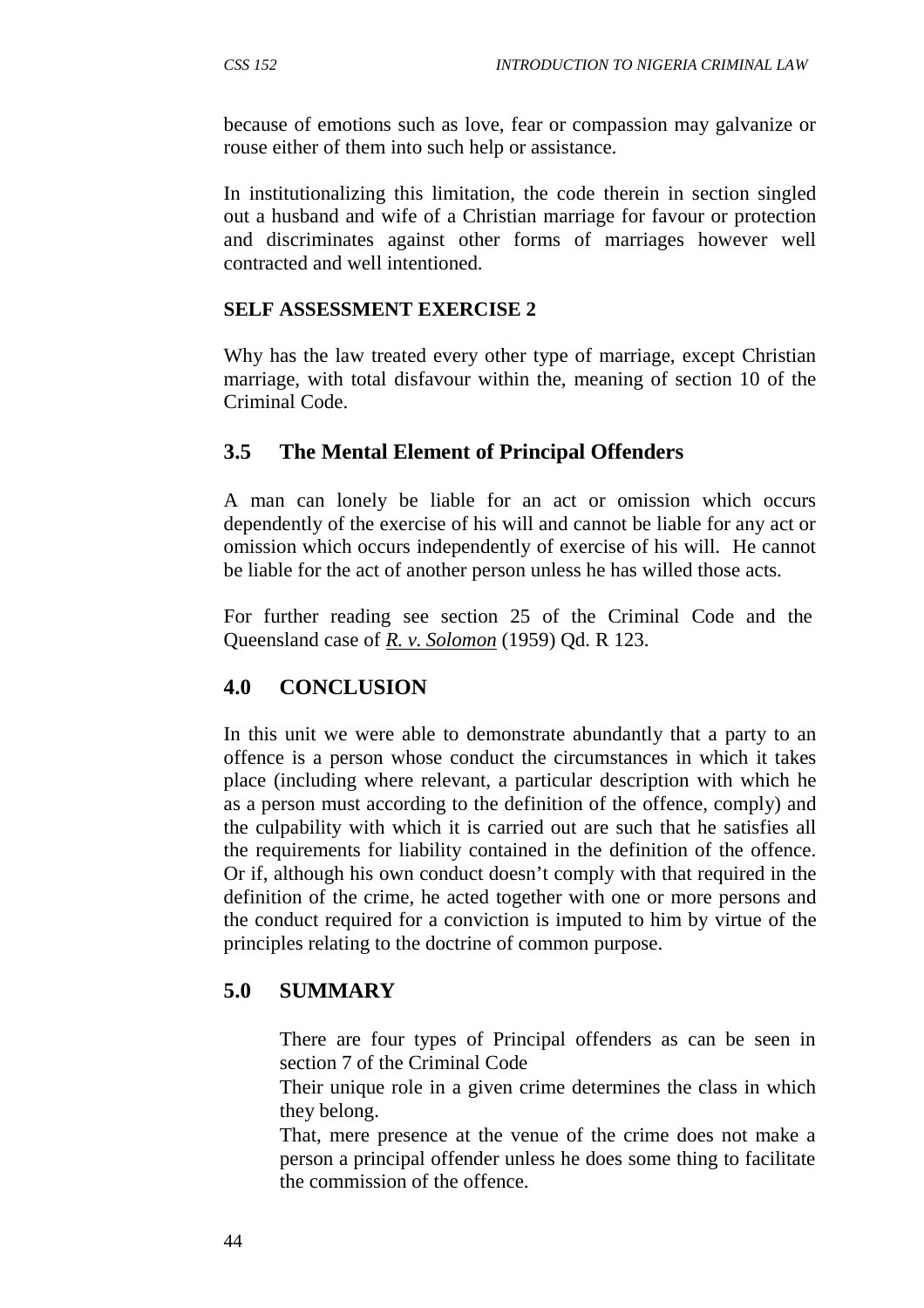That, it is lawful for the police to set a trap in order to ensnare a criminal and the police officer must not be a party to the crime.

That a person who receives another who has committed an offence and ran away from justice and having knowledge that the other person has committed the offence for which he is wanted, is an accessory to the fact of the main or actual offence.

That protection has been given by the code to spouses of Christian marriage who have assisted either their husbands or wives to escape punishment after the commission of an offence.

#### **6.0 TUTOR-MARKED ASSIGNMENT**

- 1. Is the word "guilty" as used in the first limb of section 10 of the criminal code the proper word for that section?
- 2. If, I slap a man in a manner not justified by law, I have committed the offence of criminal assault but in what class of an offender can I be classified?
- 3. Does the act of a police officer on road block in a highway who collects N50.00 notes for his personal use forma commercial driver who has no vehicle particulars at all a police trap in the eyes of the law?

#### **7.0 REFERENCES/FURTHER READING**

Okonkwo C. O & Naish (1990). *Criminal Law in Nigeria.* Ibadan: Spectrum Law Publishing.

Smith & Hogan Criminal Law.

Glanville Williams Textbook of Criminal Law.

### **UNIT 7 STEALING**

This unit will introduce you to stealing as a topic in criminal law. You will learn what stealing is, how it is different from other subjects in criminal law.

#### **CONTENTS**

1.0 Introduction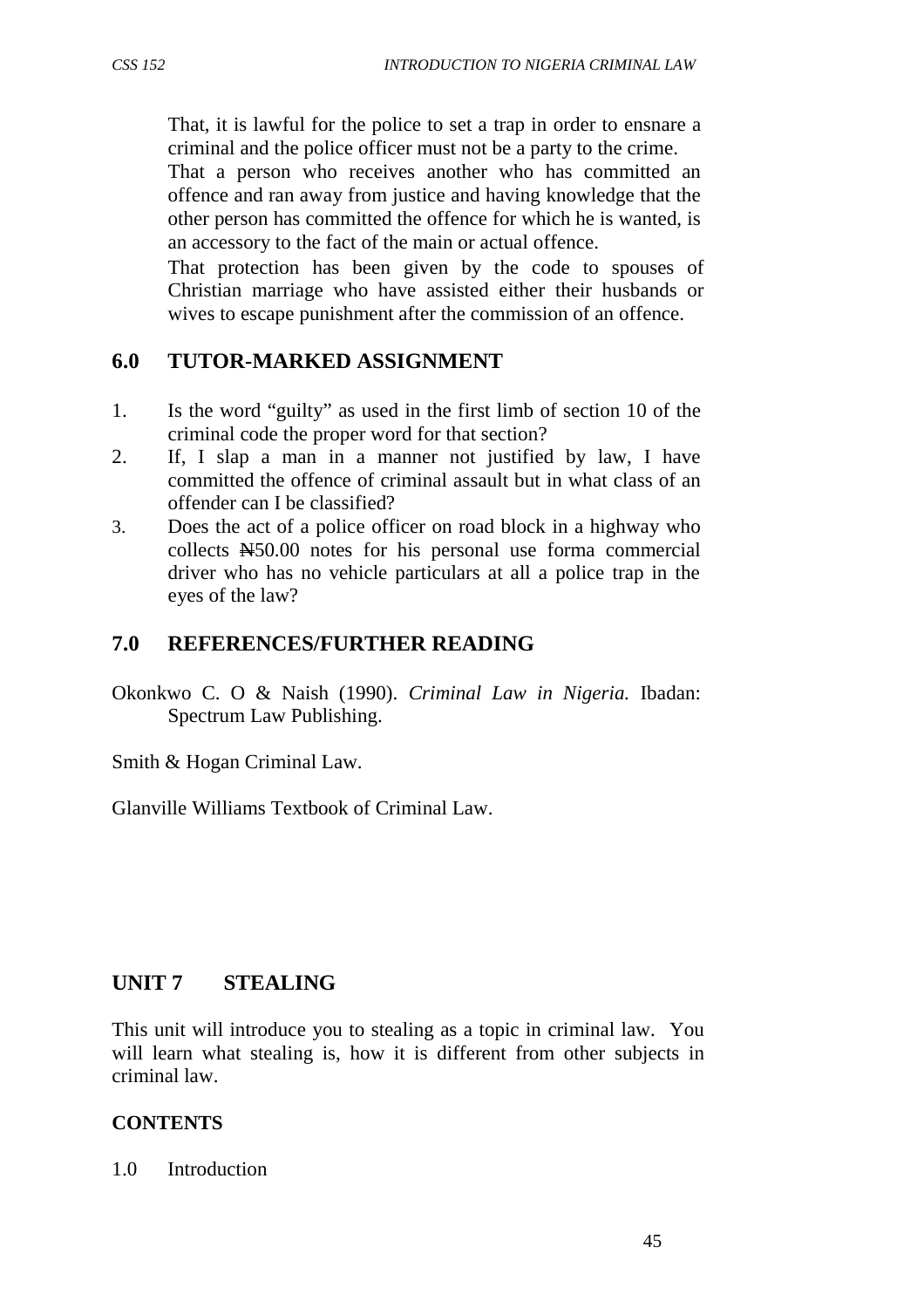- 2.0 Objective
- 3.0 Main Content
	- 3.1 Definition
		- 3.2 Taking
	- 3.3 Converting
	- 3.4 Specific Intents in Stealing
	- 3.5 Things Capable of being Stolen
- 4.0 Conclusion
- 5.0 Summary
- 6.0 Tutor-Marked Assignment
- 7.0 References/Further Reading

## **1.0 INTRODUCTION**

To steal is both morally reprehensible and criminally wrong. The offence of stealing is contained in the criminal and penal codes. From the way it is constituted, stealing can manifest in various acts and such acts have been spelt out elaborately in this work.

## **2.0 OBJECTIVE**

At the end of this unit, you should be able to:

expressly state which acts constitute the offence of stealing and which acts do not.

## **3.0 MAIN CONTENT**

### **3.1 Definition**

Ordinarily, stealing means the wrongful taking away of the goods of another. It could also mean to take away dishonestly or wrongfully especially secretly.

Stealing is defined in the Criminal Code thus: "a person who fraudulently takes anything capable of being stolen or fraudulently converts to his own use or to the use of any person anything capable of being stolen, is said to steal that thing". See section 383 (1) of the criminal code. Certain key words like "taking" and "converting" are critical in the discussion of the offence of stealing.

### **3.2 Taking**

For there to be taking in the eyes of the law, the thing must be moved or caused to be moved. See section 383 (6) of the Criminal Code. There are two known types of taking: The first one is actual taking, which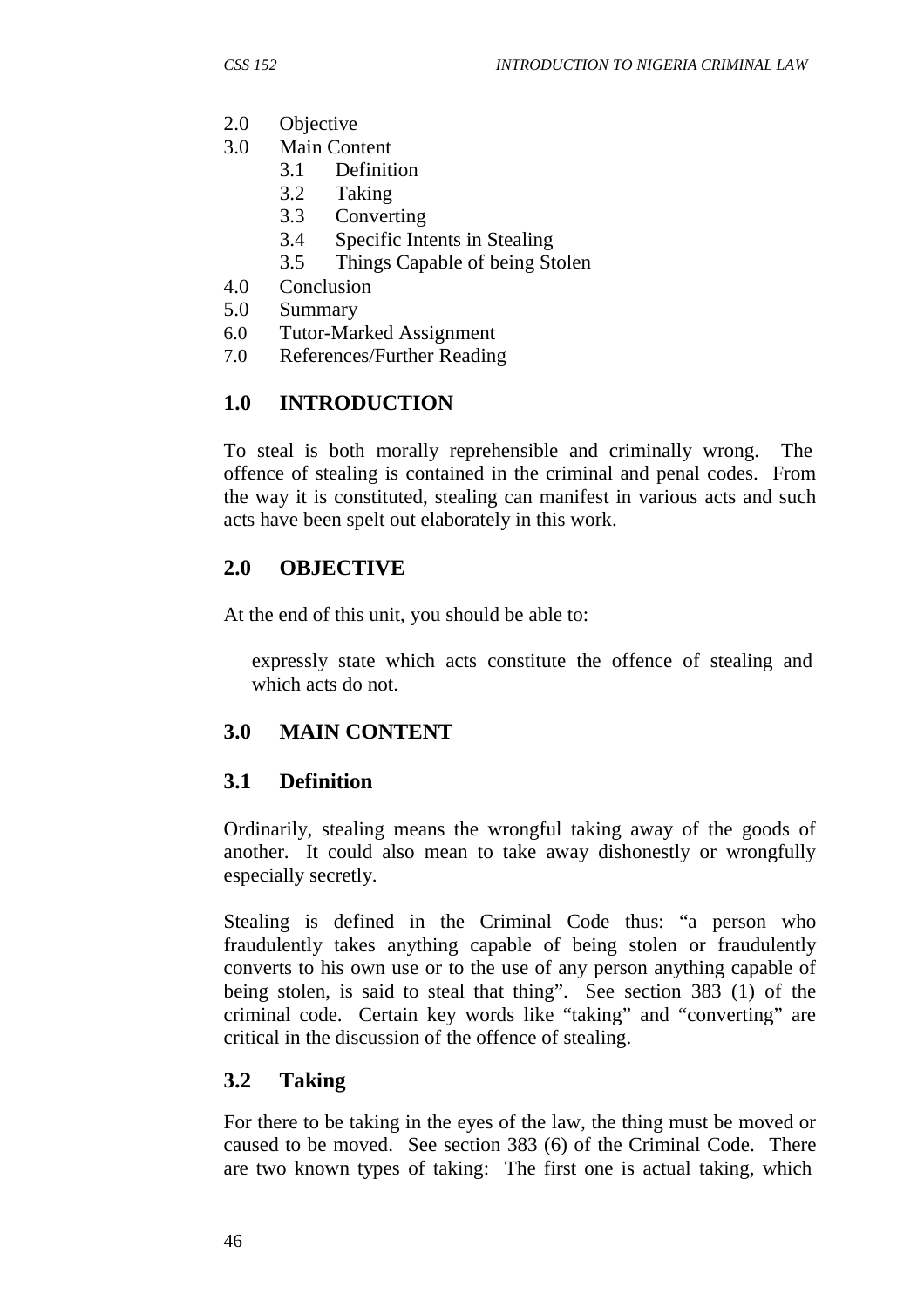occurs when a person comes into physical or bodily possession of the property. The second is where someone else is caused to take it on your behalf. Under the second category of taking, there must be control over the person doing the taking by the principal.

### **3.3 Converting**

Conversion is not defined in the Criminal Code. According to the renowned authors, Okonkwo and Naish, in their book, Criminal Law in Nigeria, the definition of conversion is to be and should be taken from the area of torts. Thus, in the all-important case of *Lancashire Railway Company v. Macnicol* (1919) 88LJKB 601 and 605, conversion was looked at as a dealing with goods in a manner inconsistent with the rights of the true owner, provided that it is also established that it is also an intention on the part of the defendant, in so doing to deny the owner's right or to assert a right which is inconsistent with the owner's right. See also Street on Torts at page 44, as well as the view, as well as the view of the court in the case of *Mills v. Broker* (1919) 1 KB 555. If we therefore relate the above definition to the subject at hand, it is fitting to say that for conversion to amount to stealing, it must be done with one of the fraudulent intents provided in section 383 (2) of the Criminal Code.

With a view to deciding whether a conversion is fraudulent, Section 383 (4) of the Criminal Code provides that it is immaterial that the person converting had an innocent possession of that property or that he held a power of attorney for its disposition or was otherwise authorized to dispose of the property.

## **3.4 Specific Intents in Stealing**

Six intents have been criminalized by section 383 (2) of the criminal code and to the analysis of these intents, we now turn:

1. Section 383 (2) (a) of criminal code provides for an intent permanently to deprive the owner of the thing, of it. Here, the law emphasizes permanent deprivation and not temporary deprivation. See the unreported case of *State v. Otaru* in charge No. U/6C/67 decided in Midwest High Court.

The law does not regard as amounting to stealing where there is a conditional taking with intent to keep only of the goods that are valuable. The case of *R. v. Easom* (1971) 2 All ER 945 is important here. We are of the opinion that if a conditional taking does not amount to stealing as we have seen in the case of Easom, it could pass section 4 of the criminal code.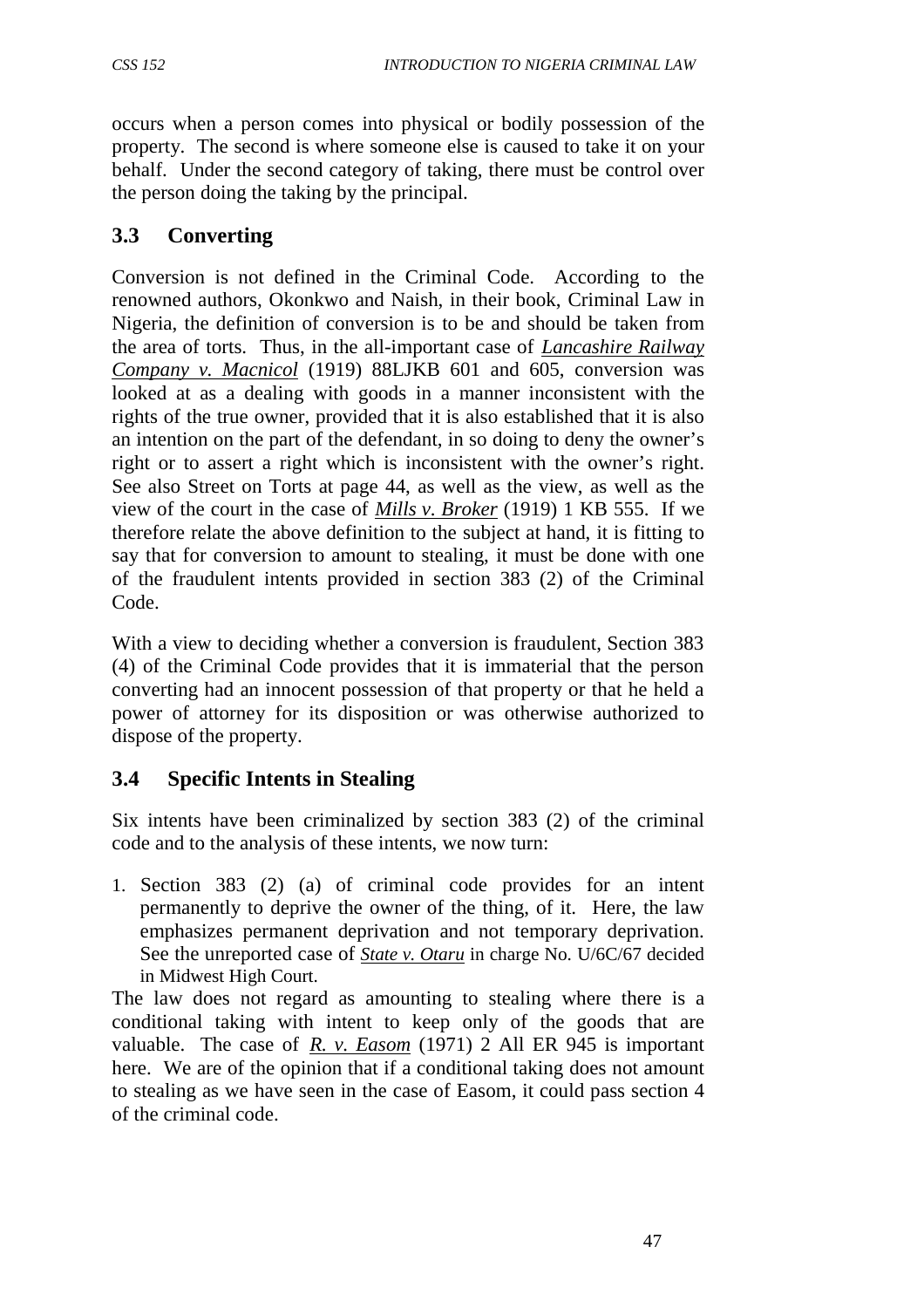There is stealing where the accused fraudulently deceives the owner of goods to buy such goods which already belong to him or to which he already has a valid title. See the case of *R. v. Hall* (1894) 2 C 947. Motive of gain is not important or central in order to determine whether a permanent deprivation is fraudulent. See *R. v. Cabbage* (1815) R&S 292.

- 2. Next is section 383 (2) (b) of the Criminal Code, which provides for an intent permanently to deprive any person who has any special property in the thing of such property. According to the code, the phrase "special property" as contained herein includes any charge or lien upon the thing in question, and any right arising from or dependent upon holding possession of the thing in question whether by the person entitled to such right or by some other person for his benefit. This limb of section 384 (2)(b) is designed to protect the right of a person who is not the owner of the property but has some special interest in the thing he must have power to exercise physical control over that thing. Therefore, if you are a finder of a lost property or goods or a pledge of goods, the law recognizes you as having special property in the article.
- 3. The third is contained in section 383 (2) (c) of the Criminal Code and it deals with an intent to use the things as a pledge or security. The general rule is that a person who is not the owner of a property and who pledges that property to another as a security has committed the offence of stealing. To every general rule, the law recognizes exception(s). The exception here is in the case of extreme necessity and on condition that he would retrieve such goods almost immediately, but unfortunately, is unable to do so. Here, the law will not regard that, as the offence of stealing because intention which is an essential ingredient is considered lacking.
- 4. Section 383 (2) (d) deals with intent to part with it on a condition as to its return which the person taking or converting it may be unable to return.

Here, the accused takes one's property for a transaction but loses such property in the cause of such transaction and therefore is unable to such property to the owner.

5. The intent here revolves round dealing with one's property in such a manner that it cannot be returned in the condition in which it was at the time of taking or conversion. The point of note here is that the thing taken or converted cannot be returned by the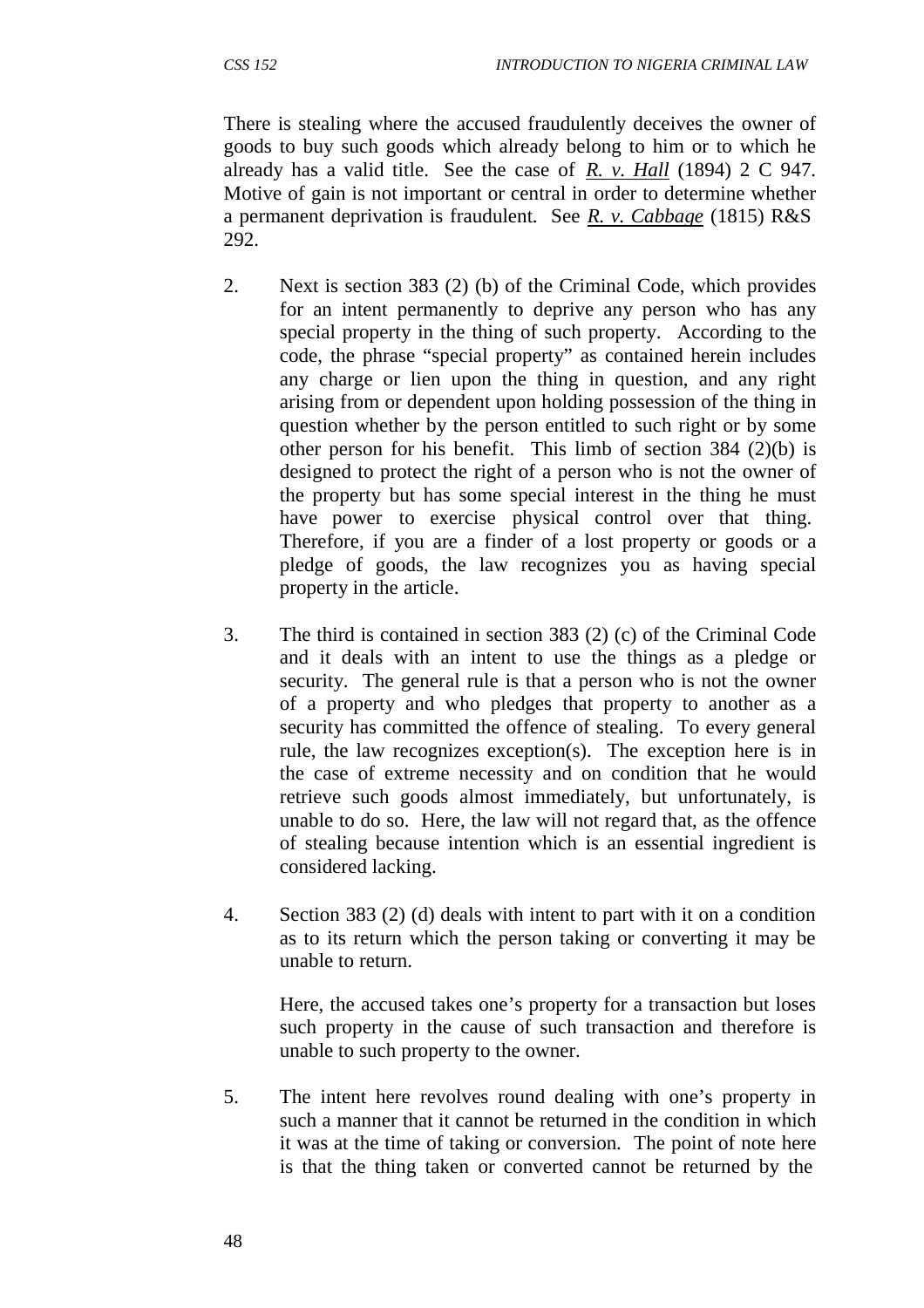accused in substantially the same condition. The facts of any similar case will be of great assistance. This was decided in the case of *R. v. Bailey* 1924 QWN 38.

6. The last intent is set out in section 383 (2) (f) of the Criminal Code and it states thus: in the case of money, an intent to use it at the will of the person who takes or converts it, although he may intend afterwards to repay the amount to the owner. The law contained in section 383 (2) (f) of the criminal code was the basis of court's decision in the case of *R. v. Orizu* (1954) 14 WACA. In that case, the court held that accused liable for offence of stealing and convicted him accordingly.

### **SELF ASSESSMENT EXERCISE 1**

Mention six intents criminalized in the code which would make taking or conversion fraudulent and therefore criminal in the eye of the law.

### **3.5 Things Capable of Being Stolen**

For one to be convicted of having stolen anything, such a thing must be one capable of being stolen. It then follows that it is not everything which is capable of being stolen. Section 383 of the criminal code relates to the issue of things capable of being stolen. From that section, it is obvious that things that are inanimate which are the property of any person and which are movable, are things capable of being stolen.

In law, there are certain things which are not capable of being stolen. Such things are land and property not owned by anybody. The common law position is that, a corpse is not capable of being stolen. But the law has been developed to the effect that if a corpse possesses peculiar attributes as to justify its preservation on scientific or other grounds and some work of skill have been performed on such corpse, and it is an unlawful possession of a person or authority, it may amount to stealing if such a corpse is disposed of in a manner constituting the offence of stealing.

### **4.0 CONCLUSION**

In this unit, we demonstrated that for a property to be capable of being stolen, it must be:

Belong to somebody else Moveable Corporeal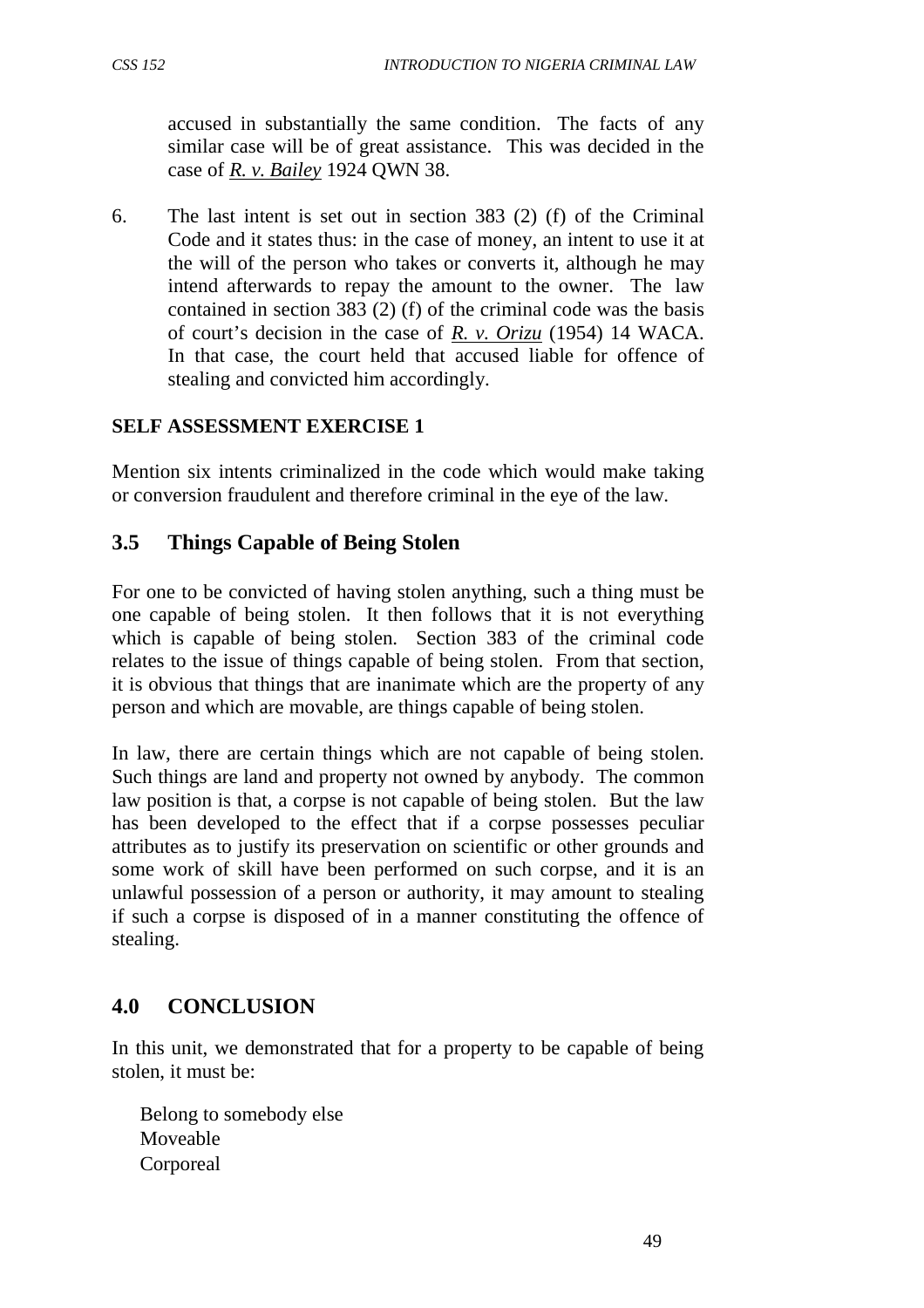In order for the act to be unlawful, the act of stealing must take place without the permission of the person who has a right to possess it.

In the unit, we demonstrated that to have the intention required for theft it must relate to the act, the nature of property, and to the unlawfulness. Further more, the intention must be to permanently deprive the person entitled to the possession of the property.

### **5.0 SUMMARY**

Stealing is an offence which when committed, attracts punishment, as contained in the code.

It is not every act of the accused that constitutes the offence of stealing.

For an act to be regarded as stealing, it must be accompanied by any of the specific intents contemplated in section 383 (2) (a)-(f) of the code.

It is not everything that is capable of being stolen; for example, land and ownerless properties cannot be stolen.

The things stolen must be moved to the slightest degree with the intent of permanently depriving the owner of the use of such things or with any of the specified intents.

## **6.0 TUTOR-MARKED ASSIGNMENT**

- 1. Can a person who has entered my plot of land located at Abuja metropolis without my permission and plucked an orange from an orange tree planted on the land charged with the offence of stealing?
- 2. If, as my intimate friend, I give you money to deliver to my mother at the village but you use the money to pay your school fees and now cannot refund it to me upon demand, have you committed a criminal offence in the eyes of the law?

## **7.0 REFERENCES/FURTHER READING**

Okonkwo & Naish (1990). *Criminal Law in Nigeria.* Ibadan: Spectrum Law Publishing.

Karibi-Whyte, A.G. (1993). *History and Sources of Nigerian Criminal Law.* Ibadan: Spectrum Law Publishing.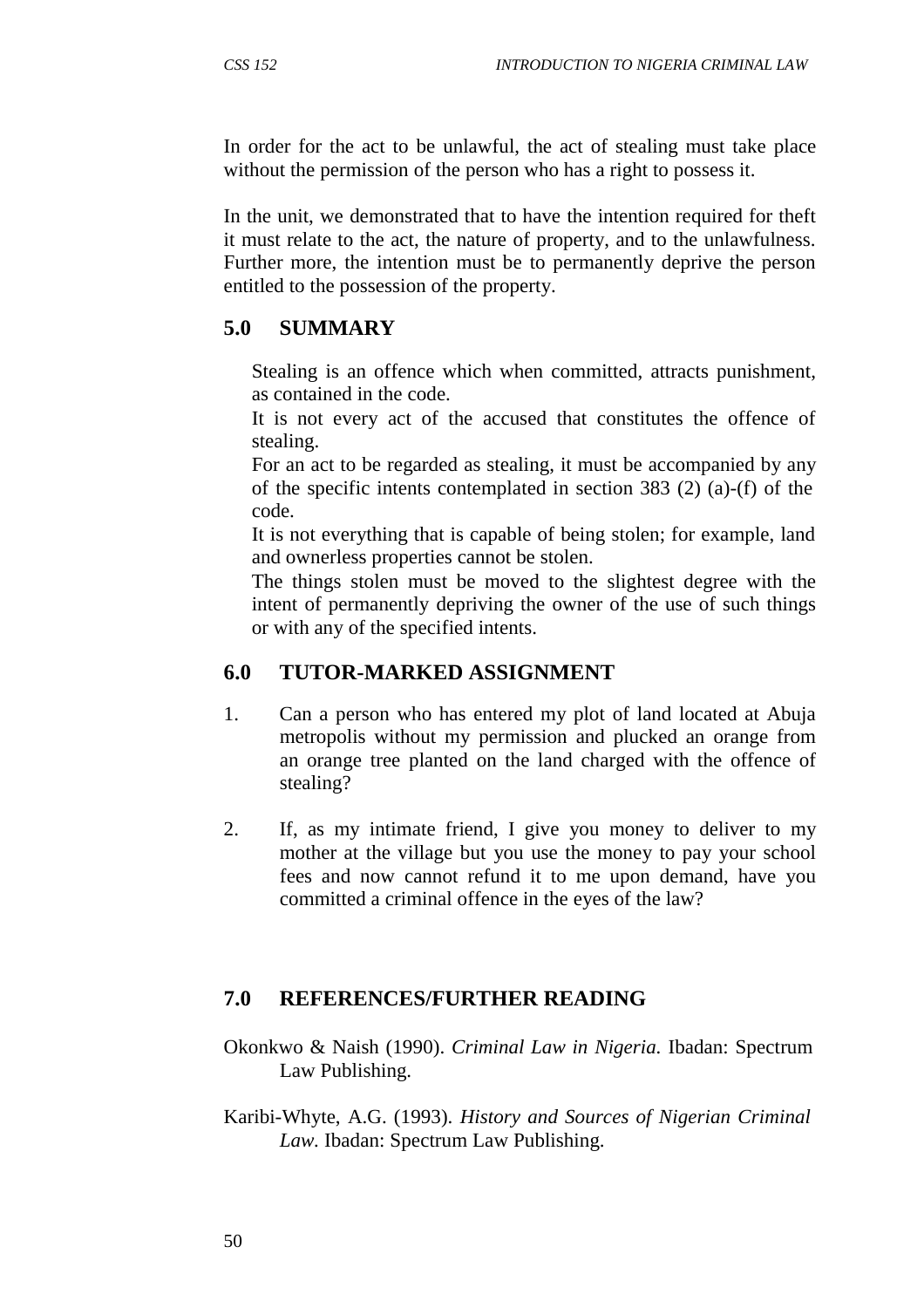Williams, G. (1982). *Learning the Law*. London: Stevens and Sons.

### **UNIT 8 OBTAINING BY FALSE PRETENCE**

In this unit, you will know that obtaining by false pretences is a felony whose main ingredient is intent to defraud and is geared towards anything capable of being stolen. This unit is patterned as follows:

#### **CONTENTS**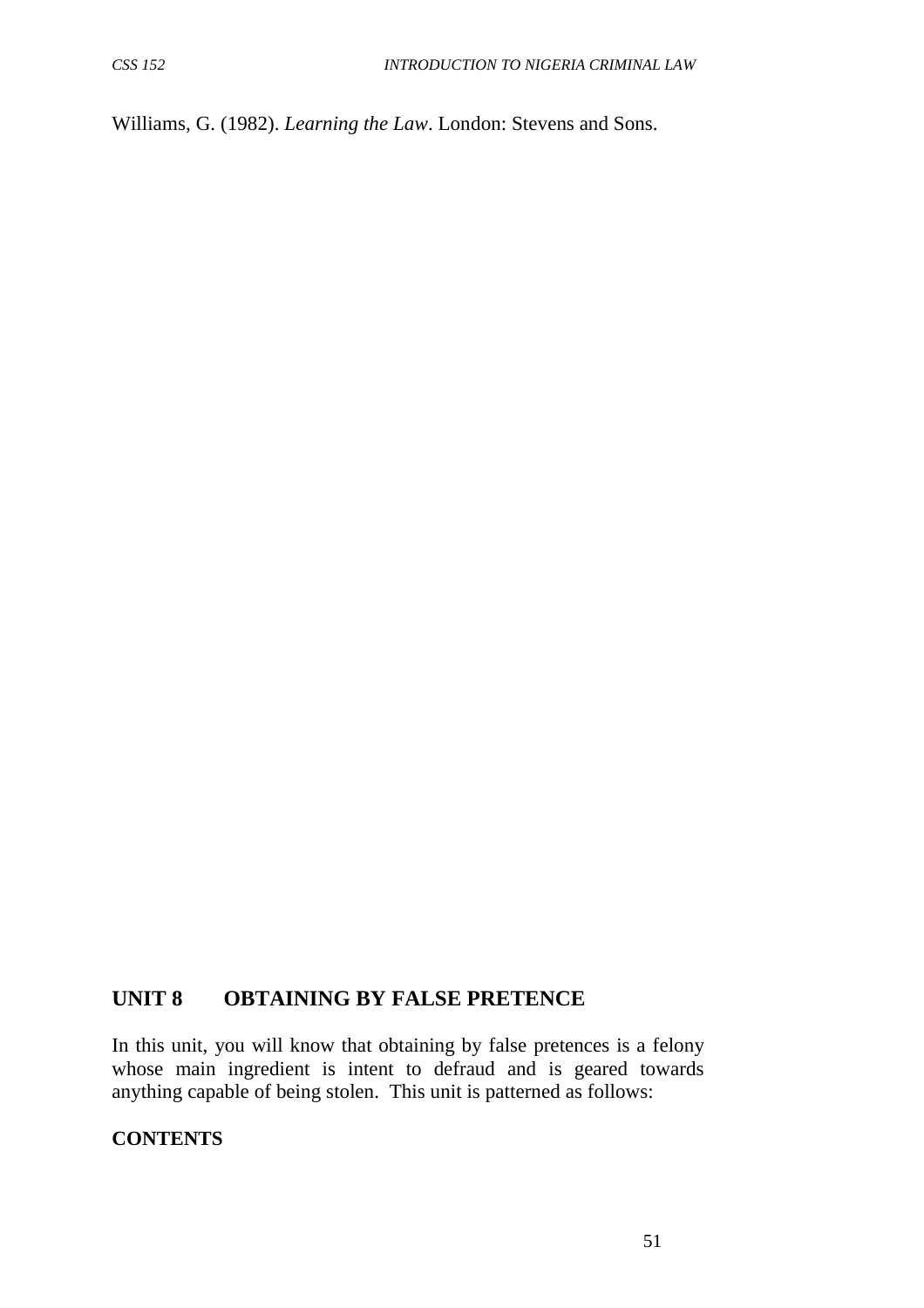- 1.0 Introduction
- 2.0 Objectives
- 3.0 Main Content
	- 3.1 Definition
	- 3.2 Obtaining
	- 3.3 The Pretence
	- 3.4 Past and Present Matter
	- 3.5 Falsity of the Pretence
	- 3.6 Intent to Defraud
	- 3.7 Effect of Pretence
- 4.0 Conclusion
- 5.0 Summary
- 6.0 Tutor-Marked Assignment
- 7.0 References/Further Reading

## **1.0 INTRODUCTION**

The offence of obtaining by false pretences is commonplace to the extent that it is gaining increasing notoriety in Nigeria. The offence is so widespread that governments at all levels are doing everything possible by way of legislation to check its wanton occurrence.

### **2.0 OBJECTIVES**

What this unit seeks to achieve is for you to appreciate the ingredients of the offence of false pretence. This will enable you to have a firm grounding on the topic and also widen your intellectual frontiers within the greater regime of criminal law. The high incidence of the offence and the negative image it has given Nigeria in the international scene makes it imperative for you to be systematically instructed on it.

At the end of this unit, you should be able to:

expressly state what false pretense is.

## **3.0 MAIN CONTENT**

### **3.1 Definition**

Obtaining property by false pretence is committed when a person by any false pretence, and with intent to defraud, obtains from any other person anything capable of being stolen or induces any other person to deliver to any person anything capable of being stolen. The punishment for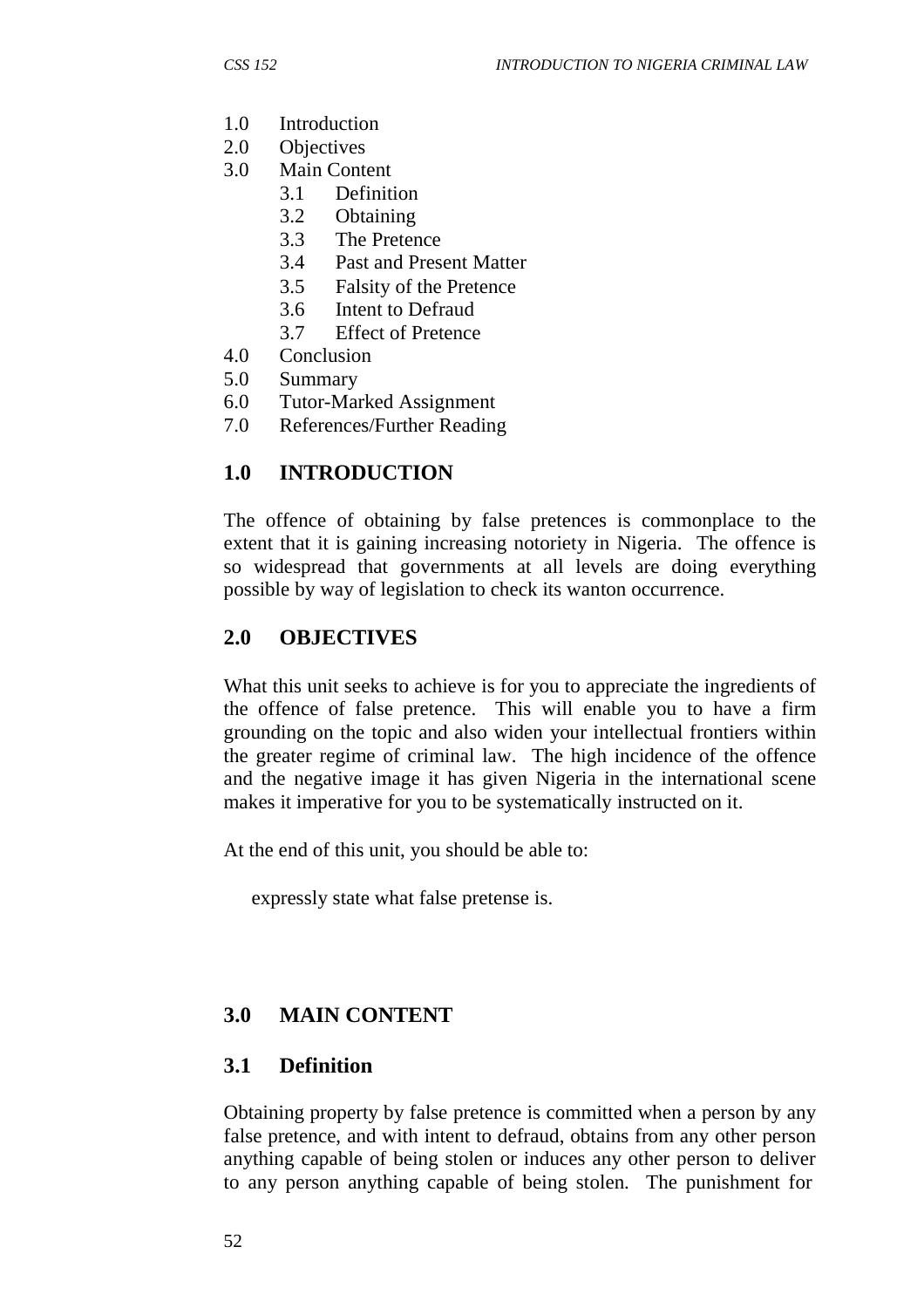obtaining by false pretences and the offence itself are contained in section 419 of the Criminal Code.

It does not matter that the thing is obtained or its delivery induced through the medium of a contract induced by false pretence. The offender cannot be arrested without warrant, unless found in the very act of committing the offence.

# **3.2 Obtaining**

For "obtaining" to take place, one must induce the owner of the property to transfer his/her whole interest in the property. The usual distinction which must be drawn is between "possession" and "ownership". Thus if by an act of any accused person possession only is transferred, then the proper offence is stealing. If, however, both possession and ownership are transferred, then the proper offence is obtaining by false pretence – see *Akosa v. Commissioner of Police* (1950) 13 WACA 43.

Okonkwo and Naish submit that on the principle of Oshin (*Supra*), the case of *State v. Osuafor* (1972) 2 FCSLR 412, in which accused was convicted of obtaining by false pretence, was wrongly decided. They submit that the proper offence in Osuafor's case was stealing because only possession was obtained by the accused.

The learned authors also submit that the case of *Abasi v. COP* (1965) NWLR 461 was wrongly decided because the offence committed was obtaining by false pretence and not stealing as was held by the court because both possession and ownership were involved.

The practice known as money doubling is offence of obtaining money by false pretence. See *R. v. Adegboyega* (1973) 3 WACA, 199. Compare this case with section 385 of the Criminal Code, which deals with fund under direction. If only a bailment of property is obtained, false pretence is not committed.

### **Illustration**

If A by false pretence obtains the hire of B's bicycle for a day and returns but does not pay the hire charge, this is not obtaining of the bicycle by false pretence because what A obtains was only a ride on the bicycle (possession) and not B's entire interest (ownership) of it.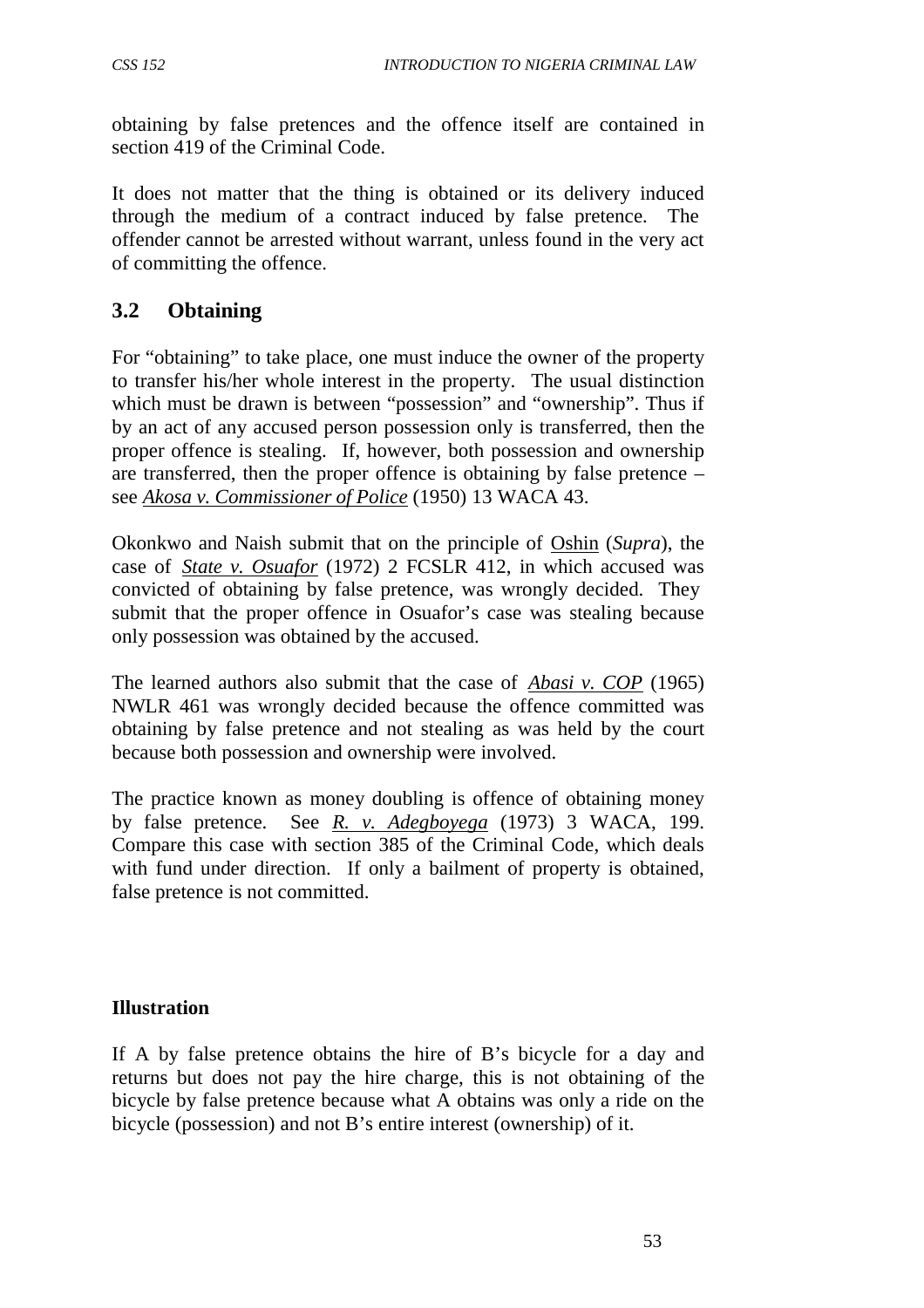Furthermore, in *R. v. Kilham* (1870) 1 CCR 261, K obtained hire of a horse by false pretence, returned the horse without paying the cost of the hire. It was held that K's conduct did not amount to obtaining by false pretence. See also the case of *R. v. Boulton* 1 Den. 508 and *R. v. Chapman* (1910) 4 Cr. App R 276.

If a person obtains a loan of money by false pretence even though he intends to repay it, the offence of obtaining by false pretence will lie against the offender or the accused because ownership in the particular money lent has passed to him. See *R. v. Ogbanna* (1941) 7 WACA 139. The property (ownership) in the goods must be obtained from the general owner or from someone who has power to pass the property. See *R. v. Ball* (1951) 2 KB 129. If the accused by false pretence obtains property from a bailee with intent to deprive the owner permanently, this is stealing.

The owner of land has special property (interest) in things found on his land and same is applicable to a finder of lost articles. It may be false pretence to induce them to give out their entire interest in such goods or articles.

If a customer pays a forged cheque into a bank account and the bank makes an entry crediting him with the amount on the cheque, he is not guilty of obtaining money from the bank by false pretence and this offence can only crystallize when the bank actually hands over or pays the money to the customer, irrespective of how much it credited in favour of the customer in his account because property in the money still resides with the bank.

The offence under discussion cannot be examined properly without the expression "inducing deliver". There is therefore, a great chasm between "obtaining and inducing deliver". Obtaining means obtaining for oneself and inducing delivery covers a situation whereby A induces B to deliver to himself to C.

Inducing delivery in the crime of false pretence means inducing delivery of ownership and if there is merely a delivery of possession of accused that will amount to stealing.

### **3.3 The Pretence**

A pretence is any representation which can manifest by words, writing or conduct, of a matter of fact, either past or present, which representation is false in fact and which the person making it knows to be false or does not believe to be true. It is important to note however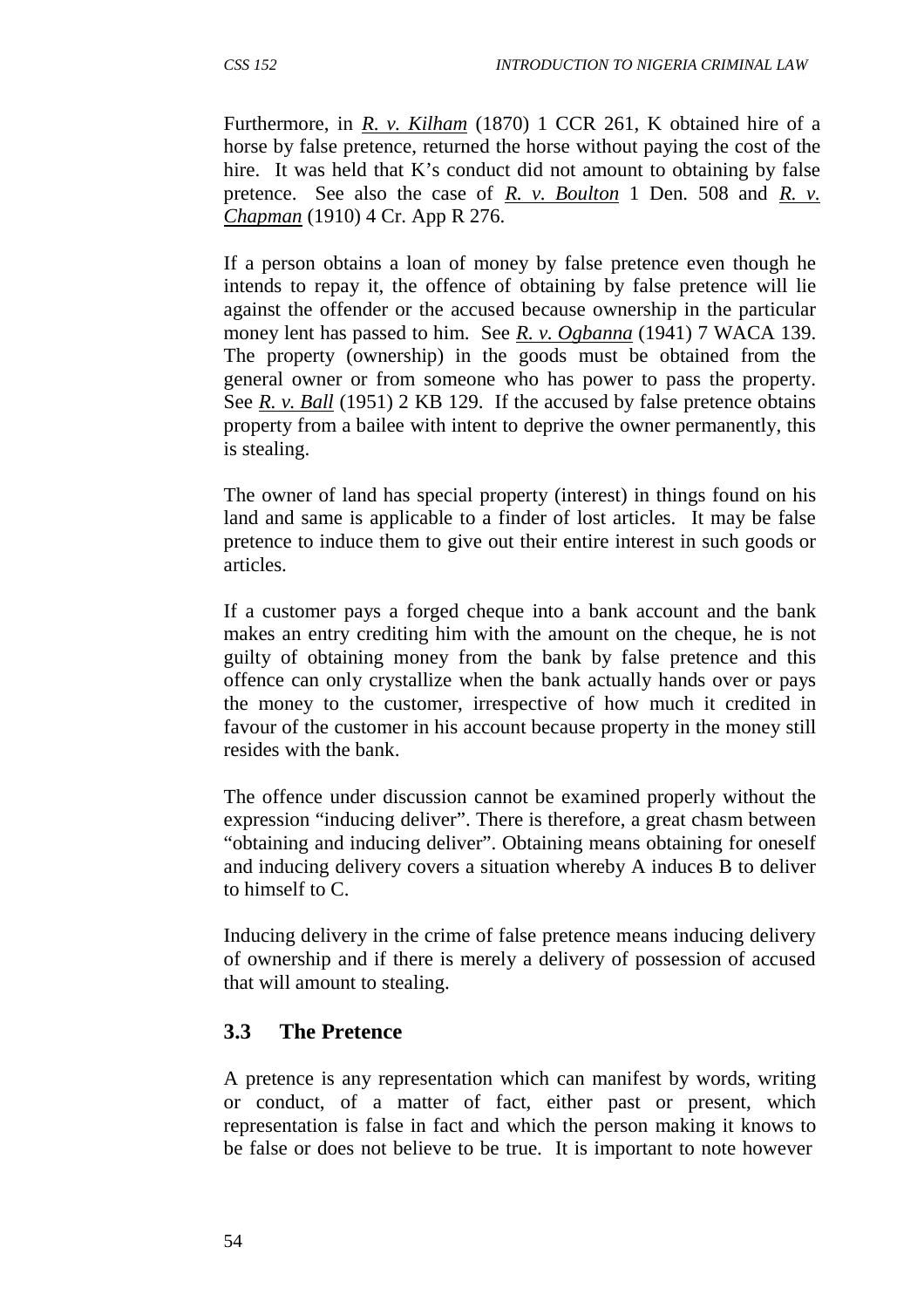that a pretence can be inferred from the conduct of the accused and circumstance of the case.

### **3.4 Past and Present Matter**

The representation must refer to a matter of fact either past or present. If it relates only to a future matter, the offence of obtaining by false pretence is not committed. Thus in *Achonre v. Inspector General of Police* (1958) 3 FSC 30, it was held that the accused was not guilty of obtaining money by false pretence because the representation related only to a future matter. *Inneh v. Commissioner of Police* (1959) WRNLR 204, it was held that the giving of a post dated cheque implies a future representation.

But if the drawer has no account at all at the bank, then there is a false representation on an existing fact. If the false representation consists partly of a statement of a past or present matter and partly of a statement relating to the future, an offence is committed by false pretence, provided the former statement is a material contributory factor inducing the representee to part with his property.

In the English case of *R. v. Jennison* (1862) L & C 157, the accused, a married man, represented himself as being single and induced a girl to give him money promising that he would use the money to furnish a house and thereafter marry her. He was convicted of obtaining money by false pretence. In the above case, although there was a future promise, yet the statement that the accused was single related to an existing fact and was an important factor which induced the girl to part with her money.

Sometimes a promise to do something in the future may involve a false pretence that the promisor has the present means and ability to do that thing. If this is so, then there is representation of an existing fact. See *R. v. Dent* (1955) 2 ALL ER 806.

## **3.5 Falsity of the Pretence**

The law is that the pretence must not only be false but it must be false to the knowledge of the maker, or at least, he must not believe it to be true. If the accused honestly believes in the truth of the statement which unfortunately turns out not to be so, this is no false pretence but merely an expression of opinion. It is only a statement of fact that cannot, which in law constitute a false pretence.

### **Illustration**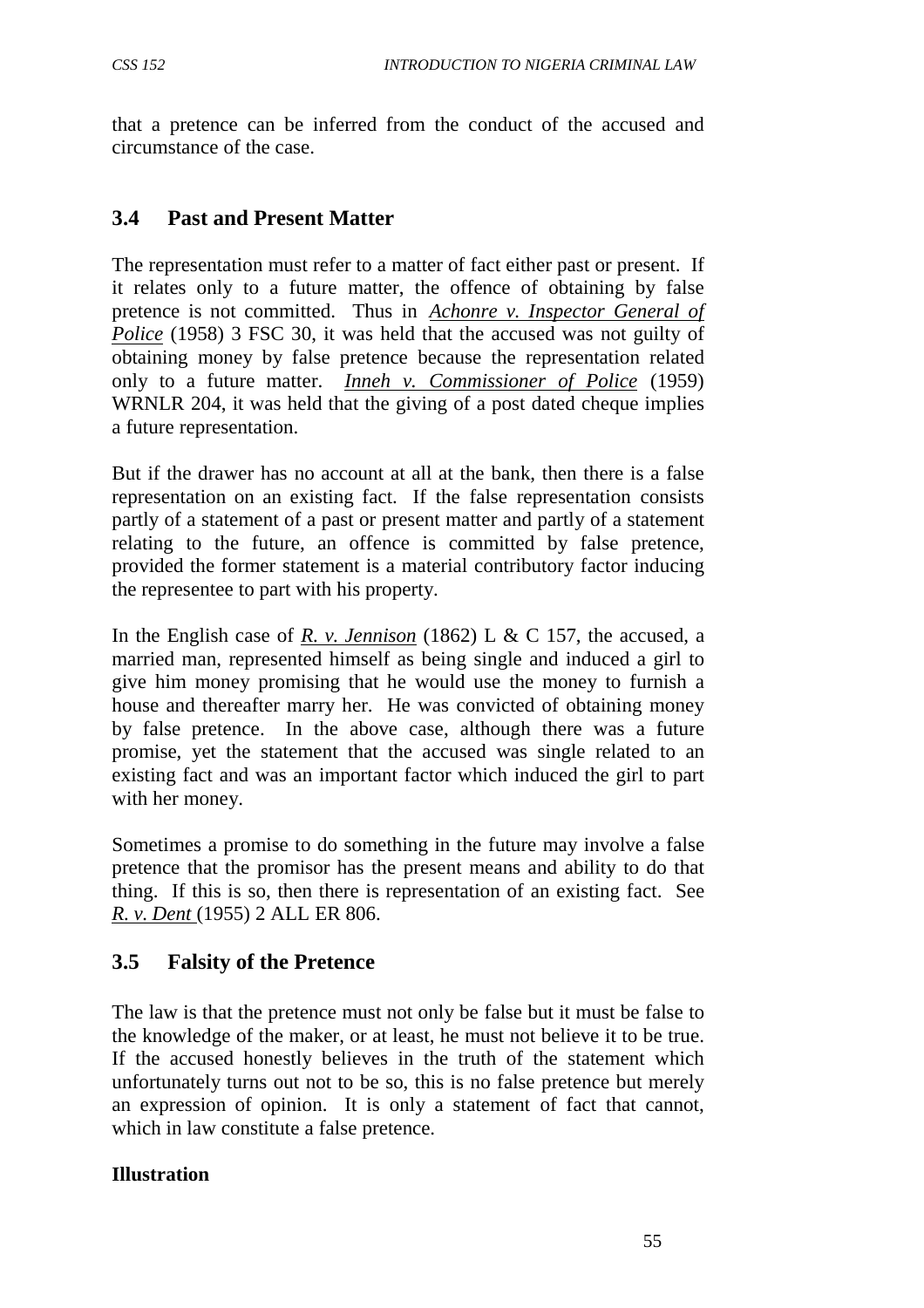If a butcher represents the meat he sells as the best in the market and it turns out to be so, this is no false pretence but merely an expression of opinion. But if a trader knowingly makes a false statement of fact concerning his product, that is false pretence in the eyes of the law. The prosecution has a heavy burden of proving the falsity of the pretence and if the pretence is shown to be false, it is no defence that the person defrauded, parted with his property in order that it might be put to an unlawful purpose.

### **3.6 Intent to Defraud**

There must be intent on the part of the accused to defraud, though it is not necessary to allege an intent to defraud any particular person. An intent to defraud is an intent to induce another by deceit, to act to his detriment or contrary to what would otherwise be his duty and it is immaterial that there is no intention to cause pecuniary or economic loss. See the case of *Welhem v. DPP* (1961) AC 103. Thus if A obtains money from B by false pretence, the intent to defraud is not negative by showing that the money so obtained is nothing more than a suitable reward for the services rendered by A to B. See the cases of *R. v. Anijoloja* (1936) 13 NLR 85 and *R. v. Abuah* (1961) All NLR 635.

### **3.7 Effect of Pretence**

The law is that the pretence must have induced the owner to part with his goods. It must be shown clearly that the alleged false representation weighed on the mind of the representee and therefore made him to part with the goods. If the representations consist of variety of statements wherein one of such statements is false, by the authority of *R. v. Jenisson* (1862) L & C 157, the representee will be guilty if that false statement is an effective cause of the transfer of ownership.

Where there is no express request for the transfer of ownership, the pretence may be implied from the conduct of the accused. If the person to whom the false pretence or representation is made is aware that the said representation by the accused is false or where he is not deceived by it, but nevertheless, he parts with his property, the offence of obtaining by false pretence is not committed. At most, the accused may be convicted of attempting to obtain by false pretence. See *Omotosho v. Police* (1961) 1 All NLR 693.

## **4.0 CONCLUSION**

We discussed S. 419 of the Criminal Code, which is obtaining under false pretence which is the unlawful and intentional making of a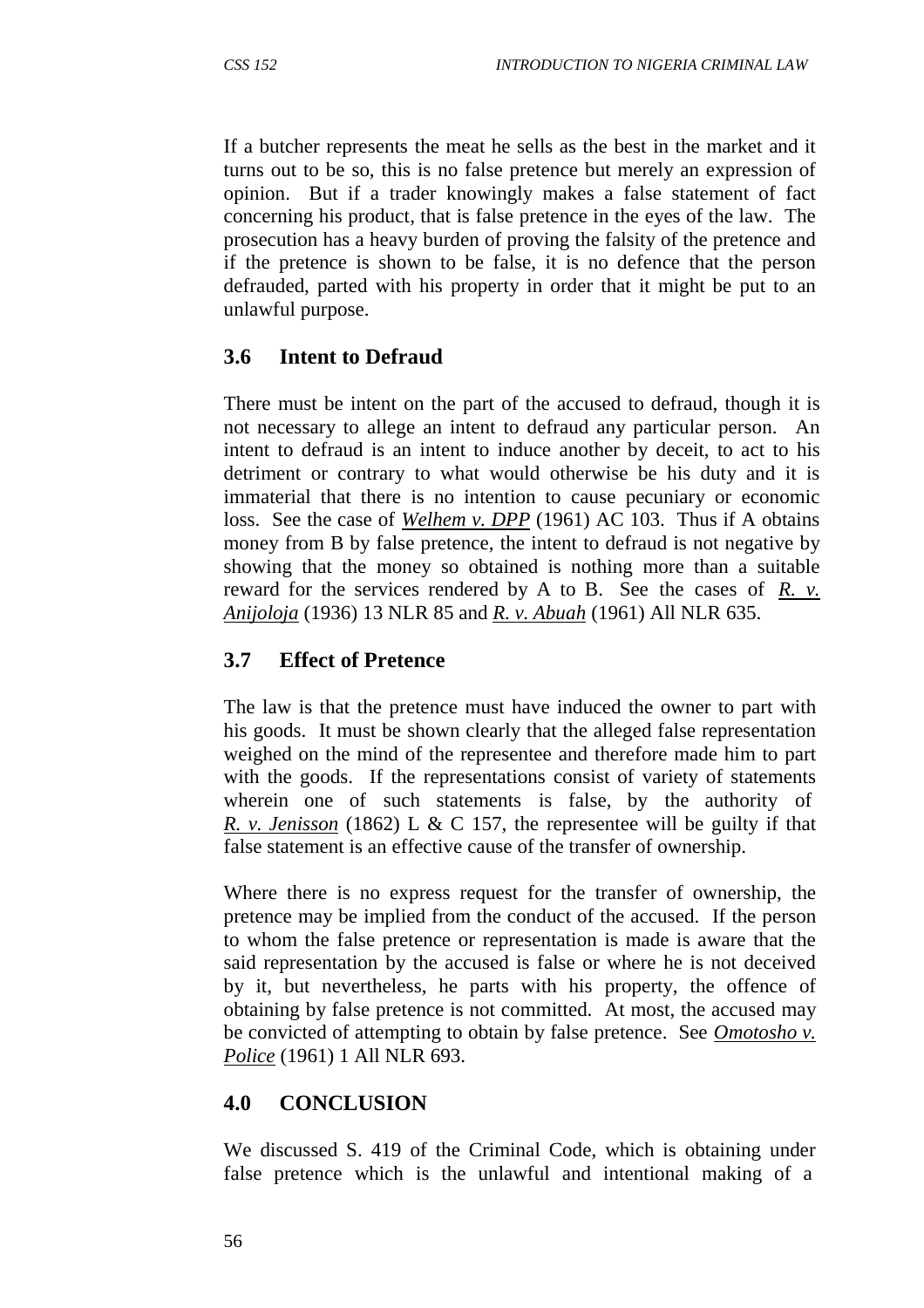misrepresentation which causes actual prejudice or which is potentially prejudicial. The effort here is to show that there are differences in the content of the offence of stealing and obtaining by false pretence.

# **5.0 SUMMARY**

This offence is committed with false pretence.

The owner of the thing or property must transfer his whole interest in the property to the accused.

Obtaining by false pretences is different from stealing.

The false pretence can manifest by words, writing or conduct.

The representation must refer to a matter of fact either past or present.

There must be intention to defraud.

The effect of pretence is that it must have induced the owner to part with the goods.

# **6.0 TUTOR-MARKED ASSIGNMENT**

- 1. Mr. A recently converted a warehouse belonging to him into his residence and resides there. At about 7p.m yesterday, Mr. B broke and entered the said warehouse with intention to steal and broke out this morning by 4.30a.m. What crime has Mr. B committed?
- 2. How can you distinguish the offence of obtaining by false pretence from stealing?
- 3. When can you say that a pretence is false and that there is intent to defraud?

## **7.0 REFERENCES/FURTHER READING**

Okonkwo C. O & Naish (1990). *Criminal Law in Nigeria.* Ibadan: Spectrum Law Publishing.

Smith & Hogan Criminal Law.

Glanville Williams Textbook of Criminal Law.

# **MODULE 2**

- Unit 1 Receiving Stolen Goods
- Unit 2 Burglary and House Breaking
- Unit 3 Treason
- Unit 4 The Offence of Rape
- Unit 5 Theories and Types of Punishment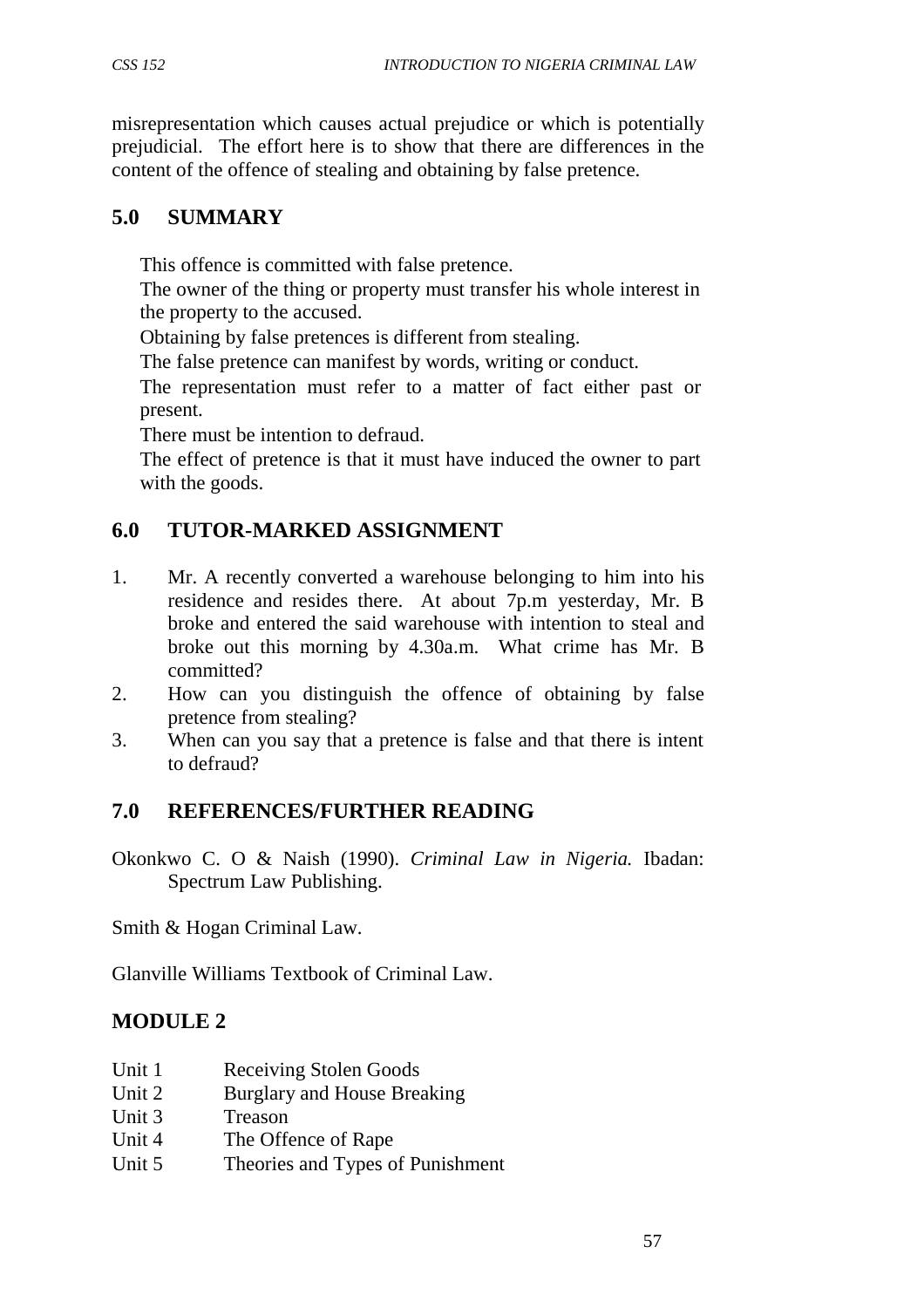| <b>General Principles of Sentencing</b> |
|-----------------------------------------|
|                                         |

Unit 7 The Police and the Administration of Criminal Justice

### **UNIT 1 RECEIVING STOLEN GOODS**

This unit is premised on the fact that a person who receives any stolen goods has committed an offence known as receiving stolen goods. The commission of this offence pre-supposes the fact that there is already in existence stolen goods before such goods are received which results in the offence under discussion. This unit is arranged as follows:

#### **CONTENTS**

- 1.0 Introduction
- 2.0 Objectives
- 3.0 Main Content
	- 3.1 Elements of the Offence
	- 3.2 Receiving Dishonestly
	- 3.3 Property Received
	- 3.4 Element of Guilty Knowledge
	- 3.5 Stolen Property Converted into other Property
	- 3.6 Being in Possession of Goods Reasonably Suspected to have been Stolen.
- 4.0 Conclusion
- 5.0 Summary
- 6.0 Tutor-Marked Assignment
- 7.0 References/Further Reading

### **1.0 INTRODUCTION**

The offence of stealing cannot be discussed properly without a follow up discussion on the offence of receiving stolen goods. The law here is that the goods received must first have been stolen before they are received with the knowledge that they are stolen goods.

### **2.0 OBJECTIVES**

The objectives of this topic is to lead you, by way of teaching, into the realm of stealing as an offence and thereafter lay bare to you the offence of receiving stolen goods which cannot be committed in law unless stealing occurs first. At the end of this lecture, you will have a sound knowledge of the law regarding the subject matter.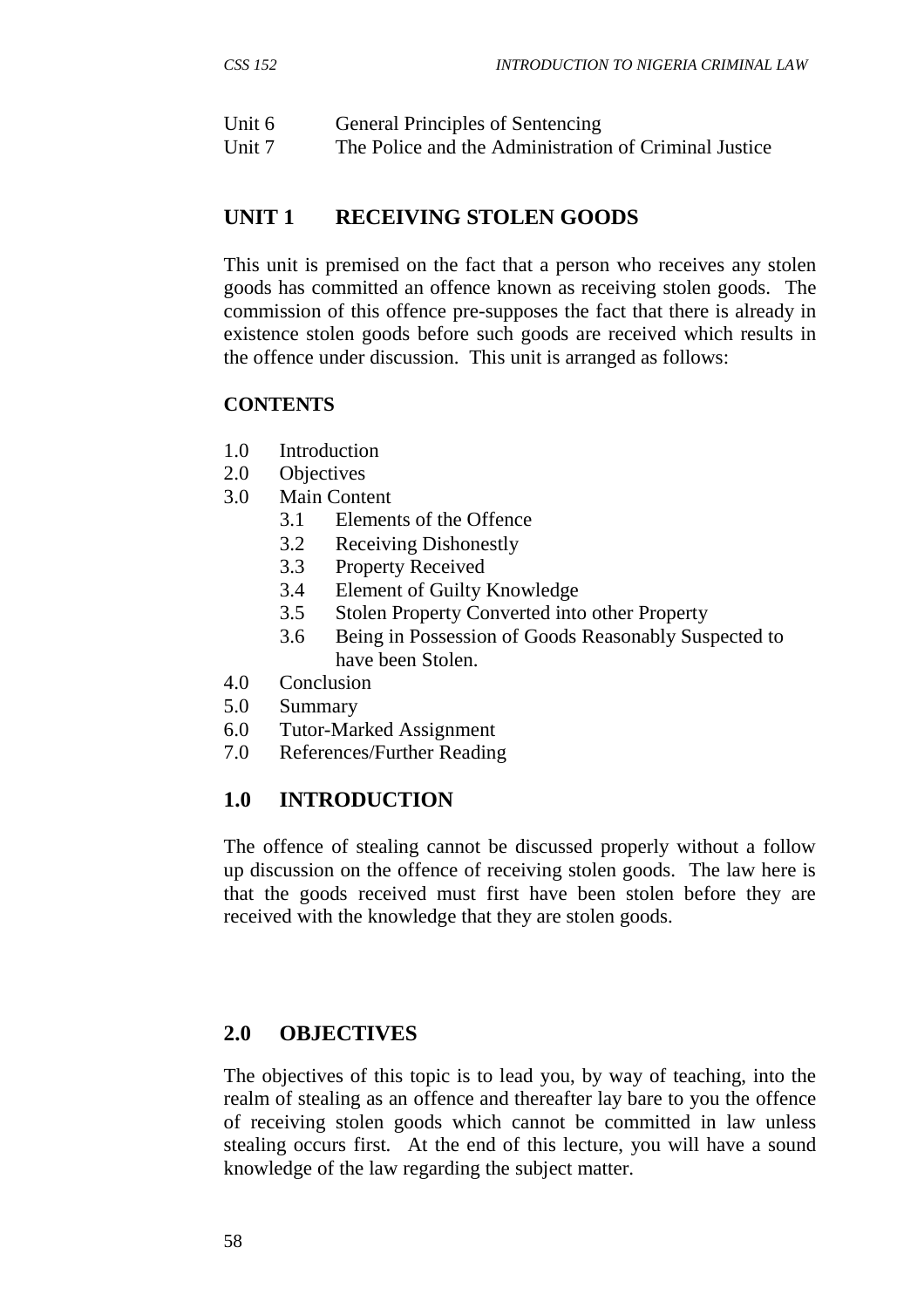At the end of this unit, you should be able to:

state and explain the law that relates to receiving stolen goods.

### **3.0 MAIN CONTENT**

#### **3.1 Elements of the Offence**

The statutory provision for this offence is contained in 427 of the criminal code. In order to sustain the offence of receiving stolen goods, there are two basic elements that must be proved:

- a. There must be receiving, and
- b. The goods must have been stolen.

To prove receiving, it is sufficient to show that the accused has either alone or jointly with some other person had the thing in his possession or has aided in concealing it or disposing of it. For this, see the  $4<sup>th</sup>$  limb of section 427 of the criminal code.

Assuming, there is no aiding to conceal the property, for the accused to be connected, or convicted, it must be shown that he had the property in his possession. Possession can either be actual or constructive. Actual possession means being in physical possession of property, while constructive possession means holding it through a servant or other agent(s). The principal must have control over the property (thus excluding section 24). In other words, there must be control over the movement of the property.

See the case of *Olujomoye v. R* (1963) 3 WACA 71. This case deals with the elements of control. The accused must have control over the movement of the property. The case also deals with a joint possession between the receiver and the thief.

Where the receiver pays for the goods but the thief agrees to keep the goods, it is said in law that the receiver has constructive possession while the thief has physical or actual possession. If the thief has exclusive possession, the receiver cannot be said to have possession and thus cannot be charged for receiving. See *R. v. Osakwe* (1963). There are situations where the thief can also be charged with receiving the same goods alleged to be stolen by him within the context of the provisions of section 7 of the criminal code. See *R. v. Saliba* (1973) QDR 142.

### **3.2 Receiving Dishonestly**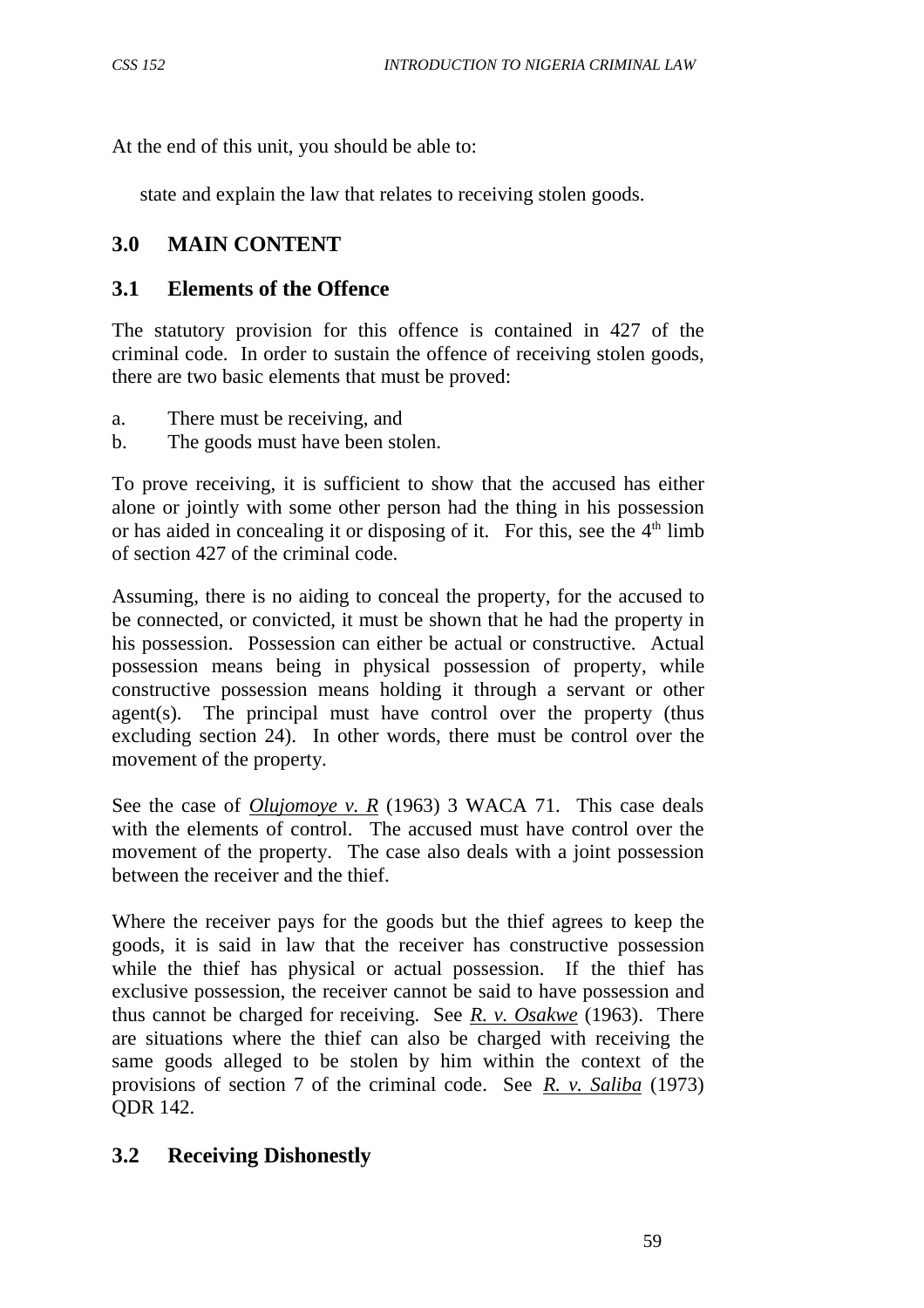It is not sufficient to just receive, the accused must receive with dishonest intent i.e. the receiver knows that the goods have been stolen and intended to appropriate it to his own use or to the use of any person other than the owner. Okonkwo and Naish, in their book on Criminal Law, have agreed that this aspect of receiving dishonestly is not stated in section 427 of the criminal code but that it is implied in it. They support their argument with the English case of *R. v. Matthews* (1980) 1 All ER 137 at 138 per Lord Goddard.

# **3.3 Property Received**

The property received must have been stolen or obtained by means of an act constituting or amounting to a felony or misdemeanour. A spouse of a Christian marriage cannot steal property belonging to her husband. Thus another person cannot be guilty of receiving from her. See *R. v. Geamet* (1919) 1 KB 564. Also a person cannot be charged with receiving a property purportedly stolen by a child of 7 years. See *Walter v. Lint* (1951) 2 All GR 645. See section 30 of the criminal code. It is note worthy that it is not sufficient to show that the goods have been previously stolen, they must continue to be stolen goods at the time the accused person received them, and therefore the goods would cease to be stolen goods as soon as they are recaptured by the owner or by the police on his behalf. Any person who receives it thereafter is not guilty of receiving stolen goods. See *R. v. Villensky* (1892) 2 QB 597 and *R. v. King* (1938) 2 All ER 622.

Section 429 of criminal code provides that if a stolen property passes to another person who acquires a lawful title, subsequent receiving of the goods will not amount to receiving stolen goods. A lawful title may be acquired by limitation or through a sale in market overt. Where a property is acquired from a market overt and the thief is convicted, the title in property reverts to the true owner.

# **3.4 Element of Guilty Knowledge**

The prosecution must prove that at the time of receiving the goods, the accused knew that they were stolen or obtained by means of an act constituting a felony or misdemeanour. Guilty knowledge may be proved directly by way of confession or in any of the following ways:

- 1. By lies told by the accused person.
- 2. By any suspicious circumstance surrounding the transaction. For example, if the goods were sold secretly in the night or they are sold by a person who ordinarily would not have been in a position to sell them. Reference may be made here to the case of *Lawani v. Police* (1952) 20 NRL 87 or if they were sold at a price fixed by the person receiving, see *R. v. Braimah* (1943) WACA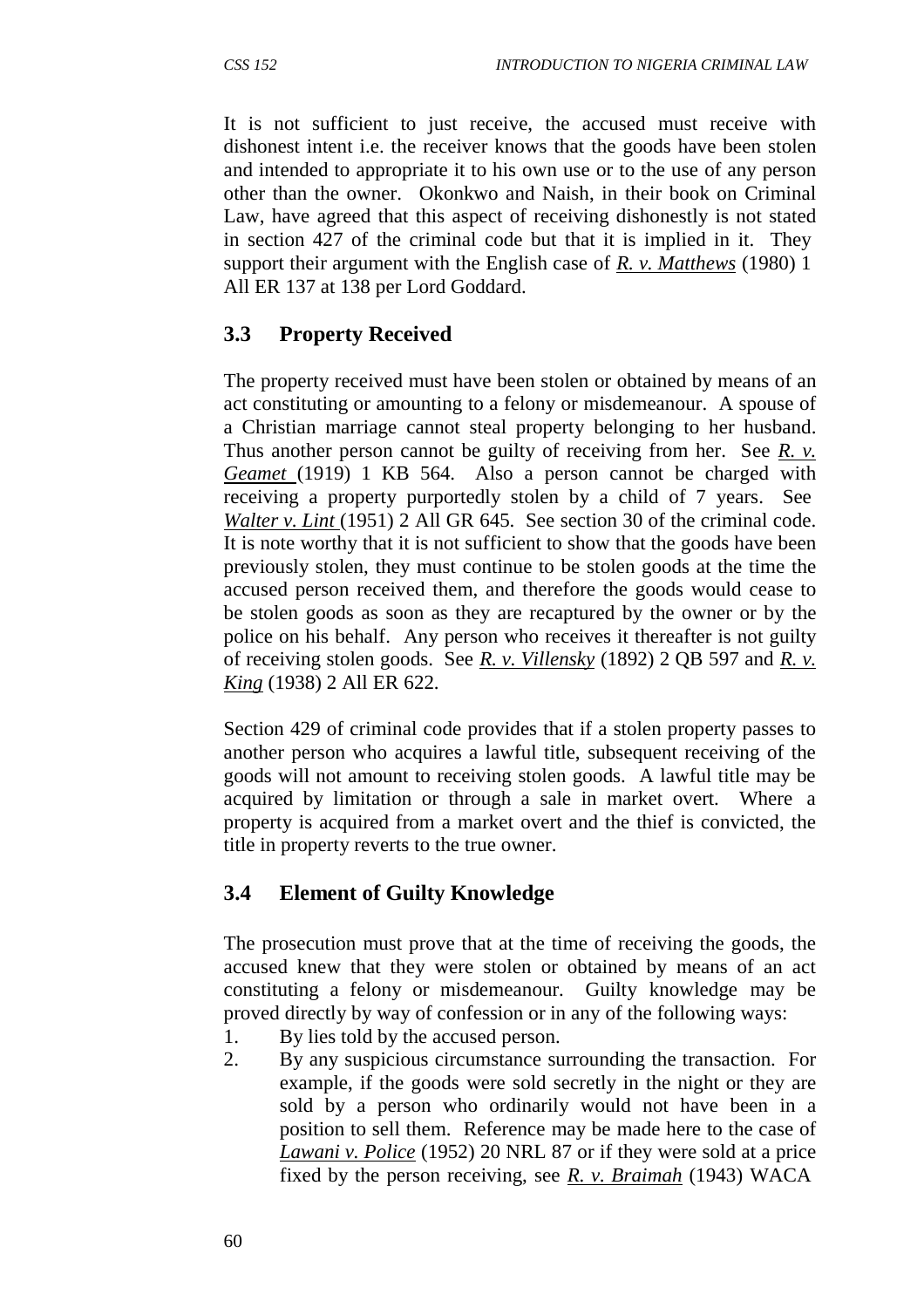197, or at a very low price, see *Gfeller v. R.* (1942) 9 WACA 12 (PC).

In view of section 47 of the Evidence Act, if a person is standing trial for receiving any property, known to have been stolen or for having in his possession, stolen property, in order to prove guilty knowledge, evidence will be led at any stage of the proceeding to show the following:

- a. The fact that other property stolen, within the period of 12 months preceding the date of the offence charged, was found or had been in his possession.
- b. The fact that within 5 years preceding the date of offence charged, he was convicted of any offence involving fraud or dishonesty.

Before leading evidence on (b) above against the accused, the prosecution must:

- i. Give seven days notice in writing to the accused, stating therein that the proof of such previous conviction is intended to be given at the trial and
- ii. Evidence has been given that the property in respect of which the offender is being tried was found or had been found in his possession.

It should be borne in mind that (ii) above is intended to be used as proof of guilty knowledge and not the fact of receipt.

Under the doctrine of recent possession as contained in section 149 of the Evidence Act, the court may presume that a man who is in possession of stolen goods soon after the theft is either the thief or he received the goods knowing them to be stolen, unless he can account for his possession. The doctrine of recent possession is not an evidence shifting device. The burden of proving guilty knowledge always remains on the prosecution and this doctrine does not operate to shift the burden of proof onto the accused. If the prosecution cannot prove its case against the accused beyond reasonable doubt, the accused is entitled to acquittal.

What amounts to recent possession in respect of the doctrine, depends on the circumstance of each case and the nature of goods. See the case *State v. Aiyeola* (1969) 1 All NLR 303. There is therefore no hard and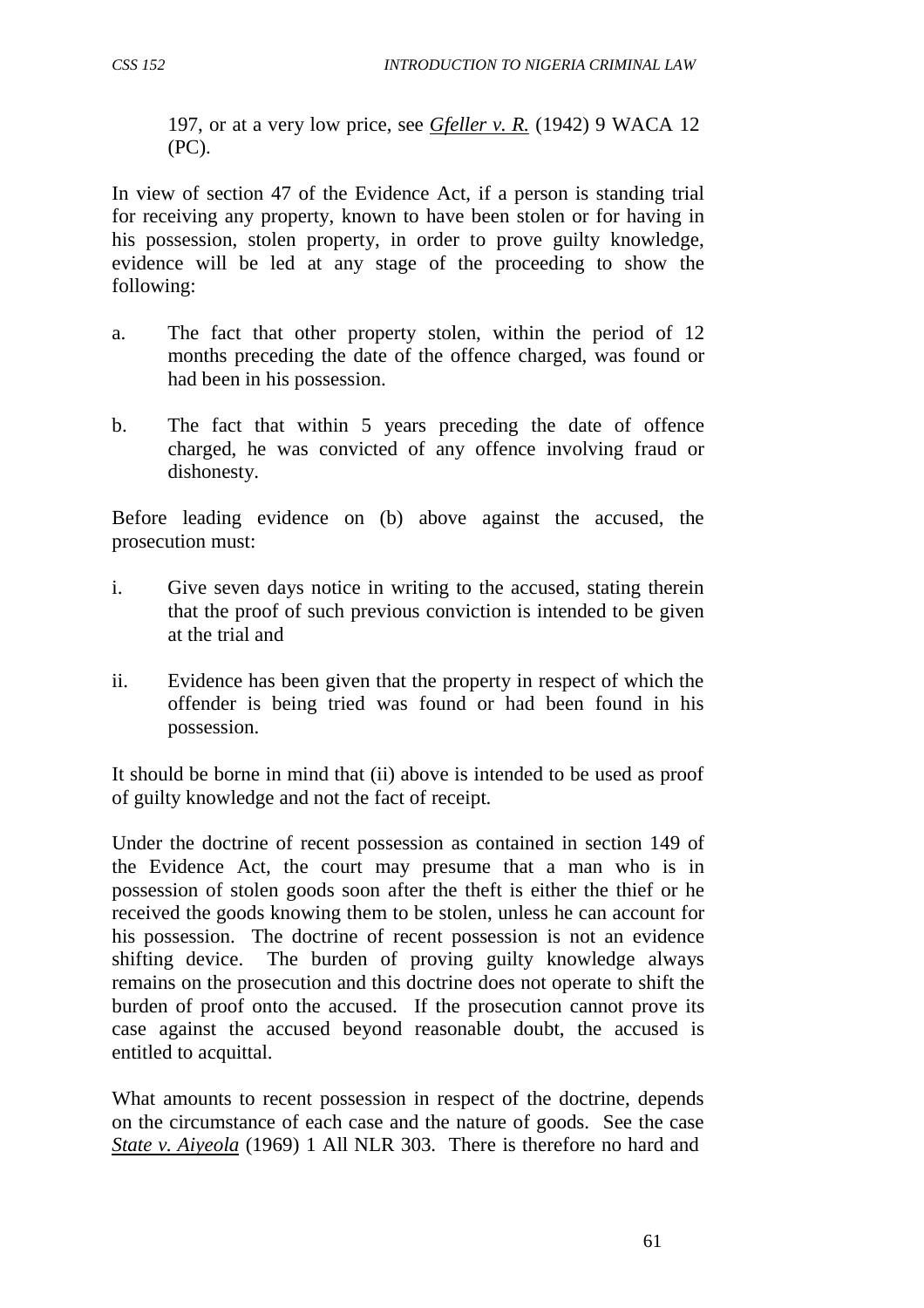fast rule associated with it. See the case of *R. v. Iyakwe* (1944) 1 WACA 180.

# **3.5 Stolen Property into Another's Property**

Under Nigerian law, if a stolen property is converted into another's property, then the accused cannot be guilty of receiving stolen goods. Thus if A steals a sum of money and offers it to B who knowingly receives it, B is guilty of receiving stolen property. But the reverse will be the case if A uses the money to buy a television set and B receives it knowingly; in that case, B is not guilty of the offence of receiving stolen goods; the television set is not a stolen good. The money which is the stolen property has been converted into another property, i.e. television set.

On a comparative basis, in England, the law is that B in the above illustration, will be guilty of receiving stolen property even if the original goods (money) have been converted into the present goods received (television set). The same position applies in Australia (Queensland).

### **3.6 Being in Possession of Goods Reasonably Suspected to have been Stolen**

This offence is criminalized in section 430 (1) of the criminal code and it states that any person who is charged before any court with having in his possession or under his control in any manner or in any place or that he at any time within three moths immediately preceding the making of the complaint, anything which is reasonably suspected of having been stolen or unlawfully obtained and he does not give an account to the satisfaction of the court as to how he came by the same, is guilty of an offence. One may quickly add here that section 430 (1) of the criminal code is designed to cover cases where at the time of arrest, the police cannot show that the goods were stolen but they reasonably suspect them to have been stolen or unlawfully obtained, it does not apply to any case where the goods are known to have been stolen and the owner is traced. See the case of *Oguntolu v. Police* (1953) 20 NLR 128. The suspicion expected from the prosecution is that of a reasonable man, warranted by facts from which inferences can be drawn: *Boulos v. R* (1954) 14 WACA 543.

As a result of the tendency by the police to abuse the provision of section 430(1) of the criminal code, it has been held that in order to avoid the visitation of hardship and mischief on innocent persons, its application should be done with the greatest caution in order to bring about the real intendment of the section. See case of *R. v. Ayanshina* (1951) 13 WACA 260.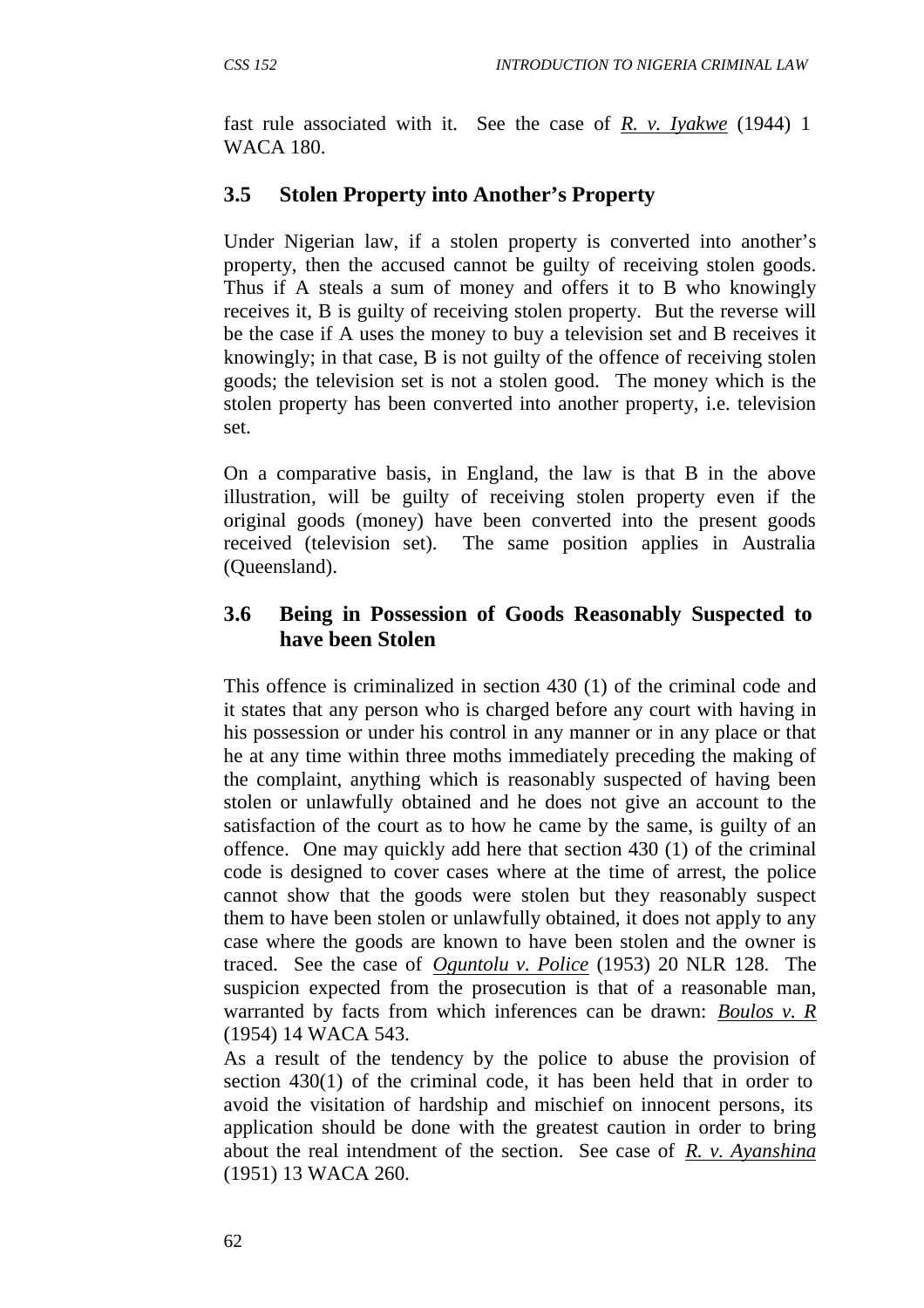### **4.0 CONCLUSION**

The correct, complete name of this crime is "receiving stolen goods knowing it to have been stolen." We showed in this unit that a person who commits this crime renders himself, at the same time, guilty of being an accessory after the fact to theft. You should understand that the crime can be committed only in respect of property that is capable of being stolen. For one to be liable for this offence, he must know that the property is stolen, or he must foresee the possibility that it may be stolen and reconcile himself to such possibility.

### **5.0 SUMMARY**

The offence of receiving stolen goods is closely associated with the offence of stealing: first, the goods alleged to have been received must first be shown to have been stolen or illegally obtained. Secondly, the goods must be sold and received not in a proper place (market overt) but secretly and sometimes at a derisive price.

The receipt of the stolen goods must be done dishonestly.

Guilty knowledge could be proved by way of lies told by the accused person and by suspicious circumstances surrounding the transaction

Section 430 (1) of the criminal code relating to being in possession of goods reasonably suspected to have been stolen should be treated with considerable caution.

### **6.0 TUTOR-MARKED ASSIGNMENT**

- 1. What do you understand by the doctrine of recent possession
- 2. Assuming you are the prosecution in a case of receiving stolen goods, how would you prove guilty knowledge in order to secure the conviction of the accused person?
- 3. The learned authors Okonkwo and Naish are of the opinion that section 430 (1) of the criminal code should be relied upon the police with caution. Do you agree?

### **7.0 REFERENCES/FURTHER READING**

Okonkwo C. O & Naish (1990). *Criminal Law in Nigeria*. Ibadan: Spectrum Law Publishing.

Smith & Hogan Criminal Law.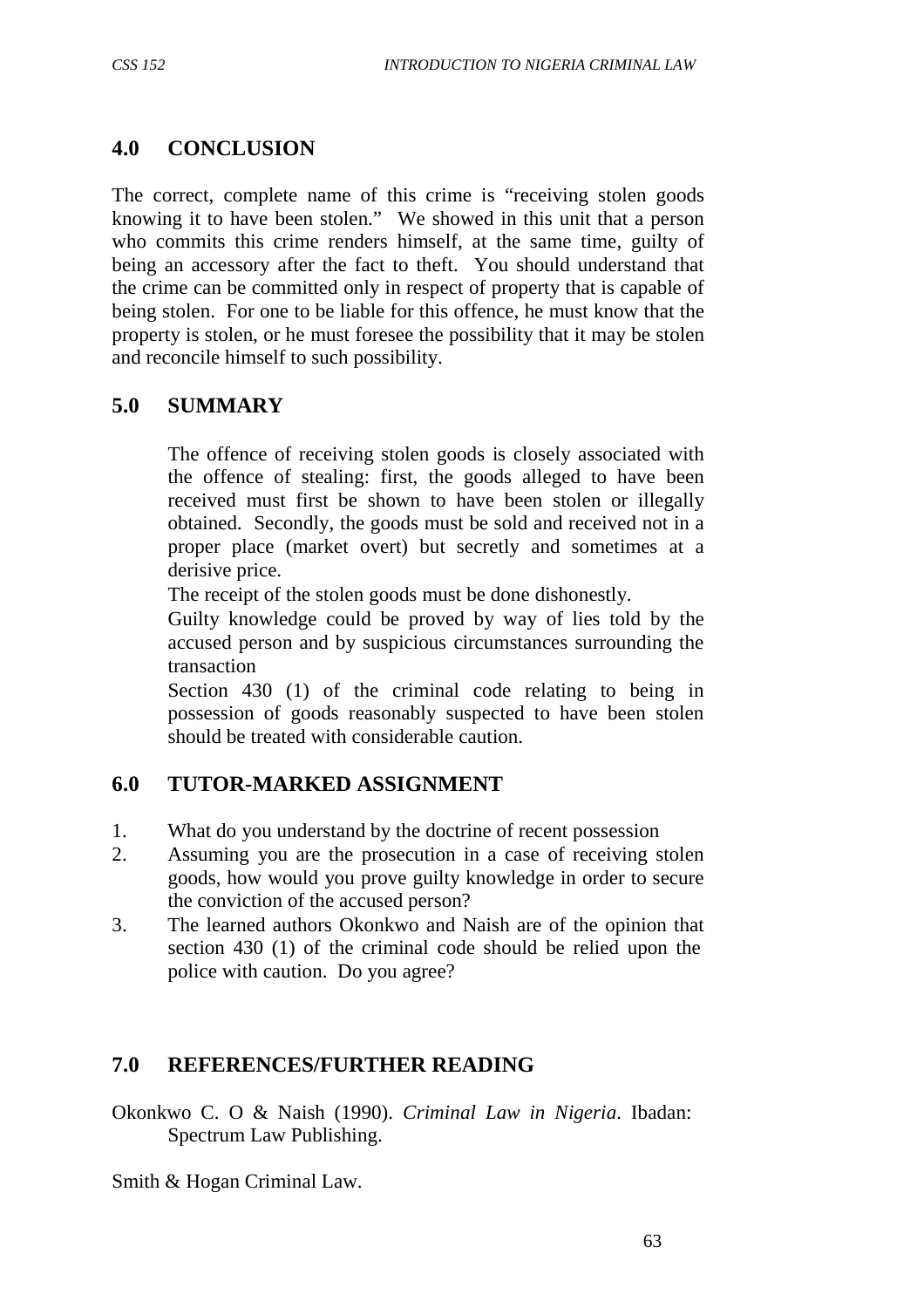Glanville Williams Textbook of Criminal Law.

### **UNIT 2 BURGLARY AND HOUSE BREAKING**

This unit attempts to groom you on the offences of burglary and house breaking. The unit is sub-divided as follows:

#### **CONTENTS**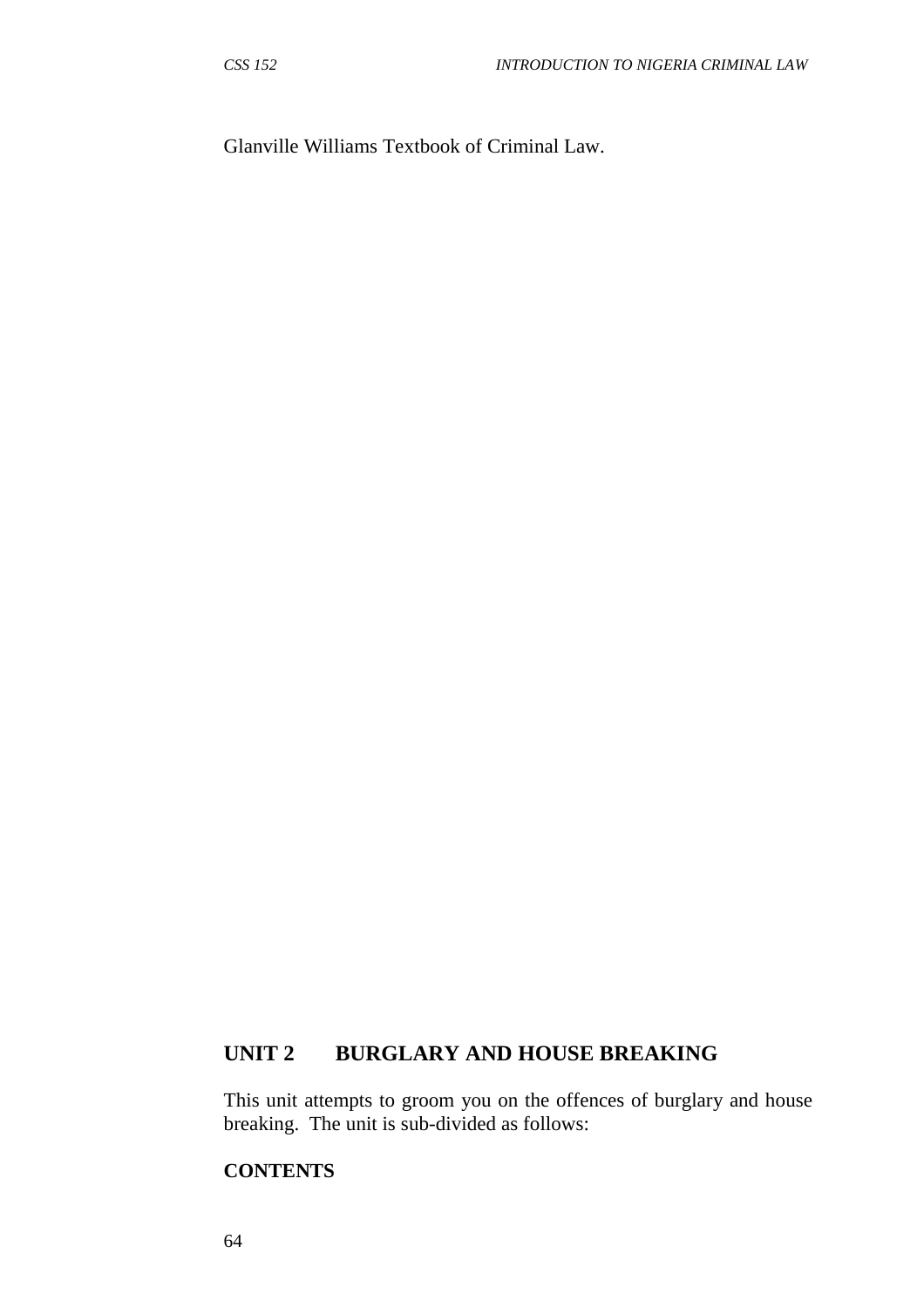- 1.0 Introduction
- 2.0 Objective
- 3.0 Main Content
	- 3.1 Background
	- 3.2 Breaking
	- 3.3 Entering
	- 3.4 Intent
	- 3.5 Dwelling House
- 4.0 Conclusion
- 5.0 Summary
- 6.0 Tutor-Marked Assignment
- 7.0 References/Further Reading

# **1.0 INTRODUCTION**

The content in this unit is predicated on two offences: burglary and house breaking. The time in which the act is done determines whether the offence is burglary or house breaking. Burglary is committed at night while house breaking occurs in the day time.

# **2.0 OBJECTIVE**

At the end of this unit, you should be able to:

present the essential elements of the offences of burglary and house breaking.

# **3.0 MAIN CONTENT**

### **3.1 Background**

The offences of burglary and house breaking are contained in sections 410-417 of the Criminal Code. Section 411 says that any person who breaks and enters the dwelling house of another with intent to commit a felony therein or having entered the dwelling house of another with intent to commit a felony therein or having committed a felony in the dwelling house of another, breaks out of the dwelling house is guilty of felony and is liable to imprisonment for fourteen years.

If the offence is committed at night, it is called burglary and the offender is liable to imprisonment for life. Furthermore, section 412 of the Criminal Code provides for the offence of 'Entering dwelling-house' with intent to commit felony. It says that "any person who enters or is in the dwelling-house of another with intent to commit a felony therein is guilty of a felony and is liable to imprisonment for seven years. If the offence is committed in the night, the offender is liable to imprisonment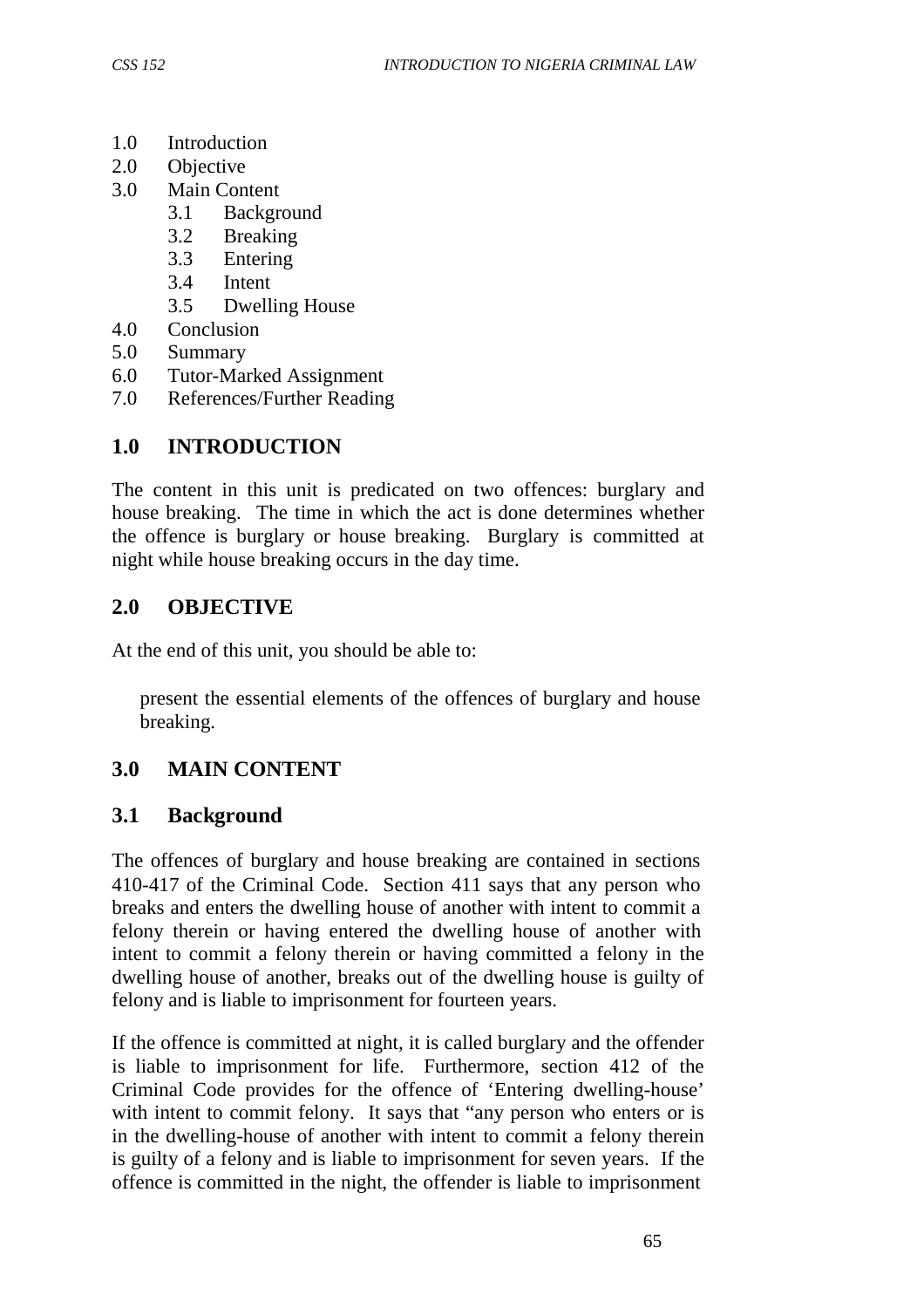for fourteen years. Time is the major determining factor in distinguishing between the offence of burglary and house breaking. Section 1 of the Criminal Code defines "night time" as meaning the interval between 6.30p.m and 6.30a.m. Burglary is committed in the night (that is, between 6.30p.m and 6.30a.m) while house breaking is committed in the day time (i.e. between 6.30a.m and 6.30p.m).

### **3.2 Breaking**

If breaking is in the day time and entry is at night or vice versa, the offence is not burglary. Also breaking and entry need not necessarily occur in the same night. See the English case of *R. v. Smith*. In that case, breaking was on a Friday night and entry on Saturday night. But a question would arise where the accused person's time piece is defective. It is submitted that the accused would be liable to the extent of mistake. See section 25 of the Criminal Code.

By section 411(2) it is burglary if "any person who having entered the dwelling-house of another with intent to commit a felony therein, or having committed a felony in the dwelling-house of another breaks out of the dwelling-house".

Thus provision of the Code contemplates a situation where a person enters a dwelling house with a license or permission and without intent to steal but later finds something attractive, and steals it and then breaks out. The time of breaking out would determine whether the offence is house breaking or burglary. It contemplates also a situation where breaking in with intent to commit a felony was involved.

Breaking may be actual breaking or constructive breaking.

### **Actual Breaking**

It amounts to actual breaking, when a person who breaks any part, whether external or internal, of a building or opens by unlocking, pulling, pushing, hitting or any other means whatever, any door, window, shutter, cellar flap or other thing, intended to close or cover an opening in a building or an opening giving passage from one part of a building to another.

#### **Constructive Breaking**

He/she breaks in "who obtains entrance into a building by means of any threat or artifice used for that purpose or by collusion with any person in the building or who enters any chimney or other aperture of the building permanently left open for any necessary purpose, but not intended to be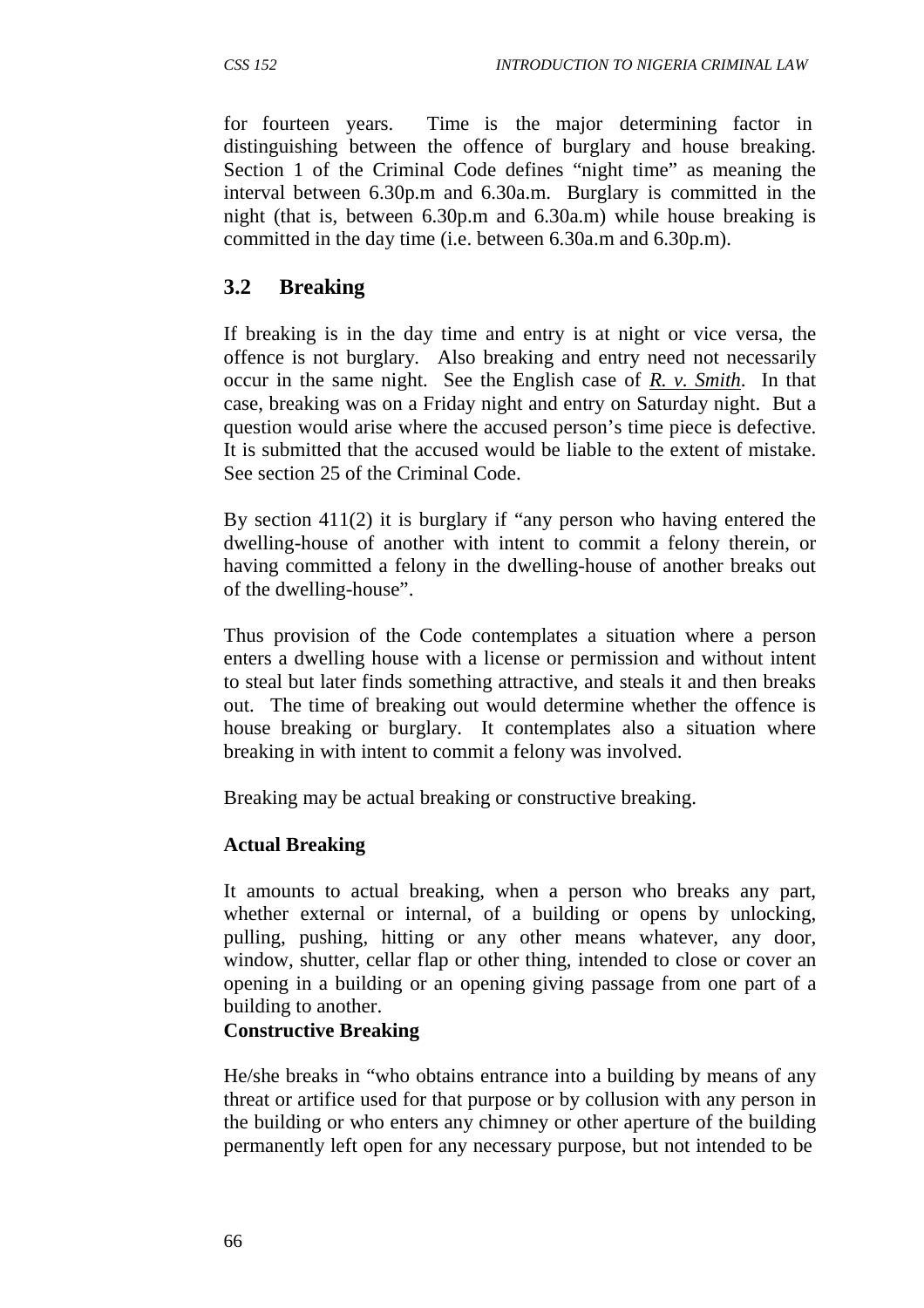ordinarily used as a means of entrance". See section 410 and the case of *R. v. Boyle* (1954) 2QB 292.

Thus, if an accused, by deception poses as a sanitary inspector and enters into a dwelling-house in order to commit a felony and the owner of the house knows of his criminal intent, but allows him in, in order to trap him, there is no breaking in the eyes of the law. But see the case of *R. v. Chander* (1913) 1 KB 125.

For the prosecution to ground a conviction for the offences of burglary and house breaking against the accused person, breaking which is an essential element or ingredient must be proved.

# **3.3 Entering**

According to section 410 of the Criminal Code, "a person is said to enter a building as soon as any part of his body or any part of any instrument used by him is within the building". Thus, the mere putting of limb or stick or instrument inside the building (dwelling house) is enough to constitute entry. Similarly, if in the process of opening, the accused person's hand or finger or key or object projects into the room, this amounts to sufficient entry.

Under the common law, Smith and Hogan in their book Criminal Law at p.583 argue that there is a distinction between insertion of a limb and the insertion of an instrument. The learned authors contend that insertion of limb for the purpose of breaking constitutes an entry while the insertion of an instrument for the same purpose of breaking does not. They argue that insertion of an instrument could only constitute entry if it was done for the purpose of committing the ultimate felony in respect of which accused intended to enter the dwelling house.

# **3.4 Intent**

For the offences of burglary and house breaking to succeed, the intent to commit a felony, (not necessarily stealing) must exist at the time of breaking and entry. The felony contemplated here may be murder, arson or rape, etc.

With respect to existence of intent at the time of breaking and entry, if one night A, honestly believing that B's house is on fire, breaks open a front door in order to put out the fire and discovers that there is not fire, but he is then tempted to steal and does in fact steal in the dwelling house, he is not guilty of burglary, unless if after committing the felony he breaks out through another part of the building.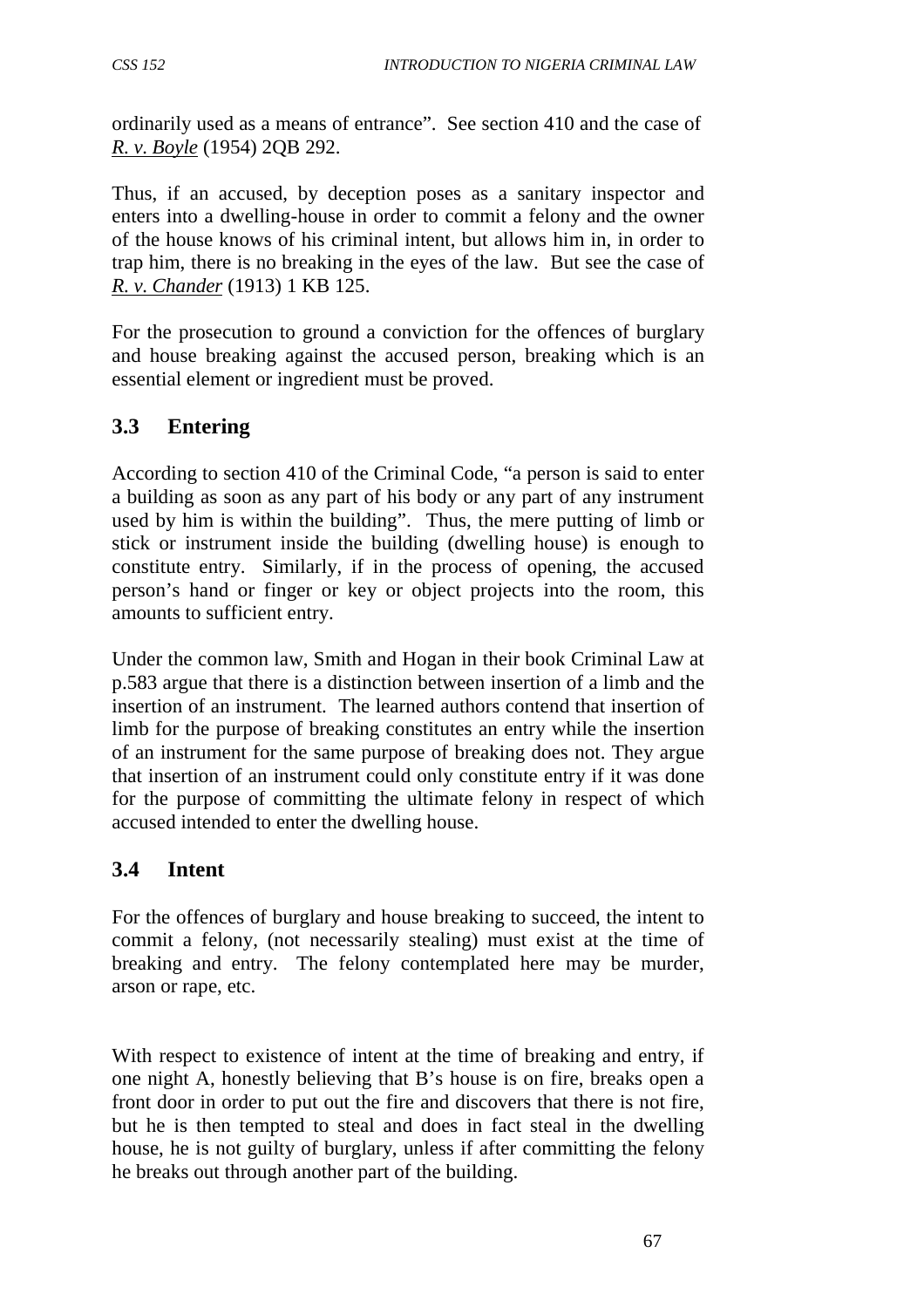### **3.5 Dwelling House**

Section 1 of the Criminal Code defines a dwelling house to include any building or part of a building or structure which is for the time being kept by owner or occupier for the residence therein of himself, his family or servant, or any of them and it is immaterial that is from time to time inhabited.

Also a building or structure adjacent to, and occupied with a dwelling house is deemed to part of the dwelling house if there is a communication between such building or structure and the dwelling house either immediate or by means of covered and enclosed passage leading from one room to the other but not otherwise. In order to determine what constitute a dwelling house, the test is not what the building or house is built for, but what it is used for.

#### **Illustration**

If a building was initially built as a warehouse but I now habitually sleep in it and use it as my residence, it is a dwelling house. Provided, therefore, that the building is a dwelling house, it does not matter that the owner is temporarily away, may be on holidays or on a course elsewhere.

In *R. v. Rose* (1965) QWN 35, the court held that a structure such as a caravan which is kept by the occupier for the residence of himself is a dwelling house. Similarly, in *R. v. Halloran* (1967) QWN 59 a motel unit occupied by a lodger for a week was held to be dwelling house.

Section 413(1) of the Criminal Code provides for the offence of breaking into other buildings and to commit a felony therein. For what constitute other building, it is pertinent to note that school house, ship, warehouse, office or counting house, etc, come within that meaning. See section 413(2) of the Criminal Code. Section 313 of the Criminal Code deals with building used as a place of worship. In this offence, there must be: (1) breaking (2) entry and (3) commission of felony. In the alternative, there may be no breaking but an entry, commission of a felony and breaking out. See also section 416 of Criminal Code.

# **4.0 CONCLUSION**

In the unit, you were made to understand that for the offence of house breaking and burglary to be proved, the following elements of the crime must be present: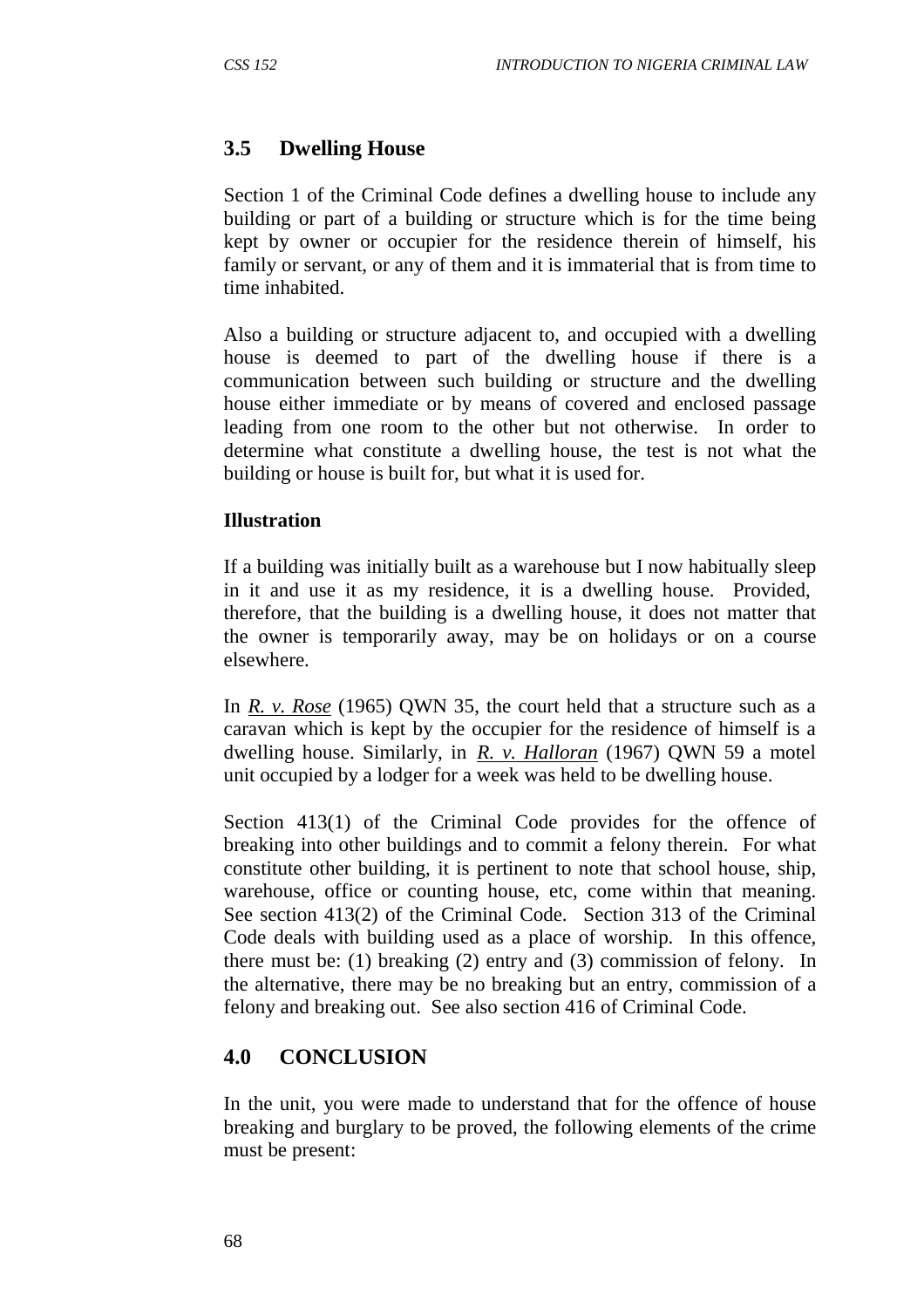Breaking and entering A building or structure Unlawful and intentional

The element of time also has to be put into consideration in defining the type of crime committed. The unit demonstrates for your understanding the requirements for certain crimes against property by considering the possible liability to an accused for the crime of house breaking and burglary with intent to commit a crime.

### **5.0 SUMMARY**

Burglary and house breaking are offences commonly committed by criminals in our society.

Time of breaking in and breaking out of the premises determines whether the offence committed is burglary or house breaking.

While breaking in, the intention of the accused must be to commit a felony.

Breaking by the accused can be either actual or constructive breaking.

Entering occurs whenever any part of the accused body or any part of the instrument used by him projects into the building.

The offences are said to be committed in a dwelling house.

### **6.0 TUTOR-MARKED ASSIGNMENT**

- 1. If I break into a house with no intention of committing felony therein, have I committed any offence? If so, why, if not so, why?
- 2. How can you distinguish between the offences of house breaking from burglary?
- 3. The purpose of a dwelling house is different from that which is not. Discuss.

### **7.0 REFERENCES/FURTHER READING**

Okonkwo C. O & Naish (1990). *Criminal Law in Nigeria*. Ibadan: Spectrum Law Publishing.

Obilade, T. A. *Nigerian Legal System*.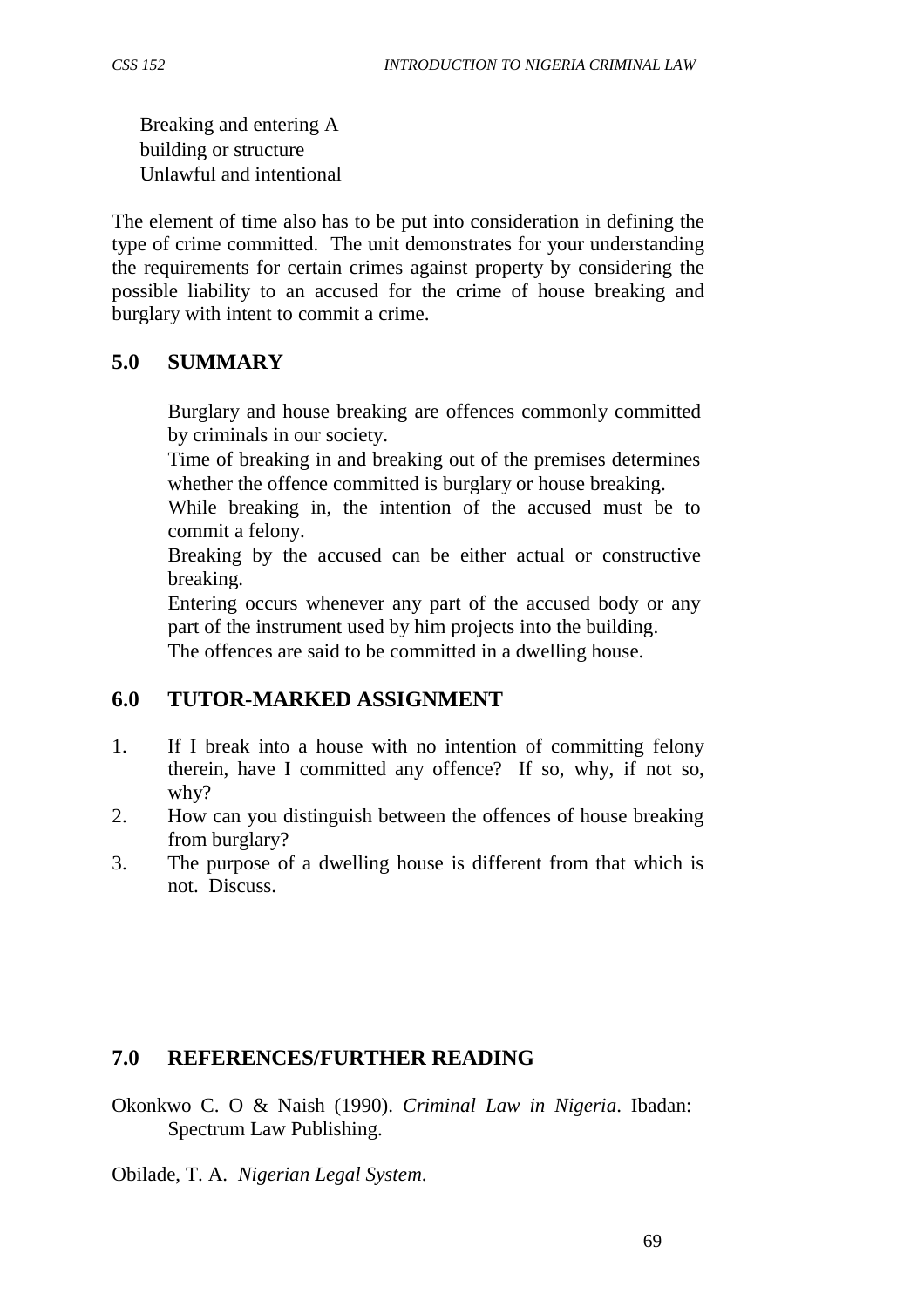Fakayode. Nigeria Criminal Code Companion.

Criminal Code Act 1990, cap 77 Laws of the Federation of Nigeria.

### **UNIT 3 TREASON**

This unit is an attempt to analytically examine the offence of treason and it will be treated against the backdrop of the following items:

#### **CONTENTS**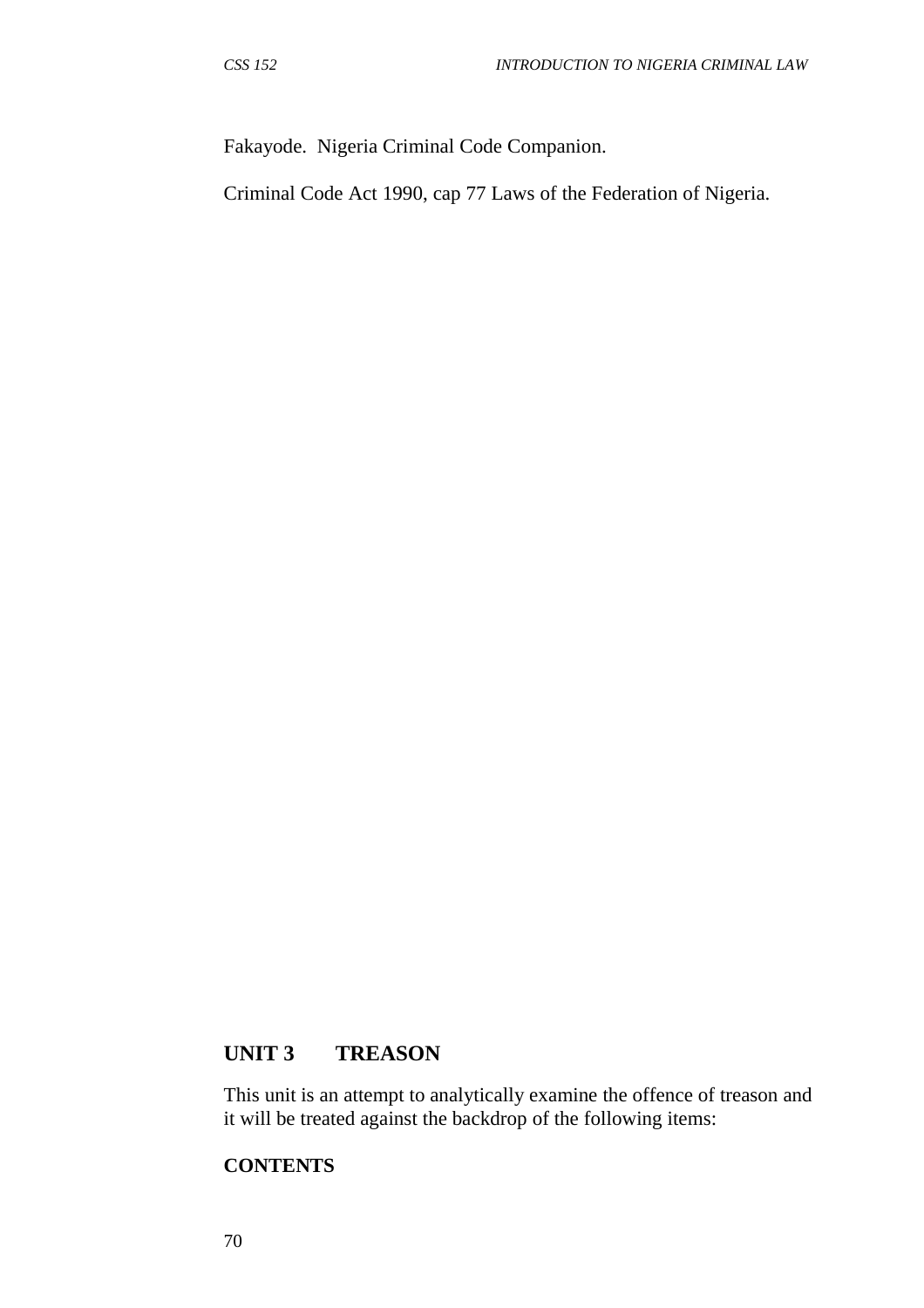- 1.0 Introduction
- 2.0 Objectives
- 3.0 Main Content
	- 3.1 Criminalization
	- 3.2 Levying War
	- 3.3 Treasonable Felonies
	- 3.4 Limitation of Time
- 4.0 Conclusion
- 5.0 Summary
- 6.0 Tutor-Marked Assignment
- 7.0 References/Further Reading

#### **1.0 INTRODUCTION**

Treason is a felony and it is committed against lawfully constituted government of the State or the Federation of Nigeria.

It is committed when the accused does everything possible to ensure the overthrow of a lawfully constituted government and begins to manifest same by some over acts.

#### **2.0 OBJECTIVES**

At the end of this unit, you should be able to:

show what constitutes the offence of treason show when it can be said that a person has committed the offence of treason or treasonable felonies explain what amounts to, waging of war in the offence of treason.

### **MAIN CONTENT**

#### **Criminalisation**

The offence of treason is contained in section 37(1) of the criminal code. That section states that any person who levies/wages war against the State in order to intimidate or overawe the President or the Governor of a State, is guilty of treason, and is liable to the punishment of death.

Any person conspiring with another person, either within or without Nigeria to levy war against the State with the intent to cause such levying of war as would be treason if committed by a citizen of Nigeria, is guilty of treason and is liable to the punishment of death. See section 37(2) of the Criminal Code.

In *Enahoro v. R* (1965) 1 All NLR 125, the court held that a conspiracy to levy war against the State, which is treason under section 37(2) of the Criminal Code should be charged under that section and not under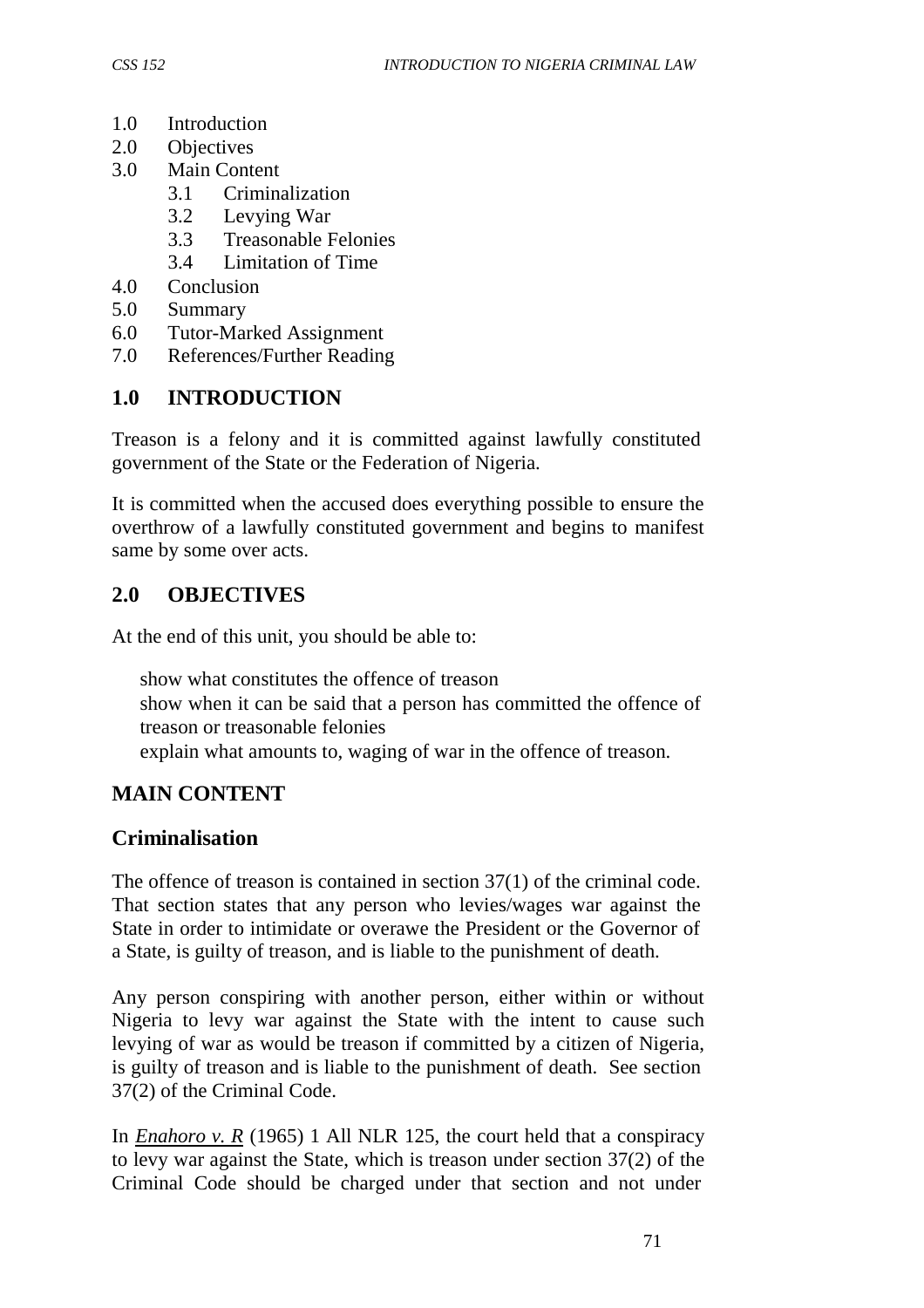section 516 which deals with conspiracies generally. This means that section 37(2) was the appropriate section on which the accused could be properly charged.

# **3.2 Levying War**

In order to constitute a levying of war, it is not necessary that the accused persons should be members of a military force or even trained in the use of arms. The type of weapon used also is immaterial as the smallness of the number of persons engaged in levying the war.

In *R. v. Gallagher* (1883) the court held that the phrase "Levying of war" is general and descriptive. It was obvious that war might be levied in different ways and by different ages of the world".

The above dictum was cited with approval in the celebrated case of *R. v. Enahoro* (1963) LL 91 at 312.

The war levied by the accused must be for a general and public purpose. If it is done merely for a private purpose, the offence may be termed as a riot. See *R. v. Hardie* (1821) 1 St. Tr 609.

The question now is whether upon a charge of treason under section 37(1) "it must be proved by the prosecution that the President or the Governor was personally intimidated or overawed". The Supreme Court in rejecting this line of reasoning stated that there is no difference between intimidating and overawing the State and doing the same to the Head of State (President) for the President is the embodiment of the State and to intimidate him is the same as intimidating the State. See *R. v. Boro* (1966) 1 All NLR 266.

The decision of the apex court has been criticized on the ground that having regard to the wordings of the offence of treason under section 37(1) of the Criminal Code, the prosecution must prove in addition to other ingredients, that the President was personally intimidated and overawed. For example, the State Nigeria is a different person from whoever occupies the office of President. If the prosecution proves that war has been levied against the State and that person has intimidated and overawed the President, conviction will lie against the accused.

It seems plain that the above decision was predicated on policy with a view to guarding against the untoward conduct of treason against the State but was not based on the proper interpretation of section 37(1).

Under section 40, of the Criminal Code, any person who becomes an accessory after the fact to treason or knowing that another person intends to commit treason, fails to give prompt information thereof to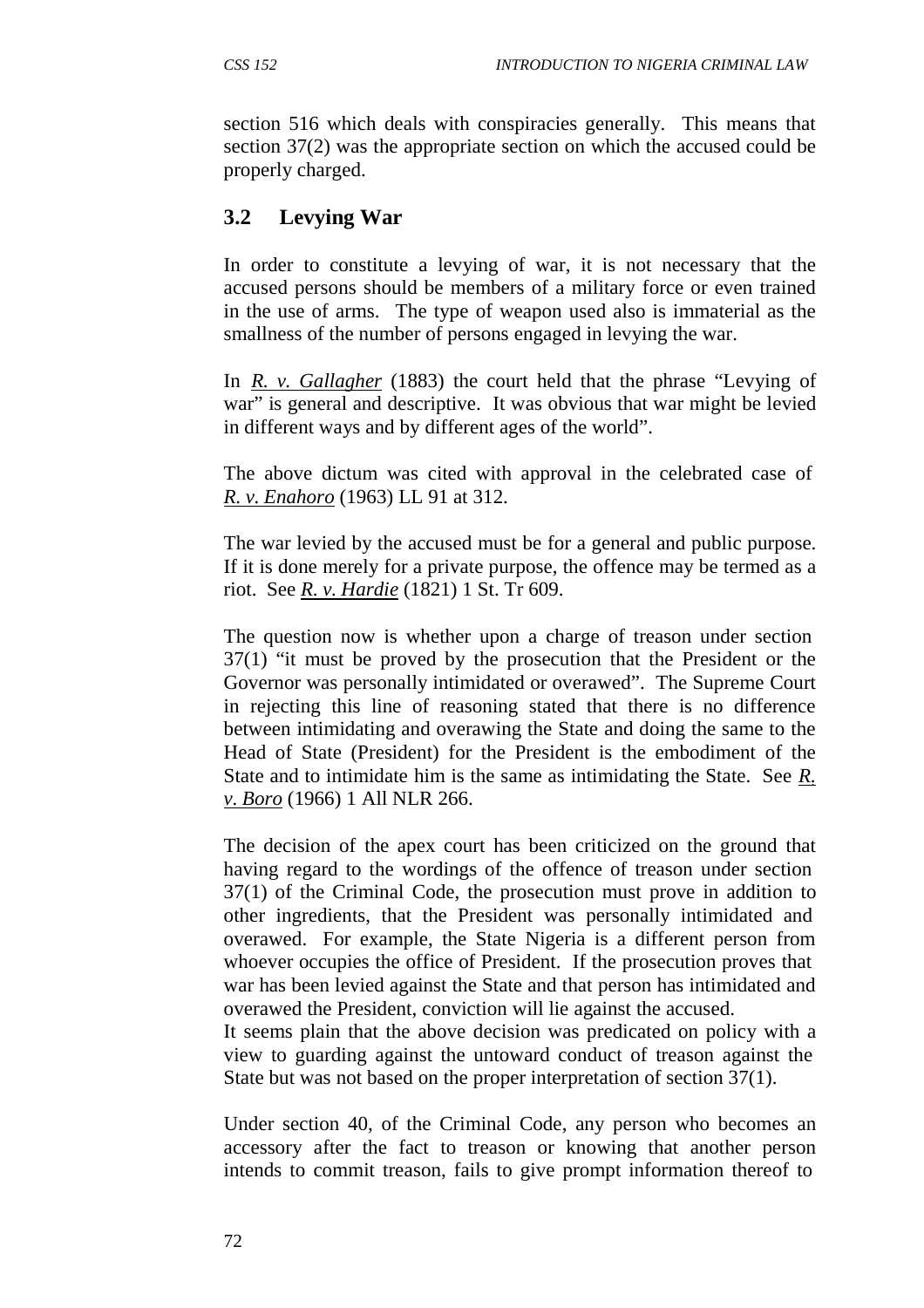the appropriate authority or fails to use other reasonable endeavours to prevent the commission of an offence is guilty of a felony and is liable to imprisonment for life.

### **3.3 Treasonable Felonies**

If any person forms an intention for the purpose of removing the President of the Federation or the Governor of a State, otherwise than by constitutional means of for purpose of levying war against Nigeria in order to compel the President to change his measure (polices) or counsels in order to put any force or constraint upon or in order to intimidate or overawe the National Assembly or any other legislature or legislative authority or to instigate any foreigner to make any armed invasion of Nigeria or any of the territories (States) thereof, and goes further to manifest such intentions by an overt (positive) acts, such a person is guilty of a felony land is liable to imprisonment for life. See section 41 paragraphs (a)-(d) of the Criminal Code.

# **3.4 Limitation of Time**

A person cannot be tried for treason, treasonable felony, concealment of treason and promoting inter-communal war (native war) unless the prosecution is commenced within two years after the offence is committed.

On the strength of evidence to be adduced by the prosecution against the accused for any of the foregoing offences see section 179(2) of the Criminal Procedure Act.

# **4.0 CONCLUSION**

This crime is only committed if (in addition to the other requirements) the action of a person or group assume serious proportions. One of the reasons for the existence of the crime is to protect the state or lawful constituted authorities from intimidation and harassment. In this crime, intent is the form of culpability required. The individual accused must have been aware of the nature and purpose of the action of the group and her participation in the activities of the group must be intentional. You should be able to distinguish between treason, treasonable felony and inter-tribal wars.

# **5.0 SUMMARY**

Treason or treasonable felonies are heinous crimes.

In waging war, the accused need not be a member of a military force or trained in the use of arm.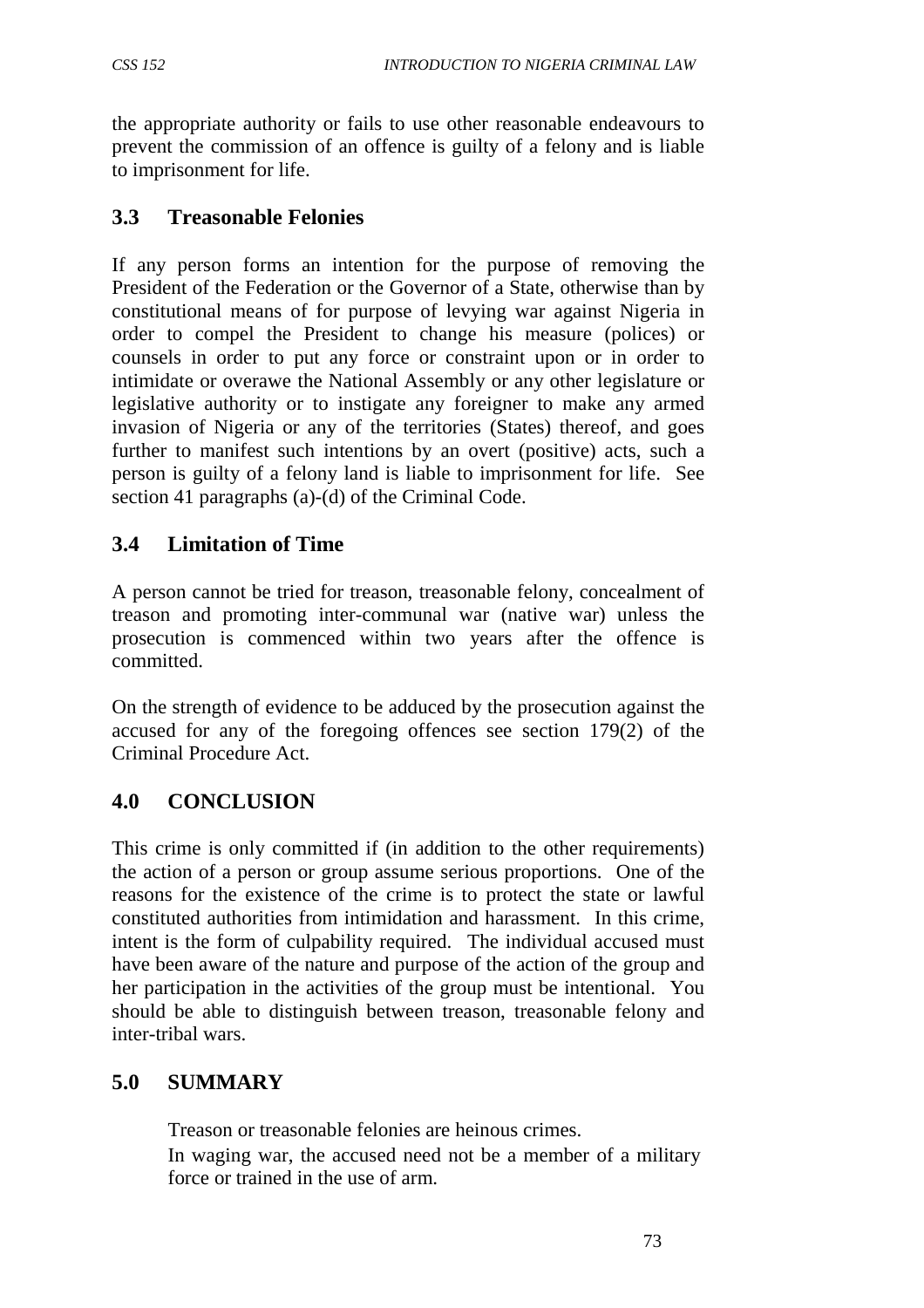The war must be levied for a general or public purpose.

The prosecution of an accused for the offences of treason, treasonable felony etc., must be commenced within two years after the offence is committed.

# **6.0 TUTOR-MARKED ASSIGNMENT**

- 1. Distinguish between treason and treasonable felony.
- 2. Can it be said that a person has committed treason if by his act. the President of Nigeria is not overawed or intimidated?
- 3. What is the strength of evidence to be added by the prosecution before a conviction can be sustained on any of the foregoing offences?

### **7.0 REFERENCES/FURTHER READING**

Okonkwo C. O & Naish (1990). *Criminal Law in Nigeria.* Ibadan: Spectrum Law Publishing.

Smith & Hogan Criminal Law.

Glanville Williams Textbook of Criminal Law.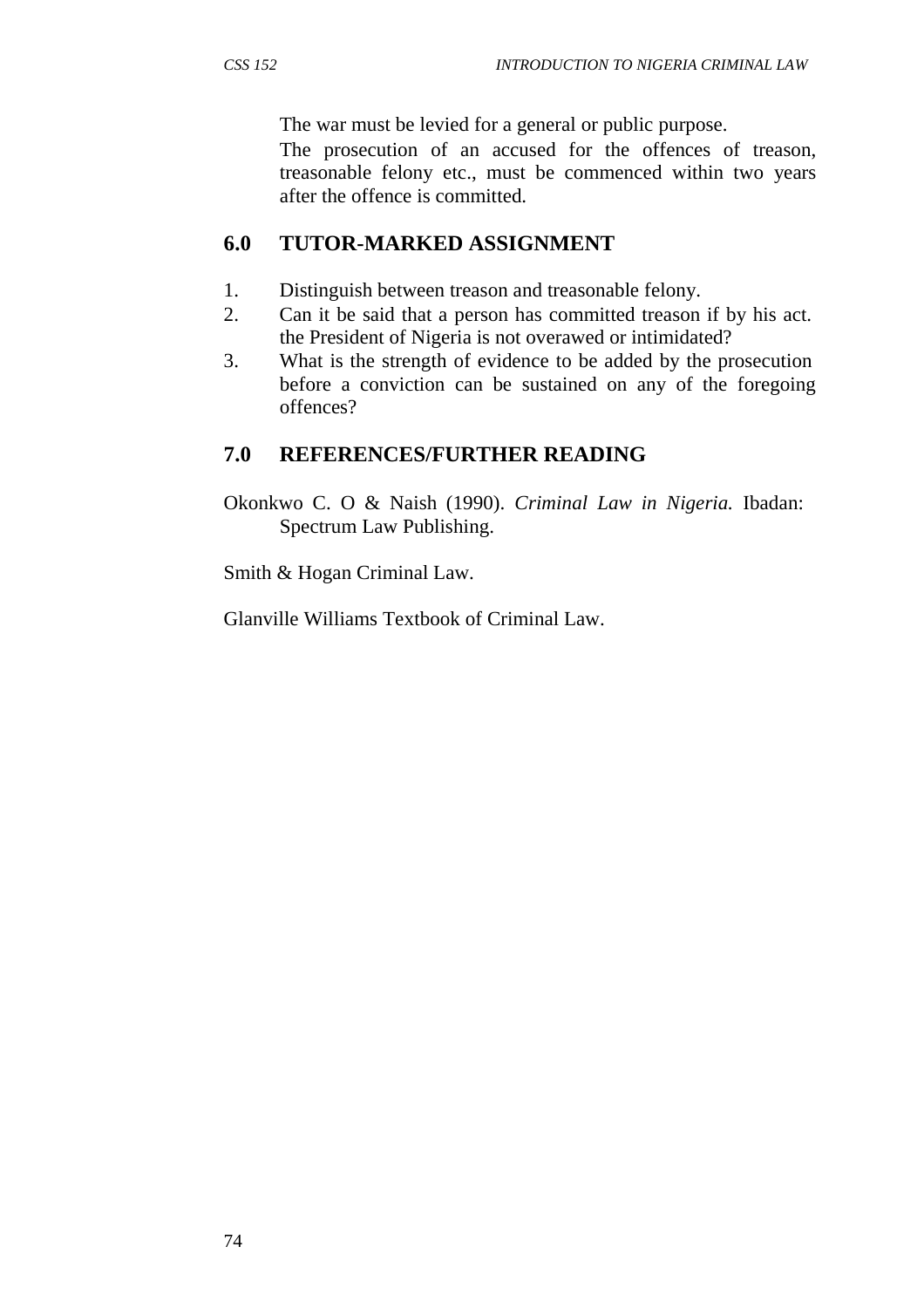### **UNIT 4 THE OFFENCE OF RAPE**

In this unit, you will be exposed to the offence of rape which is rarely reported amongst the adult and which is more often committed particularly against very young girls. This unit will examine the following sub-themes:

#### **CONTENTS**

- 1.0 Introduction
- 2.0 Objectives
- 3.0 Main Content
	- 3.1 Detailed Facts
	- 3.2 Capacity
	- 3.3 Carnal Knowledge
	- 3.4 Consent
	- 3.5 Mental Elements Required for Commission for the Offence of Rape
	- 3.6 Attempted Rape
	- 3.7 Evidential Corroboration in Sexual Offences
- 4.0 Conclusion
- 5.0 Summary
- 6.0 Tutor-Marked Assignment
- 7.0 References/Further Reading

### **1.0 INTRODUCTION**

The offence of rape very frequently occurs but is very rarely reported. This centres on the fact that very often the victims, usually female adults, protect their personality and integrity and therefore shy away from laying complaint against the accused.

The offence is committed when the accused, usually a male, without the consent of the victim or through consent obtained by fraud or intimidation, has a carnal knowledge of the complainant.

### **2.0 OBJECTIVES**

At the end of this unit, you should be able to:

explain what constitutes the offence of rape identify the circumstances under which it could be said that the offence of rape has been committed.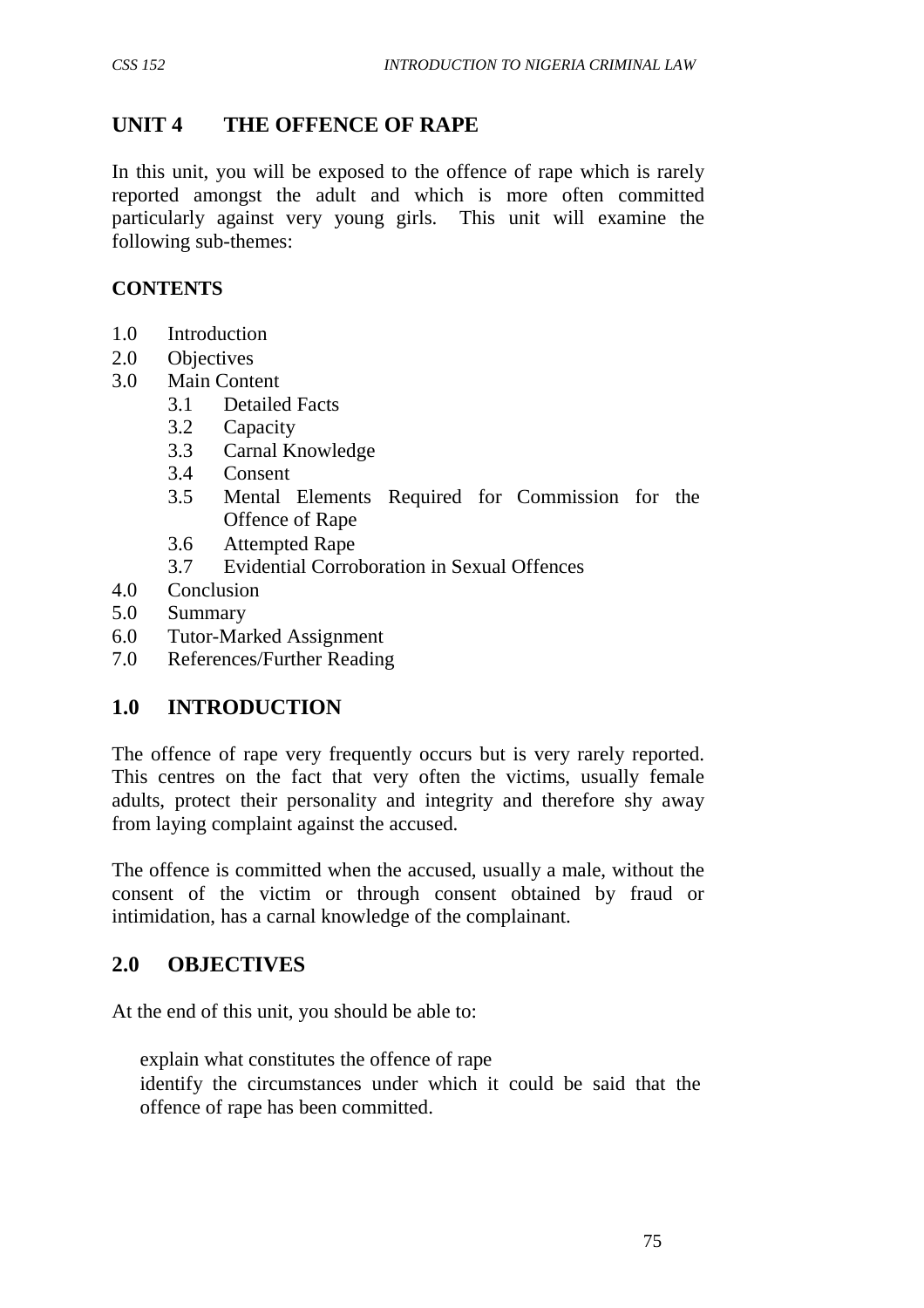### **3.0 MAIN CONTENT**

#### **3.1 Detailed Facts**

In discussing the offence of rape, particular reference shall be paid to sections 30, 6, 357 and 358 of the Criminal Code which border respectively on capacity, carnal knowledge, consent and punishment for rape.

Section 357 of the Criminal Code defines rape and it has this to say: "Any person who has unlawful carnal knowledge of woman or girl without her consent or with her consent, if the consent is obtained by force or by means of false or fraudulent representation as to the nature of act, or in the case of a married woman by impersonating her husband, is guilty of the offence which is called rape".

Furthermore, section 358 states that "any person who commits the offence of rape is liable to imprisonment for life, with or without canning". In discussing the offence of rape as contained in section 357 of the Criminal Code, there are basic issues worth considering.

#### **3.2 Capacity**

The provision of section 30 of the Criminal Code says that "a male person under the age of 12 years is presumed to be incapable of having carnal knowledge". It follows from this that he cannot be guilty of the offence of rape or attempted rape, although on such a charge, he may be convicted of indecent assault. See section176 of the Criminal Procedure Act Cap 80 of the Federation of Nigeria 1990.

The presumption is one of law and cannot be rebutted by showing that the accused has reached the full state of puberty even though he is below the age of 12 years. The prosecution cannot be allowed to adduce evidence to rebut that presumption.

Still under capacity, the question is, whether a woman is capable of being convicted for the offence of rape? The answer is that it is an impossibility having regard to the definition of rape as contained in section 357 of the Criminal Code. The definition of rape in section 357 makes no reference to a woman or girl. Apart from that biologically, only the males are equipped to achieve penetration by virtue of section 6 of the Criminal Code. But all the same, it does not mean that a woman cannot be charged as a principal offender under section 7 for aiding, counseling or procuring the commission of the offence of rape. On this issues, see the case of *R. v. Ram* (1893) 17 COX 609. In that case, a husband raped a maid. The wife was convicted as principal in the 2<sup>nd</sup> degree.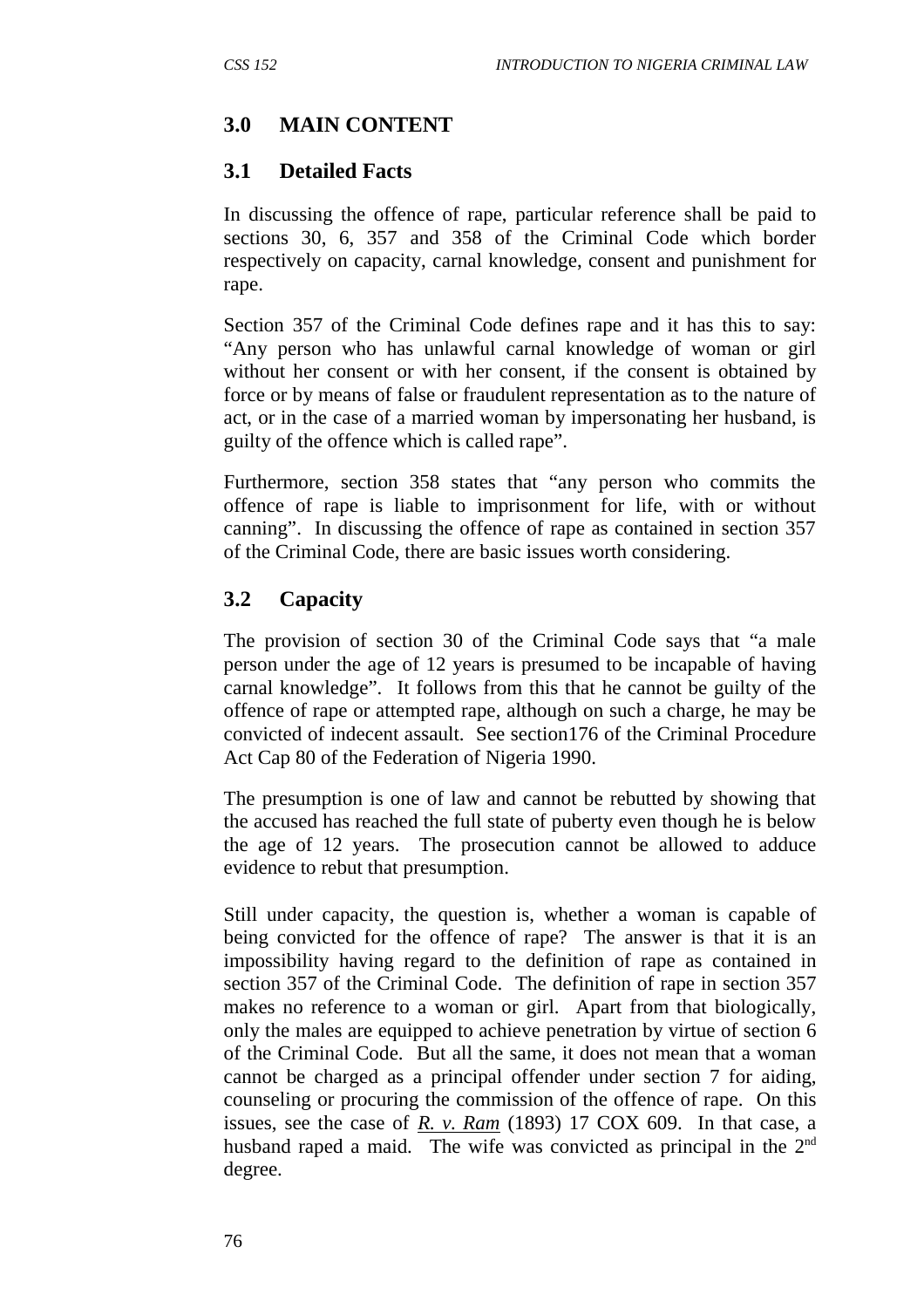From the foregoing, it is clear that for the offence of rape to succeed, the accused must possess the capacity to commit it. Furthermore, another question may be whether a husband can be guilty of rape upon his wife?

According to Hakins in Criminal Law, sexual intercourse by husband and wife is sanctioned by law and all other intercourse is unlawful. For our purposes, the answer is that a husband cannot be guilty of rape upon his wife because of the second limb of section 6 of the Criminal Code provided there is a valid subsisting marriage at the time of the purported commission of the offence. But if there is no such valid and subsisting marriage and they are merely living as concubines, the so called husband can be charged with the offence of rape. This is understandable since there would have been no contract or marital relationship between them.

The case of *R. v. Clarke* (1949) 33 Cr. APP R. 448 per the judgment of Byne, J adopts the view of Hale as to why a husband cannot be guilty of rape upon his wife. The reason is that, if the marriage has been dissolved, or if a competent court has made a separation order containing a non-cohabitation clause: that the spouse be no longer bound to cohabit with her husband, the implied consent to intercourse at marriage is revoked while the order is in force, it will be rape for the husband to have intercourse with the spouse without her consent. Also, if there is a decree absolute, then the husband can be charged with rape, as the marital link would have ceased to exist. It may be borne in mind that an undertaking by a husband (in lieu of injunction) not to assault, molest or otherwise interfere with his wife… is equivalent to an injunction and has the effect of revoking the implied consent to intercourse. See *R. v. Steel* (1977) Crium. LR 290.

However, the mere fact that a wife has presented a petition for divorce does not by itself revoke the implied consent to intercourse. See the case of *R. v. Miller* (1954) 2 282. In that case, the complainant had left the accused, her husband, and had filed a petition for divorce on the ground of adultery. The hearing started and was adjoined so that the accused might attend and give evidence. Later, the accused had intercourse with his wife against her will. He was charged with rape and assault occasioning actual bodily harm. It was held that the accused was not guilty of rape but of common assault.

Following Lynskey, J. in the Miller's case (supra), until that valid subsisting marriage is dissolved; he cannot be convicted of rape. If there is non-cohabitation clause, the clause in effect puts the relationship into abeyance and so the husband can in this regard be convicted of rape. See *R. v. Miller* (Supra) and *R. v. Steele* (Supra).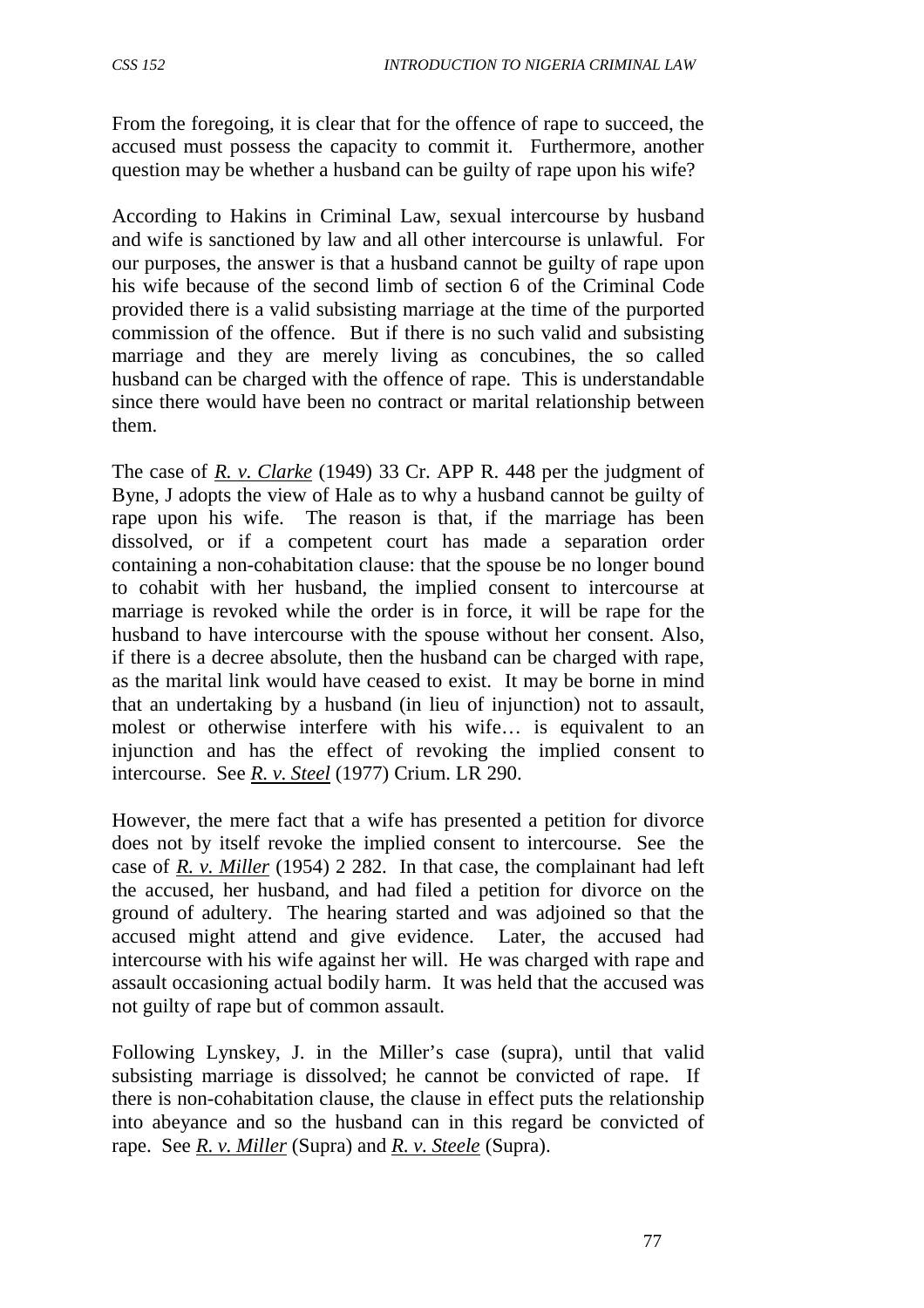Again, if there is a decree of nullity or what one considers to be no marriage at all, the charge of rape can be brought against him. If a man is suffering from venereal disease and inflicts it upon his wife, it does not amount to rape, but at best, it would amount to cruelty. See the case of *R. v. Clarence* (1888) 22 QBD 23. In that case, the accused was charged for an offence under the Pensions Act 1861, particularly under sections 20 and 47. He was alleged to have had intercourse with his wife while suffering from gonorrhea which he communicated to her. He was convicted. On a case stated for the opinion of the crown court, the conviction was quashed.

On a comparative dimension, the Californian Penal Code makes a provision for rape committed by the husband upon his wife. Equally, as far back as 1952, the Israeli Legal system was trying to propound a law of rape by husband upon his wife. The English Court lately adopts this view.

In order to find out what a woman is, Omrod J. in *Cobett v. Corbett* (1970) 2 All ER 33 gave certain criteria or features of a woman as follows:

- 1. To look for the presence of chromosome factors.
- 2. To look for the presence or absence of testes or ovaries.
- 3. To look for the genital factor including the internal sexual organs.
- 4. The psychological factors.

#### **3.3 Carnal Knowledge**

In an offence of rape, carnal knowledge of the woman by the man must be proved. Section 6 defines carnal knowledge and it states that when the term carnal knowledge or the term carnal connection is used in defining offence, it is implied that the offence so far as regards this element is complete upon penetration.

The Supreme Court explained what constitutes penetration in the case of *Iko v. The State* (2000) as follows:

"In legal parlance, any person who has unlawful carnal knowledge of a woman or girl without her consent or with her consent, if the consent is obtained by force or by means of threats or intimidation of any kind, or by fear of harm or by means of false and fraudulent representation as to the nature of the act is guilty of the offence of rape (see section 357 cc). Sexual intercourse is deemed complete upon proof of penetration of the penis into the vagina (see *R. v. Marsden* (1981)) and *Rutherford v. Rutherford*  (1923), *R. v. Kufi* (1960).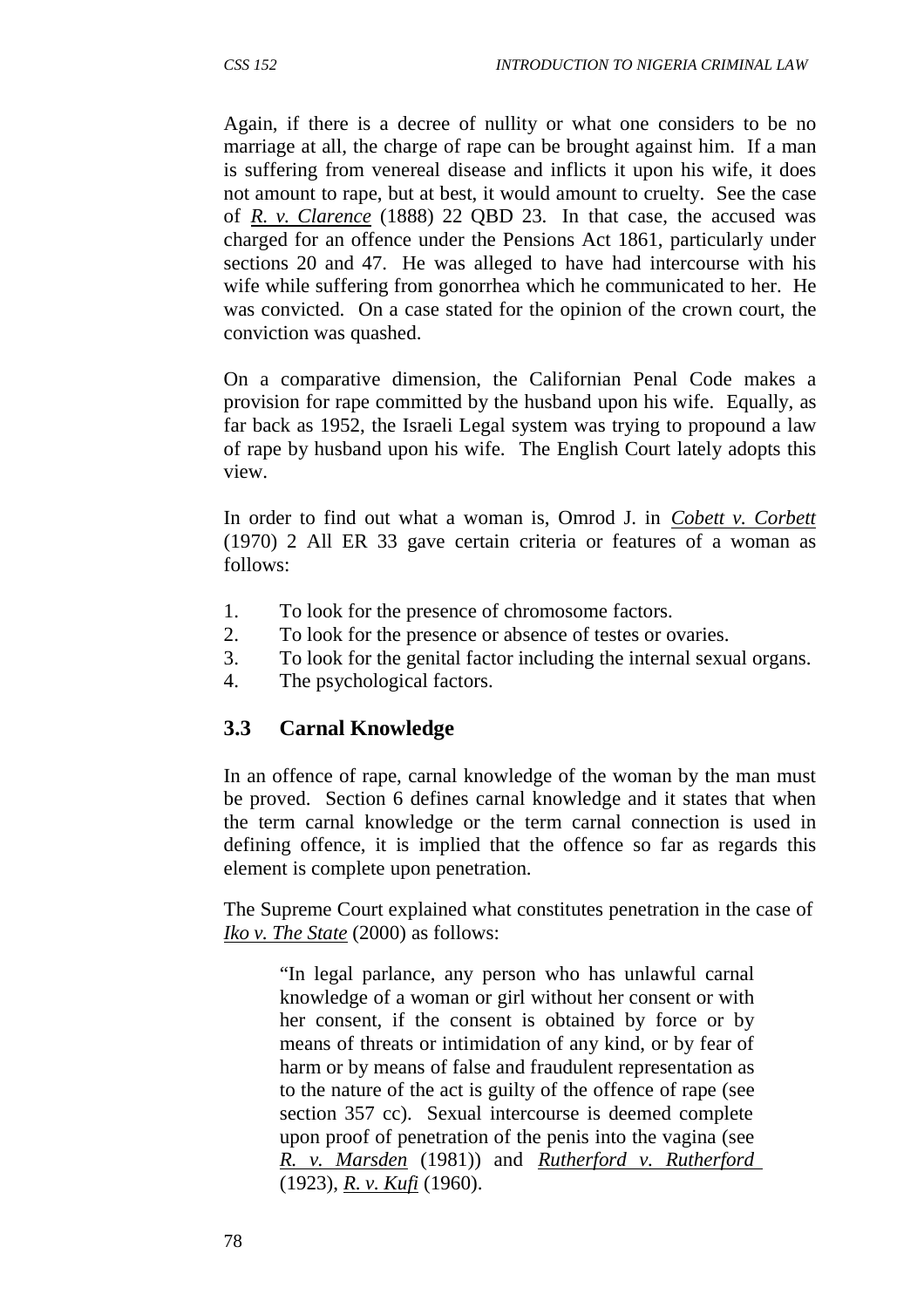It has however been held that even the **slightest penetration** will be sufficient to constitute the act of sexual intercourse. The fact that a prosecutrix, who is alleged defiled, is found to be virgointcta (i.e. a virgin) is not inconsistent with partial sexual intercourse and the court will be entitled to find that sexual intercourse has occurred if it is satisfied on the point from all the evidence led and surrounding circumstance of the case. Where penetration is proved but not of such a depth as to injure the hymen, it was held sufficient to constitute the crime of rape. Proof of the rupture of the hymen is therefore unnecessary to establish the offence of rape".

For purpose of rape therefore, the most important ingredient is penetration and unless penetration is proved, the prosecution must fail. But penetration, however slight, is sufficient and it is not necessary to prove injury or the rupture of the hymen or that there has been an emission of semen.

It is settled law that the act of sexual intercourse which follows is part of the offence itself, so that aid given after penetrating makes the aider a party to the offence. See *R. v. Mayberry* (1973) QDR 211 and note as well the dissenting view of Skerman, J. at p. 161. See Okonkwo's Criminal Law in Nigeria.

#### **3.4 Consent**

On a charge of rape, absence of consent is very important and the prosecution has to prove that the accused had carnal knowledge of a woman or girl, despite her age, without her consent. It is no excuse that the complainant is a common prostitute or that she has consented to intercourse with the accused person as a concubine. However, these facts may persuade the court not to believe the complainant's denial of consent. Consent obtained by force or by means of threats or intimidation or fear of harm is no consent. Consent given because of exhaustion after persistence struggle or assistance would appear to be no consent. Usually evidence of some struggle or resistance by the complainant may be the best proof of lack of consent but this is not always necessary.

The law is that for one to have a carnal knowledge of a sleeping woman, one is said to have committed the offence of rape. It is also rape to have carnal knowledge of woman by impersonating her husband. Submission by a person of weak intellect or a person who is young to understand the nature of the act done is no consent. It must be stated that, no consent is effective which is obtained by fraud relating to the nature of act. See the case of *R. v. Flattery* (1877) 2 QBD 17.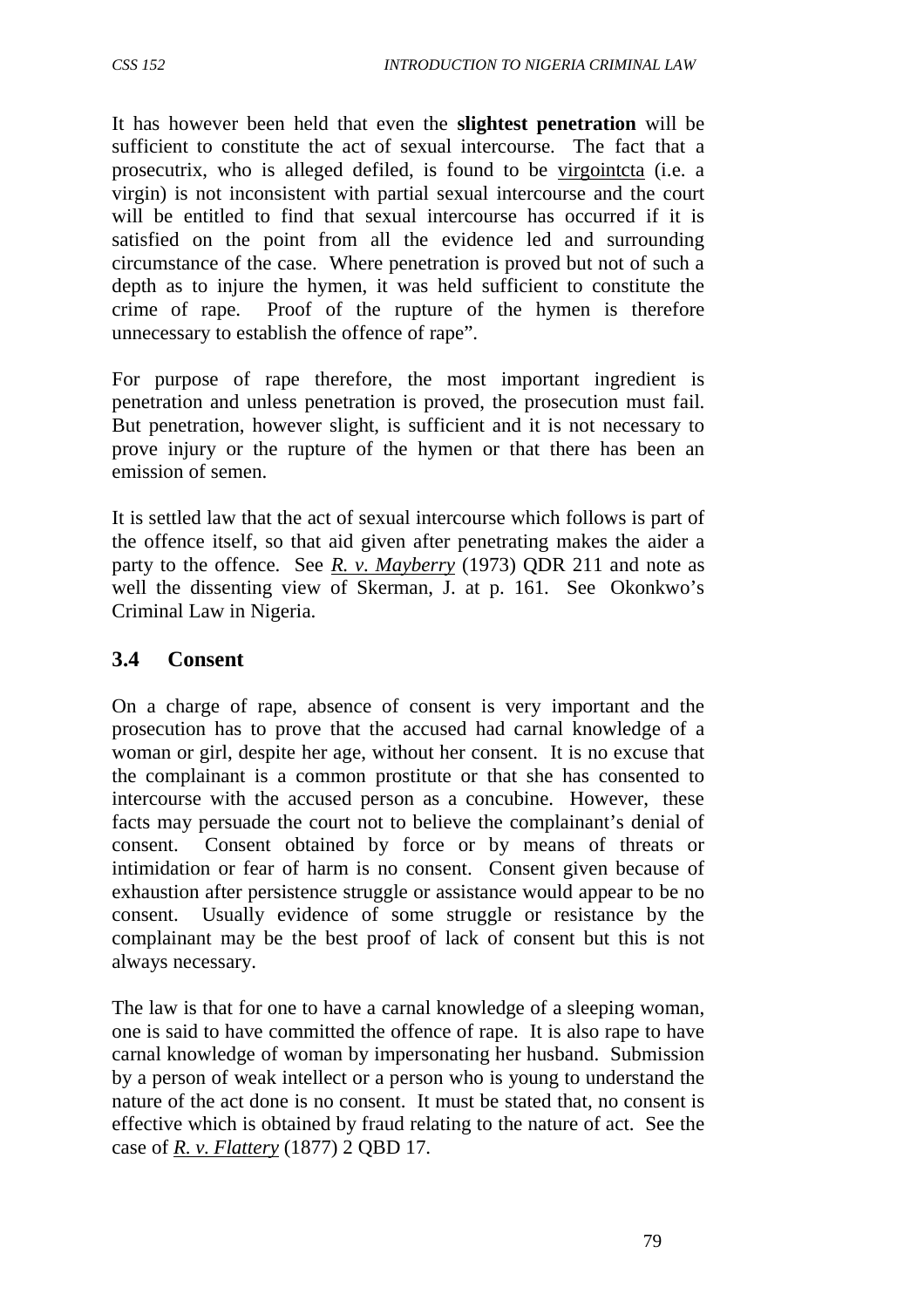As to the issue of consent, the prosecution need not prove a positive consent by the woman, it is sufficient if the woman did not accept. Thus the next is not, the act was against her will? But, was it without her consent? Perhaps the question to be asked is whether she did accept or did not accept.

In *Tamaitirna Kaitamiki v. The Queen* (1984), the accused was charged with rape. It was alleged that he broke into a woman's flat and twice raped her. There was no dispute that sexual intercourse had taken place on two occasions but he contended that the woman consented or he honestly believed that she was consenting. On the second occasion, and after he had penetrated her he became aware that she was not consenting but he did not desist from intercourse.

In confirming the conviction by the lower courts, the Judicial Committee of the Privy Council restated that sexual intercourse was complete upon penetration and it was a continuing act only ending with withdrawal. Consequently, the appellant was liable where he continued intercourse after he realized that the woman was no longer consenting.

Some people have argued that it is impossible for a woman who has not accepted or consented to be raped, since before acceptance of the penis, there must be the lubrication of the vagina. That is to say: "there could only be an absence of consent of the prosecutrix's mind had been overborne by fear of death of duress."

This argument however, runs counter to judicial decisions. In *R. v. Olugboja* (1981), the Court of Appeal (U.K) held that the offence of rape was having sexual intercourse against the woman's consent: that the offence was not limited to cases where sexual intercourse had taken place as a result of force, fear or fraud; and that the trial judge had properly directed the jury that, although the complainant had neither screamed nor struggled and she had submitted to sexual intercourse without the defendant using force or making any threats of violence, they had to consider whether the complainant had consented to sexual intercourse.

It is argued that submission which is got by way of duress is not consent because there is a distinction between submission and consent. Not every submission is a consent, e.g. pointing a flick knife to secure submission as in *R. v. Mayers* (1872) (supra). Mere animalistic instinct would not be sufficient to constitute rape and a misrepresentation that is not fundamental in respect of the identity of the person e.g. saying he is a wealthy person does not violate consent so as to amount to rape (*R. v. Clarence* (supra)).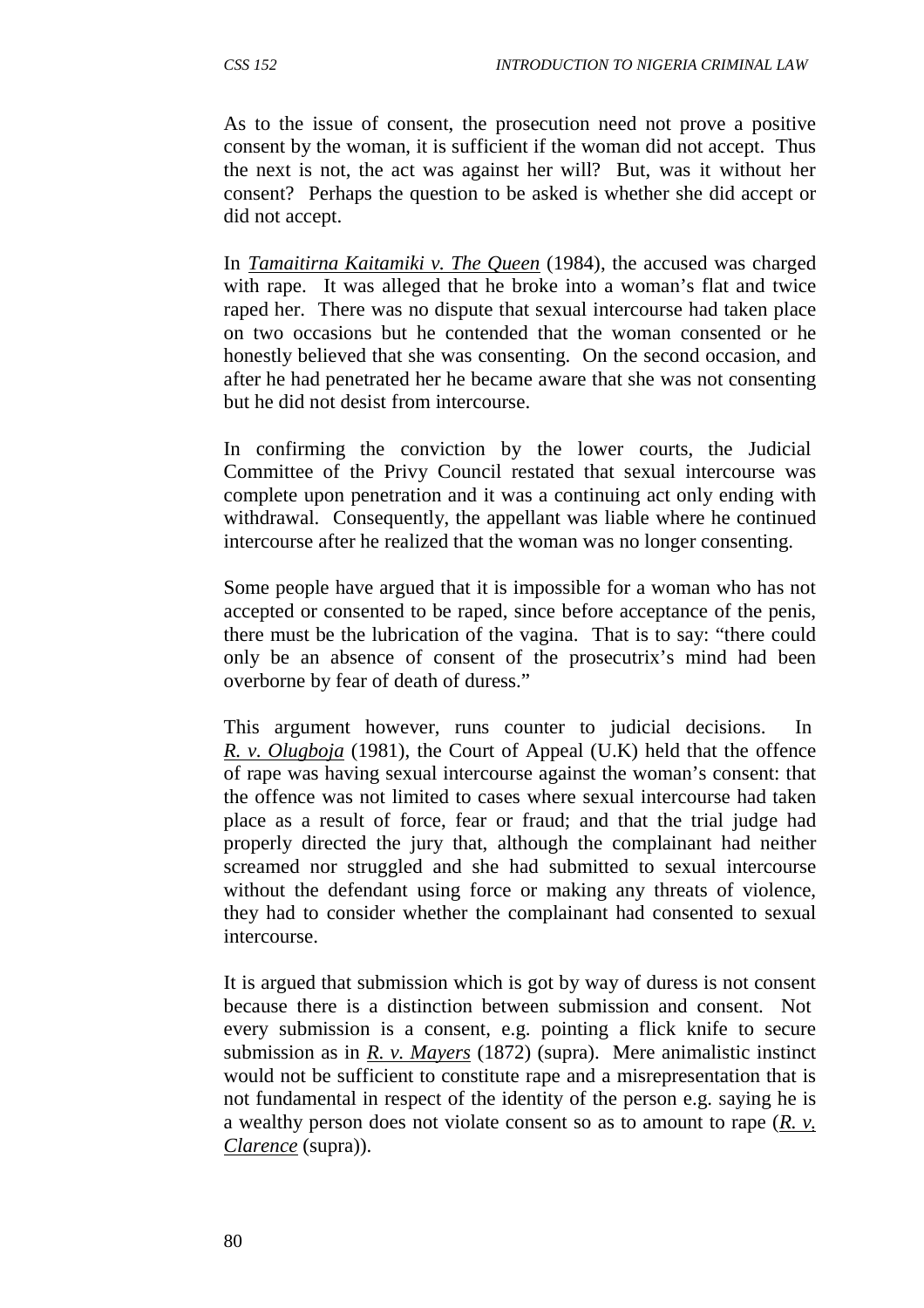### **SELF ASSESSMENT EXERCISE**

- 1. What are the ingredients for rape?
- 2. Can rape be committed if penetration is not deep enough?

### **3.5 The Mental Element Required for Commission of the Offence of Rape**

If the accused person believed that the woman was consenting, he would not be guilty of rape even though he had no reasonable grounds for his belief. The mental element of rape is intention to have sexual intercourse without the woman's consent or with indifference as to whether the woman consented or not – see *DPP v. Morgan* (1975) 2 All ER 347 to the effect that a man cannot be convicted of rape, if he believed albeit mistakenly that the woman gave her consent, even though he had no reasonable ground for the belief.

The position of the law in *DPP v. Morgan* (supra) is valid and good law in Nigeria because if an accused person pleads that he believed the woman was consenting, he does not thereby bear the burden of establishing the defence of honest and reasonable mistake of facts as articulated in section 25 of the Criminal Code.

### **3.6 Attempted Rape**

Any person, found guilty of attempted rape is liable to a term of imprisonment for 14 years with or without whipping. See section 25 of the Criminal Code. In *R. v. Offiong* (1936) 3 WACA 83, the accused was said to have entered a lady's room uninvited, took off his clothes, expressed a desire to have sexual connection with her and actually caught hold of her. Upon a charge of attempted rape, the court held that these facts did not constitute the offence or attempted rape because, the facts adduced merely indicated that the accused wanted to have and made preparation to have sexual connection with the complainant.

The case of *Jegede v. The State* (2000) may be instructive. The accused was alleged to have grabbed a school girl under 13 years and raped her in a disused school toilet. The sexual attack was alleged to have taken place on  $24<sup>th</sup>$  May. The medical examination which took place on the  $26<sup>th</sup>$  found evidence of tender vagina, purplish blue mucosa, staphylococcus and yeast cells. The pathologist opined that these might be due to traumatic inflammation and "forceful penetration of the genital trait".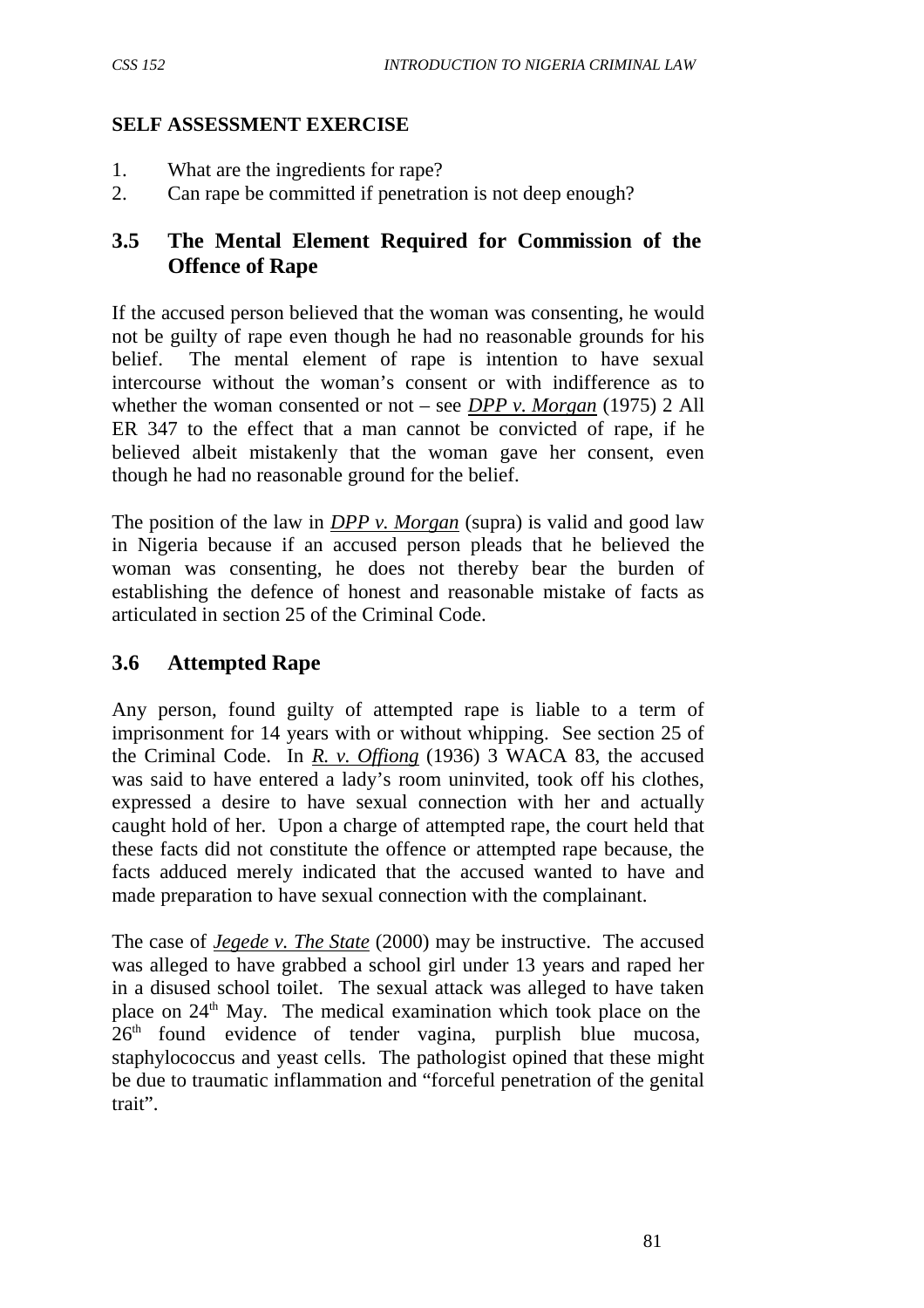The accused denied the allegations and intended that the school girl was his pupil at a private tuition school and her father owed him unpaid fees which the girl too denied. Her father was not called as a witness, and worked in the same hospital as the pathologist.

The trial court convicted the accused of rape. The Court of Appeal quashed the conviction and sentence and substituted a conviction for attempted rape. Dissatisfied, the accused further appealed to the Supreme Court. The Supreme Court observed:

- i. That there was no evidence of age of the prosecutrix; that her hymen was torn during the alleged rape or whether or not she was a virgin
- ii. That there must first be proof of penetration
- iii. That penetration of the vagina must be linked with the appellant irrespective of whether the prosecutrix was a minor or an adult.

Absence of such evidence was fatal to any charge of rape. The Supreme Court also considered the conviction for attempted rape as 'unfortunate' adding that to constitute an attempt, the act must be immediately connected with the commission of the particular offence charged and must be something more than mere preparation or the commission of the offence. See *R. v. Eagleton* (1855), *Ozigbo v. COP* (1936) and *Orija v. IGP* (1957).

Where the other ingredients of rape are present but the facts of penetration is lacking or cannot be proved, the accused may be convicted of attempted rape.

### **3.7 Evidential Corroboration in Sexual Offences**

There are certain sexual offences with which the accused cannot be convicted upon the uncorroborated testimony or evidence of one witness. These are offences bordering on defilement of a girl under thirteen. See section 218 of the Criminal Code.

For defilement of girls under sixteen and above thirteen and idiots, see section 211 of the Criminal Code; procuration of a girl or woman for unlawful carnal knowledge or for prostitution whether in Nigeria or else where, see section 223 of the Criminal Code and procuring defilement of a woman by threat or administering drugs. See section 224 of the Criminal code.

In other sexual offences where the law has not specifically said the accused cannot be convicted upon the uncorroborated testimony of one witness, the courts are reluctant to convict upon the uncorroborated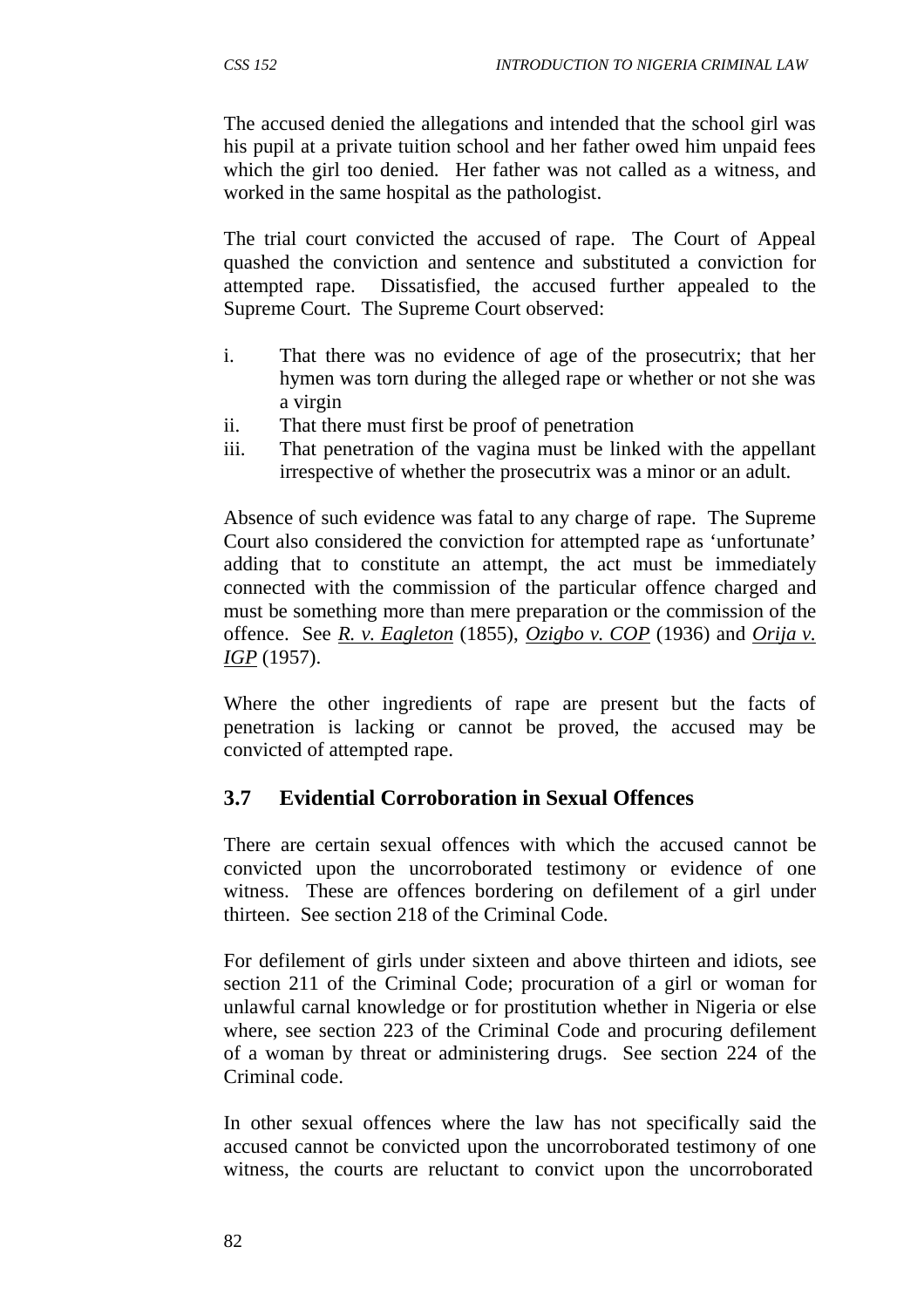testimony of a complainant. It is not a rule of law that an accused person in a charge of rape cannot be convicted on the uncorroborated evidence of the prosecutrix.

But it is an established practice in Criminal Law that though corroboration of the evidence or the prosecutrix in a rape case is not essential in law, it is in practice always looked for and it is also be practice to warn the jury (or the judge to warn himself) against the danger of acting upon her uncorroborated testimony or that it is unsafe to convict on the uncorroborated evidence of the prosecutrix. (*Ibeakanma v. The Queen* (1963).

The court may after paying due attention to the warning nevertheless convict the accused person if it is satisfied with the truth of her evidence. The reluctance of the courts to convict upon uncorroborated testimony of one witness is not predicated on law but on a rule of thumb or practice. But the court may after warning itself nevertheless convict on an uncorroborated evidence of a prosecution if it is satisfied of the truth of her evidence. See the cases of *Summonu v. Police* (1957) WRNLR 23 at 24 and *R. v. Ekelagu* (1960) 5 FSC 217.

The danger sought to be obviated by the requirement of corroborative evidence is that the story told by the prosecutrix may be deficient, inaccurate, suspect or incredible by reasons not applicable to other competent witnesses. All that is required is confirmation and support from some other source that is sufficient, satisfactory, credible and corroborative that the suspect witness is telling the truth in some part of her story which goes to show that the accused person committed the offence with which he is charged. Corroborative evidence merely goes to support or strengthen the assertions of the complainant.

It is not enough that the evidence tends to corroborate any part of the story told by the complainant. It must corroborate substantially her evidence. Indeed, it is trite law that evidence in corroboration must be independent testimony, direct or circumstantial, which confirms in some material particular not only that an offence has been committed but that the accused has committed it. On a charge of rape, therefore, the corroborative evidence must confirm in some material particular than

- i. Sexual intercourse has taken place
- ii. It took place without the consent of the woman or girl, and
- iii. The accused person was the man who committed the crime.

Lord Reading, summed up what evidence constitutes corroborative evidence this way: "Corroboration must be independent testimony, which affects the accused by connecting or tending to connect him with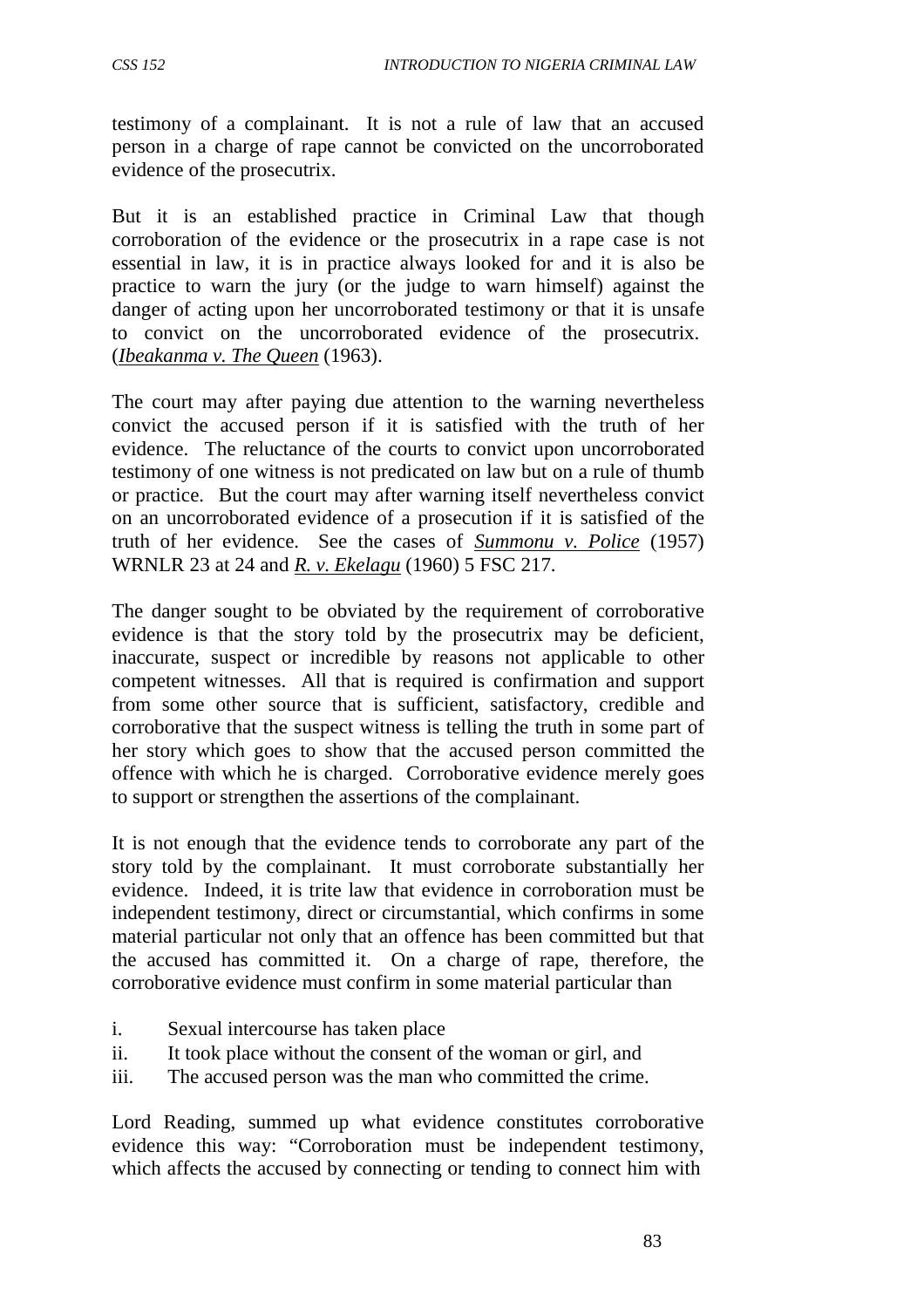the crime. In other words, it must be evidence which implicates him, that is, which confirms in some material particular not only the evidence that the crime has been committed but also that the defendant committed it. The test applicable to determine the nature and extent of the corroboration is thus the same whether the case falls within that class of offence for which corroboration is required by statute or as a matter of practice.

#### **4.0 CONCLUSION**

Rape is a crime and in this unit we have explained the requirement for liability for certain sexual crimes by considering the possible liability of an accused for rape, attempted rape, etc. We have been able to explain the punishment for rape and attempted rape and how the crime of rape can be proved in the law court.

#### **5.0 SUMMARY**

Consent to intercourse with a woman amounts to no rape.

If the woman does not consent to the offence, rape is committed.

If the consent is obtained either by force, threat, intimidation impersonation or misrepresentation, there is not consent at all.

The offence of rape is complete upon the slightest penetration of the penis into the vagina.

The accused must have the capacity to commit the offence.

### **6.0 TUTOR-MARKED ASSIGNMENT**

- 1. If a beautiful lady whom you have been admiring walks down your office in her nakedness, and having been thrown into a romantic trance, you pounce on her, throw her on the ground and without her consent, you now have a sexual intercourse with her, have you committed the offence of rape?
- 2. In Nigeria, the law is that the offence of rape is complete upon the slightest penetration of the penis into the vagina. What happens if a person cheers up the accused who has already achieved penetration and who is now working towards ejaculation?
- 3. Is there any justifiable ground why it could be said that a man cannot rape his lawful wife?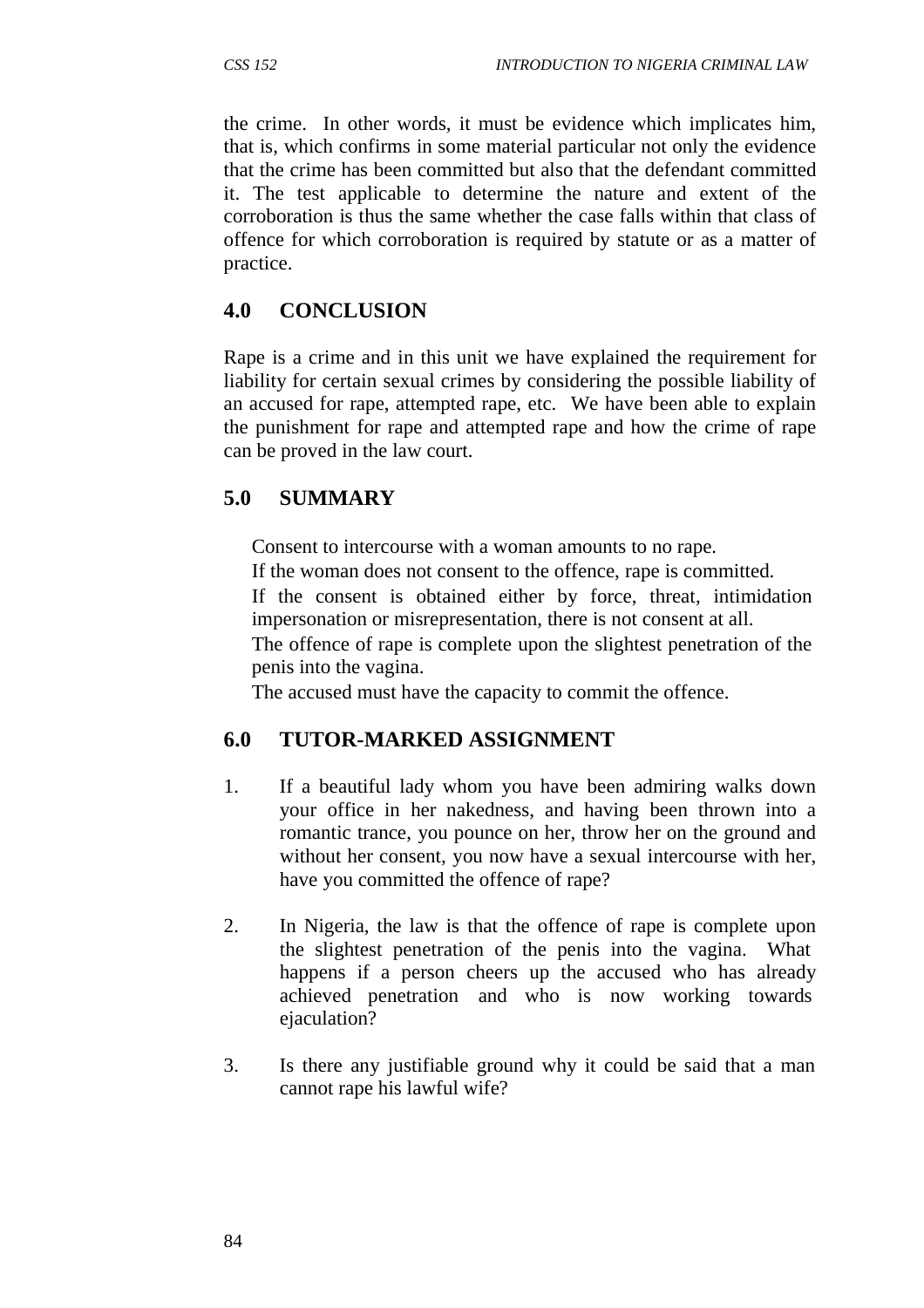#### **7.0 REFERENCES/FURTHER READING**

G. Fletcher, Rethinking Criminal Law.

Okonkwo C. O & Naish (1990).*Criminal Law in Nigeria.* Ibadan: Spectrum Law Publishing.

Smith & Naish, Criminal Law, Cases Material.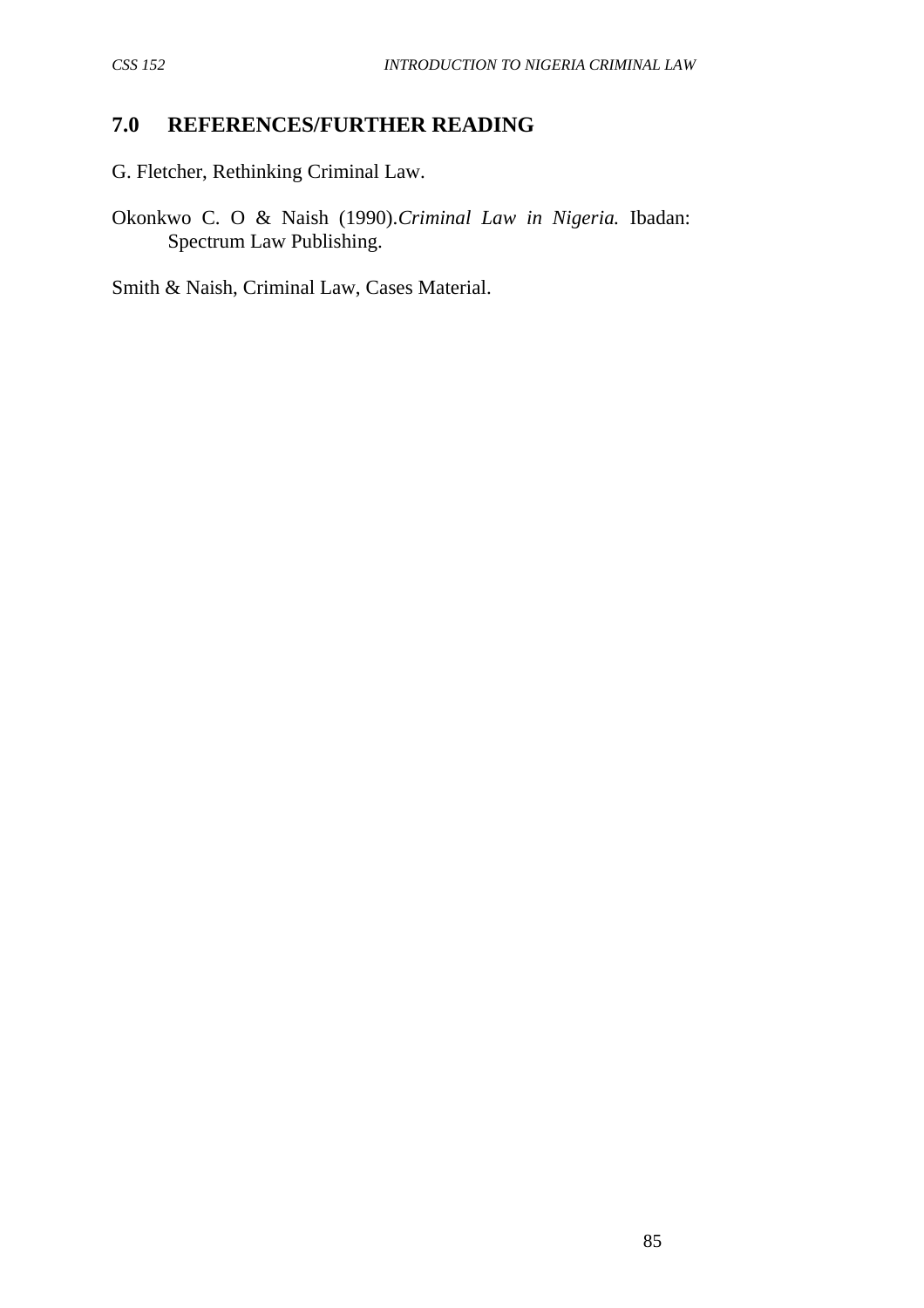#### **UNIT 5 THEORIES AND TYPES OF PUNISHMENT**

The essence of this unit is to acquaint you with the theories and types of punishment. If the court finds the accused person who was standing trial before it to be guilty of the offence for which he is being charged the court will then decide on the type of punishment to visit on the accused persons depending however on the provision of the law. This unit is treated thus:

#### **CONTENTS**

- 1.0 Introduction
- 2.0 Objectives
- 3.0 Main Content
	- 3.1 Retribution (Fair Deserts)
	- 3.2 The Idea of Responsibility
	- 3.3 Utilitarian Purpose of Punishment
	- 3.4 Disablement
	- 3.5 Deterrence
	- 3.6 Rehabilitation
	- 3.7 Educative Principle
- 4.0 Conclusion
- 5.0 Summary
- 6.0 Tutor-Marked Assignment
- 7.0 References/Further Reading

### **1.0 INTRODUCTION**

The essence of punishment in a criminal trial is to subject the accused to some form of deprivation in as much the same way as it will also satisfy the aspiration of the complainant. The punishment to be meted out by the court is not at the whims and caprices to the court. The court itself is guided by certain principles while awarding punishments which are treated in this topic. The court will also look at the sanction provision of the enactment which creates the offence in question.

#### **2.0 OBJECTIVES**

At the end of this unit, you should be able to:

state theories of punishment explain the principles behind the theories explain the notion that liability can only lie against the accused give the reasons for the various theories explain the viability or otherwise of the theories.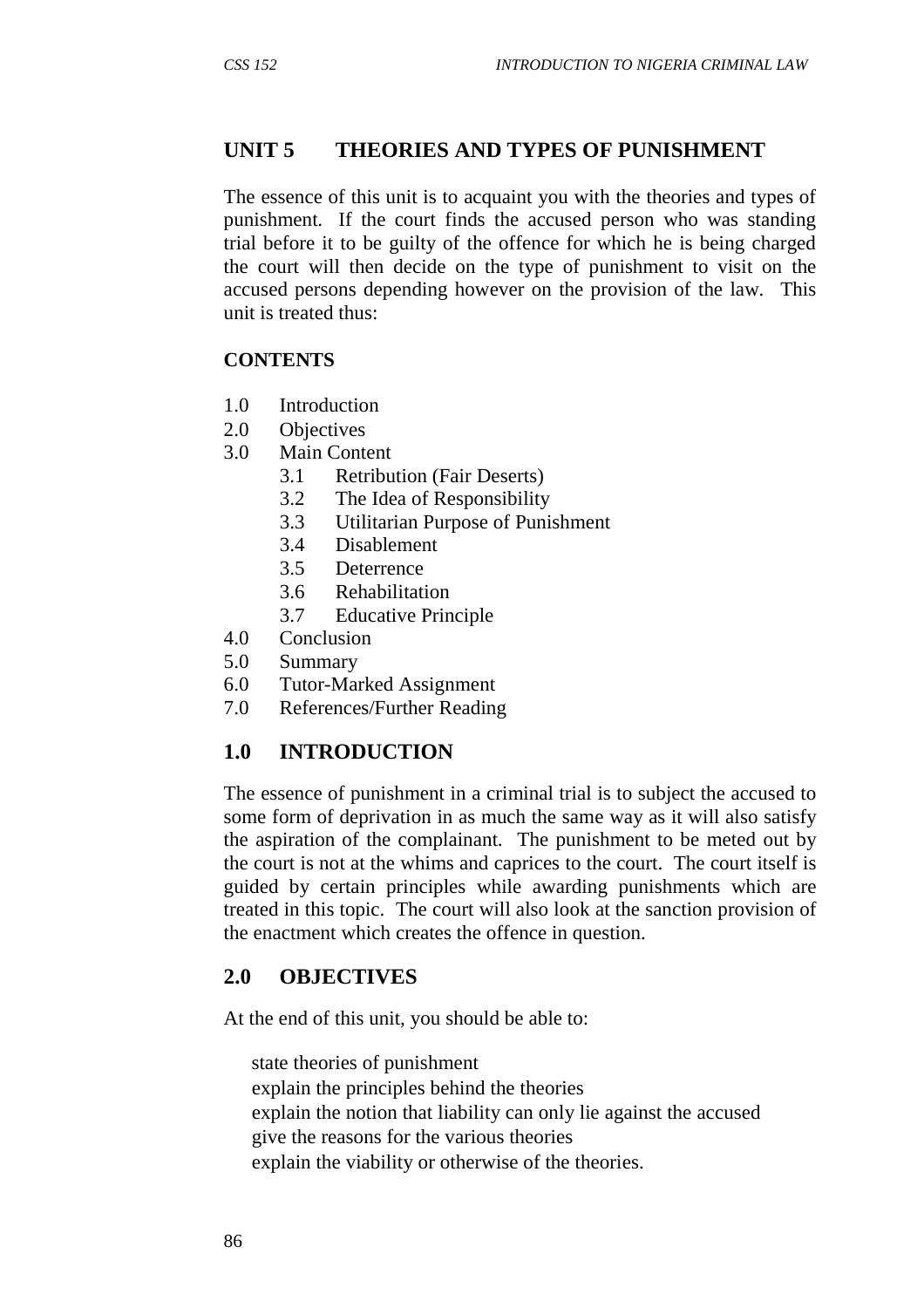### **3.0 MAIN CONTENT**

#### **3.1 Retribution (Fair Deserts)**

Under this heading the punishing authority looks back at the circumstances of the crime committed and decides what type of punishment the accused deserves for his conduct, having regard to his responsibility for the crime. This approach involves retribution or the wreaking of vengeances and infliction of injuries by society on behalf of their injured individual, on the wickedness of the offender.

Therefore, punishment is imposed in order to relieve the indignant feelings of the public or it could be imposed to mark the level of revulsion with which the public regards the crime. The purpose of capital punishment contains the notion of extra punishment which is also implicit in hard labour as distinct from ordinary imprisonment. This stems from the feelings that a more wicked man should suffer more severe pain.

The effect of retribution, may be that the offender by undergoing punishment is offered a chance to expiate (make amends for) his wickedness, to relieve his conscience and to pay for what he has done. Since retribution is essentially a non-utilitarian principle, it cannot be disapproved but only accepted or rejected as a matter of emotional preference.

In retributive (backward-looking) punishment there is the underlying and universal notion that punishment must be just and fair – which means that the offender should not be punished more than his offence deserves. It may be difficult to decide what is a fair proportion between a crime and the punishment attached to it, taking into consideration all the circumstances of a case but there is an assumption that there exists general notions in given community of what is just desert (appropriate punishment).

The principle of fair desert is that a person should be punished only if he has actually committed an offence as defined by law (thereby emphasizing judicial precedent) and offences of unequal culpability should be treated differently.

See the case of *Maizako v. Superintendent General of Police* (1960) WRNLR 188. In that case, the sentence of one accused was upheld because he had a record of burglary, but that of the other was reduced because he had no previous conviction. Similarly, in *Enahoro v. R* (1965) NMLR 25 at 283, the court reduced sentence imposed on lieutenant (assistant) because it was heavier that that imposed on the leader.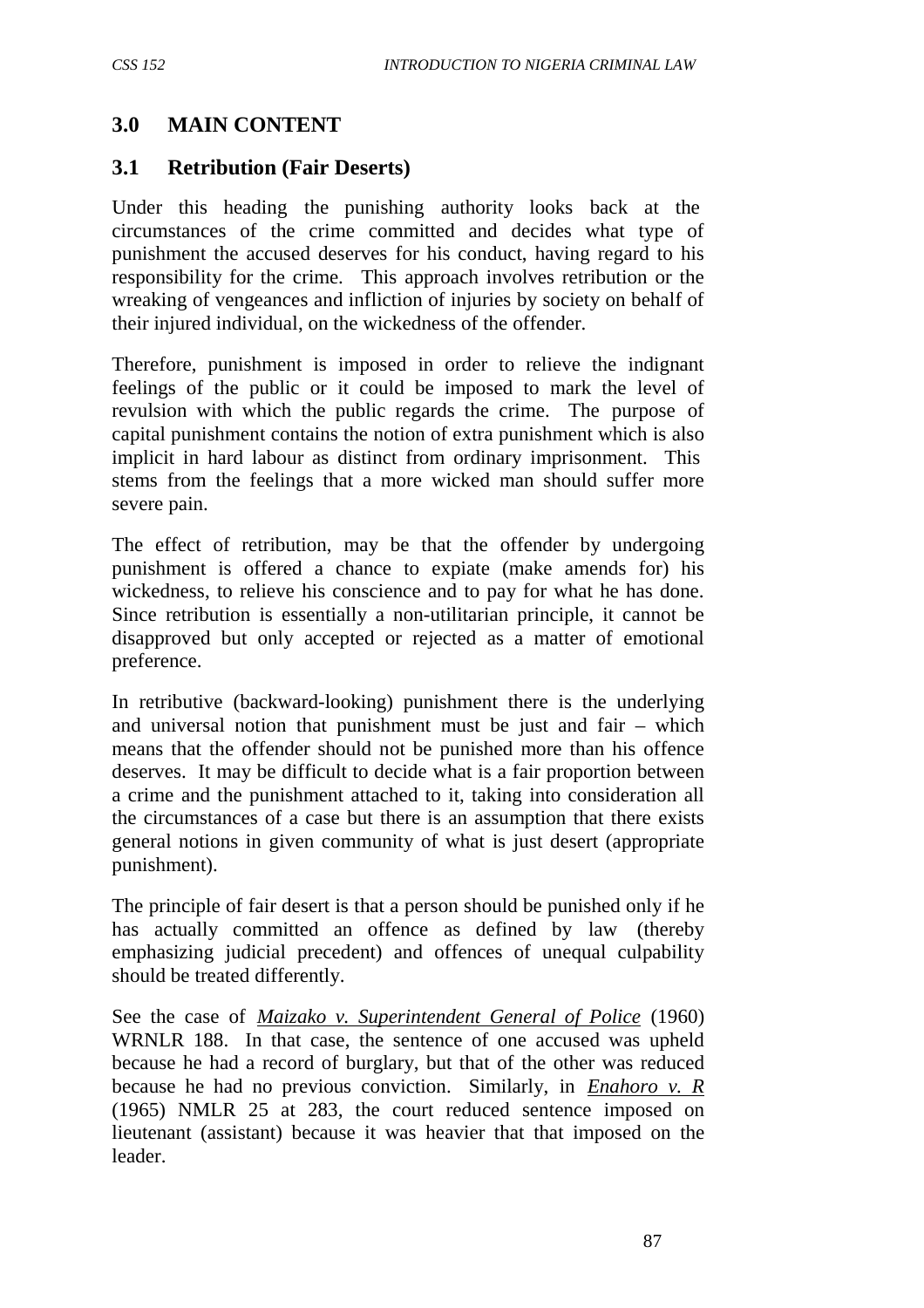Thus, the significance of the just desert notion lies in the fact that it acts as a check on the principles of deterrence (which are forward looking principles) or reform. It may well be added that a punishment may be justified by the aims it hopes to achieve, but it can also be fair and imposed on conduct, in such manner which the citizen has a responsible ground of knowing such conduct to be criminal.

### **3.2 The Notion (Idea) of Responsibility**

Closely related and germane to the principle of retribution is the notion of responsibility or culpability. This is also because a man deserves punishment only to the degree which he was responsible for his criminal acts. For e.g. if a person who was suffering from insanity kills another, we do not hang him in return, instead he may be ordered to be put in an asylum for observation and that does not amount to paying him back for killing another, but it is designed to protect other persons from possible future attacks.

The notion of responsibility can be said to arise at three different stages in a criminal trial. First, the court would decide the straight forward factual issue whether the accused did act or make the omission with which he is charged. Here, doing the act or making the omission conjures the accused person's responsibility.

The second stage of the trial is used to describe the finding that not only did the accused do the act or make the omission with which he is charged but also that in the eyes of the law, he is responsible for it. The third stage is that of sentence. Here punishment may be mitigated (lessened or reduced) on the ground that his responsibility though proved, was not very great and at this stage, there are degrees of responsibility.

Sometimes, at the third stage (during punishment), there may be diminished responsibility as when a man steals to feed his starving children, he may receive an acquittal, usually at the discretion of the court. But please bear in mind that you cannot be availed of responsibility, if upon a charge for murder you are pleading provocation. Because the concept of responsibility rests on a reasonable amount of freedom of choice and capacity to regulate one's conduct.

A number of controversies have arisen as to the standards of responsibility to be adopted (see Okonkwo and Naish's opinion). See the opinion of Professor Brett in his book "An Inquiry into Criminal Guilt" pt. 42 at 101.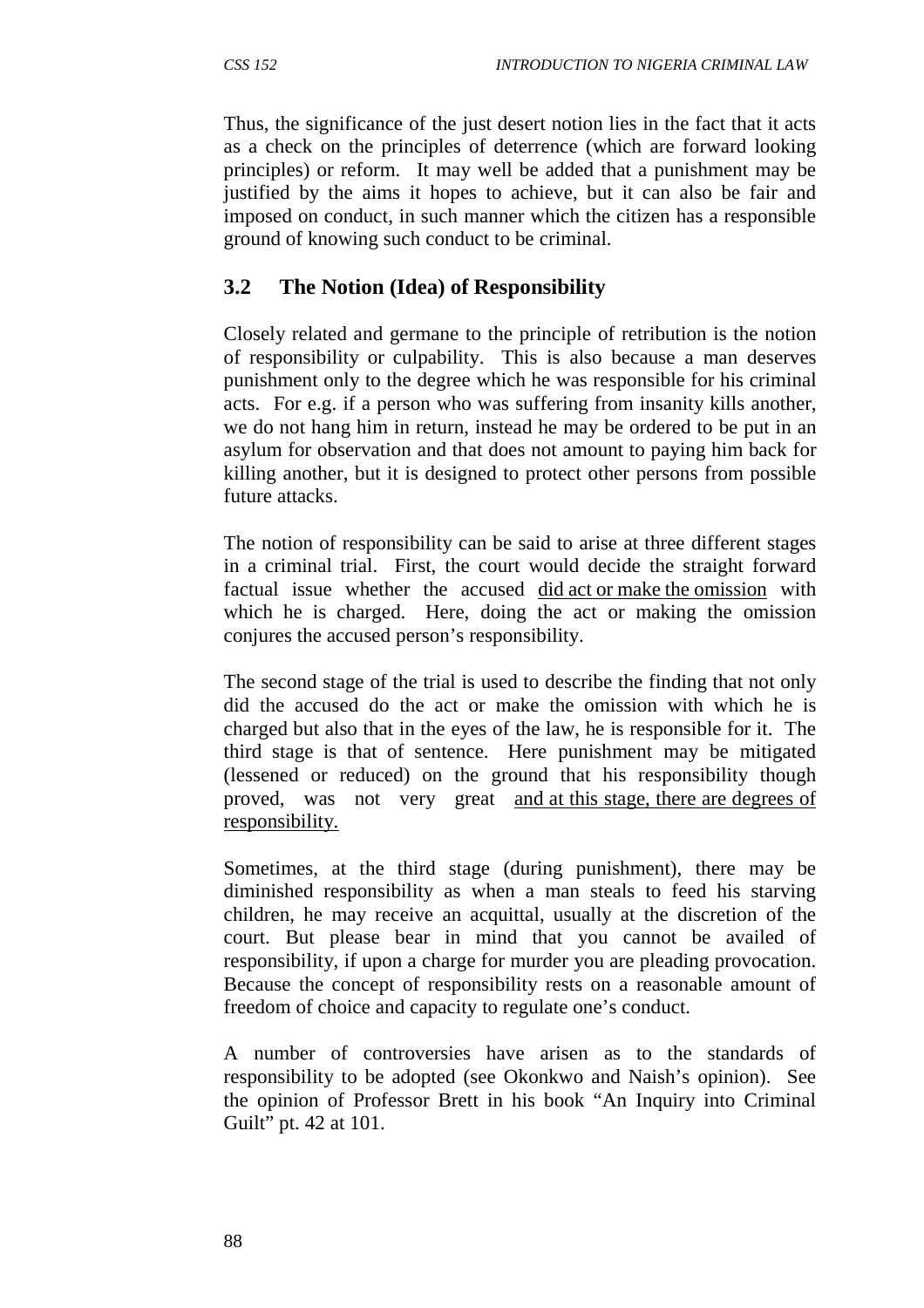Further, on the standards of responsibility, Lord Coleridge C. J handed down a dictum which though leading was also flexible. For that dictum, see the case of *R. v. Duiley and Stephens* (1884) 14 QBD 273 at 288.

On the whole, it is argued that, it is safer to anchor the standard of responsibility on the standard of an ordinary man. When the standard of responsibility commensurate reasonably well with the standard of the ordinary man, then this ensures that we can plan our lives so as to avoid liability if we are involved in breach of law by genuine mistake or accident. See section 25 and 24 of the Criminal Code respectively.

# **3.3 Utilitarian Objects of Punishment**

The point must be recognized that utilitarian principles of punishment are essentially forward-looking. It is forward looking because punishment is imposed with an eye to its future results, the basic aim being to prevent further crime.

There are about four utilitarian principles and to the analysis of these, we now turn.

# **3.4 Disablement**

This is a principle which seeks to disable the offender through the imposition of capital punishment or imprisonment for life. The principle seems to be saying that the more willing is the danger a crime is thought to present, the more willing is the society that the offender be shut off for a considerable time. Thus in *R. v. Adebesin* (1940) 6 WACA 197. On appeal sentences imposed after a conviction for armed robbery and burglary, the Court of Appeal increased the sentences of the two accused persons of 10 years and 8 years imprisonment respectively to 15 years and 12 years. The court said that for the protection of the public, the offenders should be sent to prison for even longer terms than those imposed by the trial judge.

# **3.5 Deterrence**

This is regarded as the most potent and vibrant principle of punishment and it takes two forms. In the first form punishment may be imposed in order to deter the particular accused from offending again or in the second form, it may be imposed with the more general view of deterring the public from doing what the accused did. The court adopted the more general view in the case of *State v. Okechukwu* (1965) 9 EALR 91 at 94. In the case, Nkemena J. imposing a sentence of nine years in a case of manslaughter by a medical quack said this type of offence is very common nowadays and a deterrent sentence is called for in this case.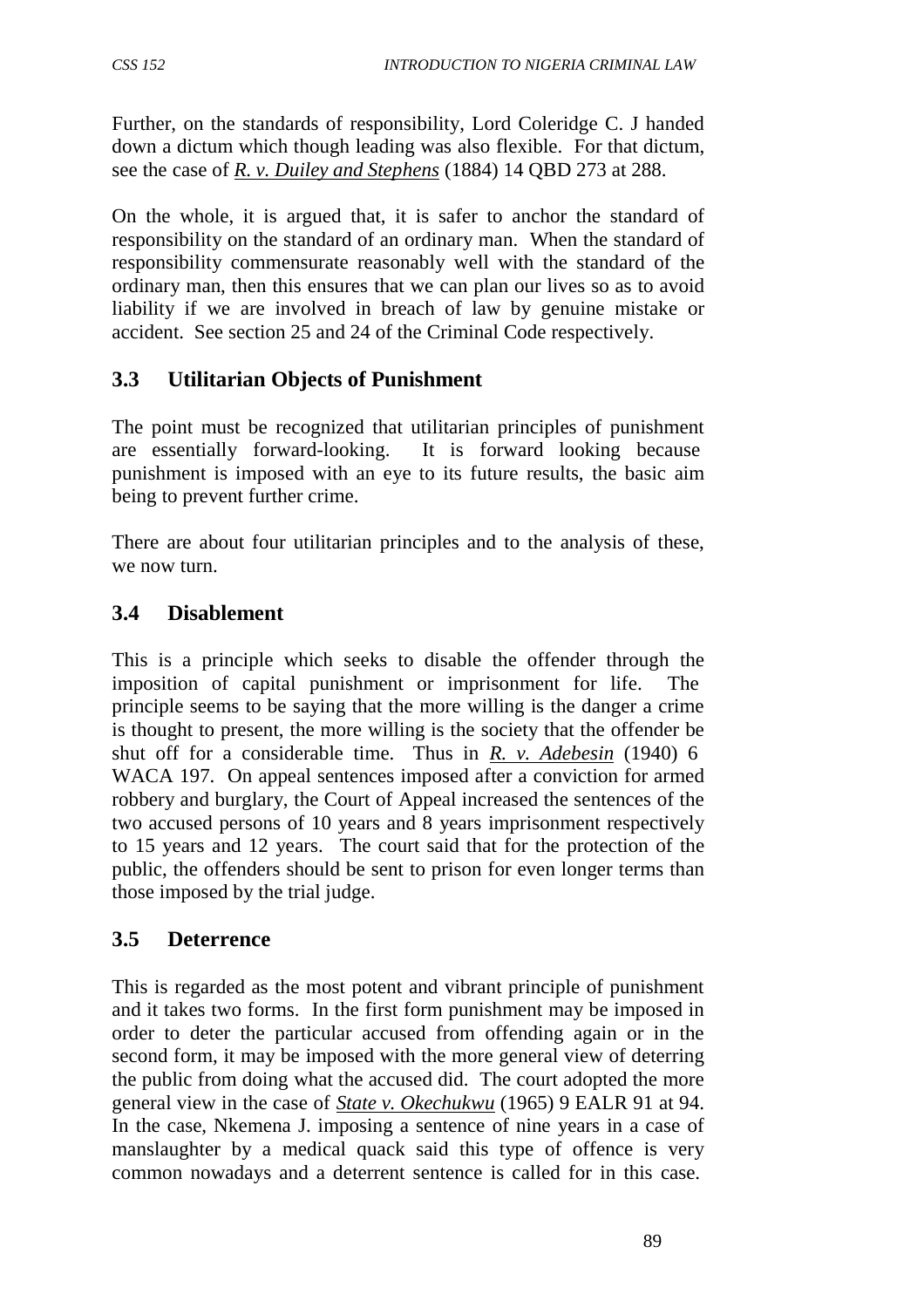Ignorant persons should not be allowed to experiment with the lives of others".

It is a truism that the general theory of deterrence runs counter to the notion of fair deserts (earlier examined) than it appears. That more favoured judicial approach by the court. Regarding the issue whether deterrence as a utilitarian object of punishment really has the deterrent capacity or the capacity to deter, it may be said that, there is concrete fact that some criminals who actually commit crimes are not deterred by fear of punishment which explains why heinous crimes like robbery are on the increase in spite of the deterrent punishment attached to it.

Deterrent punishments are most often imposed on offenders who are believed to be professional criminals but career criminals are not likely to be deterred by it. It is thus argued that it is not the fear of punishment that deters a calculating criminal from crime, so much as the fear of detection.

Okonkwo and Naish submit that the principle of deterrence does not play any useful part in punishment and so should be applied with caution.

### **3.6 Rehabilitation or Form**

The essence of this method of punishment is not to punish an offender by imposing some unpleasantness upon him but rather to prevent him from offending again by transforming his attitude so that he himself will voluntarily refrain from offending again.

The most notable method of rehabilitation is probation. Here, the only unpleasantness imposed on the offender is to place him under the supervision of a probation officer, though he is otherwise free to pursue his normal life. The essence of the rehabilitation principle is to build up the offender's personal sense of responsibility.

The principle of rehabilitation designed to protect the society and it is applied most frequently to those offenders who are regarded not to present a very grave threat to the community but on the contrary for whom there is the greatest hope of rehabilitation e.g. juveniles.

### **3.7 Educative Principle**

Closely related to both the deterrent and rehabilitative aspects of punishment is the educative aspect. The essence of this type of punishment is to educate people out of a certain way of behaviour which is prevalent. Thus the mere fact that a part of the community denounces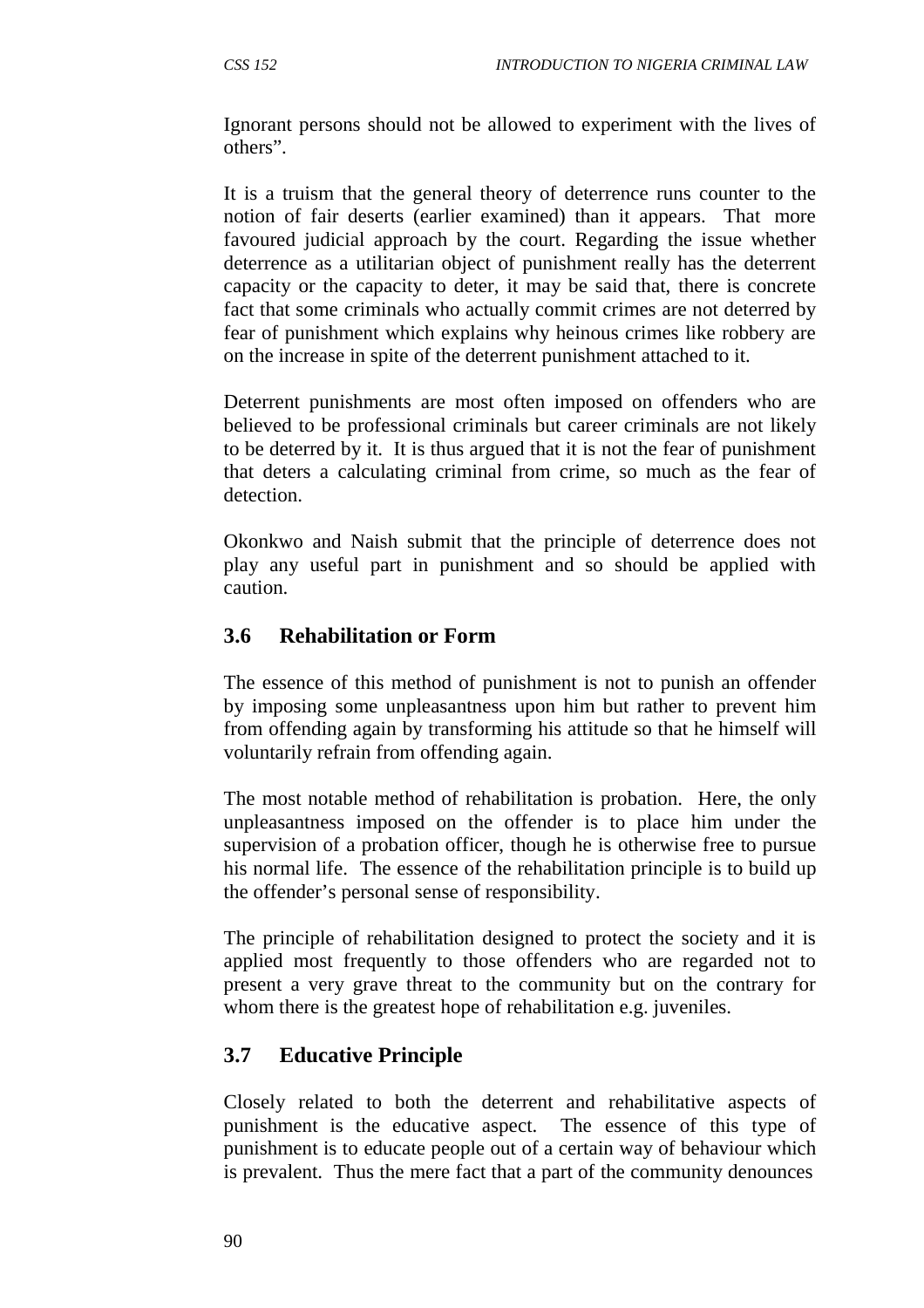a particular conduct so strongly as to render it liable to punishment will not only deter others from committing it; it will also make them come to see that such conduct is wrong. For example, slavery, when first prohibited was commonplace in many areas in Nigeria but at present slavery is relatively a rare occurrence because of the community's attitude towards the practice.

# **4.0 CONCLUSION**

In this unit, we exposed the fact that punishment is to serve 3 purposes:

Rehabilitation Reformation and education of the offender.

The tripod on which justice is hung i.e. justice to the victim, justice to the accused and justice to the society was also held in a delicate balance by the various themes and types of punishment as exposed by the unit. The effort here is to show that punishment serves a correctional role in out legal system.

# **5.0 SUMMARY**

The essence of punishment is to subject the accused person to some measure of deprivation.

These are some underlying principles associated with punishment.

A man deserves punishment only to the degree which he was responsible for his criminal act.

The utilitarian principle is essentially forward looking because the punishment it imposes is designed to achieve future results.

In disablement, capital punishment is imposed in order to disable the accused from offending again.

The essence of deterrence is to deter the offender and attune him to the path of proper conduct.

Rehabilitation is designed to transform the attitude of the offender.

# **6.0 TUTOR-MARKED ASSIGNMENT**

- 1. Why is it necessary to study the various theories of punishment?
- 2. Critically examine the notion of responsibility in the theories of punishment.
- 3. Is capital punishment a desideratum in our legal system?

# **7.0 REFERENCES/FURTHER READING**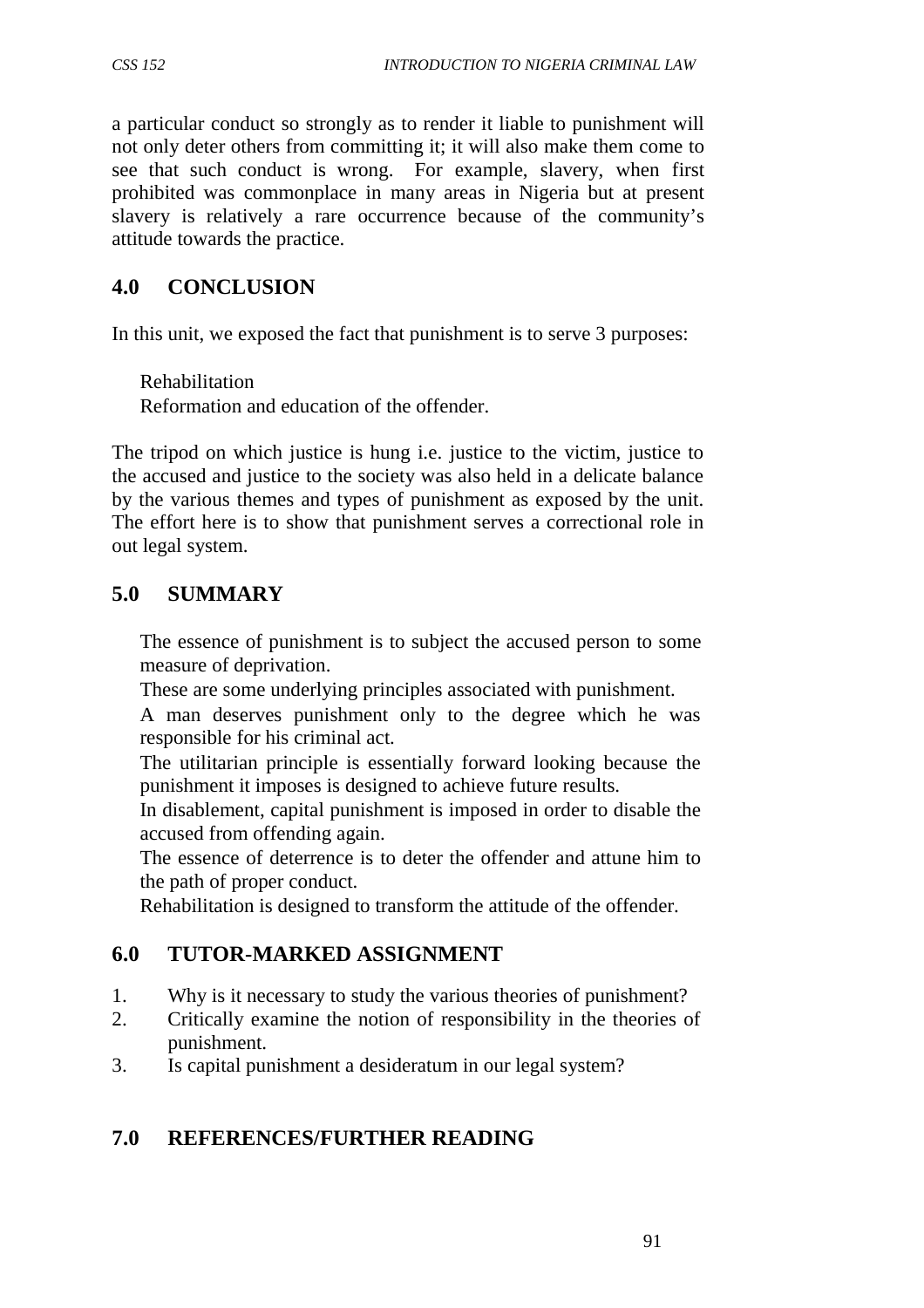G. Fletcher, Rethinking Criminal Law.

Okonkwo C. O & Naish (1990). *Criminal Law in Nigeria*. Ibadan: Spectrum Law Publishing

Smith & Naish Criminal Law, Cases Material.

### **UNIT 6 GENERAL PRINCIPLES OF SENTENCING**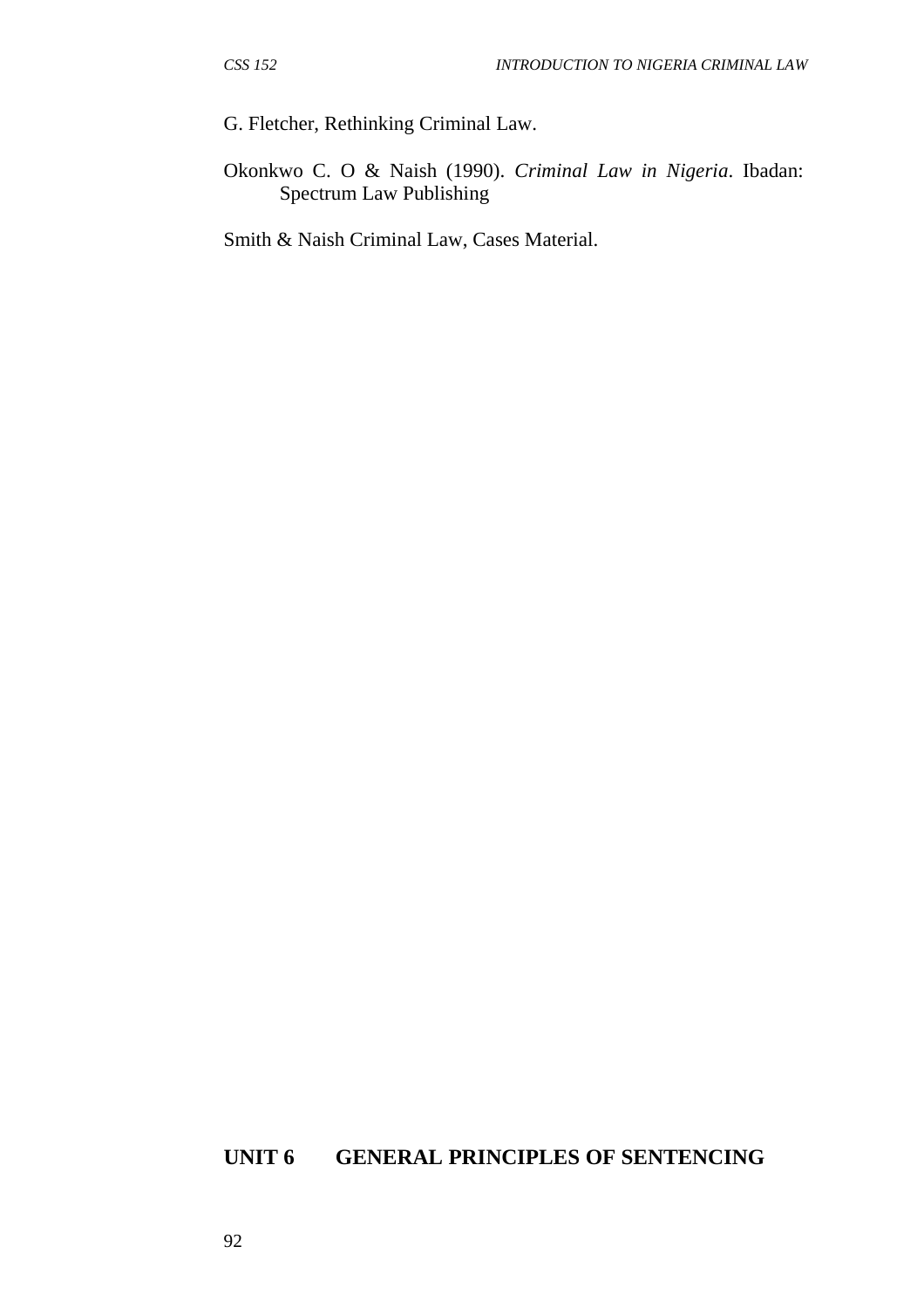In this unit attempt will be made at examining the principles of sentencing on a general note. This unit would therefore be categorized thus:

#### **CONTENTS**

- 1.0 Introduction
- 2.0 Objectives
- 3.0 Main Content
	- 3.1 Detailed Work
	- 3.2 The English Position
	- 3.3 The Nigerian Position
- 4.0 Conclusion
- 5.0 Summary
- 6.0 Tutor-Marked Assignment
- 7.0 References/Further Reading

### **1.0 INTRODUCTION**

Sentencing is the process of pronouncing a particular punishment on the accused person who has been found guilty by the trial court. The sentence on the accused is based on the principle law which has created the offence and which has also provided for the sanction provided in that particular offence.

However, greatly though, it is a decision based on the discretion of the court, which influences the court's decision on the sentence against the accused. It is a natural process of handling the society.

# **2.0 OBJECTIVES**

At the end of this unit, you should be able to:

state the principles of sentencing explain idea behind the principles of sentencing decide on the particular principles of punishment in order to ultimately decide on the nature or types of sentencing.

# **3.0 MAIN CONTENT**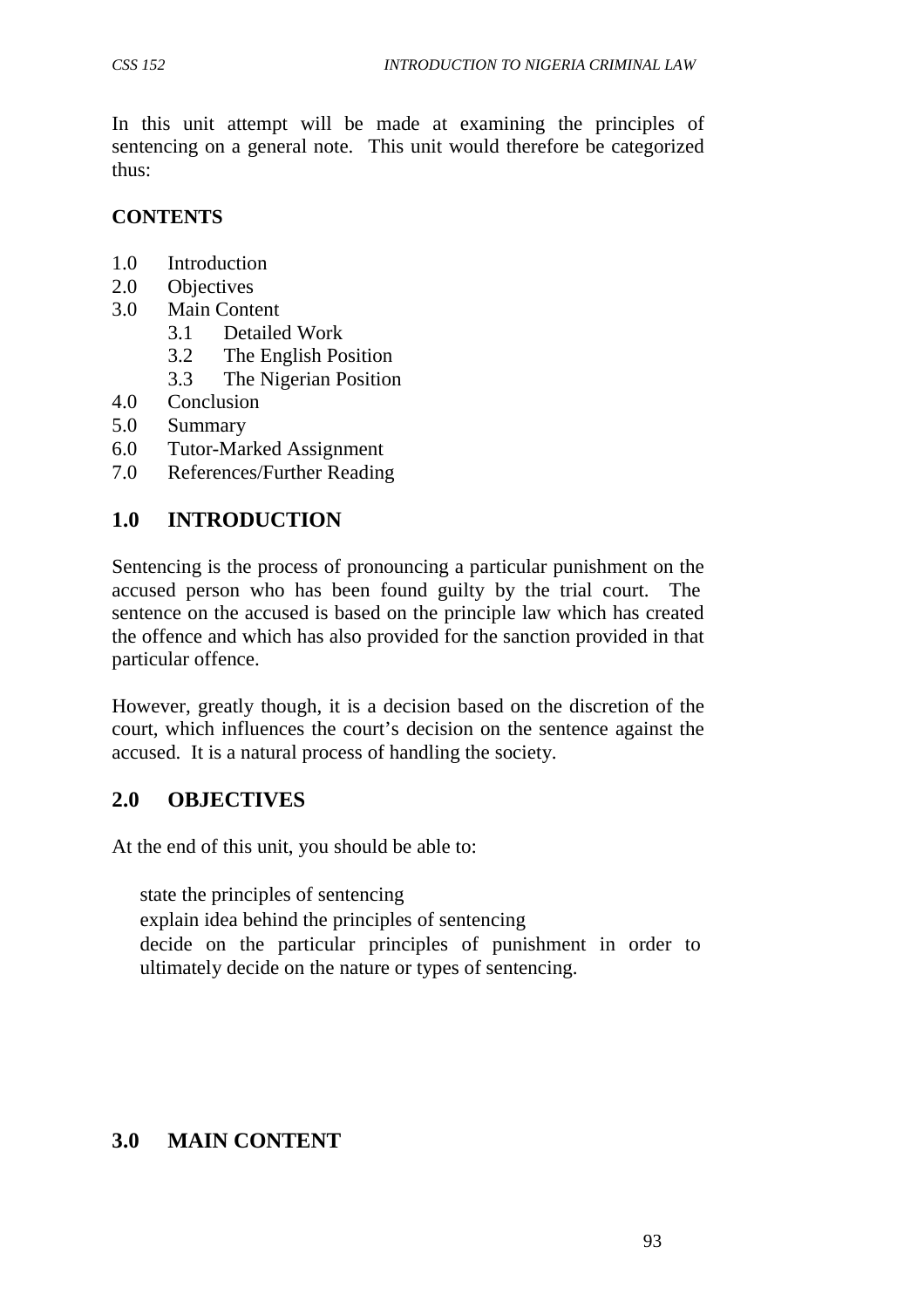#### **3.1 Detailed Work**

Sentencing is the way in which principles of punishment are applied to individual cases for the desired results. The law as contained in the constitution and other enactment is that the penalty for an offence must be prescribed in a written law. That means that the law sets down the maximum punishment for an offence depending however on, the seriousness or otherwise of the offence committed or complained of.

In practice, maximum punishment prescribed by law in respect of certain offences are very rarely imposed, because in most cases, a large area of discretion is left with the courts to decide what the exact nature and extent of a sentence will be. In exercising their discretion, the courts must not exceed the maximum punishment prescribed by the law or the limits to their own powers and jurisdiction.

Okonkwo and Naish submit that sentencing ought to be a rational process in the sense that a sentence should be passed with a specific principle or principles (which have been discussed earlier). Thus the principle to be applied and the type of sentence to be given may vary according to the needs of each particular case.

Sentencing therefore depends on the nature of the offence committed by the offender. For example, for a minor offence where deterrence is though appropriate and likely to be effective, a fine may be sufficient. Where the offence is grave but it is still felt that consideration of the individual offender is paramount, then there may be committal to some sort of reformative institution. Where the court considers that the need of the community must override the individual's then the severer the penalty permitted by law for example imprisonment may be imposed.

The courts are often thrown into grave decision of policy at the two stages of sentencing process. In the first place, they have to decide from amongst the conflicting principles of punishment which they should apply to the facts of a particular case. In the second place, having settled for a particular principle, to apply, they must discover which type and what quantum (measure) of sentence will be accorded with it. But it seems plain to say that all too often, a punishment is imposed because it is the traditional one for that type of offence and some busy judges and magistrates do not see the need for a conscious and deliberate thought about the philosophy and practice of punishment when handing down their sentences.

However, one is quick to add that the selection of the appropriate penalty is not an easy matter, for the courts must bear in mind, the effect of the penalty both on the offender and the society.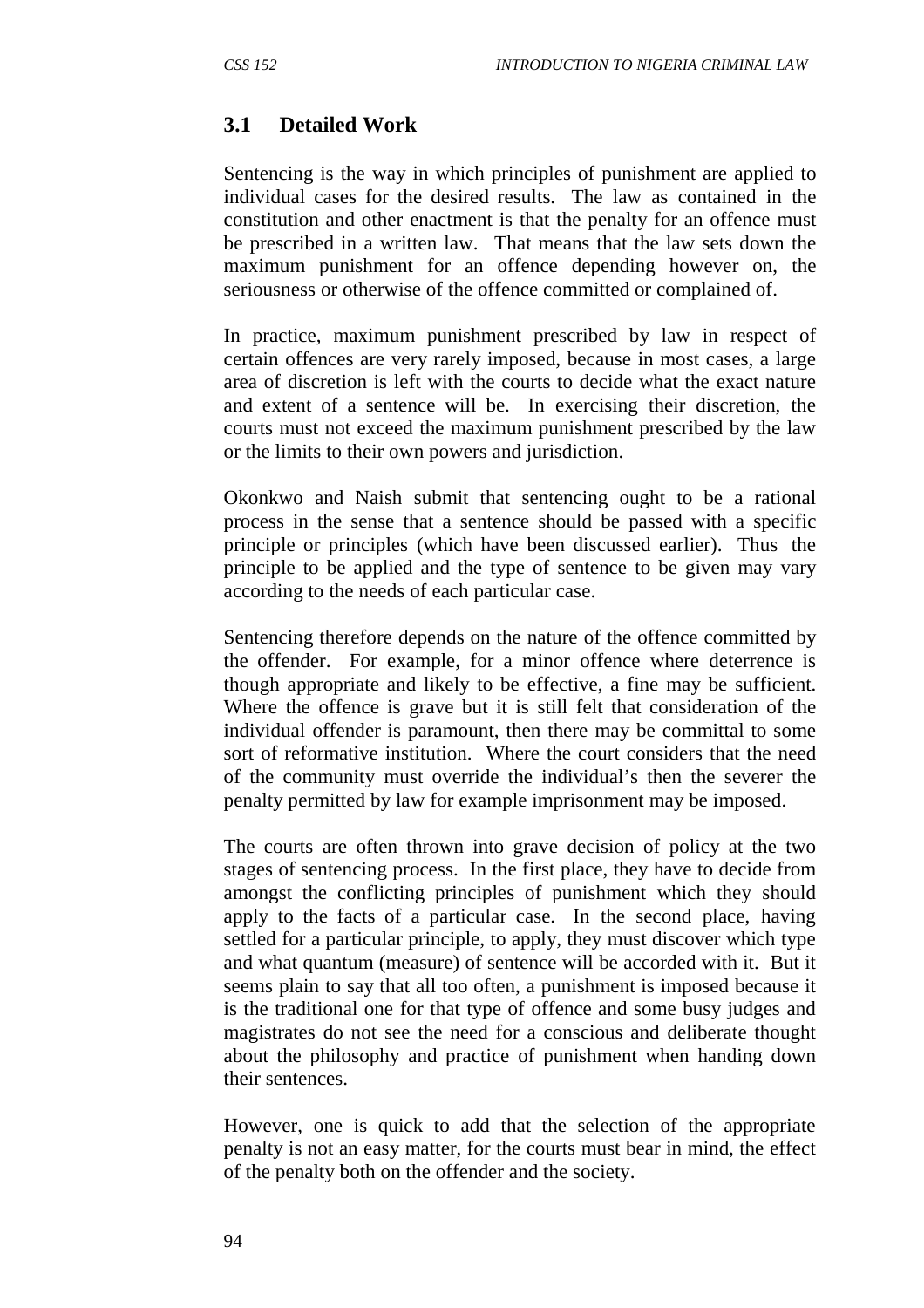## **3.2 The English Position**

In England, the Streatfield committee of 1961 suggested inter alia that a principle for all sentencing should be predicated on the fact that the court should have reasonable grounds for believing the sentence is likely to have the desired effect – which is believed to be based on properly marshaled observation of the results of similar sentences imposed in similar circumstances in the past.

### **3.3 The Nigerian Position**

In Nigeria, at the moment, although a court must give adequate reason (ration) for its decision on a point considered sound, it is not forced to give reasons when it sentences.

It is stated here that the courts, in sentencing, should be guided by the appropriate principles of punishment, so that such sentencing should provide the desired results intended by the court and the intended effects on the offender and larger society.

## **4.0 CONCLUSION**

Sentencing is not a mechanical process as the judges themselves are not mechanical calculators. They apply the principle of laws to diverse cases and this informs different results as a result of surrounding circumstances of each case. Sentencing is not an arithmetical act with a predetermined result.

### **5.0 SUMMARY**

Sentencing is a punishing mechanism

The sentence is predicated on the principal law.

The principle to be applied in sentencing depends on each particular case.

The penalty to be visited on the offender should have rehabilitative effect on the offender and positive impact on the society.

In Nigeria, the court is not compelled to give reasons when it sentences.

# **6.0 TUTOR-MARKED ASSIGNMENT**

1. What is the process by which a convicted criminal could be made to pay for his misconduct?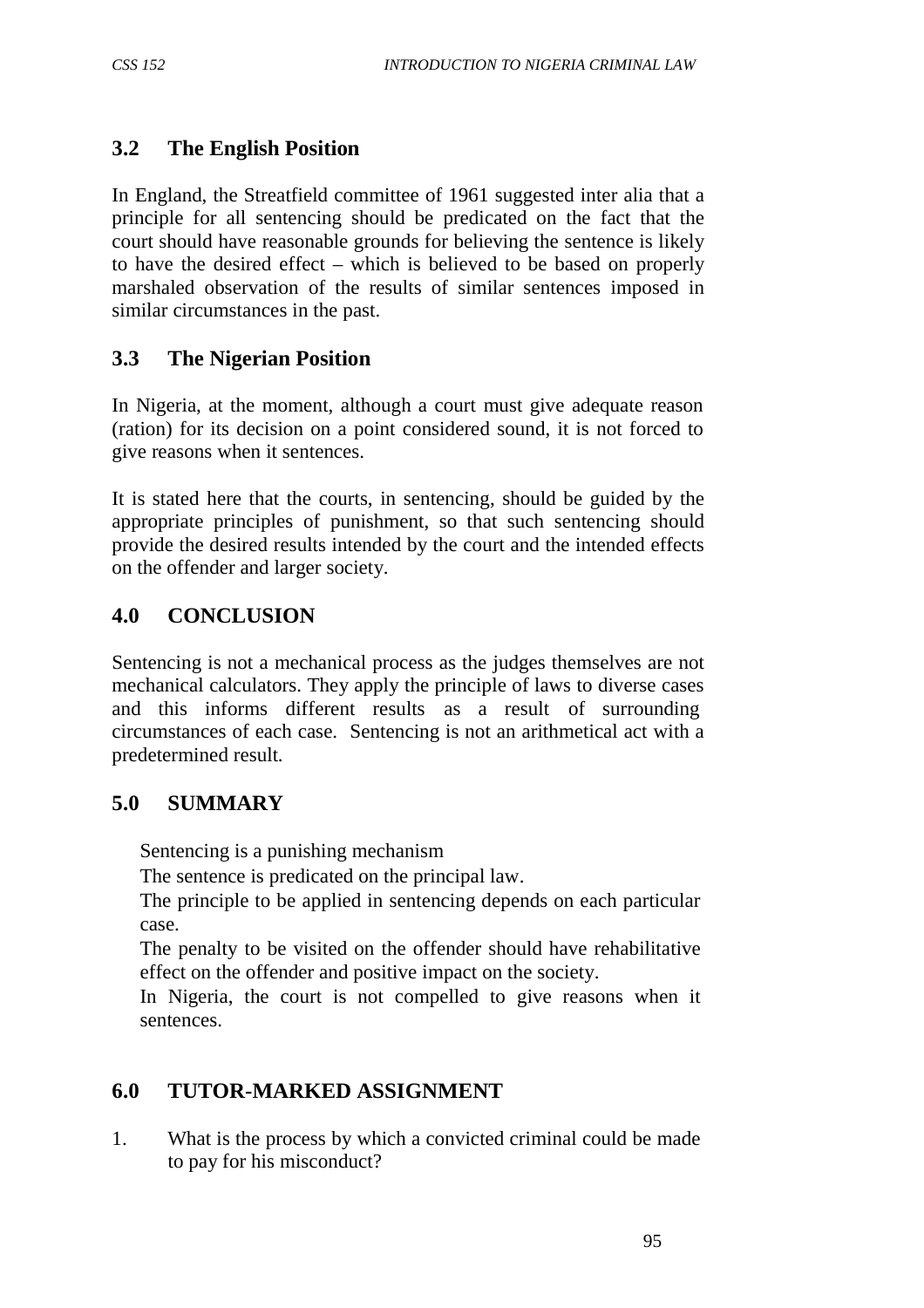- 2. Mention the organ properly constituted and authorized to sentence an offender.
- 3. What is the view of English Streatfield committee of1961 on sentencing?

#### **7.0 REFERENCES/FURTHER READING**

- Okonkwo & Naish (1992). *Criminal Law in Nigeria*. Ibadan: Spectrum Law Publishing.
- Whyte, Karibi A.G. (1993). *History and Source of Nigerian Criminal Law.* Spectrum Law Publishing.

Williams G. (1992). *Learning the Law*. Stevens and Sons.

# **UNIT 7 THE POLICE AND THE ADMINISTRATION OF CRIMINAL JUSTICE**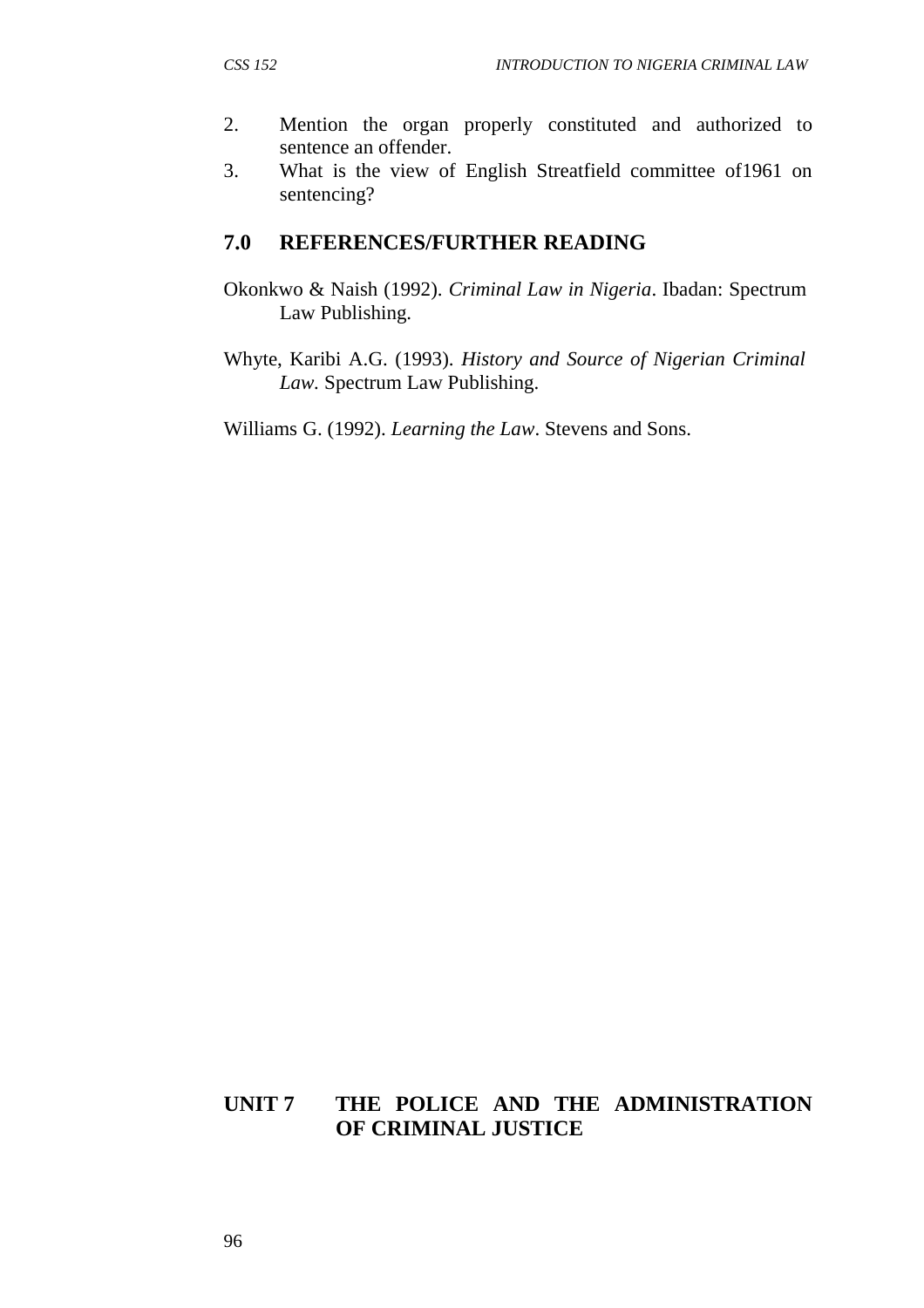In this unit, you will be introduced to the institution called the police and the role it plays in the administration of criminal justice in Nigeria. This unit is summarized as follows:

### **CONTENTS**

- 1.0 Introduction
- 2.0 Objectives
- 3.0 Main Content
	- 3.1 Historical Evolution
	- 3.2 Establishment
	- 3.3 Arrest
		- 3.3.1 With Warrant
		- 3.3.2 Without Warrant
		- 3.3.3 Life Span of Warrant of Arrest
	- 3.4 Searches
	- 3.5 Prevention of Crimes
	- 3.6 Granting Police Bail
	- 3.7 Institution and Conduct of Criminal Proceeding
- 4.0 Conclusion
- 5.0 Summary
- 6.0 Tutor-Marked Assignment
- 7.0 References/Further Reading

## **1.0 INTRODUCTION**

The Nigeria Police Force is a constitutional creation. It is saddled principally with maintenance of law and order and the prevention, detection and suppression of crimes in or society. It also has a principal role to play in the administration of criminal justice in Nigeria. From the complaint stage up to the point of trial and conviction, the police is involved.

## **2.0 OBJECTIVES**

At the end of this unit, you should be able to:

show that the Police Force is an important institution in Nigeria show that the Police Force plays a significant role in criminal justice administration in Nigeria

explain that the functions bestowed on it by the enacting authority are intended for maintenance of law and order.

## **3.0 MAIN CONTENT**

### **3.1 Historical Evolution**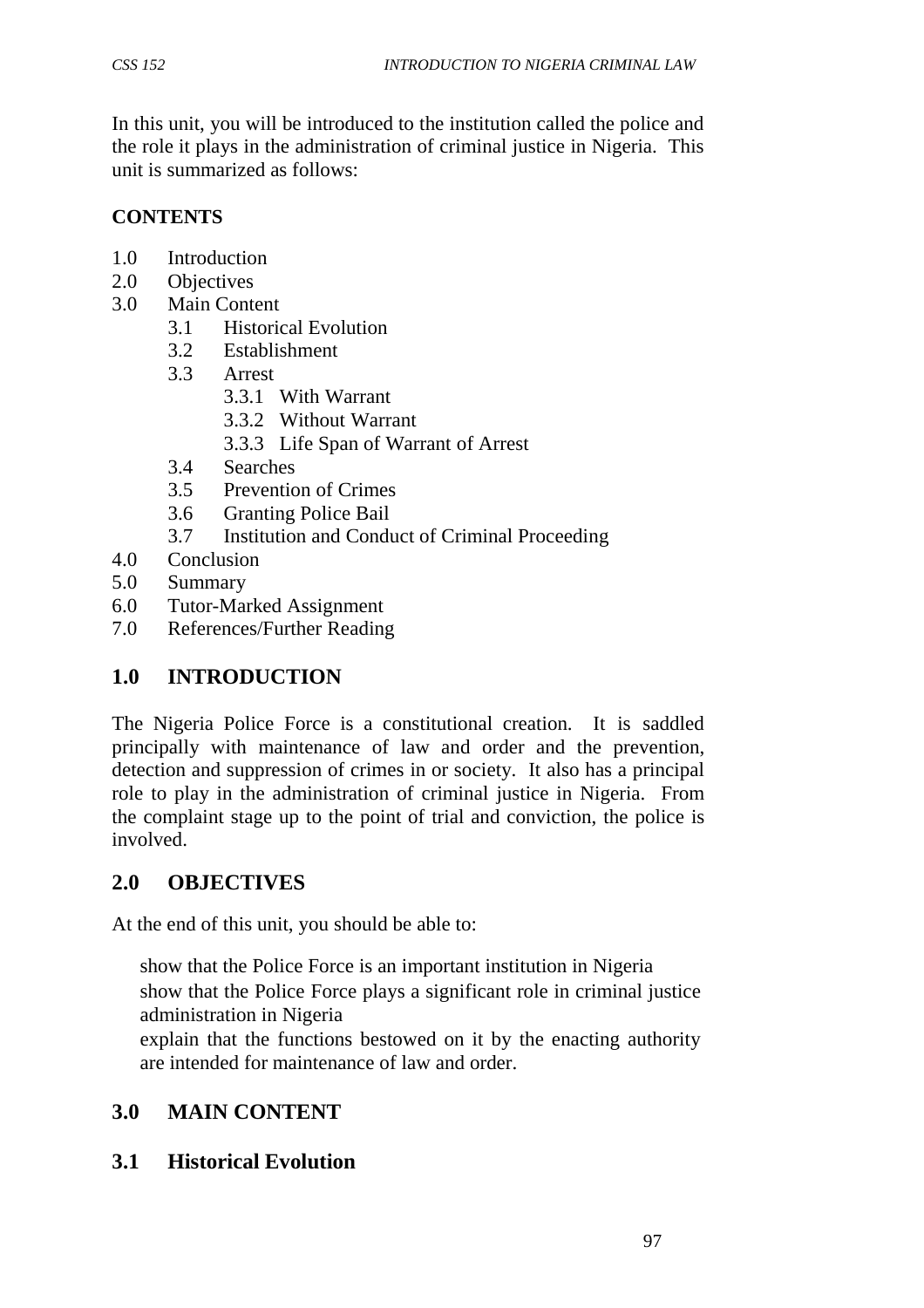The Nigeria Police Force is a government agency whose sole responsibility is to enforce and maintain laws and orders. The Black's Law Dictionary  $6<sup>th</sup>$  Edition at p. 1156 defines the police as "The Branch" of government which is charged with the preservation of public order and tranquility, the promotion of the public health, safety and morals, and the prevention, detection and punishment of crimes".

The Longman dictionary of Contemporary English defines the police as an official body of men and women whose duty is to protect people and property, to make everyone obey the law, to catch criminal etc.

The Nigeria Police has an antecedent that cannot be forgotten too soon. According to historical analysis, it is often said that even in the unrefined pre-colonial Nigeria, there existed institutions that played the roles of keeping the peace, preventing crimes.

This moved from the very unrefined era up to the twilight era. Writing in his book - Constitutional Law in Nigeria – particularly at p. 433 Professor Oluyele said it all thus "Although it is arguable, the tribes, individuals, communities and towns in the land area now known as Nigeria, had their own system of police force… the truth is that the Nigerian Police Force found in our statute books today, was introduced into this country by the British".

Therefore it is apt to opine that the origin, development and the role of the British inspired police system was shaped by the nature of European interest in this part of the world and the reactions of native communities. Thus when Mecoskry, the British Consul discovered that king Dosumu and his chiefs opposed the annexation of Lagos and situation was rather dangerous for his safety, he began to establish a police force. That exercise began the fist modern police force in the history of the colony of Lagos. It was also the first modern police force in the territories later designated as Nigeria.

### **3.2 Establishment**

The Nigeria Police Force is established by section 214 of the 1999 Constitution and that section provides thus "There shall be a police force for Nigeria, which shall be known as the Nigeria Police Force, and subject to the provision of this section, no other police force shall be established for the federation or any part thereof".

Section 214(2) of the Constitution afore said provides that subject to the provisions of the Constitution (a) the Nigeria Police Force shall be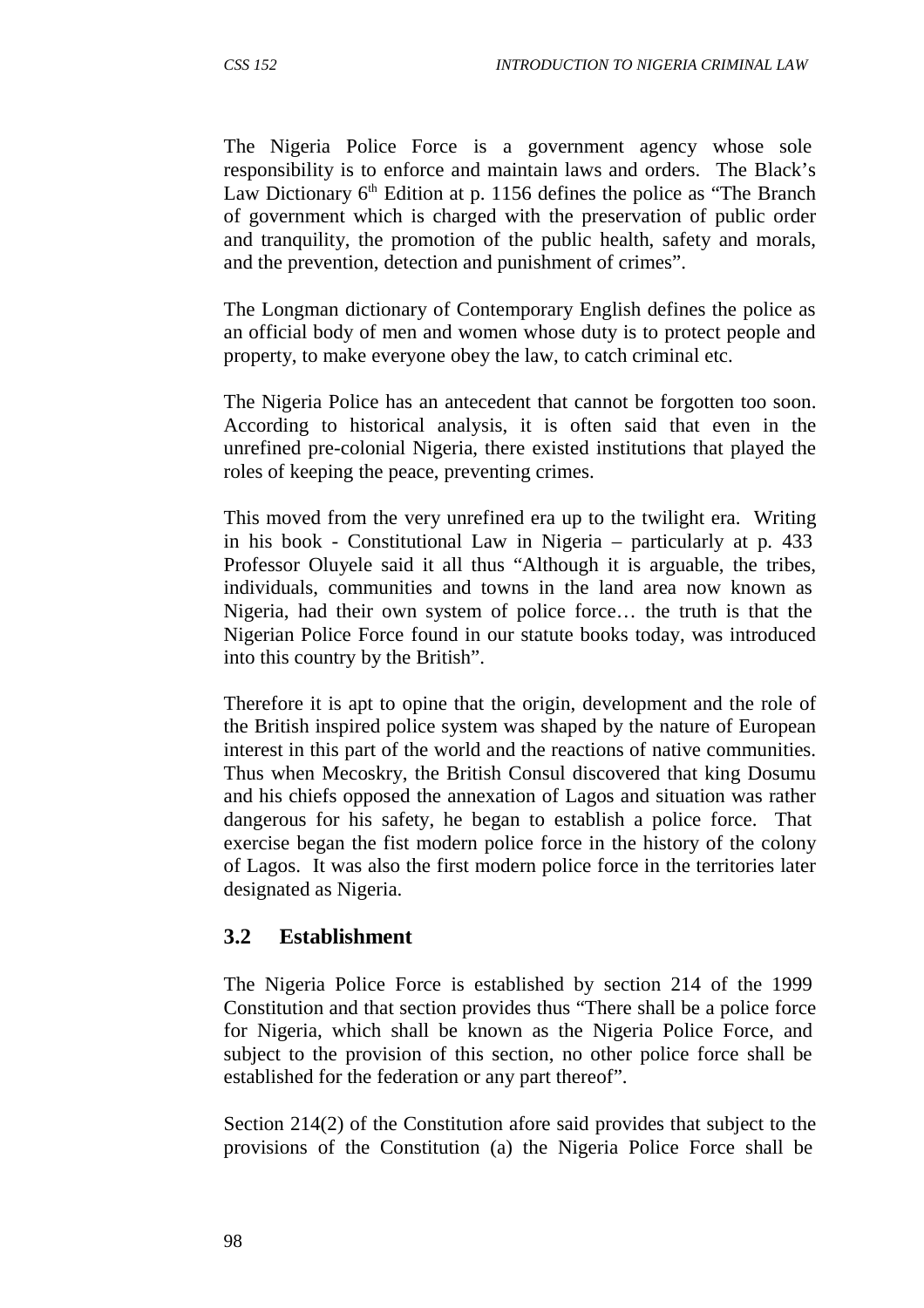organized and administered in accordance with such provisions as may be prescribed by an Act of the National Assembly.

Against the background of the foregoing there is the Police Ac, Cap 359 LFN 1990. Section 4 of that Act has spelt out in detail the duties of the police. That section reads "The police shall be employed for the prevention and detection of crime, the apprehension of offenders, the preservation of law and order, the protection of life and property and the due enforcement of all laws and regulations with which they are directly charged, and shall perform such military duties within or without Nigeria as may be required of them by or under the authority of this or any other Act."

From the above provisions of section 4 of the Police Act, it is apposite to say that the police is an indispensable tool in the administration of criminal justice in Nigeria.

The duties of the police are summarized as follows

### **3.3 Arrest**

This is the logical starting point in criminal proceedings. It is the act of securing the appearance of the offender before a court of competent jurisdiction. An arrest is effected by the police officer or officers making the arrest actually touching or confining the body of the person to be arrested, unless there is submission to the custody by words of mouth or action.

Except where the person to be arrested submits to the custody of the officer effecting the arrest when he is informed unequivocally that he is under arrest, an arrest cannot be effected by mere words of mouth. The person to be arrested must actually be touched or his body confined or whichever is suitable at any given circumstances.

The case of *Sadiq v. The State* (1982) 2 NCR 142 graphically illustrate what constitute arrest in the eyes of the law. In that case, the accused was invited by a police officer to the police station for questioning over the commission of an alleged offence. The accused refused to accompany the police officer to the police station. Thereafter, other officers were sent to the accused and she was persuaded to accompany them to the police station. The accused was charged and convicted of the offence of resisting police arrest. On appeal against her conviction, the appellate court held that the appellant was never arrested by the police officers because there was no restraining of the appellant.

There are two ways by which an arrest can be made: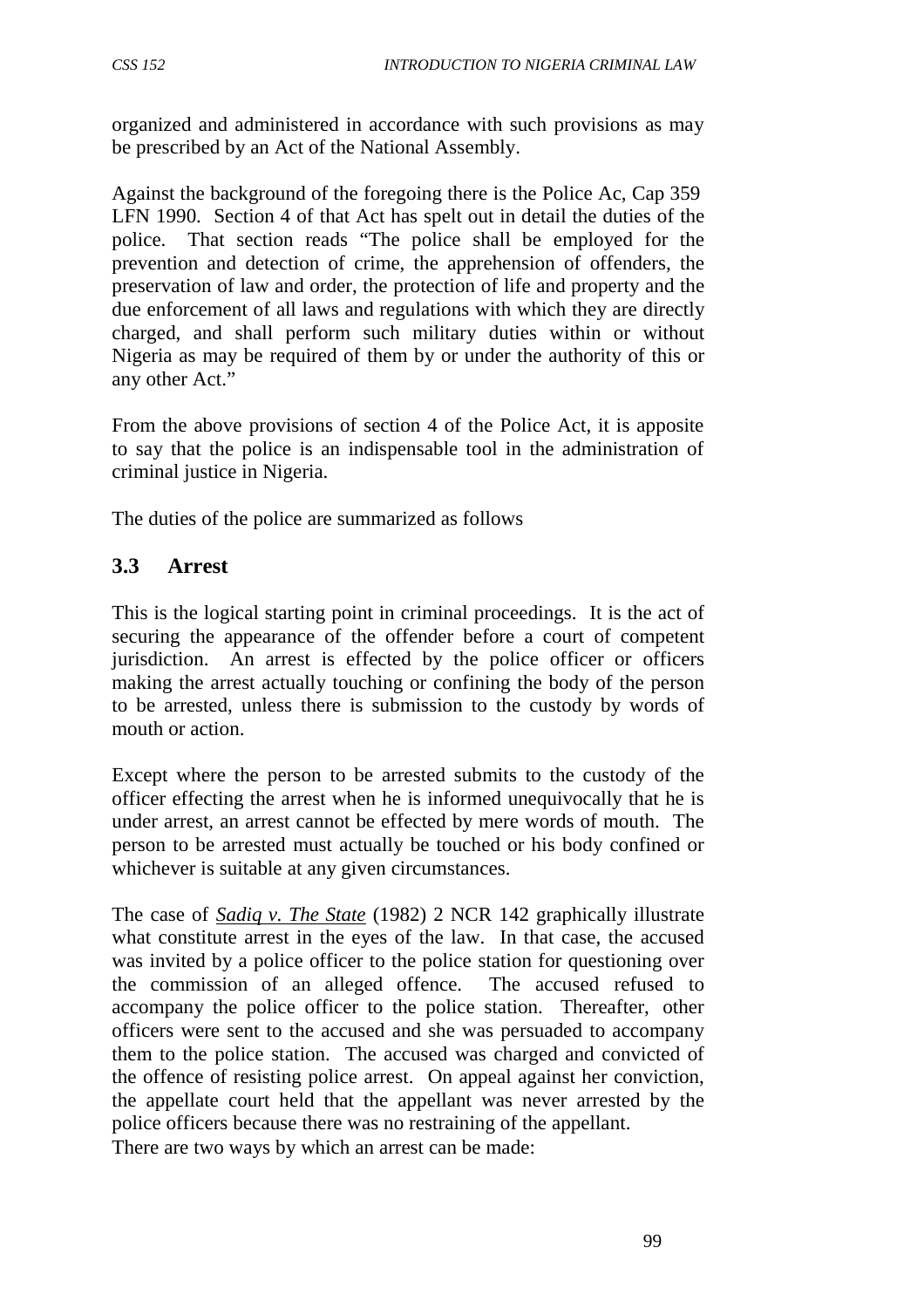Arrest with Warrant and Arrest without Warrant

#### **3.3.1 Arrest with Warrant**

A warrant of arrest is an authority issued by a court to a police officer to arrest an offender. It is directed to a police officer ordering such officer to arrest the offender and bring him before the court to answer the allegations made against him. It is usually issued by a magistrate or a judge of a High Court after receiving complaint on oath that a person has committed and offence. A warrant may be executed on any day including Sunday or a public holiday, at any time and in any part of the State other than within the actual court room in which the court is sitting. See section 28(1) and (2) of CPA cap80 LFN 1990, and section 63 of CPC, cap 81 LFN 1990.

#### **3.3.2 Arrest without Warrant**

This is the commonest method of bringing an offender before the court. In order to avoid any ugly situation of allowing offenders to escape arrest, powers to instant arrest are necessary for the effective administration of criminal justice. The police are generally and generously endowed with three powers by the CPA, CPC and the Police Act.

Furthermore, sections 10, 11 and 55 of the CPA, section 24 of the Police Act, section 26 of the CPC and column 3 of Appendix A to the CPC, collectively empowers a police officer or officers to arrest a suspect without a warrant of arrest.

Under section 10(1) of the CPA, any police officer may without an order from a magistrate and without a warrant arrest:

Any person whom he suspects upon reasonable grounds of having committed an indictable offence against a federal law against the law of a state unless a written law creating the offences provides that an offender cannot be arrested without a warrant.

Any person who commits any offence in hi presence (I hold the view that in view of (a) above, (b) there should be properly re-couched in order to take care of the exception provided in (a) above).

Any person who obstructs a police officer while in the execution of his duty or who has escaped or attempt to escape from lawful custody.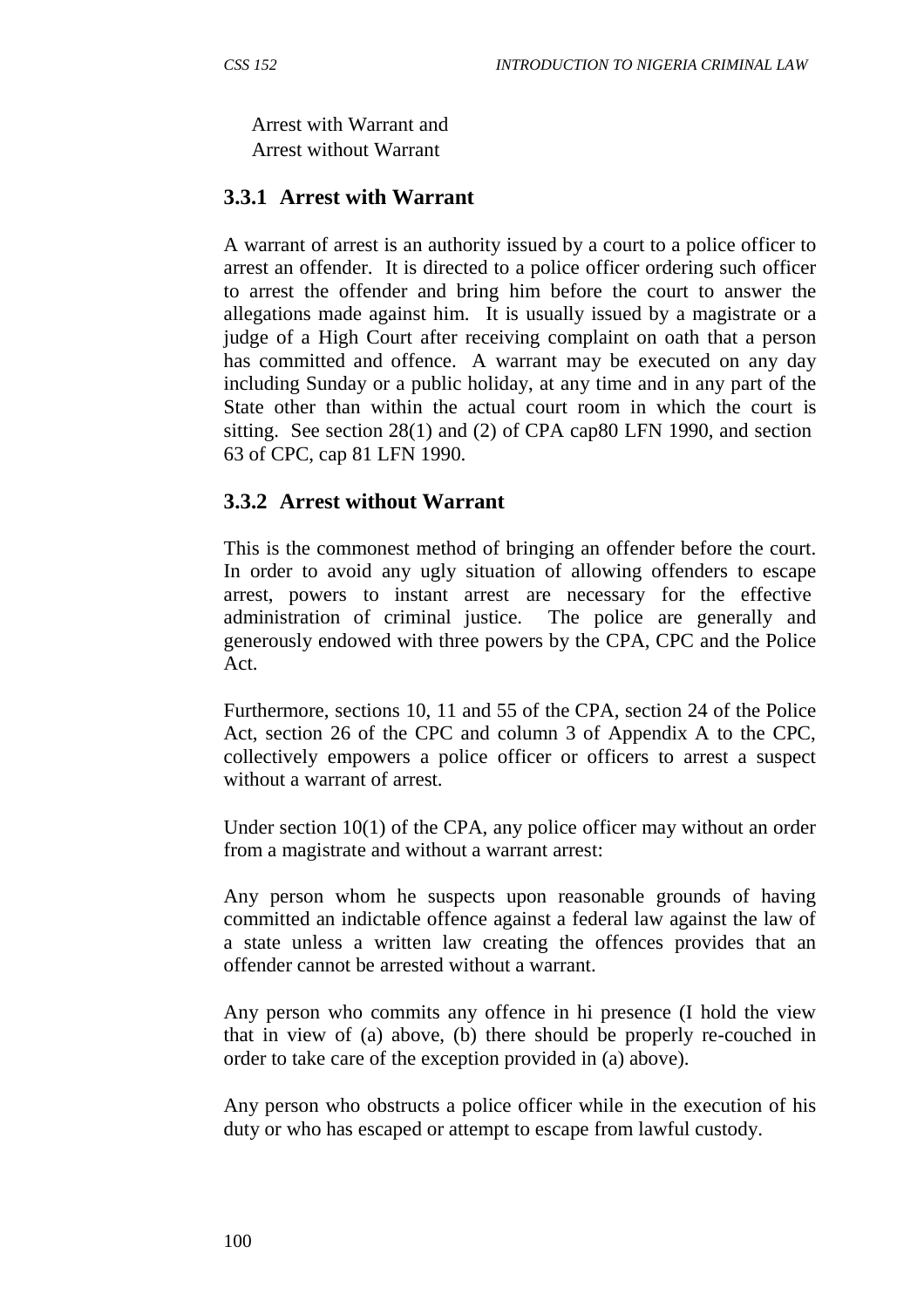Any person in whose possession anything is found which may reasonably be suspected of having committed an offence with reference to such a thing.

Any person whom he suspects upon reasonable grounds of being a deserter from any of the armed forces in Nigeria. See further sections, f, g, h, I, j of the CPA.

The power conferred on a police under section 10 (1)(b) of the CPA and section 26(a) of the CPC to arrest any person who commits an offence in his presence is an absolute power and therefore it is not subject to any limitation contemplated in section 10(1)(a) of the CPA. Thus even where the statute creating the offence provides that a person who commits the offence cannot be arrested without a warrant, that limitation is ineffective if the offence is committed in the presence of a police officer. See section 10(1) (b) of the CPA.

In exercising the power given in section  $10(1)(a)$  of the CPA, the grounds for reasonable suspicion may be either a police officer's own knowledge or facts stated to him by another person – see the case of *IGP vs. Ogbomor* (1957) WRNLR 200 where it was held that under section  $10(1)(a)$  of the CPA, a police officer could arrest without a warrant a person on whom he knows there is a pending charge for an indictable offence, and for whom the police are looking, such knowledge affording the ground for reasonable suspicion.

Section 11 of the CPA and section 26 of the CPC gives the police the power to arrest any person suspected of having committed an offence who refused to give his name and address and may eventually give information that is false.

Section 55 of the CPA and section 26(e) of the CPC gives the police power to arrest any person known to be designing to commit any offence, it is appears to the officer that the commission of the offence cannot otherwise be prevented.

## **3.3.3 Life Span of Warrant of Arrest**

A warrant of arrest once issued remains in force until the offender is arrested or the judge or magistrate vacates it or cancel it - see section 25(2) of the CPA and section56(2) of the CPC. It therefore does not cease to be valid after any period of time before its execution.

However, if any arrest has been made on its authority and the person arrested is later released, the warrant is no more a valid authority for rearresting him. A new warrant has to be issued.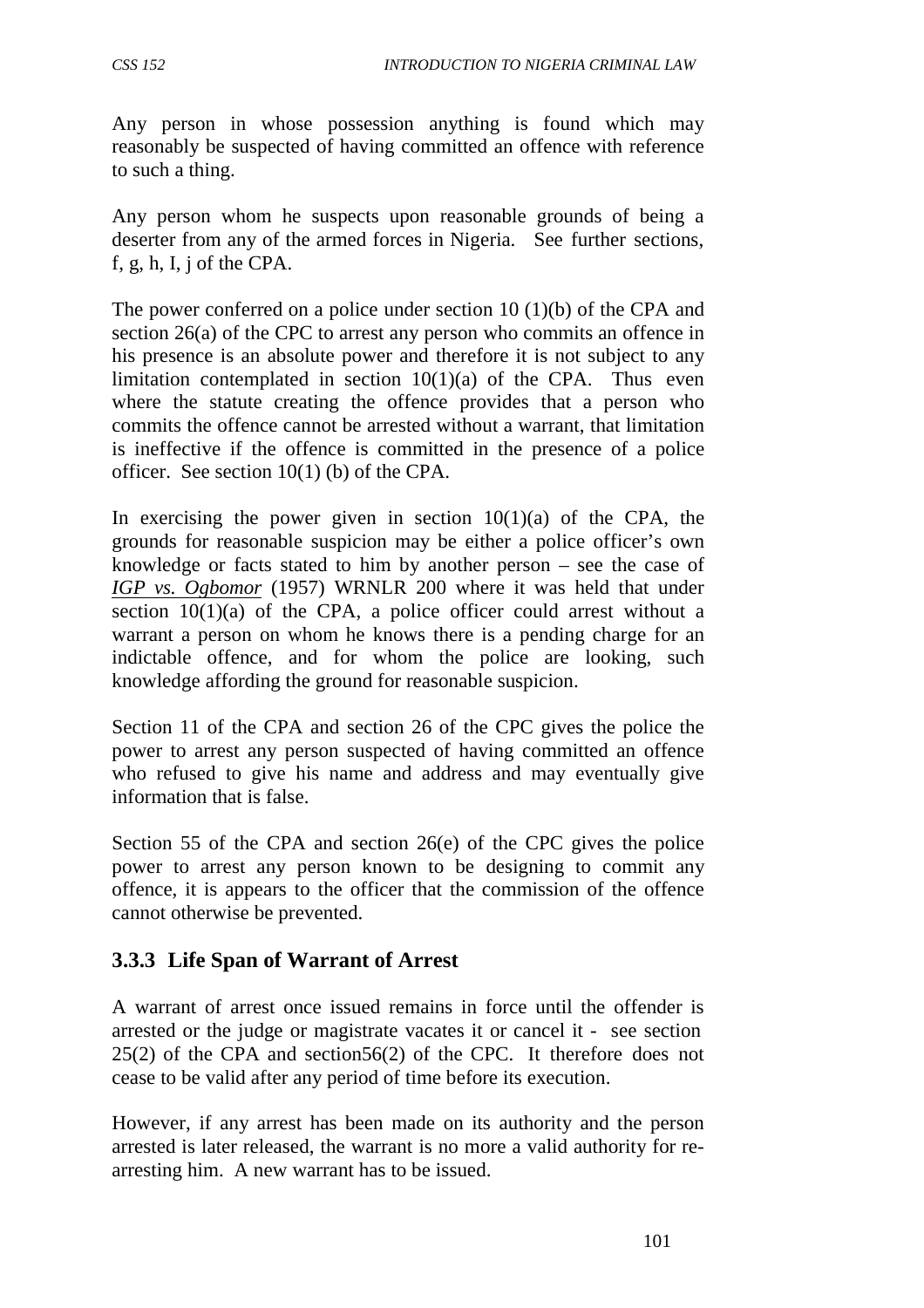### **3.4 Searches**

When a person is arrested by the police for having committed an offence, it may be necessary for the police to conduct a search of the person depending on the nature of the offence alleged against him. The search may be necessary in order to obtain evidence to be used at the trial of the offender.

A search may be conducted on persons and on things. With regard to search of a person, see section 29 of the Police Act provides "A police officer may detain and search any person whom he reasonably suspects of having in his possession or conveying in any manner anything which he has reason to believe to have been stolen or otherwise unlawfully obtained".

In conducting search, the police has the authority to remove everything with the accused apart from the apparel he was wearing – see section 6(1) of CPA and section 44(2) of he CPC.

Whenever it is necessary to cause a woman to be searched, the search shall be made by another woman. Further, the search of female suspect shall be with strict regard to decency. In other words, it is the female officers who should search female suspects.

#### **Search of Premises**

The general rule is that for a premise to be searched, a warrant must be obtained by the police. However, if a person to be arrested under a warrant of arrest is suspected of being in a premise, a search of the premise may be conducted for the persons being sought without a search warrant. See section 7 of the CPA and section 34 of the CPC. Thus, a warrant of arrest is also an authority to search a premise.

A search warrant may be issued by a magistrate when he is satisfied upon oath and in writing that there is a reasonable ground for believing that any building, ship, carriage, receptacle or place is being used for the commission of an offence – see section 107(1) of the CPA.

A police officer of the rank of cadet ASP can issue a search warrant but this power is not wide as that of a magistrate. The reason is that he can only issue search warrants on any shop, warehouse or other premises which within the proceeding of 12 months was in occupation of any person convicted of receiving stolen property or harbouring thieves or fraud or dishonesty and is liable to be imprisoned – see section 24 of the Police Act.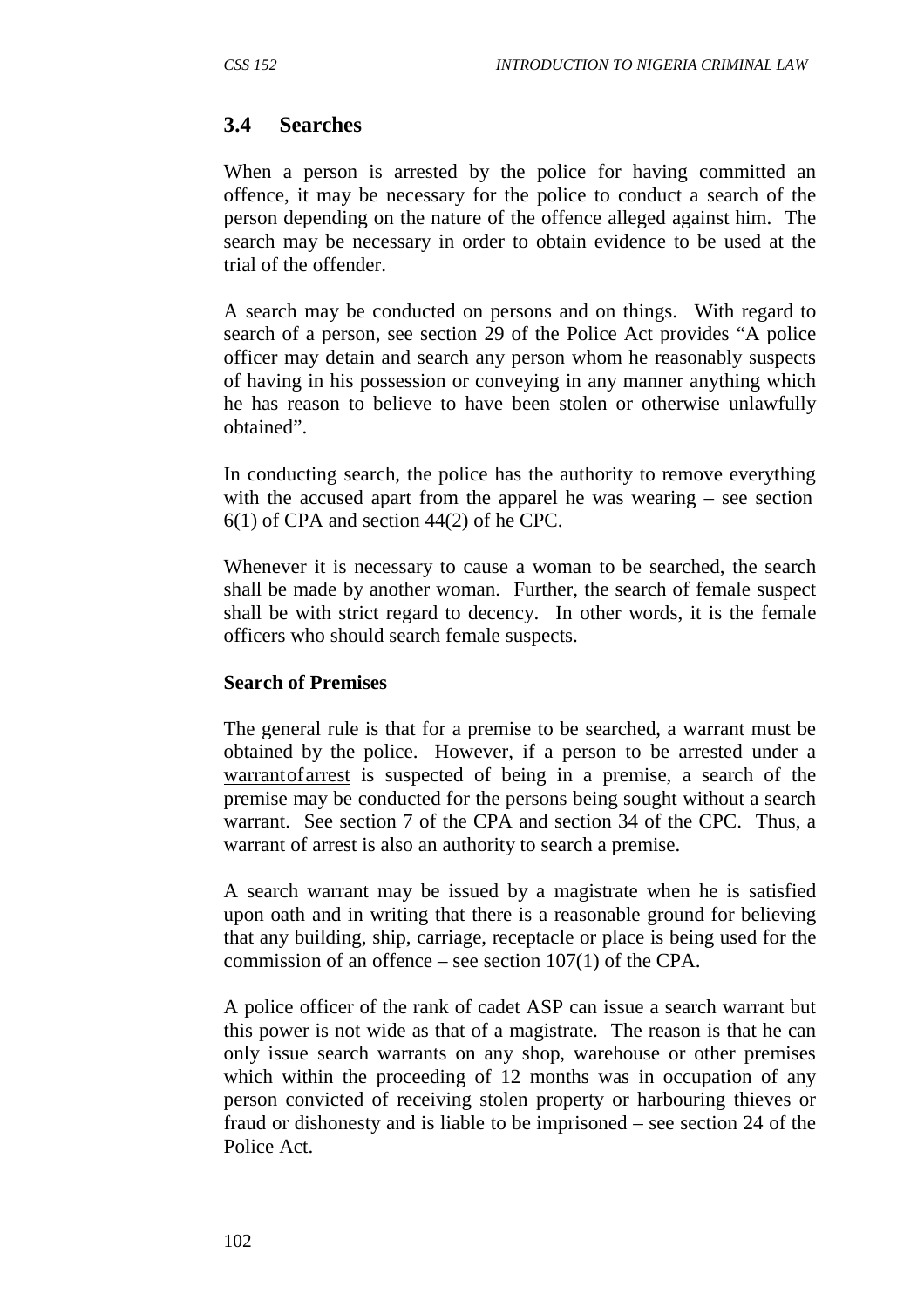On the time for execution of a search warrant, I refer you to section 111 of the CPA and for the execution of search warrant generally, see section 112 of the CPA and sections 78(1), 79 and 81(1) of the CPC.

## **3.5 Prevention of Crime**

In order to play their role in the administration of criminal justice, the police is conferred with certain powers in relation to prevention of crimes by some statutes. Let us now examine them thus:

Section 4 of the Police Act provides inter alia that the police shall be employed for the prevention and detection of crimes, the apprehension of offenders and the preservation of law and order.

Also, section 53 of the CPA provides that a police officer may intervene for the purpose of preventing and shall to the best of his ability prevent the commission of an offence.

For more see also sections 54 and 55 of the CPA.

Again, section 275 of the criminal code particularly in its  $2<sup>nd</sup>$  limb says that is lawful for a peace officer or police officer who witnessed a breach of the peace, and for any person lawfully assisting him, to arrest any person whom he finds committing it, or whom he believes on reasonable grounds to be about to join in or renew the breach of the peace.

## **3.6 Granting of Police Bail**

Any person arrested by the police without a warrant on suspicion of having committed an offence must be taken to court by the police within one day (24 hours) if there is a court of competent jurisdiction within a radius of 40 kilometers of the place of the alleged commission of the offence. In any other cases, a period of two days (48 hours) or such longer period as in the circumstances may be considered by the court to be reasonable – see section  $35(5)$  (a) and (b) of the 1999 Constitution and section ---- of the CPA.

The issue of police bail arises after a person arrested without a warrant of arrest is taken to the police station. The officer in charge of the police station may admit the suspect to bail pending subsequent investigation into the matter. The suspect is usually granted bail upon his entering into a bond or recognisance with or without sureties to appear at the police station at such time as are named in the bond. See section 17 and 18 of the CPA. The bail granted by the police while investigations are continuing into the allegation against the accused is to enable him to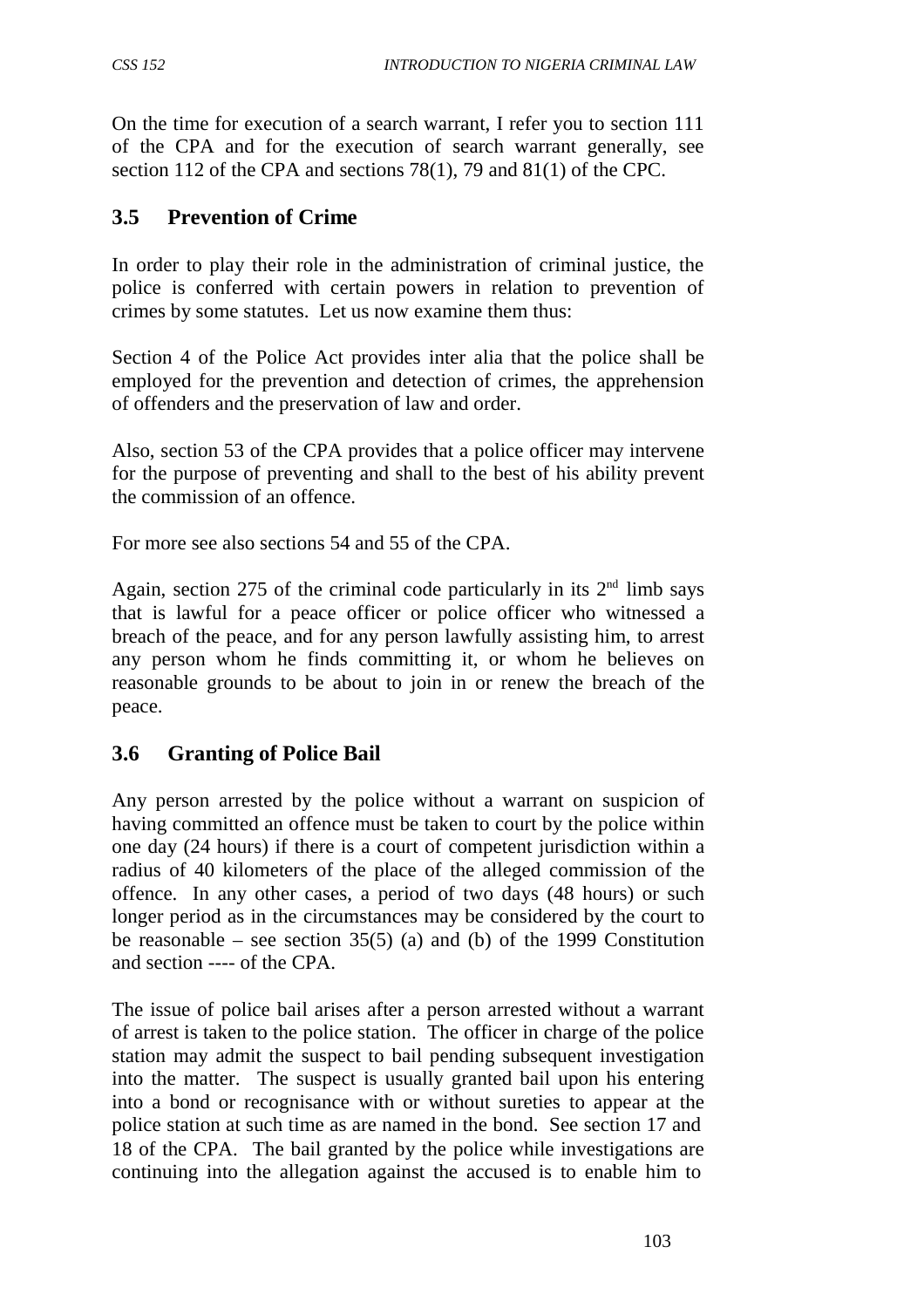secure his release on condition that he will return to or appear at the police station at the specified time in the bond.

But in practice where a capital offence i.e. murder is alleged against a person detained by the police, the police has certainly be detaining the person longer than 24 or48 hours as the case may be but this is against the provisions of the constitution (1999) and there should be a refrain by the police.

### **3.7 Institution and Conduct of Criminal Proceedings**

This duty of the police is contained in section 35 of the Police Act which states "Subject to the provisions of section 150 and section 195 of the Constitution of Nigeria 1999 (which relates to the power of AG of the Federation and AG of a state to institute and undertake, take over and continue or discontinue criminal proceedings against any person before any court of laws in Nigeria) any police officer may conduct in person all prosecutions before any court whether or not the information is laid in his name.

From the foregoing, a police officer can institute proceedings against any person in all courts of law in Nigeria, thereby undertaking his duty of due enforcement of all laws and regulations with which he is charged. But in practice, a police officer's duty to institute criminal proceedings in the superior courts and sometimes in magistrate courts in serious cases.

## **4.0 CONCLUSION**

This unit has stressed the importance of the Nigeria Police in the criminal justice system in Nigeria. It also stresses the reason behind the numerous statutory powers conferred on the Police i.e. power of arrest, search, prosecution, detain, grant bail, prevention of crime and the centrality of the Police to good governance and accountability.

## **5.0 SUMMARY**

The Nigeria Police Force is created by law to maintain law and order in the society.

Section 24 creates the Nigeria Police Force.

The Police has authority to arrest suspected criminals.

It also has the power to search.

It prevents crimes in the society.

It can also grant bail whenever the need arises.

It has the power to institute and conduct criminal proceedings.